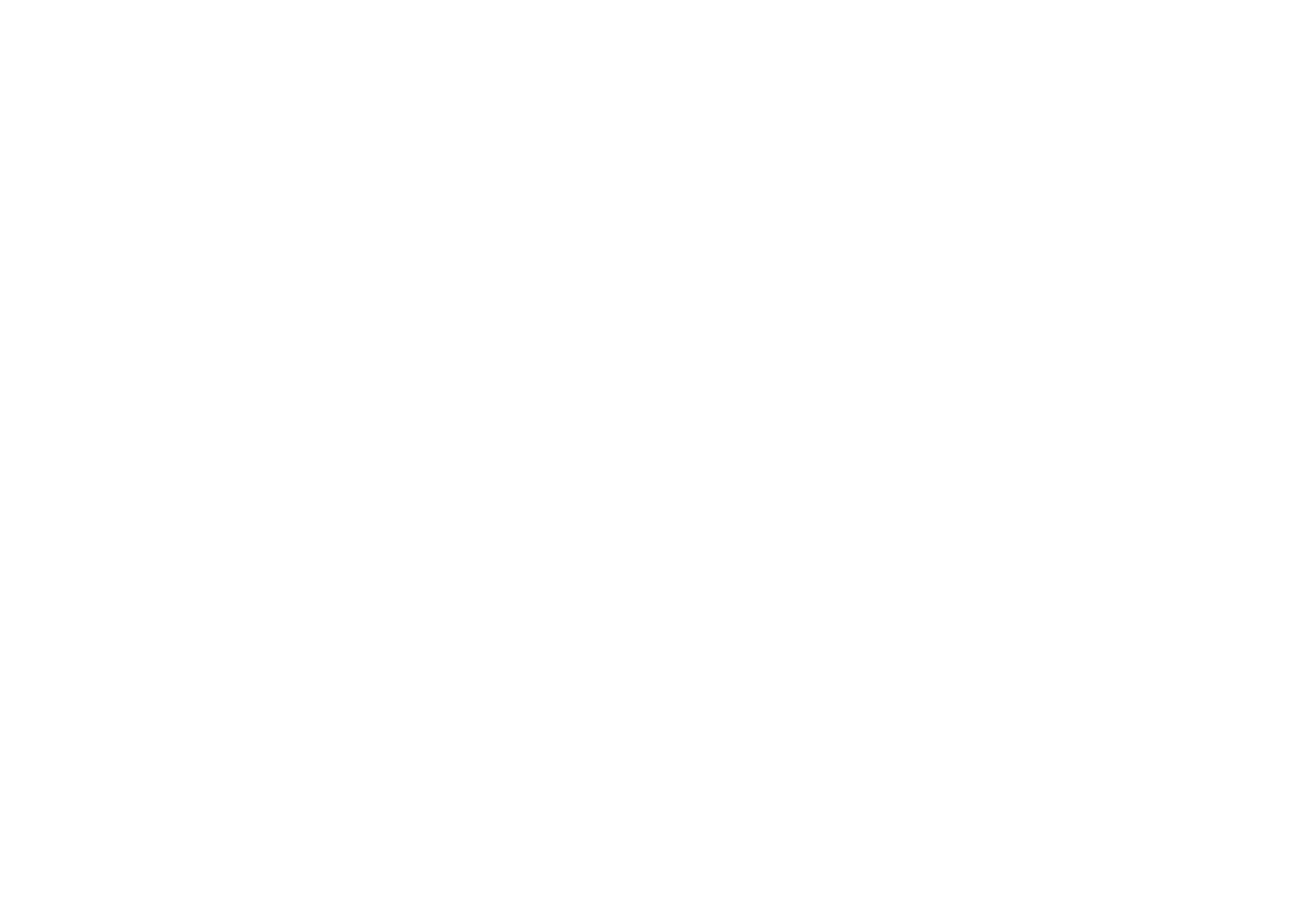### **Contents**

| Note 1 Accounting Policies                           | 25-33     | Note 30 Grant Income                          |
|------------------------------------------------------|-----------|-----------------------------------------------|
| Note 2 Accounting Standards Issued not Adopted       | 33        | Note 31 Related Parties                       |
| Note 3 Critical Judgements in applying Accounting    |           | Note 32 Capital Expenditure and Capital Finar |
| Policies                                             | $33 - 34$ | Note 33 Leases                                |
| Note 4 Assumptions about the Future etc.             | 34        | Note 34 Schools Public Private Partnership    |
| Note 5 Material Items of Income and Expenditure      | 35        | Note 35 Officers Remuneration                 |
| Note 6 Events after the Balance Sheet Date           | 35        | Note 36 Impairment Losses                     |
| Note 7 Adjustments between Accounting Basis and      |           | Note 37 Defined Benefit Pension Schemes       |
| <b>Funding Basis</b>                                 | 36-37     | Note 38 Post-employment Benefits: Teachers    |
| Note 8 Transfers to or from Other Statutory Reserves | 38        | Note 39 Post-employment Benefits: Police and  |
| Note 9 Other Operating Expenditure                   | 39        | Firefighters                                  |
| Note 10 Financing and Investment Income and          |           | Note 40 Contingent Assets and Liabilities     |
| Expenditure                                          | 39        | Note 41 Nature and Extent of Risks from Finar |
| Note 11 Taxation and Non-specific Grant Income       | 39        | Instruments                                   |
| Note 12 Property, Plant and Equipment                | 40-42     |                                               |
| Note 13 Intangible Assets                            | 43        | <b>Additional Financial Statements</b>        |
| Note 14 Heritage Assets                              | 44        | Council Tax Income Account                    |
| Note 15 Financial Instruments                        | 45-46     | Non-domestic Rate Income Account              |
| Note 16 Inventories                                  | 47        | Common Good Fund                              |
| $N = 1 - 47$ D $-11 - 1$                             | 17        | المناسب والتناسب ومتالا                       |

|                                                        | r ayc     |                                                   | r ayc     |                                                | r ayc |
|--------------------------------------------------------|-----------|---------------------------------------------------|-----------|------------------------------------------------|-------|
| <b>Explanatory &amp; Assurance Statements</b>          |           | Note 18 Cash and Cash Equivalents                 | 48        | <b>Principal Financial Statements of Group</b> |       |
| Foreword by the Chief Financial Officer                | $1 - 8$   | Note 19 Assets Held for Sale                      | 48        | Group Movement in Reserves Statement           | 82-83 |
| Statement of Responsibilities for the Annual Accounts  | 9         | Note 20 Creditors                                 | 48-49     | Comprehensive Group Income and Expenditure     |       |
| Statement on the System of Internal Financial Control  | $10 - 12$ | Note 21 Provisions                                | 49-50     | Statement                                      | 84    |
| <b>Remuneration Report</b>                             | $13 - 19$ | Note 22 Usable Reserves                           | $50 - 51$ | Group Balance Sheet                            | 85    |
|                                                        |           | Note 23 Unusable Reserves                         | 51-53     |                                                |       |
| <b>Principal Financial Statements of Single Entity</b> |           | Note 24 Operating Activities                      | 54        | Notes to the Group's Principal Financial       |       |
| Movement in Reserves Statement                         | $20 - 21$ | Note 25 Investing Activities                      | 55        | <b>Statements</b>                              |       |
| Comprehensive Income and Expenditure Statement         | 22        | Note 26 Financing Activities                      | 55        | Note 42 Group Accounting Policies              | 86-87 |
| <b>Balance Sheet</b>                                   | 23        | Note 27 Amounts Reported for Resources Allocation |           | Note 43 Combining Entities                     | 87-89 |
| <b>Cash Flow Statement</b>                             | 24        | Decisions                                         | 55-58     | Note 44 Group Cash Flow Statement              | 89    |
|                                                        |           | Note 28 Agency Services                           | 58        | Note 45 Material Items of Group Income and     |       |
| <b>Notes to the Principal Financial Statements</b>     |           | Note 29 External Audit Fees                       | 59        | Expenditure                                    | 89-90 |
| Note 1 Accounting Policies                             | 25-33     | Note 30 Grant Income                              | 59        | Note 46 Group Assets and Liabilities of        |       |
| Note 2 Accounting Standards Issued not Adopted         | 33        | Note 31 Related Parties                           | 60        | Associates                                     | 91    |
| Note 3 Critical Judgements in applying Accounting      |           | Note 32 Capital Expenditure and Capital Financing | 60-61     |                                                |       |
| Policies                                               | 33-34     | Note 33 Leases                                    | 61-63     | <b>Audit Certificate</b>                       |       |
| Note 4 Assumptions about the Future etc                | 34        | Note 34 Schools Public Private Partnership        | 63-64     | Independent Auditor's Report                   | 92-93 |
| Note 5 Material Items of Income and Expenditure        | 35        | Note 35 Officers Remuneration                     | 65        |                                                |       |
| Note 6 Events after the Balance Sheet Date             | 35        | Note 36 Impairment Losses                         | 65-66     | Glossary                                       |       |
| Note 7 Adjustments between Accounting Basis and        |           | Note 37 Defined Benefit Pension Schemes           | 66-70     | Glossary                                       | 94-96 |
| <b>Funding Basis</b>                                   | 36-37     | Note 38 Post-employment Benefits: Teachers        | 71        |                                                |       |
| Note 8 Transfers to or from Other Statutory Reserves   | 38        | Note 39 Post-employment Benefits: Police and      |           |                                                |       |
| Note 9 Other Operating Expenditure                     | 39        | Firefighters                                      | 71        |                                                |       |
| Note 10 Financing and Investment Income and            |           | Note 40 Contingent Assets and Liabilities         | 71        |                                                |       |
| Expenditure                                            | 39        | Note 41 Nature and Extent of Risks from Financial |           |                                                |       |
| Note 11 Taxation and Non-specific Grant Income         | 39        | Instruments                                       | 71-74     |                                                |       |
| Note 12 Property, Plant and Equipment                  | 40-42     |                                                   |           |                                                |       |
| Note 13 Intangible Assets                              | 43        | <b>Additional Financial Statements</b>            |           |                                                |       |
| Note 14 Heritage Assets                                | 44        | Council Tax Income Account                        | 75-76     |                                                |       |
| Note 15 Financial Instruments                          | 45-46     | Non-domestic Rate Income Account                  | 77        |                                                |       |
| Note 16 Inventories                                    | 47        | Common Good Fund                                  | 78-80     |                                                |       |
| Note 17 Debtors                                        | 47        | <b>Trust Funds</b>                                | 81        |                                                |       |

# **Page Page Page** Foreword Bigger Financial Officer 1-8 Novement in Reserves Statement 682-83 Statement on the System of Internal Financial Control 10-12 Note 21 Provisions 49-50 Statement 49-50 Statement<br>Remuneration Report 13-0 13-19 Note 22 Usable Reserves 50-51 Group Balance Sheet 65 Remuneration Report **13-19** Note 22 Usable Reserves 50-51 Group Balance Sheet 85 Comprehensive Income and Expenditure Statement 22 Note 26 Financing Activities 65 Note 42 Group Accounting Policies 86-87 Balance Sheet 23 Note 27 Amounts Reported for Resources Allocation Note 43 Combining Entities 87-89 Cash Flow Statement **24** 24 Decisions 55-58 Note 44 Group Cash Flow Statement 89 58 Note 45 Material Items of Group Income and **Notes to the Principal Financial Statements Note 29 External Audit Fees** 59 Expenditure 89-90 Assumption about the Future etc 34 Note 32-93 Independent Auditor's Report 64 Note 32-93 Independent Auditor's Report 92-93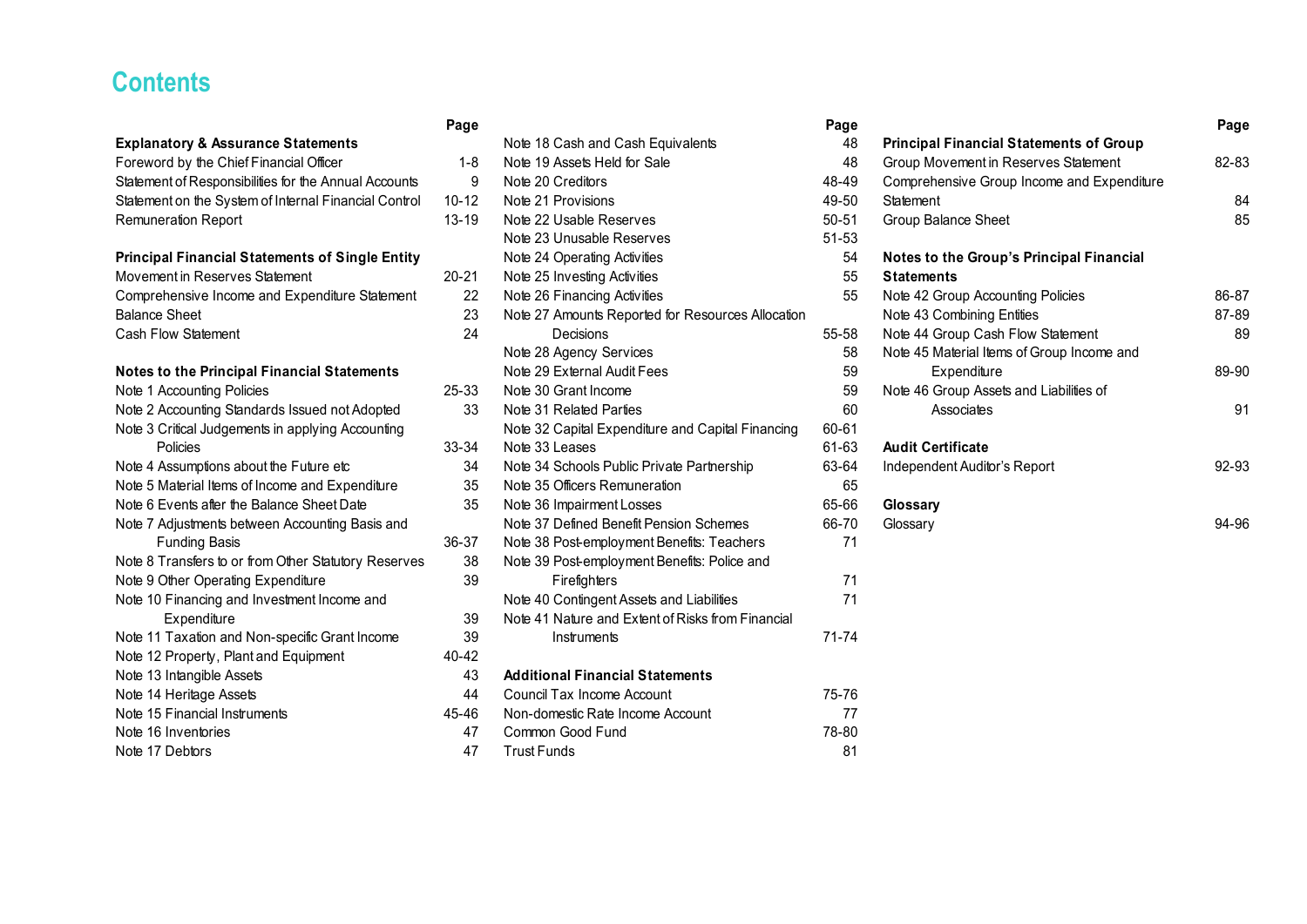### **Foreword** by the Chief Financial Officer

#### **1. Introduction**

This publication contains the financial statements of both Inverclyde Council and its group for the year ended 31 March 2013, which have been compiled in accordance with The Code of Practice on Local Authority Accounting in the United Kingdom 2012-2013 ("The Code"). This foreword outlines key messages regarding the financial performance of the Council over the 2012-2013 financial year and also provides an outlook for future issues and risks which may impact upon the finances of the Council.

#### **2. Overview of the Council's Finances for the Year**

The CIPFA Directors of Finance Section recommends that certain "financial ratios" are included in the Foreword to assist the reader to assess the performance of the local authority over the financial year and of the affordability of its ongoing commitments. The following table provides the indicators with an explanation of each, grouped into CIPFA categories for the various areas of financial activity.

| <b>Financial Indicator</b>                                                                                                                                                                                                                                                                                                                                                                                                      | <b>Commentary</b>                                                                                                                                                                                                                                                                                                                                                         | 2012-2013 |
|---------------------------------------------------------------------------------------------------------------------------------------------------------------------------------------------------------------------------------------------------------------------------------------------------------------------------------------------------------------------------------------------------------------------------------|---------------------------------------------------------------------------------------------------------------------------------------------------------------------------------------------------------------------------------------------------------------------------------------------------------------------------------------------------------------------------|-----------|
| <b>Reserves</b>                                                                                                                                                                                                                                                                                                                                                                                                                 |                                                                                                                                                                                                                                                                                                                                                                           |           |
| Uncommitted General Fund Reserve as<br>a proportion of Annual Budgeted Net<br>Expenditure                                                                                                                                                                                                                                                                                                                                       | Reflects the level of funding available to manage financial risk/unplanned expenditure. The Council's Policy is<br>2% of annual turnover which is considered appropriate in the context of the Council's financial and ongoing risk<br>profile. More information is provided in the Revenue section below.                                                                | 2.74%     |
| Movement in the Uncommitted General<br><b>Fund Balance</b>                                                                                                                                                                                                                                                                                                                                                                      | Reflects the extent to which the local authority is using its Uncommitted General Fund Reserve.                                                                                                                                                                                                                                                                           |           |
| <b>Council Tax</b>                                                                                                                                                                                                                                                                                                                                                                                                              |                                                                                                                                                                                                                                                                                                                                                                           |           |
| In-year collection rate                                                                                                                                                                                                                                                                                                                                                                                                         | Reflects the authority's effectiveness in collecting Council Tax debt and financial management. The Council<br>continues to achieve high collection levels despite the current economic climate and its effect on the local<br>economy.                                                                                                                                   | 94.18%    |
| Ratio of Council Tax Income to Overall<br>Level of Funding                                                                                                                                                                                                                                                                                                                                                                      | Reflects the local authority's capacity to vary expenditure by raising council tax income, the only principal<br>source of finance within local authority control. Inverclyde Council in common with all Scottish local authorities<br>has frozen Council Tax bills at 2008/09 levels. More information is provided in the Principal Sources of Finance<br>section below. | 15.24%    |
| <b>Financial Management</b>                                                                                                                                                                                                                                                                                                                                                                                                     |                                                                                                                                                                                                                                                                                                                                                                           |           |
| Actual Outturn compared to Budgeted<br>Expenditure<br>How closely expenditure compares to the budget is a reflection of the effectiveness of financial management.<br>This indicator is based on the format of budget monitoring as reported throughout the year. More details are<br>Actual contribution to/from Unallocated<br>provided in Section 4 Budget Performance below.<br>General Fund Balance compared to<br>Budget. |                                                                                                                                                                                                                                                                                                                                                                           | 97.76%    |
|                                                                                                                                                                                                                                                                                                                                                                                                                                 |                                                                                                                                                                                                                                                                                                                                                                           | 2.24%     |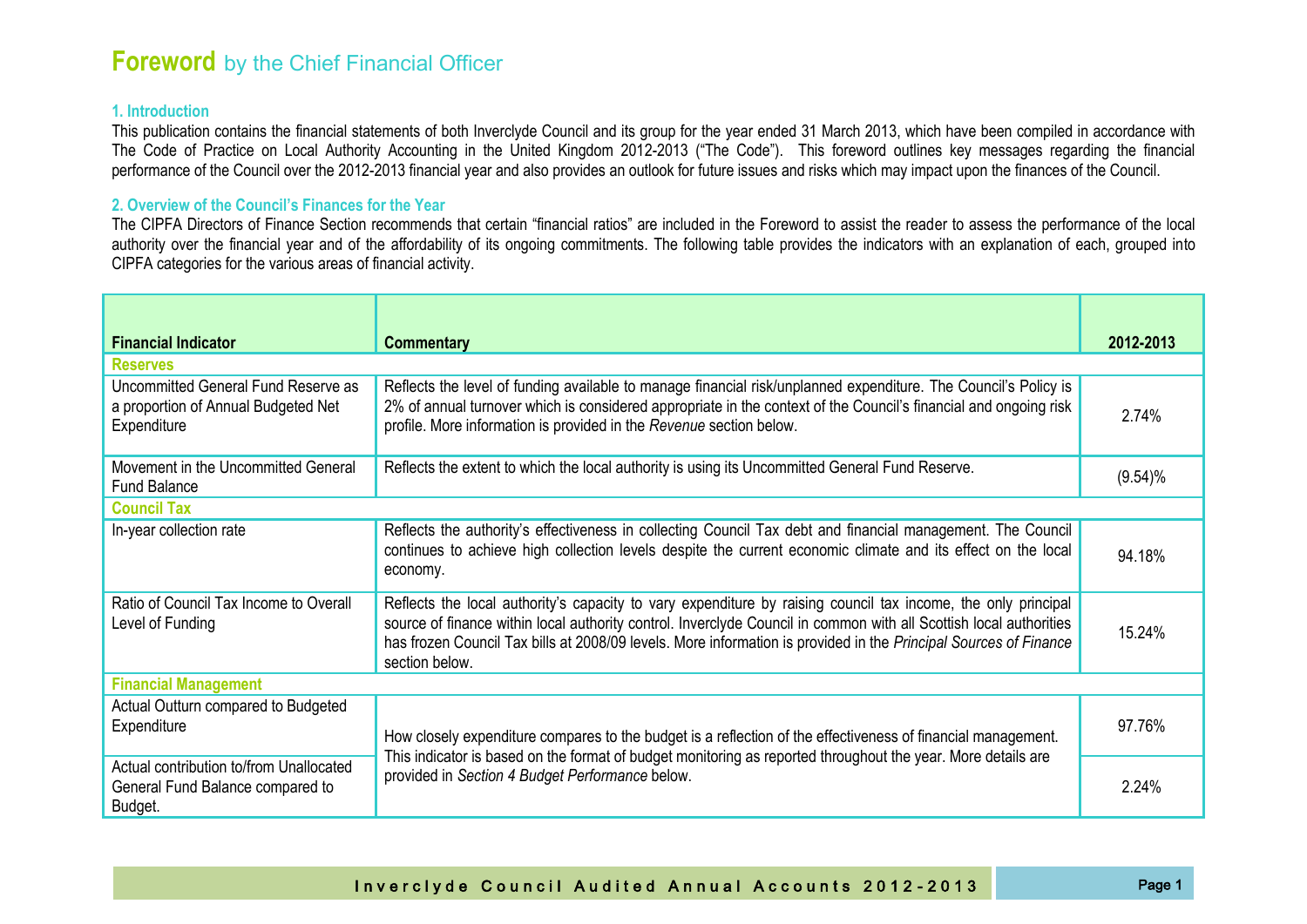| <b>Financial Indicator</b>                                  | Commentary                                                                                                                                                                                                                        | 2012-2013 |
|-------------------------------------------------------------|-----------------------------------------------------------------------------------------------------------------------------------------------------------------------------------------------------------------------------------|-----------|
| <b>Debt/Long-term Borrowing</b>                             |                                                                                                                                                                                                                                   |           |
| Capital Financing Requirement (CFR) for<br>the current year | Although this year's external borrowing marginally exceeds the Capital Financing Limit (by less than one<br>percent), external borrowing will be less than the CFR over the medium term. This demonstrates that                   | £296.91m  |
| External Debt Levels for the current year                   | borrowing is for capital investment purposes only. More information is provided within the Long-term and Short-<br>term Borrowing section below.                                                                                  | £298.22m  |
| Ratio of financing costs to net revenue<br>stream           | These two ratios compliment the assurances of borrowing only being for capital purposes with an indication of<br>the Council's ability to service the borrowing costs. The Council's cost of borrowing remains consistently below | 10.93%    |
| Impact of Capital Investment on Council<br>Тах              | the Scottish average; is affordable; and fits with the Council's medium to long-term financial strategy.                                                                                                                          | £13.45    |

#### **Revenue**

The Comprehensive Income and Expenditure Statement on page 22 summarises the total costs of providing Council services and the income available to fund those services. The General Fund is funded by Government Grant and Council Tax revenues and the Movement in Reserves Statement on page 20 shows a surplus of £4.6 million for the year. When combined with the General Fund Balance of £40.7 million brought forward from 2011-2012 it results in a cumulative balance of £45.3 million to be carried forward to 2013-2014. £39.7 million of this balance is earmarked for particular purposes as detailed in Note 22 on Pages 50 to 51. This leaves £5.6 million as an unallocated balance which is approximately 2.74% of the Council's budgeted cost of service. This is £1.6 million more than the recommended level of £4.0 million, and the Council is due to consider uses for the excess later in 2013.

The Council sets aside the majority of its general reserves for specific purposes such as schools, social, economic and environmental purposes plus funding reductions in the workforce for the next year and beyond. In addition the Council has agreed via its reserve policy to set aside 2% of its annual turnover for unforeseen eventualities.

#### **Principal Sources of Finance**

The principal sources of finance utilised by the Council in 2012-2013 were as follows:

| <b>General Revenue Grant</b>      | £153.5 million | Provided by the Scottish Government                       |
|-----------------------------------|----------------|-----------------------------------------------------------|
| <b>Other Government Grants</b>    | £10.3 million  | Provided by Central and Scottish Government               |
| Non-Domestic Rates redistribution | £20.4 million  | Provided by the Scottish Government                       |
| Council Tax                       | £33.2 million  | Raised from local taxpayers                               |
| Other income                      | £47.9 million  | Sales, fees, charges and other contributions for services |

#### **Balance Sheet**

The Balance Sheet on page 23 summarise the Council's assets and liabilities as at 31 March 2013 and explanatory notes are provided. Total net assets have increased marginally by £0.1 million to £58.7 million. Within this, there have been significant increases in both asset values and liabilities that broadly compensate. Non-current assets have increased by £43.3 million while cash and cash equivalents have increased by £16.3 million; on the liabilities side borrowing has increased by £30.0 million and the pensions liability has increased by £22.4 million. The major changes in the Council's balance sheet between March 2012 and March 2013 are explained in more detail in the following paragraphs.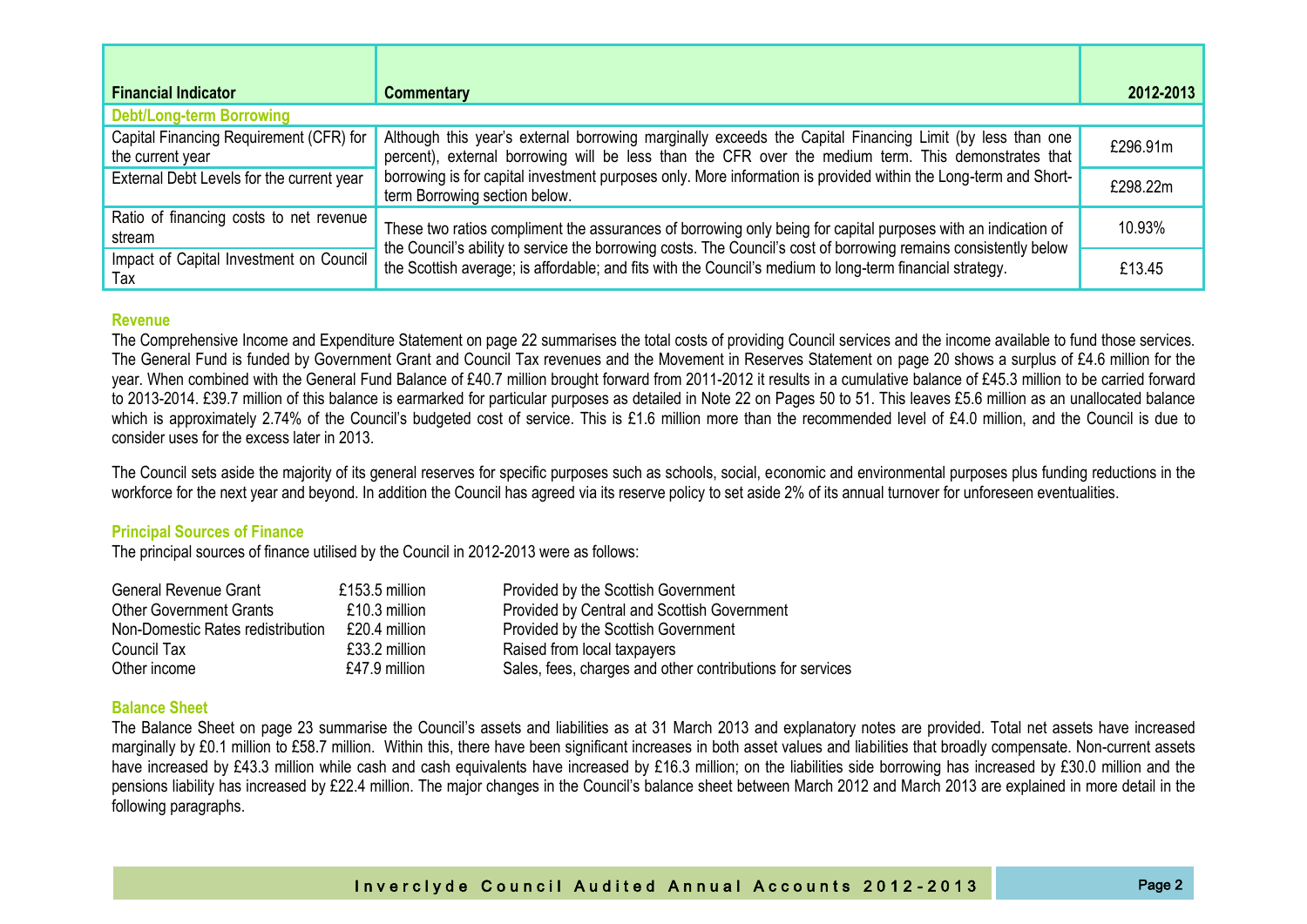#### **Non-current and Current Assets**

Non-current assets have increased in value by £43.3 million to £430.3 million. An increase in asset values resulting from capital investment and a revaluation exercise was offset by depreciation charges for the year. Cash and cash equivalents have increased by £16.3 million and short-term investments have reduced by £7.3 million, an overall increase of £9.0 million. This has arisen as a result of the additional borrowing during the year (note no borrowing was done in the previous year) as part of the Council's approved treasury management activities. Short-term creditors and provisions have increased by £1.6 million.

#### **Pensions Position**

The disclosure requirements for pension benefits under IAS19 are disclosed in Note 37. The appointed actuaries have confirmed a deterioration of £22.4 million in their assessment of the actuarial deficit position of the local government pension fund. This movement is the net outturn from both increased liabilities linked to a lower discount rate as at 31 March 2013 than the year previous (a lower discount rate leading to an increased value in future liabilities) and better than expected returns in the year.

This assessment provides only a snapshot at 31 March 2013 and necessarily changes on a day-to-day basis to reflect stock markets movements in particular. The appointed actuaries remain of the view that the asset holdings of Strathclyde Pension Fund and the contributions from employees and employers provide sufficient security and income to meet future pension liabilities.

The major part of the change during the year is disclosed as a post-employment actuarial loss on pension liabilities (£22.5 million) in the Comprehensive Income and Expenditure Statement. There is no impact upon the General Fund balance. Scottish Government regulations require the General Fund balance to be charged with the amount payable by the Council to the pension fund or to pensioners in the year, not the amount calculated according to accounting standards.

#### **Long-term and Short-term Borrowing**

The Council's net borrowing increased by £30.0 million during the year. Short-term borrowing increased by £4.3 million whilst long-term borrowing increased by £25.7 million.

The borrowing strategy is prepared in accordance with the Code of Practice on Treasury Management in Local Authorities. The majority of the Council's borrowing comes from market loans and from borrowing from the Public Works Loan Board. Further details are provided at Note 41. The Council regulates its capital spending limits within a prudential framework recommended by CIPFA and endorsed by the Scottish Government. Each year, the Council sets its capital financing requirement (CFR) for the forthcoming year. The CFR is a prudent assessment of the aggregate external borrowings for capital investment purposes that are affordable and sustainable over the longerterm. The Council's external borrowings have only been for capital investment purposes. The Council's net external debt was £298.2 million at 31 March 2013 compared to the CFR limit of £296.9 million. The Council's loans fund rate was 3.8% for 2012-2013, a reduction of 0.4% from 2011-2012.

#### **Provisions, Contingencies and Write-offs**

The Council has provided £1.3 million for eventualities which may have a material effect on the financial position of the Council (see Note 21). The reasons for the provisions made are outlined in the Note. While the Council has made provision for potential equal pay claims, there may be additional costs arising under the terms of the Equal Pay Act 1970 (As Amended). The Council continues to progress its workforce planning arrangements in recognition of the need to reduce and reshape the workforce. This process will incur costs related to the release of employees through redundancy and early retirement.

As outlined above, the Council has also earmarked £39.7 million within the General Fund Balance for specific purposes.

There was a write-off against bad debt provision during the year of irrecoverable debt due to the Council of £0.39 million for Council Tax and £0.02 million of other debts which was approved by the Chief Financial Officer under delegated authority. In addition, the Council impaired non-current assets at the year-end by £9.11 million and made a provision at the year-end of £17.91 million for non-collection of debt, an increase of £0.75 million.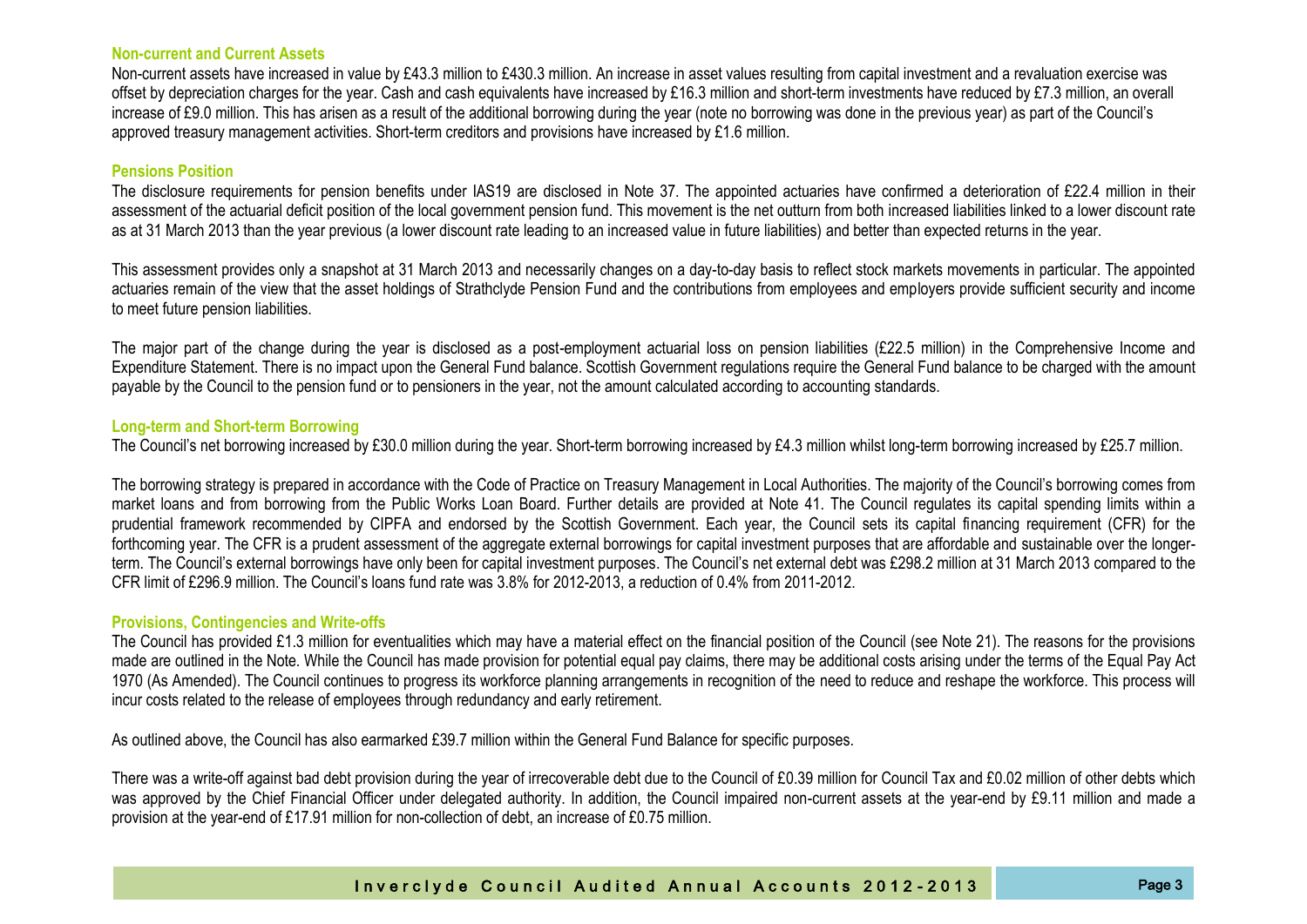#### **3. Distribution of Reserves of Police and Fire Boards**

The Scottish Government determined that police and fire services be merged into single national forces from 1 April 2013. The Police Reform (Scotland) Act 2012 provided that two new bodies – the Scottish Police Authority and the Scottish Fire and Rescue Service – assume responsibility for the functions of the previous regional bodies. The transfer of services from the local authority sector to central government does not negate the presumption of going concern, and the financial statements have been compiled on this basis. The accumulated balance on the usable reserves of Strathclyde Joint Police Board and Strathclyde Fire and Rescue Board will be distributed to member local authorities during 2013-2014.

Allowance has been made in the Council's accounts for 2012-2013 for its share of the reserves of the demitting Boards based on information supplied by the local authorities responsible for the final accounting. Payment of the finally agreed amount will be made in 2013-2014 after the audits of the Police and Fire accounts are complete.

#### **4. Budget Performance of the General Fund**

The General Fund returned a net surplus of £4.541 million for the year compared to a budgeted surplus of £4.553 million. The marginal change in out-turn of £0.012 million is largely the net impact of the Council's share of Police and Fire Boards reserves of £0.967 million, £0.777 million on increased savings in loans charges, £0.581 million in contingencies not required, offset by a planned spend in earmarked reserves carried forward from previous years.

#### **5. Financial Outlook and Key Risks**

#### **Management of Treasury Risk**

The poor economic climate which started with the banking crisis in 2008 continued throughout 2012-2013 and with little prospect of any material recovery in the short-term pressures on public finances have continued to grow. There remain concerns with regards to the longer term stability of the European banking system and sovereign debt within the Eurozone. The Council continues to mitigate the risks associated with security of cash deposits through considering restructuring debt where opportunities arise, and reviewing and strengthening in association with our treasury advisers the criteria for placing deposits with financial institutions on the Council's approved counterparty list. In addition, as part of the Council's ongoing treasury strategy, the Council has sought to defer external borrowing requirements with the dual objective of reducing the level of cash deposits held by the Council, whilst generating ongoing savings in overall interest costs. This strategy is kept under careful review in order that the Council retains sufficient cash balances to support its ongoing requirements and remains alert to any anticipated negative movement in future borrowing rates.

#### **Key Financial Risks and the Reform Agenda**

The local government grant settlement announced in February 2013 outlined a reduction in the Council's revenue grant of £1.1 million in 2013-2014, with further indicative reductions of £1.0 million in 2014-2015. As referred to above, economic recovery remains very slow and behind previous expectations of the UK Government. As a consequence, the period of austerity and reduction in the overall level of UK public sector expenditure is now anticipated to extend until the next comprehensive spending review period through to 2017-2018. It is expected that the Council's government grant settlement, which remains the primary sources of revenue funding, will continue to decline in absolute terms over the medium term.

Concurrently, the Council continues to face ongoing service and cost pressures arising from a range of key issues, most significantly demographic and socio-economic factors which continue to play a major role in driving spending pressures for the Council. Inverclyde Council has continued to be proactive in its preparation for the anticipated reductions in grant and increased demand pressures. A number of decisions have been taken by the Council throughout 2012-2013 in conjunction with the Council Budget set for the period 2013-2016 which will continue to deliver savings in future years to ensure sustainability.

The public sector reform agenda continues to develop at an increasing pace with the Council facing a wide range of significant change and reform measures which present both uncertainty and risks which the Council needs to plan for and appropriately manage. As explained earlier in this foreword, Police and Fire reform has been progressed by the Scottish Government with the establishment of the Scottish Police Authority and Scottish Fire and Rescue service from 1<sup>st</sup> April 2013. The Council has remained actively

### Inverclyde Council Audited Annual Accounts 2012-2013 Page 4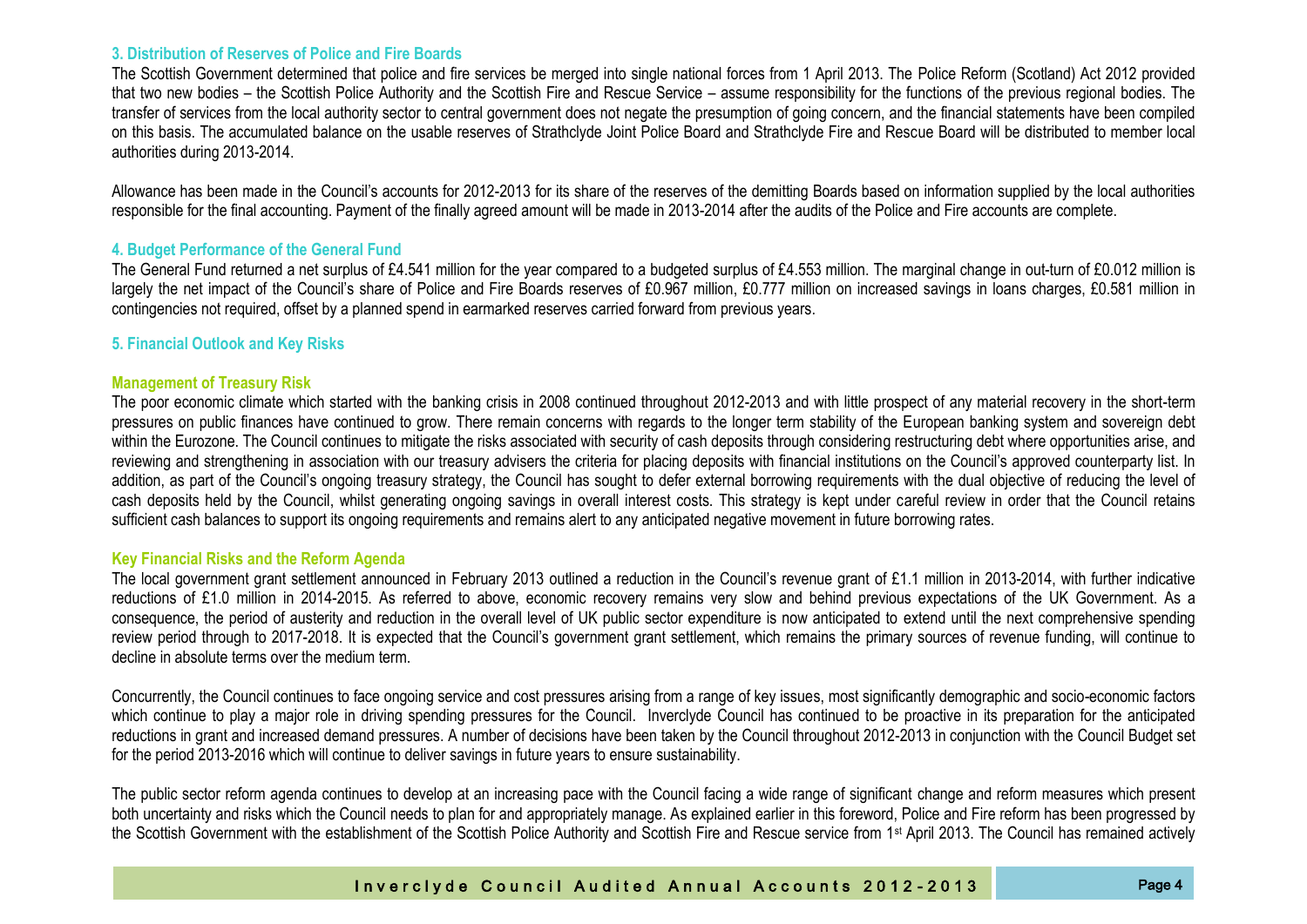involved across a range of national groups to ensure the Council's financial interests are appropriately protected during this transition process and that appropriate governance and partnership arrangements are established at a local level in the context of the new national arrangements.

During the course of 2012-2013 the UK Government has continued to progress its plans to introduce significant changes to the benefits system as part of the wider welfare reform agenda. This reform programme is wide ranging and complex in terms of its impact and represents a significant risk to the Council, Inverclyde citizens and the local economy. Further, increased demand anticipated for a range of Council services will create a number of specific financial risks and consequences in relation to the delivery and funding of those services. There are well developed programme arrangements within the Council and with key partner agencies both locally and at national level which have ensured the Council is well prepared for implementing associated benefit changes, is alert to financial risks emerging from what is a fast changing environment, but most importantly has been proactively supporting Inverclyde citizens to prepare for and manage the financial impact for themselves and their families.

Looking forward, the Council has been actively preparing for the Scottish Government's policy reform programme in the area of Health and Social Care reform via the development and implementation of the reform proposals with the Scottish Government, Professional Associations and local NHS partners.

The Council has a programme of Workstreams which will continue to address some of these financial challenges through the delivery of efficiency savings, but it is recognised that the scale of the financial challenge will require further savings in order that the Council maintains its financial stability moving forward and protects its ability to deliver the most important services in the future.

The Council continues to develop its longer term financial planning arrangements, which will support the identification of key longer term financial risks and appropriate longer term mitigation strategies. The ongoing funding pressures highlight the need for the Council to maintain stringent financial control and to continue to drive out efficiencies through the Council's budget process, wherever possible.

#### **Impact on Asset Valuation**

The Council revalues its land and buildings in a single exercise at five-yearly intervals. An independent valuation of all Council owned land and buildings was undertaken during 2012-2013 by James Barr, a professional firm of chartered surveyors and completed on 31 March 2013. The impact of the revaluation exercise has broadly shown an increase in land and building values.

#### **6. Significant Trading Operation**

The Council has reclassified its "significant trading operation" (STO). The activities of the former Building Services STO are no longer "significant" because of the reduced scale of its operations and accordingly there are no STO's in the current financial year.

#### **7. Capital Expenditure and Income**

The Council is able to regulate its own capital spending limits within a prudential framework recommended by the Chartered Institute of Public Finance and Accountancy and endorsed by the Scottish Government. The Council's performance confirms its overall capital spending of £48.4 million was managed within the "Prudential Framework" limits approved by the Council. There was slippage of £3.8 million (7.00%) against the approved capital programme. This is an improvement on 2011-2012 where there was slippage of £14.1 million (31.0%) against the approved capital programme. Contributing factors related to a combination of delays in start dates, and a reduction in expected costs of two large schools projects added to slippage in housing grants, modernisation projects and the purchase of vehicles.

The major part of the capital expenditure for the year was the £33.9 million spent on building and refurbishing educational properties as part of the Council's School Estates Strategy and the detail is shown below. Funding of capital expenditure included £3.4 million from revenue, £0.06 million from receipts, £10.0 million from Government grants with the balance of £34.8 million being met through borrowing. Further information about the spending on capital projects is shown in Note 32 on pages 60 to 61.

### Inverclyde Council Audited Annual Accounts 2012-2013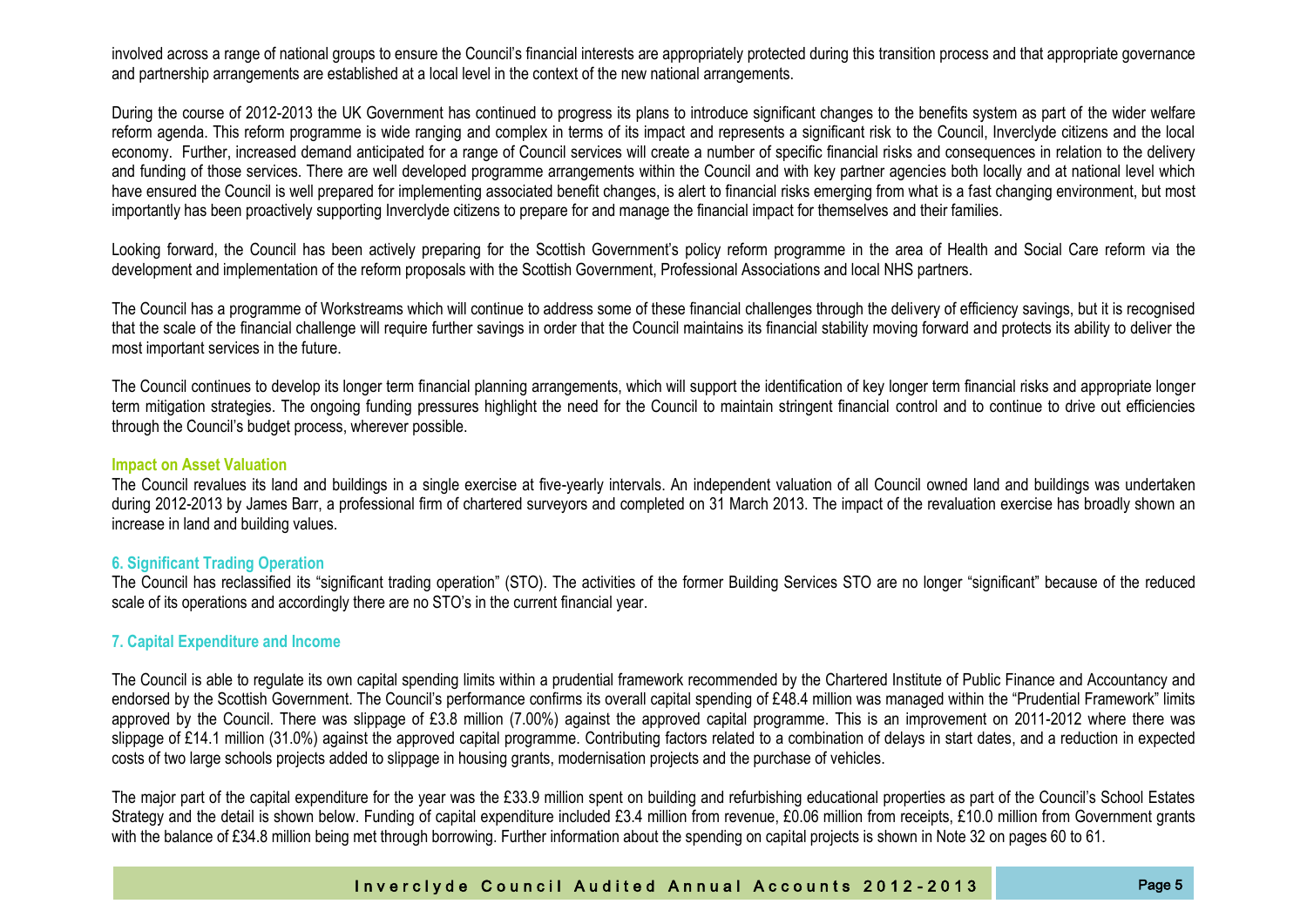Major projects progressed during the year included:

- £2.5 million on the Leisure Strategy.
- £21.3 million on the construction of the Community Campus/ASN School.
- £7.5 million on refurbishment of St Columba's High School.
- £3.0 million on the Office and Depot Rationalisation Programme.
- £4.2 million on Roads and Transportation Projects.

#### **8. Public Private Partnership**

The Council entered into a Public Private Partnership for the provision of educational buildings, maintenance and other facilities in 2008. This agreement provided has provided the Council with replacement buildings for two primary and two secondary schools. The provider is required to ensure the availability of the buildings to a pre-agreed standard. During the financial year 2012-2013, £9.0 million was paid to the contractor under the terms of the agreement.

#### **9. Business Premises Renovation Allowance Scheme**

The Council has used the Business Premises Renovation Allowance (BPRA) to help fund a capital project to rationalise and integrate the Council's main offices in Greenock and Port Glasgow. The redevelopment of these empty office buildings has the exceptional opportunity of benefitting from capital tax allowances known as Business Premises Renovation Allowance. The scheme provides access to tax allowances to higher rate taxpayers who contribute towards the refurbishment costs. This mechanism will permit the delivery of these redevelopments at significantly less cost to the Council. The development will be undertaken by Inverclyde Property Renovations LLP.

#### **10. Common Good**

The Common Good Fund, administered by the Council, returned a surplus of £0.03 million. Income, mostly from rents, exceeded outgoings on various community events. The total usable reserves of the Common Good now stand at £0.2 million which is available for use in future years. Common Good is detailed on pages 78-80.

#### **11. The Inverclyde Council Group**

Local authorities are required to prepare Group Accounts in addition to their own Council's accounts where they have a material interest in other organisations. The Group Accounts on pages 82 to 91 consolidate the results of the Council with its share of seven other entities – Strathclyde Joint Police Board, Strathclyde Fire and Rescue Joint Board, Strathclyde Partnership for Transport, Strathclyde Concessionary Travel Scheme Joint Board, Renfrewshire Valuation Joint Board, Inverclyde Leisure and Riverside Inverclyde. The effect of the inclusion of the above associate bodies in the Group Balance Sheet is to reduce both the "total assets less liabilities" and "total balances and reserves" by £238.731 million representing the Council's share of the net liabilities in these entities. This reflects the combined pension position of these associates, particularly those recorded for the Police and Fire-fighter's Pension scheme. It should be noted that due to an external review of the Riverside Inverclyde investment in James Watt Dock LLP, the Council have taken a prudent view to fully impair the investment in Riverside Inverclyde's accounts. This does not impact on Riverside Inverclyde's going concern status.

The statements which make up the "Group Accounts" for the Local Authority are; The Group Movement in Reserves Statement, The Group Comprehensive Income and Expenditure Statement, the Group Balance Sheet, the Group Cash Flow Statement and Notes to the Group Accounts.

#### **12. Service Changes and Future Developments**

There have been no changes to the statutory functions undertaken by the Council.

As detailed in earlier sections of this foreword, police and fire services will transfer from the local authority sector to central government on 1 April 2013. The Scottish Government is progressing proposals to integrate health and social care in Scotland, with a Bill to be introduced to Parliament later in 2013. It is likely that more formal integration of services will occur which will have financial and governance implications for both local government and the NHS in Scotland. The Scottish Government will hold a

Inverclyde Council Audited Annual Accounts 2012-2013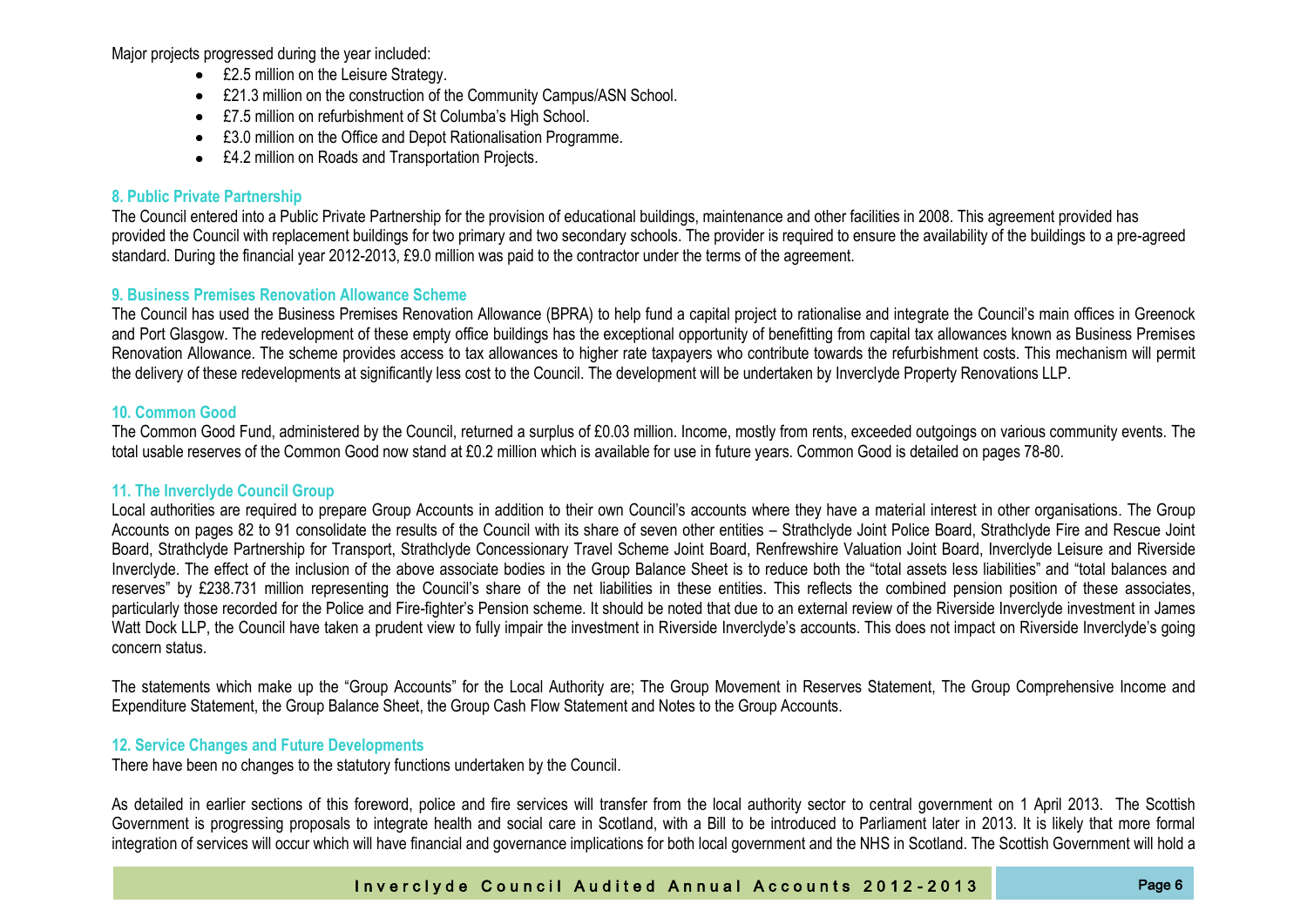referendum of the Scottish electorate on the issue of independence from the United Kingdom on 18 September 2014. The implications for local government in Scotland of a yes vote are unknown at present.

#### **13. The Financial Statements**

The requirements governing the format and content of local authorities' annual accounts are contained in the Code of Practice on Local Authority Accounting in the United Kingdom (the Code). A brief summary of the main financial statements and their purpose is outlined below.

#### **Statement of Responsibilities for the Annual Accounts**

This statement sets out the respective responsibilities of the Council and the Chief Financial Officer for the financial statements.

#### **Statement on the System of Internal Financial Control**

This statement sets out the framework within which financial control is managed and reviewed over the main components of the system, including the arrangements for Internal Audit.

#### **Remuneration Report**

This statement sets out the disclosures required under statute for the arrangements for the remuneration of senior councillors and senior officers, the amounts paid for each "relevant" person and the post held, and their accrued pension benefits.

#### **Principal Financial Statements**

An explanation of the financial statements which follow and their purpose are:

- o The Movement in Reserves Statement shows the movement in the year of the different reserves the Council holds; analysed into usable reserves (i.e. those that can be applied to fund future expenditure or reduce local taxation) and other reserves.
- o The Comprehensive Income and Expenditure Statement reports the costs in the year of providing services in accordance with International Financial Reporting Standards, rather than the amount to be funded from taxation. The Council raises taxation to cover expenditure in accordance with Regulations; this may be different from the accounting cost. The taxation position is shown in the Movement in Reserves Statement.
- o The Balance Sheet brings together all the assets and liabilities of the Council. It is a statement of the resources of the Council and the means by which they have been financed. It is also a report on the Council's financial position at one particular point in time, a snapshot of its financial affairs at the close of the year expressed in accounting terms.
- o The Cash Flow Statement summarises the change in cash and cash equivalents of the Council during the period. The Statement shows how the Council generates and uses cash and cash equivalents by classifying cash flows as operating, investing and financing activities.
- o The Notes to the Principal Financial Statements give further information on the Council's financial statements as required under The Code.

#### **Supplementary Financial Statements**

An explanation of the supplementary financial statements and their purposes are:

- o The Council Tax Income Account shows the gross and net income from the Council Tax, together with details of the number of properties on which Council Tax is levied, and the charge per property.
- o The Non-Domestic Rates Income Account shows the gross and net income from non-domestic rates and details the amount payable to or by the national non domestic rates pool, and the resulting net redistribution of non-domestic rate income for the financial year to the Council.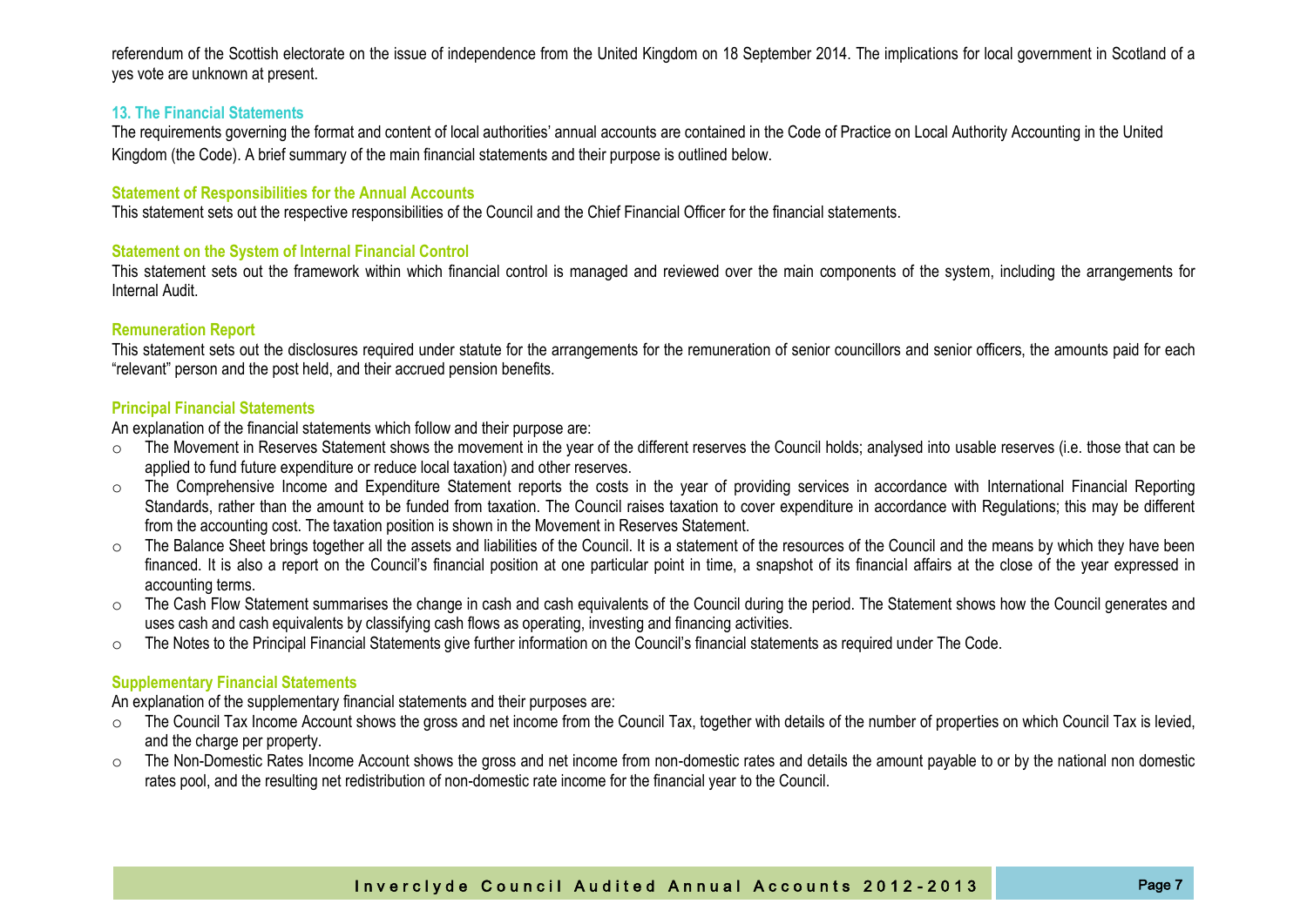#### **14. Conclusion**

The continuation of prudent financial management and medium term financial planning have allowed the Council to successfully manage its financial affairs within budget and the financial objectives prescribed, whilst at the same time progressing major strategic initiatives such as the School Estate Strategy, Leisure Strategy and Riverside Inverclyde. I am pleased to record that the Council has successfully managed its financial affairs which reflects well on both the efforts and professionalism of the employees and the effectiveness of our financial management procedures.

I would like to take this opportunity to acknowledge the significant effort in producing the Annual Accounts and to record my thanks to both my own team and colleagues in other services for their continued hard work and support. I greatly appreciate the significant efforts of all who were involved.

Further information on the Accounts can be obtained from Finance Services, Municipal Buildings, Clyde Square, Greenock PA15 1LY

Alan Puckrin C.P.F.A. Chief Financial Officer 25 June 2013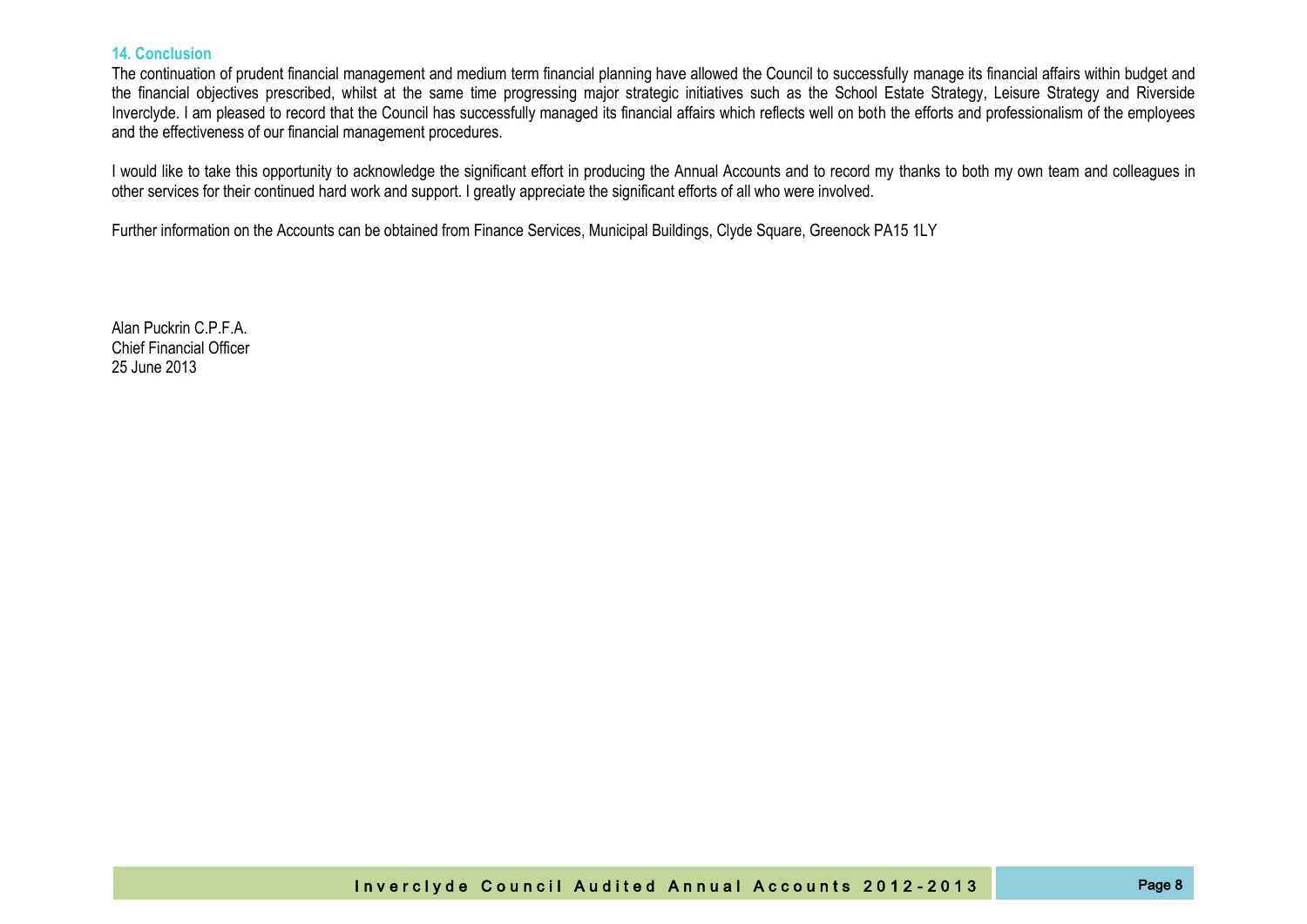## **Statement of Responsibilities for the Annual Accounts**

#### **a) The Authority's Responsibilities**

The Authority is required to:

- (i) Make arrangements for the proper administration of its financial affairs and to ensure that one of its officers has the responsibility for the administration of those affairs. In Inverclyde Council, that officer is the Chief Financial Officer.
- (ii) Manage its affairs to secure economic, efficient and effective use of resources and safeguard its assets.

In addition, the Council is committed to ensuring Best Value in service delivery.

#### **b) The Chief Financial Officer's Responsibilities**

The Chief Financial Officer of Inverclyde Council is responsible for the preparation of the Authority's Annual Accounts, in accordance with proper practice set out in the CIPFA/LASAAC Code of Practice on Local Authority Accounting in the United Kingdom ("The Code of Practice").

In preparing this Statement of Accounts, the Chief Financial Officer has:

- (i) Selected suitable accounting policies and then applied them consistently.
- (ii) Made judgements and estimates that were reasonable and prudent.
- (iii) Complied with the Code of Practice.

The Chief Financial Officer has also:

- (i) Kept proper accounting records which are up to date.
- (ii) Taken reasonable steps for the prevention and detection of fraud and other irregularities
- (iii) Signed and dated the Statement of Accounts.

The Statement of Accounts represents a "true and fair view" of the financial position of the Authority at the accounting date and its income and expenditure for the year ended 31 March 2013.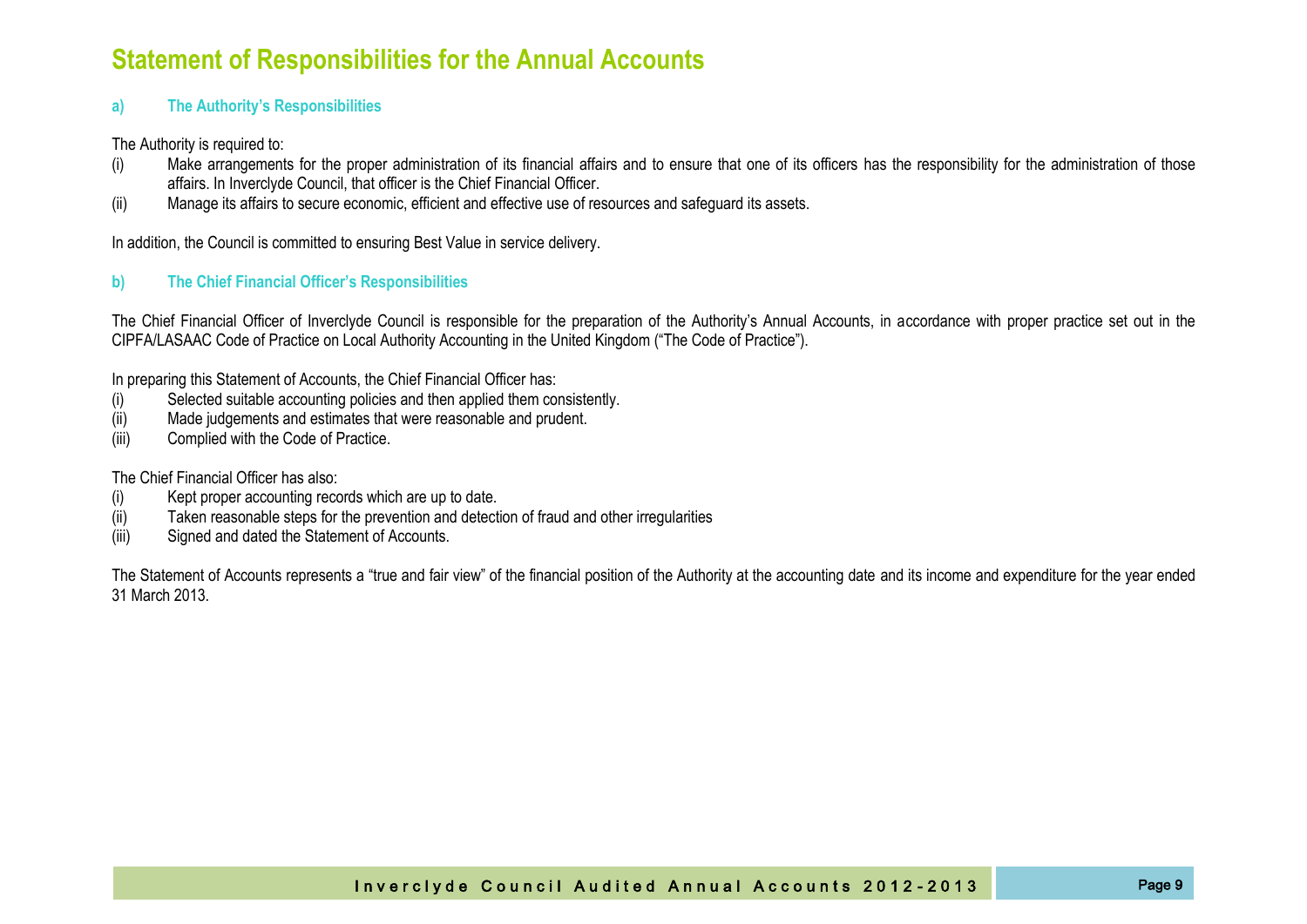## **Statement on the System of Internal Financial Control**

- 1) This statement is given in respect of the Annual Accounts for Inverclyde Council. For financial year ended 31 March 2013, the statement also covers the other bodies whose activities have now been incorporated into our Group Accounts i.e.
	- Inverclyde Leisure Limited
	- Strathclyde Police Joint Board
	- Strathclyde Fire & Rescue Joint Board  $\bullet$
	- Strathclyde Partnership for Transport
	- Strathclyde Concessionary Travel Scheme Joint Board  $\bullet$
	- Renfrewshire Valuation Joint Board and
	- Riverside Inverclyde.

In respect to Inverclyde Council, we acknowledge our responsibility for ensuring that an effective system of internal financial control is maintained and operated in connection with the resources concerned. For the other bodies in the Group, we have placed reliance on the individual bodies' management and Chief Internal Auditors' assurances in relation to the soundness of their systems of internal financial control.

- 2) The system of internal financial control can provide only reasonable and not absolute assurance that assets are safeguarded, that transactions are authorised and properly recorded and that material errors or irregularities are either prevented or would be detected within a timely period.
- 3) The system of internal financial control is based on a framework of Financial Regulations, regular management information, administrative procedures (including segregation of duties), management supervision and a scheme of delegation and accountability. Development and maintenance of the system is undertaken by managers within the Council. In particular the system includes:-
	- Financial regulations;  $\bullet$
	- A comprehensive budgeting system;
	- Regular reviews of periodic and annual financial reports which indicate performance against forecasts;
	- Setting targets to measure financial and other performance;
	- Clearly defined capital expenditure guidelines; and  $\bullet$
	- Formal project management disciplines for capital and major ICT initiatives.
- 4) Internal Audit within Inverclyde Council operates as part of the Environment, Regeneration and Resources Directorate. The Service operates in accordance with the CIPFA Code of Practice for Internal Audit in Local Government in the UK (2006) and ISA 610, and undertakes an annual programme of work, approved by the Audit Committee, to derive sufficient and appropriate audit evidence to confirm the adequacy and effectiveness of the Council's system of internal control.
- 5) In relation to reporting arrangements, the Council's Chief Internal Auditor reports functionally to the Council's Monitoring Officer. The Chief Internal Auditor has a right of access and freedom to report in her own name to all officers and members and particularly those charged with governance. This reporting structure protects the independence of the Chief Internal Auditor and promotes an appropriate profile for the Internal Audit team throughout the organisation.
- 6) Improvement plans are agreed with the appropriate Council officers at the conclusion of all internal and external audits throughout the year. An ongoing monthly follow-up process is in place to monitor progress on implementation of agreed actions.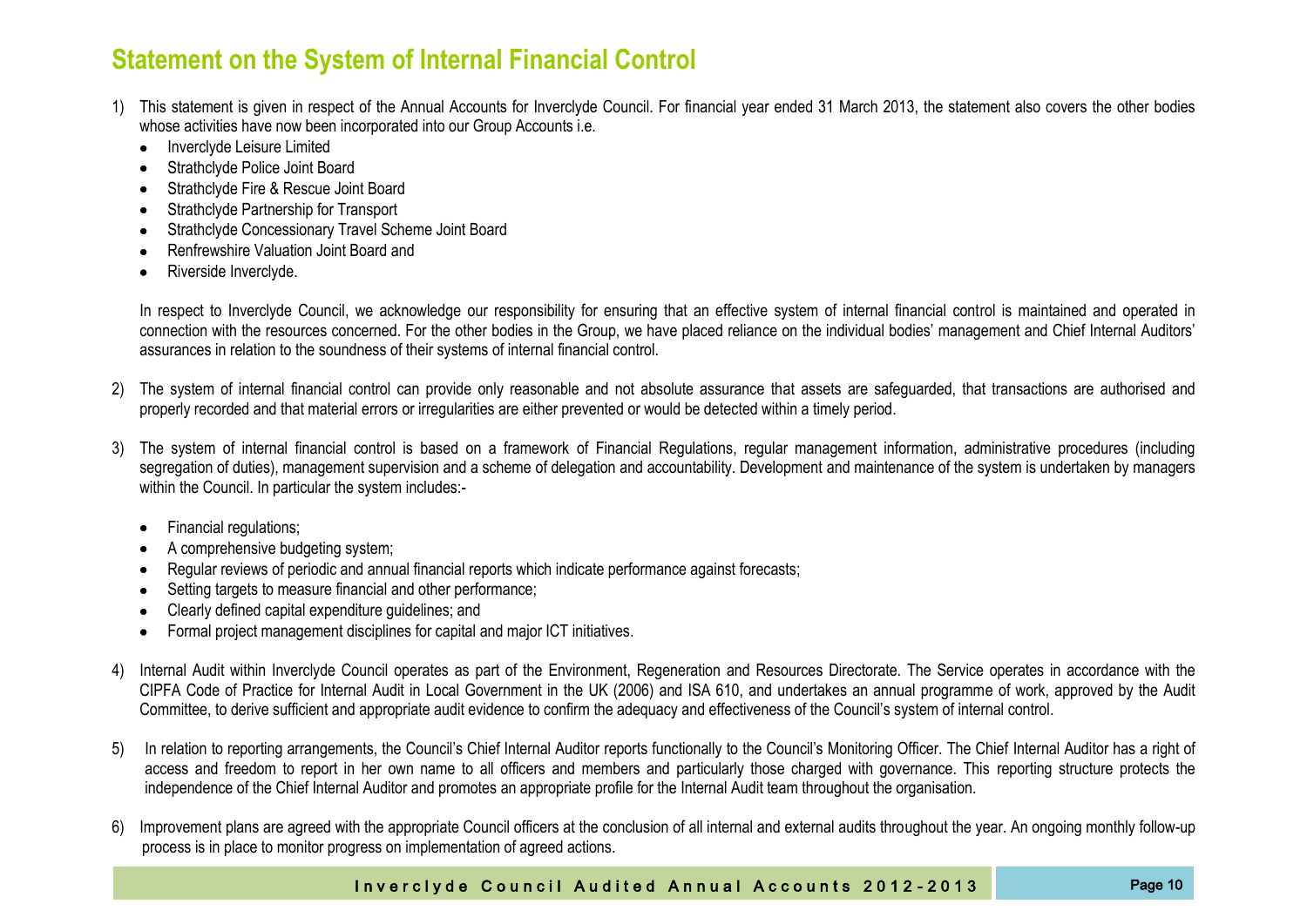- 7) Our review of the effectiveness of the system of internal financial control is informed by:-
	- The work of managers within the Council;
	- The work of internal audit as described above; and
	- The external auditors in their annual audit letter and other reports.
- 8) From the above, we are satisfied that the Council has in place a sound system of internal financial control, but would draw attention to the specific matters detailed in paragraphs 9 to 11 below.
- 9) Specific exercises are underway to:-
	- Embed the corporate approach to partnership working and the associated risk assessment processes;  $\bullet$
	- Improve corporate arrangements for information governance and management within the Council.

Once completed, these initiatives will enhance the current system of internal financial control.

- 10) Work is continuing in line with Audit Action Plans to improve the arrangements for:-
	- Improving corporate governance arrangements within key partnerships.
- 11) During 2012/13 the Council continued to value the importance of maintaining the momentum on risk management and progress has been made in the following:
	- Regularly reviewing and updating the Corporate and Service Risk Registers for the Council.
	- Maintaining a risk register in conjunction with partners in relation to the Single Outcome Agreement.
	- Maintaining a risk register for key Corporate Strategies such as the Financial Strategy and School Estate Management Plan.  $\bullet$
	- Developing an awareness campaign to promote our Anti-Fraud and Irregularity Policy.  $\bullet$
	- Developing an e-learning training module on risk management for employees.  $\bullet$
	- Embedding Risk Management within the overall Strategic Planning and Performance Management Framework.
	- Continuing to facilitate the advancement of emergency planning, crisis management and business continuity within the Council and fulfil the Council's legislative requirements under the Civil Contingencies Act 2004 in conjunction with the Joint Civil Contingencies Service.

It is considered important to actively manage the risk management process to achieve further improvement, and key actions to be taken include:-

• Progressing the implementation of risk management processes in key partnerships.

The momentum on risk management will be maintained and its achievement monitored and reported to Audit Committee.

12) We are satisfied that appropriate mechanisms are in place to identify and address areas of material weakness timeously.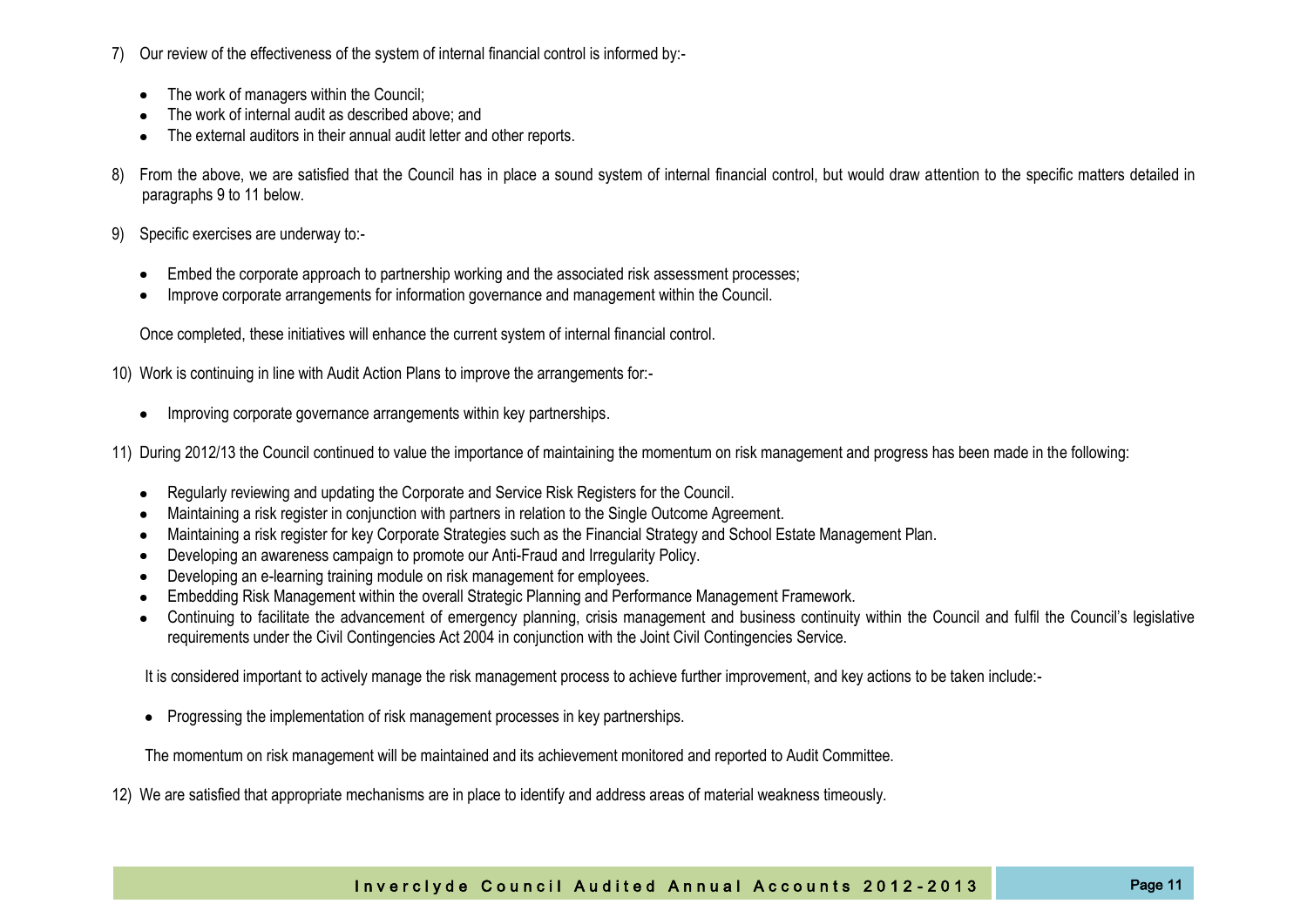## **Statement on the Role of the Chief Financial Officer in Local Government**

CIPFA published this statement in 2010 and under the Code the Council is required to state whether it complies with the statement, and if not, to explain how their governance arrangements deliver the same impact. The full statement is:

The Chief Financial Officer in a public service organisation:

- is a key member of the Leadership Team, helping it to develop and implement strategy and to resource and deliver the authority's strategic sustainably and in the public interest;
- must be actively involved in, and able to bring influence on, all material business decisions to ensure immediate and longer term implications, opportunities and risks are fully considered, and align with the authority's financial strategy; and
- must lead the promotion and delivery by the whole authority of good financial management so that public money is safeguarded at all times and used appropriately, economically, efficiently and effectively.

To deliver these responsibilities the Chief Financial Officer:

- must lead and direct a finance function that is resourced to be fit for purpose; and
- must be professionally qualified and suitably experienced.

The Council considers that it complies with the above statement.

**Alan Puckrin Section 95 Officer .....................................................**

| John Mundell           |  |
|------------------------|--|
| <b>Chief Executive</b> |  |

25 June 2013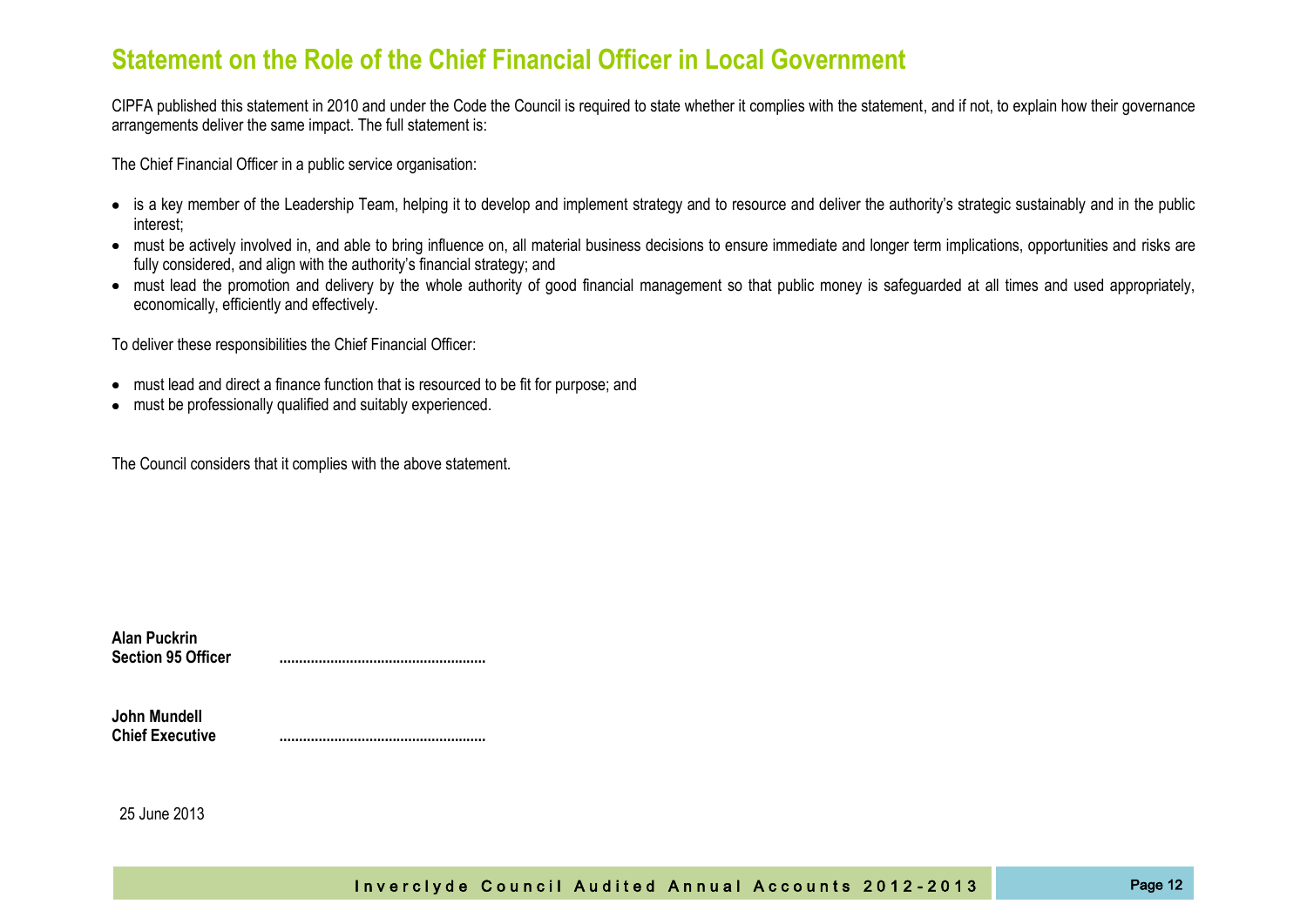### **Remuneration Report**

#### **Introduction**

The remuneration report has been prepared in accordance with the Local Authority Accounts (Scotland) Regulations 1985 (as amended by the Local Authority Accounts (Scotland) Amendment Regulations 2011). These Regulations require various disclosures about the remuneration and pension benefits of senior councillors and senior employees.

For completeness, the disclosure requirements under paragraph 3.4.4.1(6) of The Code for the totals of elected members' salaries, allowances and expenses have been included in a separate table.

All figures disclosed in the tables in this Remuneration Report will be audited by the appointed auditors Grant Thornton and the information in the Report reviewed by them to ensure it is consistent with the other sections of the Annual Accounts.

#### **Arrangements for Remuneration**

The full Council sets the remuneration levels for senior councillors and senior officers. Its role is to ensure the application and implementation of fair and equitable systems for pay and for performance management within the guidelines of and as determined by the Scottish Ministers and the Scottish Government. In reaching its decisions, the Council has regard to the need to recruit, retain and motivate suitably able and qualified people to exercise their different responsibilities; the Council's policies for the improvement of the delivery of local public services; and the funds available to the Council.

The annual salary of the Leader of the Council and the upper limit of the annual salary of the Provost (or civic head) are set out by the Scottish Government in terms of the Local Government (Scotland) Act 2004 (Remuneration) Regulations 2007, as amended by the Local Governance (Scotland) Act 2004 (Remuneration) Amendment Regulation 2008. Since 1 April 2009 the salary for the Leader of the Council has been £27,058 per annum and the salary for the Provost has been £20,294 per annum.

In terms of the same Regulations, the Scottish Government permits Inverclyde Council to nominate up to nine senior councillors (in addition to the Leader of the Council and the Provost), whose salaries in aggregate must not exceed a specified amount, currently £164,376 per annum, and whose salaries individually must be on a specified scale, currently £16,234 to £20,294. The Inverclyde Council Members' Salary and Expense scheme was agreed at a meeting of the full Council on 24 May 2006. On 17 May 2012 the Council approved that Inverclyde would have nine senior councillors, four Strategic Committee Convenors at £18,264; three Regulatory Board Chairs at £18,264; one Depute Leader at £18,264; and one Leader of the Opposition at £18,264.

The salary of senior employees is set by reference to national arrangements. The Scottish Joint Negotiating Committee (NJC) for Local Authority Services sets the salaries for the Chief Officer of Scottish Local Authorities. The salaries of the Corporate Directors and Heads of Service are based on a fixed percentage of the Chief Executive's salary as agreed at a special committee meeting of the full Council on 20 June 2006. Corporate Directors receive 89% of the Chief Executive's salary, Heads of Service (1) 72.5% and Heads of Service (2) 64.5%. Inverclyde Council does not pay bonuses or performance related pay. Senior employees receive business mileage and subsistence allowances in accordance with amounts either agreed nationally by SNJC or as approved locally by the Council. In line with all local government employee groups, senior employees received no pay awards in 2012-2013.

#### **Remuneration**

The term *remuneration* means gross salary, fees and bonuses, allowances and taxable expenses, and compensation for loss of employment. It excludes pension contributions paid by the Council. Pension contributions made to a person's pension are disclosed as part of the pension benefits disclosure.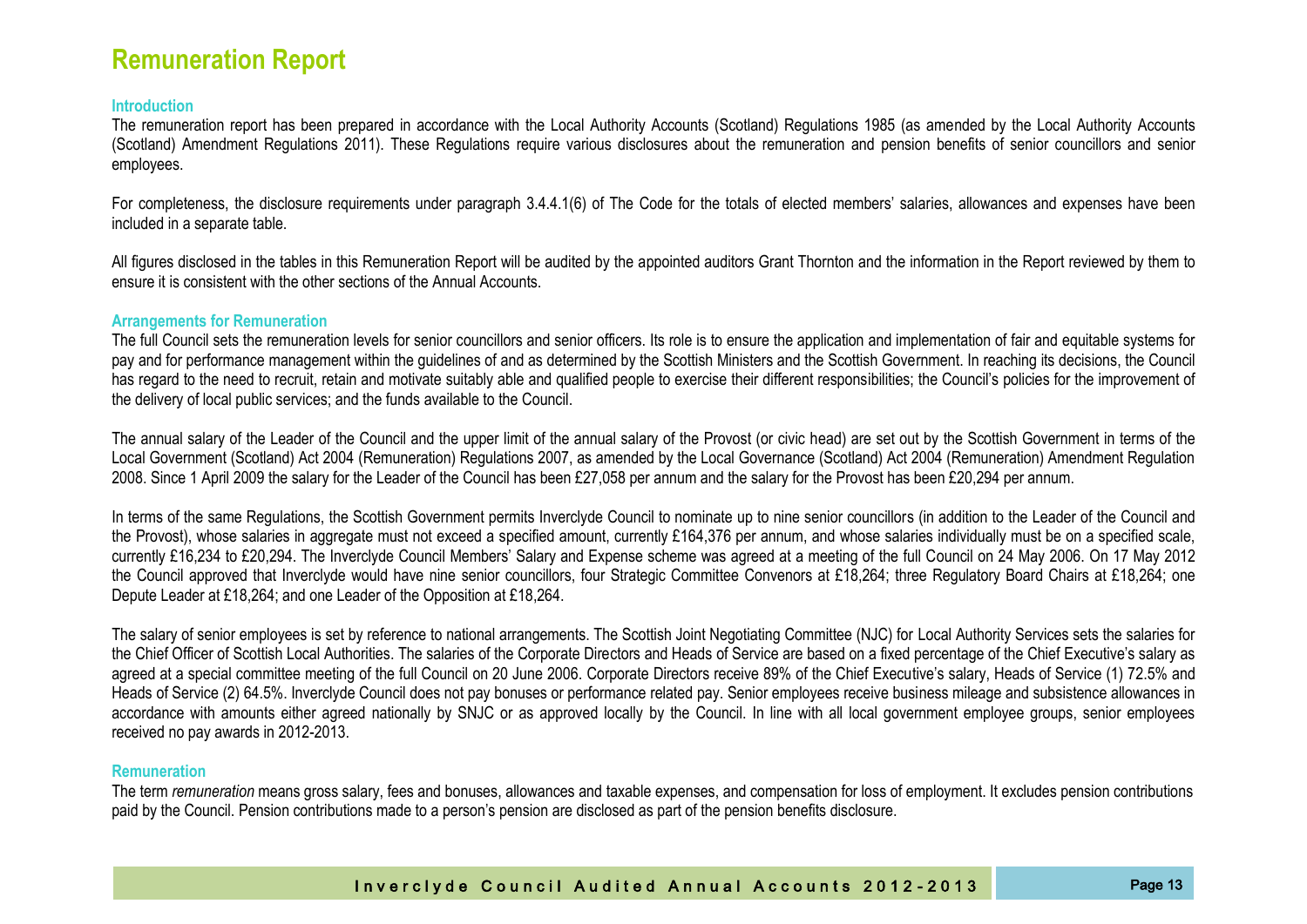|                                                                                     | Year ended 31 March 2013 | 2011-2012      |                     |                     |
|-------------------------------------------------------------------------------------|--------------------------|----------------|---------------------|---------------------|
|                                                                                     | <b>Gross salary</b>      | <b>Taxable</b> | <b>Total</b>        | <b>Total</b>        |
|                                                                                     |                          | expenses       | <b>Remuneration</b> | <b>Remuneration</b> |
|                                                                                     | £                        | £              | £                   |                     |
| Ahlfeld, R: Convenor, Regeneration (until 03 May 2012) and Chair, Licensing         | 15,862                   |                | 15,862              | 18,264              |
| (from 21 June 2012)                                                                 |                          |                |                     |                     |
| Blair, A: Convenor, Audit (until 02 May 2012)                                       | 1,601                    |                | 1,601               | 18,264              |
| Brooks, K: Leader of the Opposition (from 17 May 2012)                              | 15,962                   | 113            | 16,075              |                     |
| Clocherty, J: Depute Leader of the Council (until 03 May 2012 and from 17 May 2012) | 17,614                   |                | 17,614              | 18,264              |
| Dorrian, G: Chair, General Purposes (from 17 May 2012)                              | 15,962                   | 99             | 16,061              | 0                   |
| Loughran, T: Convenor, Education (until 03 May 2012 and from 17 May 2012)           | 17,614                   | 246            | 17,860              | 17,020              |
| McCabe, S: Leader of the Council (until 03 May 2012 and from 17 May 2012)           | 26,093                   | 278            | 26,371              | 17,904              |
| McCormick, M: Provost (until 03 May 2012) and Convenor, Environment and             | 17,797                   |                | 17,797              | 20,294              |
| Regeneration (from 17 May 2012)                                                     |                          |                |                     |                     |
| McIlwee, J: Convenor, Health & Social Care (until 03 May 2012 and from 17 May 2012) | 17,614                   |                | 17,614              | 18,264              |
| Moran, R: Convenor, Safe, Sustainable Communities (until 03 May 2012) and           | 19,388                   | 20             | 19,408              | 18,304              |
| Provost (from 17 May 2012)                                                          |                          |                |                     |                     |
| Nelson, I: Leader of the Opposition (until 03 May 2012)                             | 1,651                    |                | 1,651               | 18,264              |
| Rebecchi, L: Convenor, Audit (from 17 May 2012)                                     | 15,962                   |                | 15,962              | 0                   |
| White, G: Chair, General Purposes Board (until 03 May 2012)                         | 1,651                    | 61             | 1,712               | 17,117              |
| Wilson, D: Chair, Planning (until 03 May 2012 and from 17 May 2012)                 | 17,614                   | 295            | 17,909              | 18,645              |
|                                                                                     |                          |                |                     |                     |
| <b>Totals</b>                                                                       | 202,385                  | 1,112          | 203,497             | 200,604             |

#### **a) Remuneration of Senior Councillors**

#### **Notes**

- 1. The term *senior councillor* means a leader of the Council, the Civic Head or a senior councillor, all as defined by regulation 2 of the Local Governance (Scotland) Act 2004 (Remuneration) Regulations 2007(3).
- 2. All figures shown reflect the remuneration for the period of their appointment in the reporting periods.
- 3. No senior councillor received any remuneration from a subsidiary body as a representative of the Council. The Council has no subsidiary entities.
- 4. The table discloses only those Members who served as Senior Councillors in 2012/13 and as a result the 2011/12 figures have been re-presented.
- 5. The full-time equivalent salary for the post of Leader is £27,058, for Provost is £20,294 and for Senior Councillor is £18,264 (both years).

#### **b) Remuneration paid to Councillors**

The Council paid the following salaries, allowances and expenses to all councillors (including the senior councillors above) during the year.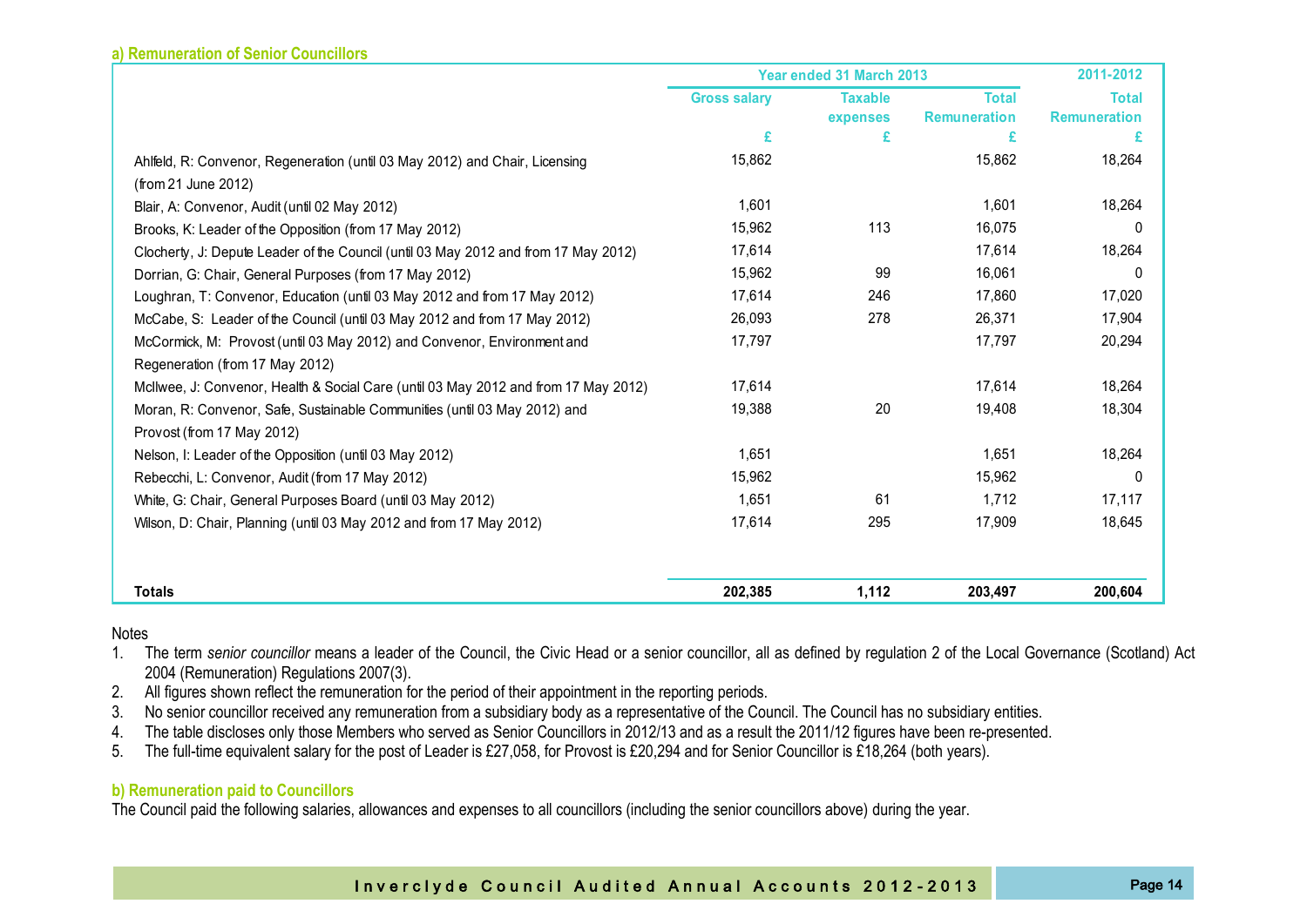|               | 2012-2013 | 2011-2012 |
|---------------|-----------|-----------|
|               |           |           |
| Salaries      | 354,703   | 358,788   |
| Allowances    |           |           |
| Expenses      | 22,352    | 26,264    |
| <b>Totals</b> | 377,055   | 385,052   |

Note: The annual return of councillors' salaries and expenses for 2012-2013 is available for any member of the public to view at all Council libraries and public offices during normal working hours and is also available on the Council's website at www.inverclyde.gov.uk. The annual return of councillors' salaries and expenses is compiled under Scottish Local Authority Remuneration Committee (SLARC) quidance for public records whereas the Remuneration Report is compiled under a Scottish Statutory Instrument (SSI), this results in a difference.

#### **c) Remuneration of Senior Employees**

|                                                                                        | <b>Year ended 31 March 2013</b> |                 |                 |              | 2011-2012     |
|----------------------------------------------------------------------------------------|---------------------------------|-----------------|-----------------|--------------|---------------|
|                                                                                        | <b>Gross salary</b>             | <b>Taxable</b>  | <b>Election</b> | <b>Total</b> | <b>Totall</b> |
|                                                                                        |                                 | <b>Expenses</b> | <b>Payments</b> | Remuneration | Remuneration  |
|                                                                                        |                                 |                 |                 |              |               |
| Mundell, J: Chief Executive                                                            | 111,849                         | 96              | 1,133           | 113,078      | 120,317       |
| Fawcett, A: Corporate Director Environment, Regeneration and Resources                 | 102,034                         |                 | 120             | 102,154      | 102,524       |
| Henderson, A: Corporate Director Education, Communities and Organisational Development | 102,034                         |                 | 120             | 102,154      | 102,524       |
| Murphy, R: Corporate Director Community Care & Health Partnership (until 31 May 2012)  | 17,052                          |                 | 120             | 17,172       | 102,524       |
| Full year equivalent $(E102,034)$                                                      |                                 |                 |                 |              |               |
| Moore, B: Corporate Director, Community Care and Health Partnership (from 1 June 2012) | 84,982                          | 10              |                 | 84,992       | 0             |
| Full year equivalent $(E102,034)$                                                      |                                 |                 |                 |              |               |
| Paterson, E: Head Legal and Democratic Services                                        | 83,118                          |                 | 1,133           | 84,251       | 91,584        |
| Puckrin, A: Chief Financial Officer                                                    | 83,118                          |                 |                 | 83,118       | 90,874        |
| Totals                                                                                 | 584,187                         | 106             | 2,626           | 586,919      | 610,347       |

#### **Notes**

- 1. The term *senior employee* means any local authority employee
	- o Who has responsibility for the management of the local authority to the extent that the person has the power to direct or control the major activities of the authority (including activities involving the expenditure of money), during the year to which the Report relates, whether solely or collectively with other persons;
	- o Who holds a post that is politically restricted by reason of section 2(1) (a),(b) or (c) of Local Government and Housing Act 1989 (4); or
	- o Whose annual remuneration, including any remuneration from a local authority subsidiary body, is £150,000 or more.
- 2. All the above figures for remuneration are before deduction of income tax. The table discloses only those employees who were Senior Officers in 2012-2013 and as a result the 2011-2012 figures have been re-presented. The Corporate Director Community Care & Health Partnership's Remuneration is 50% funded by Greater Glasgow and Clyde Health Board through the CHCP partnership.

#### Inverclyde Council Audited Annual Accounts 2012-2013 Page 15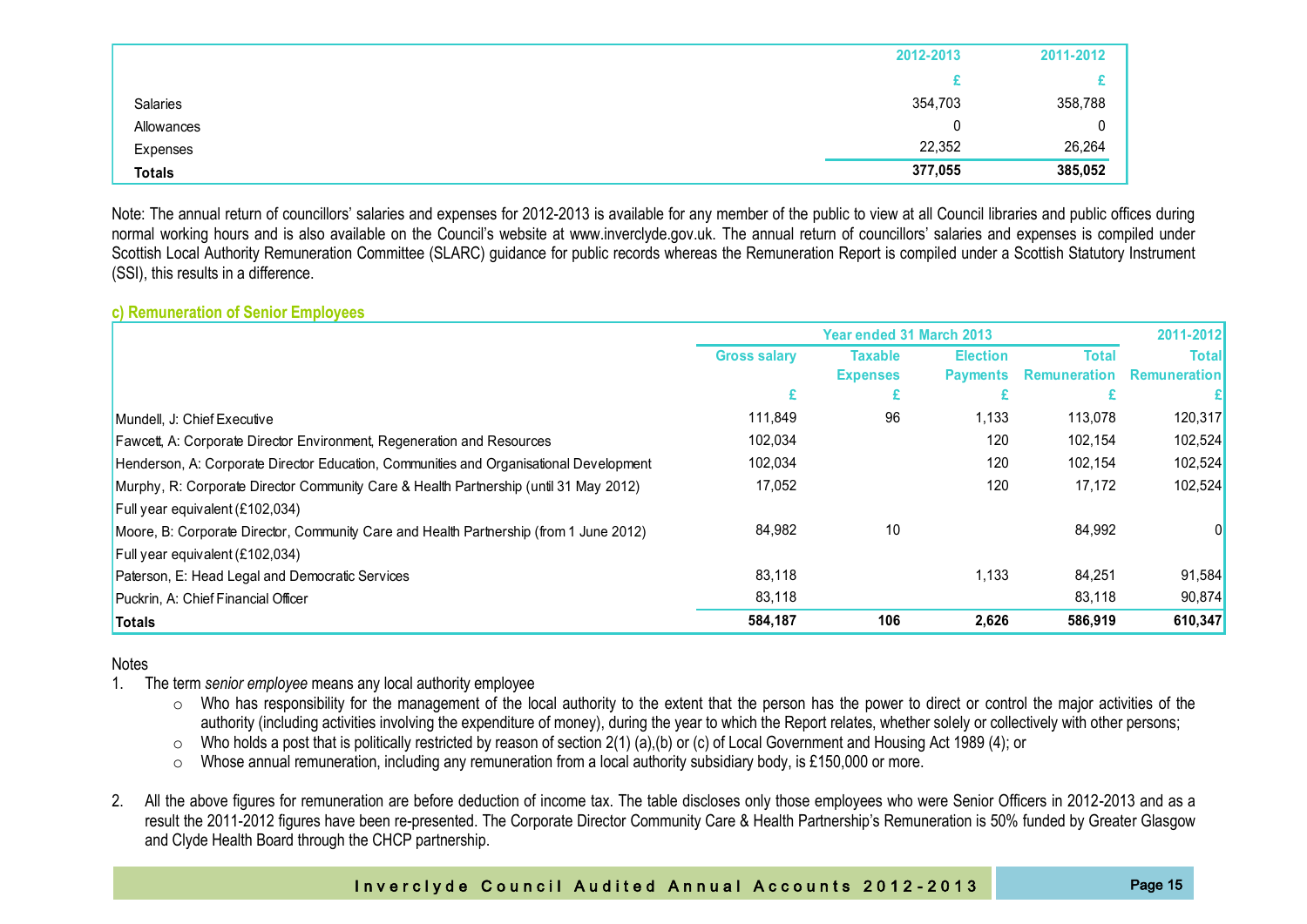#### **d) Remuneration of Employees receiving more than £50,000**

The Council's employees receiving more than £50,000 remuneration for the year were paid the following amounts. In accordance with the disclosure requirement of the Regulations, the information in the table shows the number of employees in bands of £5,000. This information includes the senior employees who are subject to the fuller disclosure requirements in the Remuneration Report.

|                           | <b>Number of Employees</b> |           |
|---------------------------|----------------------------|-----------|
| <b>Remuneration Bands</b> | 2012-2013                  | 2011-2012 |
| £50,000 - £54,999         | 48                         | 45        |
| £55,000 - £59,999         | 10                         | 9         |
| £60,000 - £64,999         | 4                          |           |
| £65,000 - £69,999         | 2                          |           |
| £70,000 - £74,999         | 10                         | 10        |
| £75,000 - £79,999         |                            |           |
| £80,000 - £84,999         |                            |           |
| £85,000 - £89,999         |                            |           |
| £90,000 - £94,999         |                            |           |
| £95,000 - £99,999         |                            |           |
| £100,000 - £104,999       |                            |           |
| £105,000 - £109,999       |                            |           |
| £110,000 - £114,999       |                            |           |
| £115,000 - £119,999       |                            |           |
| £120,000 - £124,999       | 0                          |           |
| <b>Totals</b>             | 82                         | 76        |

### Inverclyde Council Audited Annual Accounts 2012-2013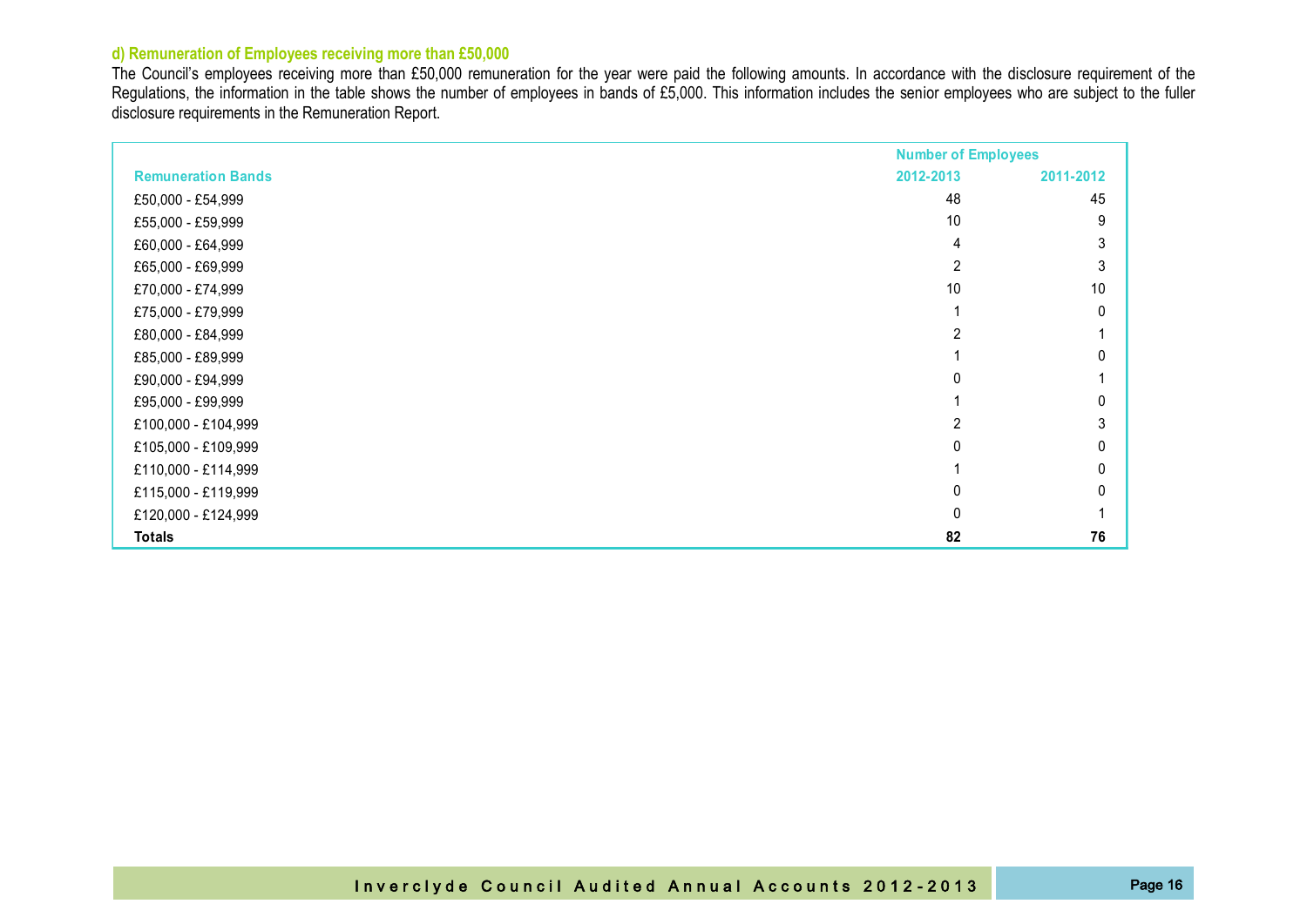#### **Pension Benefits**

The term *pension benefits* covers in-year contributions for the employee or councillor by the Council and the named person's accrued pension benefits at the reporting date.

#### **a) Pension Benefits of Senior Councillors**

|                                                                             | <b>In-year pension contributions</b> |               | <b>Accrued pension benefits</b> |                 |                                      |                 |
|-----------------------------------------------------------------------------|--------------------------------------|---------------|---------------------------------|-----------------|--------------------------------------|-----------------|
|                                                                             | For year to<br>For year to           |               | <b>As at 31 March 2013</b>      |                 | <b>Difference from 31 March 2012</b> |                 |
|                                                                             | <b>31 March 2013</b>                 | 31 March 2012 | <b>Pension</b>                  | <b>Lump Sum</b> | <b>Pension</b>                       | <b>Lump Sum</b> |
|                                                                             |                                      | £             | £                               | £               |                                      |                 |
| Ahlfeld, R: Convenor, Regeneration (until 03 May 2012) and Chair, Licencing | 3,473                                | 3,500         | 1,126                           | 0               | 330                                  | 0               |
| (from 21 June 2012)                                                         |                                      |               |                                 |                 |                                      |                 |
| Clocherty, J: Depute Leader of the Council (until 03 May 2012 and from      | 3,511                                | 3,500         | 1,775                           | 1,404           | 353                                  | 26              |
| 17 May 2012)                                                                |                                      |               |                                 |                 |                                      |                 |
| Dorrian, G: Chair, General Purposes (from 17 May 2012)                      | 3,476                                | 3,111         | 1,608                           | 1,272           | 313                                  | 18              |
| Loughran, T: Convenor, Education (until 03 May 2012 and from 17 May 2012)   | 3,511                                | 3,472         | 1,638                           | 1,295           | 344                                  | 41              |
| McCabe, S: Leader of the Council (until 03 May 2012 and from 17 May 2012)   | 0                                    | 1,066         | 1,749                           | 2,032           | 66                                   | 76              |
| McCormick, M: Provost (until 03 May 2012) and Convenor, Environment and     | 3,546                                | 3,889         | 1,782                           | 919             | 386                                  | 12              |
| Regeneration (from 17 May 2012)                                             |                                      |               |                                 |                 |                                      |                 |
| McIlwee, J: Convenor, Health & Social Care (until 03 May 2012 and from      | 1,623                                | 0             | 171                             | 0               | 171                                  | 0               |
| 17 May 2012)                                                                |                                      |               |                                 |                 |                                      |                 |
| Moran, R: Convenor, Safe, Sustainable Communities (until 03 May 2012) and   | 3,853                                | 3,500         | 1,775                           | 1,404           | 352                                  | 26              |
| Provost (from 17 May 2012)                                                  |                                      |               |                                 |                 |                                      |                 |
| Nelson, I: Leader of the Opposition (until 03 May 2012)                     | 3,169                                | 3,500         | 1,140                           | $\mathbf{0}$    | 331                                  | 0               |
| Rebecchi, L: Convenor, Audit (from 17 May 2012)                             | 3,476                                | 3,111         | 1,551                           | 1,226           | 312                                  | 26              |
| White, G: Chair, General Purposes Board (until 03 May 2012)                 | 319                                  | 3,472         | 1,341                           | 1,274           | 47                                   | 20              |
| Wilson, D: Chair, Planning (until 03 May 2012 and from 17 May 2012)         | 3,511                                | 3,500         | 1,775                           | 1,404           | 352                                  | 26              |
| <b>Totals</b>                                                               | 33,468                               | 35,621        | 17,431                          | 12,230          | 3,357                                | 271             |

The table highlights only those Members who served as Senior Councillors in 2012/13 and as a result the 2011/12 figures have been re-presented.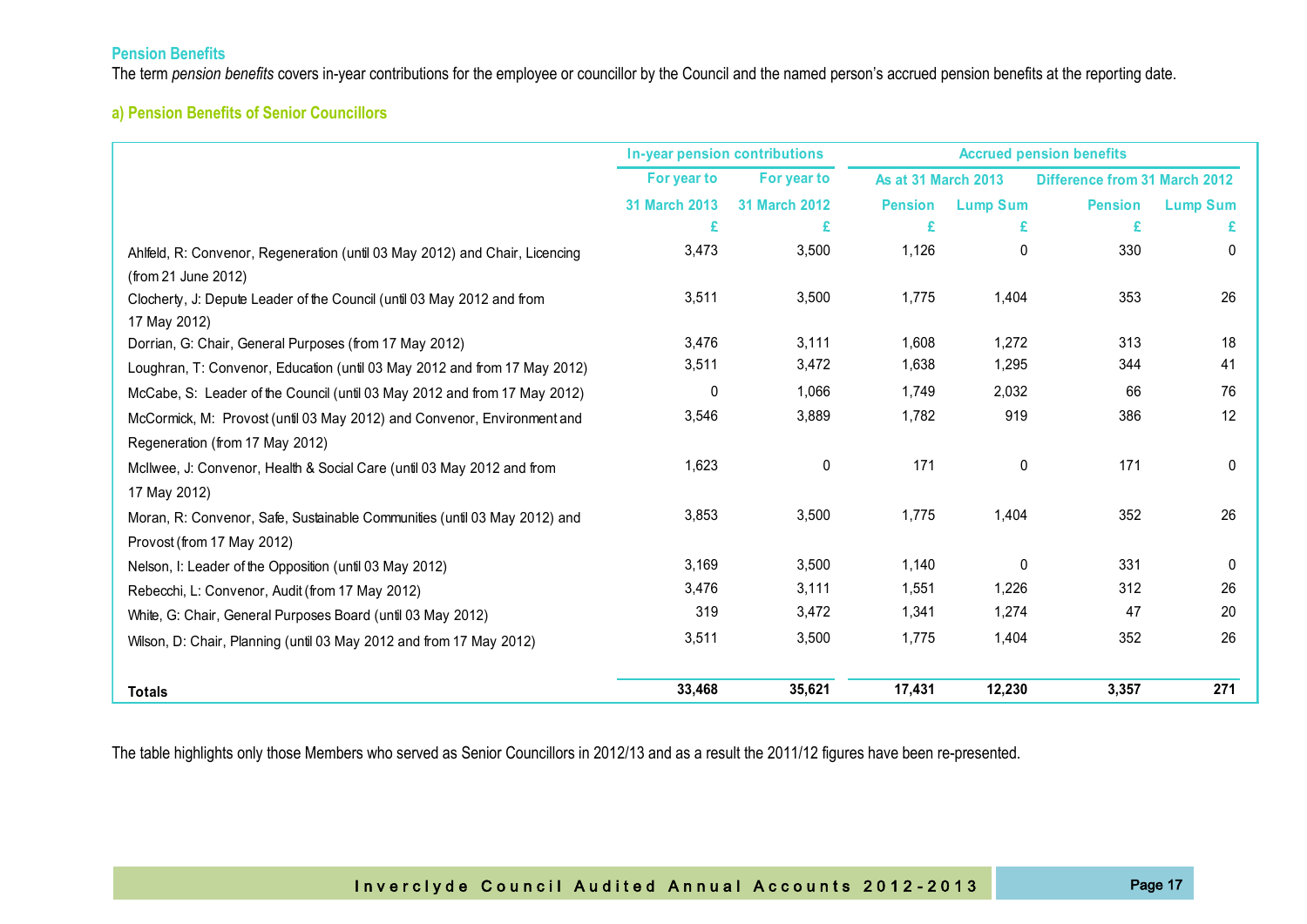|                                                                          |             | In-year pension<br><b>contributions</b> | <b>Accrued pension benefits</b> |                         |                               |        | <b>Length of</b>       |
|--------------------------------------------------------------------------|-------------|-----------------------------------------|---------------------------------|-------------------------|-------------------------------|--------|------------------------|
|                                                                          | For year to | For year to                             | <b>As at 31 March 2013</b>      |                         | Difference from 31 March 2012 |        | <b>Service at</b>      |
|                                                                          |             | 31 March 2013 31 March 2012             |                                 | <b>Pension Lump Sum</b> | <b>Pension</b>                |        | Lump Sum 31 March 2013 |
|                                                                          | £           | £                                       | £                               | £                       | £                             | £      |                        |
| Mundell, J: Chief Executive                                              | 21,587      | 21,435                                  | 56,092                          | 145,905                 | 1,864                         | 0      | 38/287                 |
| Fawcett, A: Corporate Director Environment, Regeneration & Resources     | 19,693      | 19,554                                  | 34,526                          | 83,171                  | 1,784                         | 223    | 25/269                 |
| Henderson, A: Corporate Director Education, Communities & Organisational | 19,693      | 19,554                                  | 54,580                          | 143,333                 | 1,838                         | 385    | 41/168                 |
| Dev elopment                                                             |             |                                         |                                 |                         |                               |        |                        |
| Murphy, R: Corporate Director Community Care & Health Partnership        | 3,291       | 19,554                                  | 40,652                          | 175,652                 | 3,635                         | 58,056 | 34/171                 |
| Moore, B: Corporate Director Community Care & Health Partnership         | 18,787      | 14,209                                  | 43,562                          | 111,218                 | 10,998                        | 24,871 | 33/359                 |
| Paterson, E: Head of Legal & Democratic Services                         | 16,042      | 15,929                                  | 30,337                          | 74,388                  | 1,463                         | 200    | 27/316                 |
| Puckrin, A: Chief Financial Officer                                      | 16,042      | 17,462                                  | 30,198                          | 73,969                  | 1,996                         | 8,682  | 27/267                 |
| Totals                                                                   | 115.135     | 127.697                                 | 289.947                         | 807.636                 | 23,578                        | 92,417 |                        |

**Notes** 

- 1. The Local Government Pension Scheme (LGPS) provides benefits on retirement. The pension is based on the member's pensionable service (how long he or she has been a member of the LGPS) and his or her pay. For councillors, pay is based on a "career average" – the aggregate of each year's pay (adjusted for inflation) is divided by the total number of years and part years they have been a member of the LGPS. For officers, pay is based on their final year's salary. For most people, for service up to 31 March 2009, the annual pension is calculated by dividing their pay by 80 (60 for service after 31 March 2009) and multiplying this by their total membership. Pensions payable are increased annually in line with changes in The Pensions (Increase) Act 1971 and Section 59 of the Social Security Pension Act 1975.
- 2. The lump sum, which is automatically paid when the person retires for service up to 31 March 2009, is normally three times his or her annual pension and is tax-free. There is no automatic lump sum for service after 31 March 2009. Members may opt to give up (commute) pension for lump sum up to the limit set by the Finance Act 2004.
- 3. A Scheme member's contribution depends on his or her full-time equivalent pay. The tiers and members contribution rates are as follows:

| Contribution | Whole time pay                              | Whole time pay                              |
|--------------|---------------------------------------------|---------------------------------------------|
| Rate         | 2011-2012                                   | 2012-2013                                   |
| 5.50%        | On earnings up to and including £18,500     | On earnings up to and including £19,400     |
| 7.25%        | On earnings above £18,500 and up to £22,600 | On earnings above £19,400 and up to £23,700 |
| 8.50%        | On earnings above £22,600 and up to £30,900 | On earnings above £23,700 and up to £32,500 |
| 9.50%        | On earnings above £30,900 and up to £41,200 | On earnings above £32,500 and up to £43,300 |
| 12.00%       | On earnings above £41,200                   | On earnings above £43,300                   |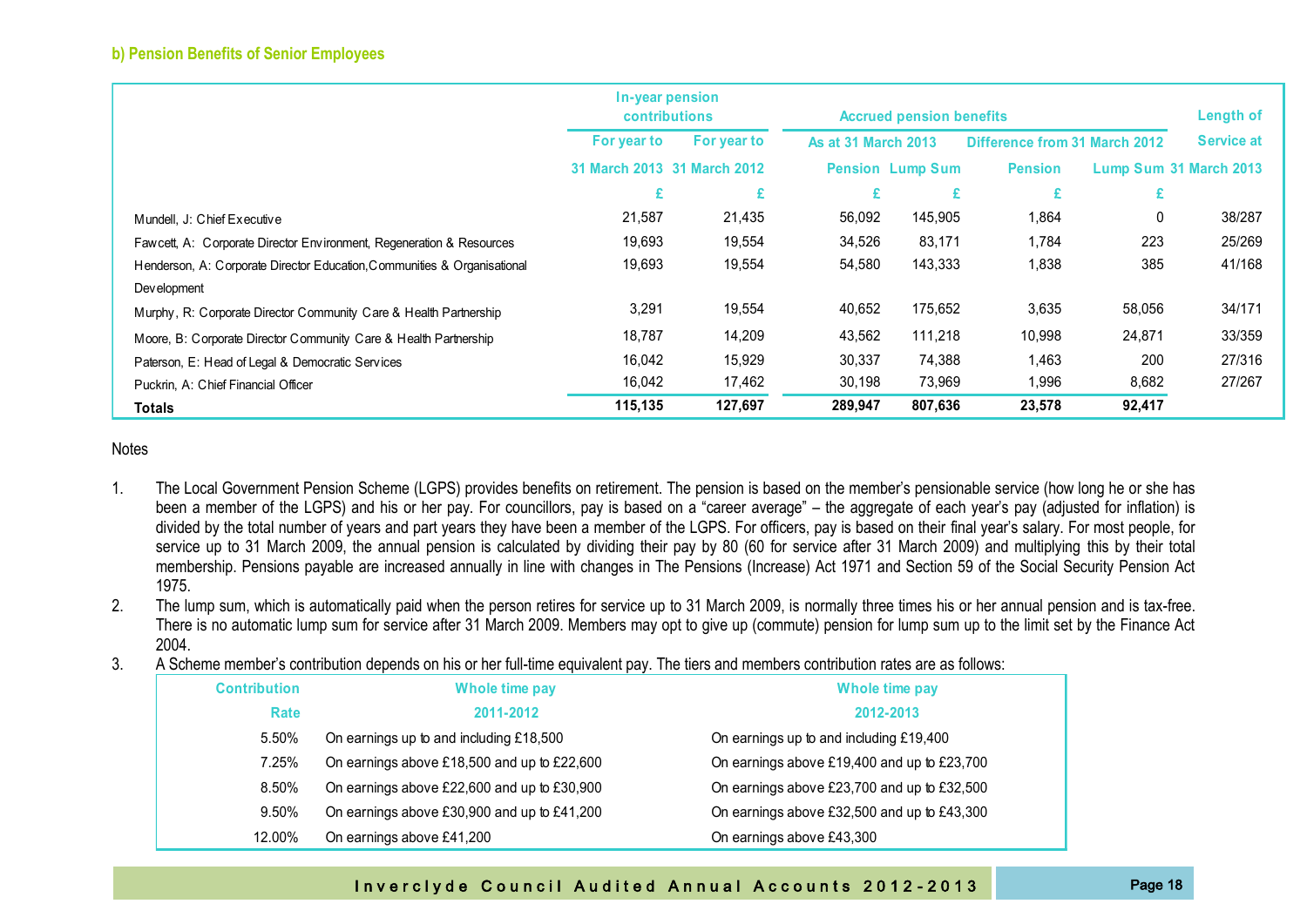- 4. The value of the accrued benefits in the above tables has been provided by Strathclyde Pension Fund Office and is calculated on the basis of the age at which the person will first become entitled to receive a full pension on retirement without reduction on account of its payment at that age; without exercising any option to commute pension entitlement into a lump sum; and without any adjustment for the effects of future inflation. The normal retirement age for members of the LGPS is 65.
- 5. The pension figures shown relate to the benefits that the person has accrued as a consequence of their total local government service, and not just their current appointment.
- 6. The above explanatory notes provide general information on the Local Government Pension Scheme and do not override the provisions of the Scheme.<br>7. The table above discloses only those Officers who served as Senior Offi
- The table above discloses only those Officers who served as Senior Officers in 2012/2013 and as a result the 2011/2012 figures have been re-presented.

| Alan          |  |   |
|---------------|--|---|
| <b>Sectio</b> |  | m |

**John Mundell**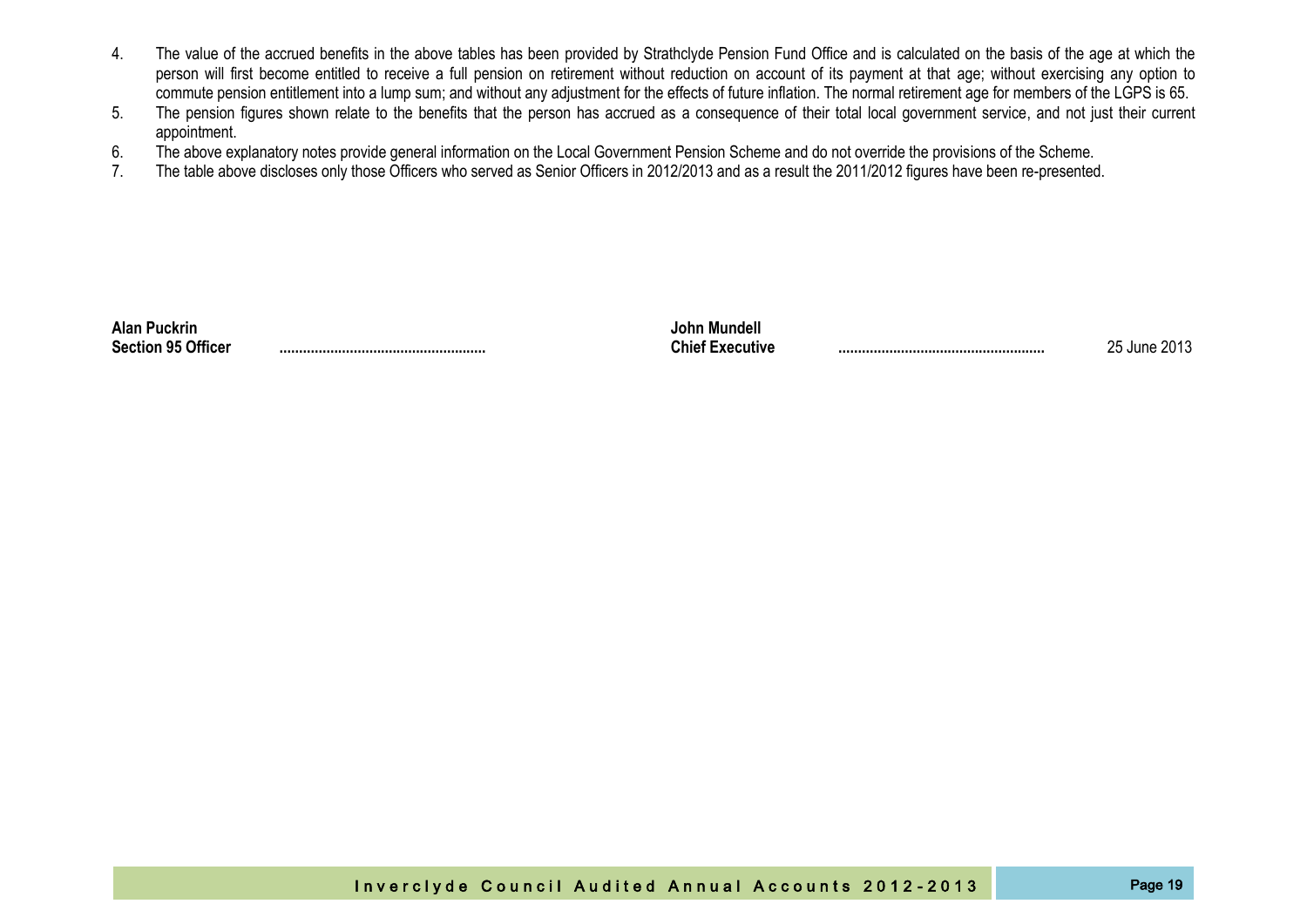## **Movement in Reserves Statement** for the Year ended 31 March 2013

This statement shows the movement in the year on the different reserves held by the Council, analysed into "Usable Reserves" (i.e. those that can be applied to fund expenditure or reduce local taxation) and unusable reserves. The Surplus or (Deficit) on the Provision of Services line shows the cost of providing the Council's services in accordance with accounting practice, more details of which are shown in the Comprehensive Income and Expenditure Statement. These are different from the statutory amounts required to be charged to the General Fund Balance for Council Tax setting. The Net Increase or Decrease before Transfers to Other Statutory Reserves shows the statutory General Fund Balance before any discretionary transfers to and from the other statutory reserves of the Council.

#### **Year ended 31 March 2013**

|                                                   | <b>Usable Reserves</b> |                 |                                            |                |                |                                |           | <b>Total Usable Unusable Total Reserves</b> |                                  |
|---------------------------------------------------|------------------------|-----------------|--------------------------------------------|----------------|----------------|--------------------------------|-----------|---------------------------------------------|----------------------------------|
|                                                   | <b>General</b>         | <b>Capital</b>  | <b>Capital</b>                             | <b>Capital</b> |                | <b>Repairs &amp; Insurance</b> |           |                                             | Reserves Reserves of the Council |
|                                                   | <b>Fund</b>            | <b>Receipts</b> | <b>Grants</b>                              | Fund           | <b>Renewal</b> | <b>Fund</b>                    |           |                                             |                                  |
|                                                   | <b>Balance</b>         |                 | <b>Reserve Unapplied</b><br><b>Account</b> |                | <b>Fund</b>    |                                |           |                                             |                                  |
|                                                   | £000                   | £000            | £000                                       | £000           | £000           | £000                           | £000      | £000                                        | £000                             |
| Balance at 31 March 2012                          | 40,712                 | 0               | 0                                          | 1,733          | 626            | 4,467                          | 47,538    | 11,030                                      | 58,568                           |
| Movement in Reserves during 2012-2013             |                        |                 |                                            |                |                |                                |           |                                             |                                  |
| Surplus or (Deficit) on Provision of Services     | (20, 379)              | 0               | 0                                          | 0              | 0              | 0                              | (20, 379) | 0                                           | (20, 379)                        |
| Other Comprehensive Expenditure and Income        | 0                      | 0               | 0                                          | 0              | 0              | 0                              | 0         | 20,450                                      | 20,450                           |
| <b>Total Comprehensive Expenditure and Income</b> | (20, 379)              | $\pmb{0}$       | $\pmb{0}$                                  | $\pmb{0}$      | 0              | 0                              | (20, 379) | 20,450                                      | 71                               |
| Adjustments between Accounting Basis and Funding  |                        |                 |                                            |                |                |                                |           |                                             |                                  |
| Basis under Regulations (Note 7)                  | 25,757                 | 0               | 0                                          | 0              | 0              | 0                              | 25,757    | (25, 757)                                   | 0                                |
| Net Increase or (Decrease) before Transfers to    |                        |                 |                                            |                |                |                                |           |                                             |                                  |
| <b>Other Statutory Reserves</b>                   | 5,378                  | 0               | 0                                          | 0              | 0              | 0                              | 5,378     | (5, 307)                                    | 71                               |
| Transfers (to) and from Other Statutory Reserves  |                        |                 |                                            |                |                |                                |           |                                             |                                  |
| (note 8)                                          | (837)                  | 0               | 396                                        | 9              | 462            | (30)                           | 0         | 0                                           | 0                                |
| Increase or (Decrease) in the Year                | 4,541                  | $\mathbf 0$     | 396                                        | 9              | 462            | (30)                           | 5,378     | (5, 307)                                    | 71                               |
| <b>Balance at 31 March 2013 Carried Forward</b>   | 45,253                 | 0               | 396                                        | 1,742          | 1,088          | 4,437                          | 52,916    | 5,723                                       | 58,639                           |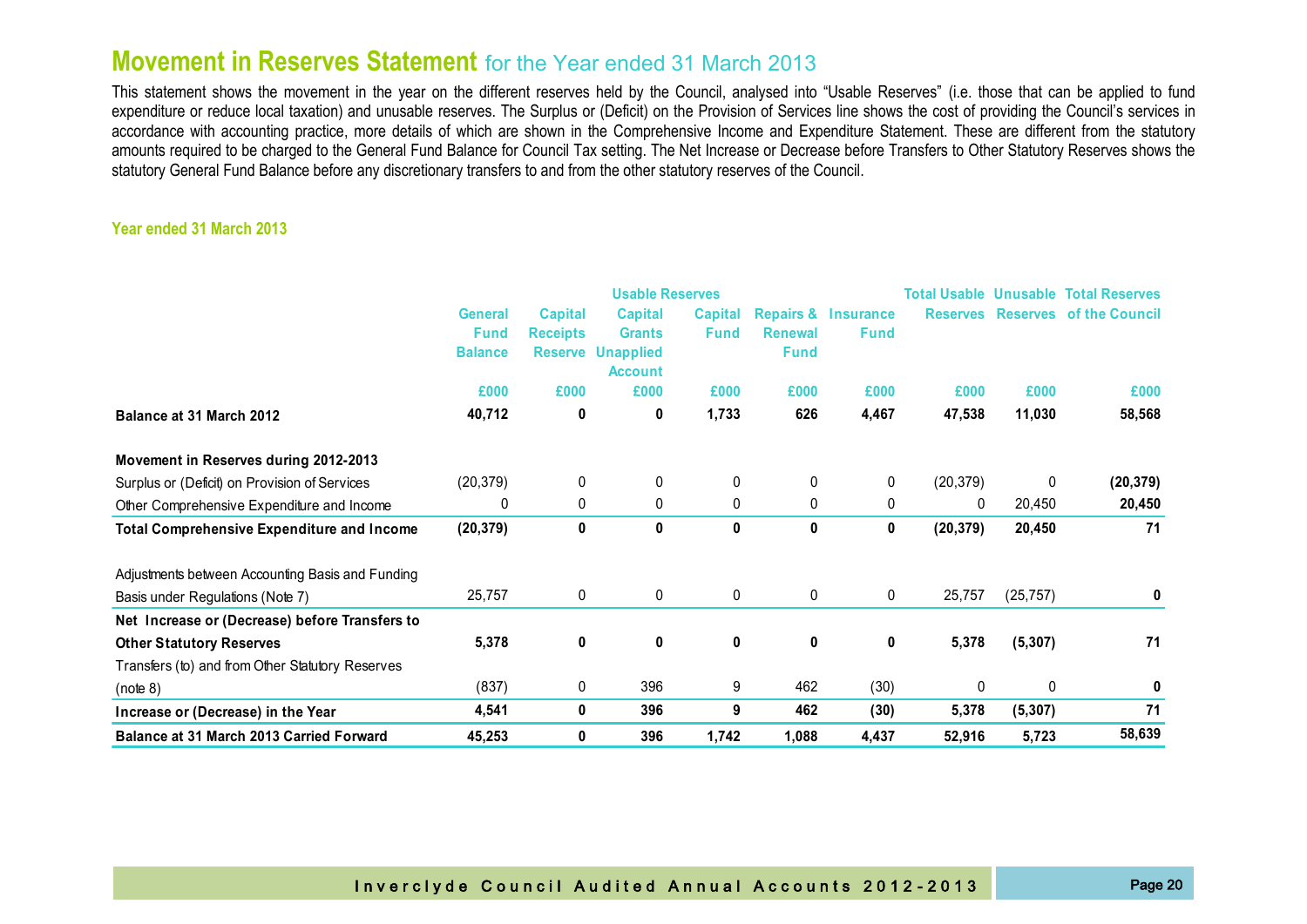|                                                   |                | <b>Usable Reserves</b> |                          |                |                      |                  | <b>Total Usable Unusable</b> |                          | <b>Total Reserves</b> |
|---------------------------------------------------|----------------|------------------------|--------------------------|----------------|----------------------|------------------|------------------------------|--------------------------|-----------------------|
|                                                   | <b>General</b> | <b>Capital</b>         | <b>Capital</b>           | <b>Capital</b> | <b>Repairs &amp;</b> | <b>Insurance</b> |                              | <b>Reserves Reserves</b> | of the Council        |
|                                                   | <b>Fund</b>    | <b>Receipts</b>        | <b>Grants</b>            | <b>Fund</b>    | <b>Renewal</b>       | <b>Fund</b>      |                              |                          |                       |
|                                                   | <b>Balance</b> |                        | <b>Reserve Unapplied</b> |                | <b>Fund</b>          |                  |                              |                          |                       |
|                                                   |                |                        | <b>Account</b>           |                |                      |                  |                              |                          |                       |
|                                                   | £000           | £000                   | £000                     | £000           | £000                 | £000             | £000                         | £000                     | £000                  |
| Balance at 31 March 2011                          | 29,198         | 0                      | 0                        | 1,722          | 671                  | 4,848            | 36,439                       | 95,371                   | 131,810               |
| Movement in Reserves during 2011-2012             |                |                        |                          |                |                      |                  |                              |                          |                       |
| Surplus or (Deficit) on Provision of Services     | (4, 563)       | 0                      | 0                        | 0              | 0                    | 0                | (4, 563)                     | 0                        | (4, 563)              |
| Other Comprehensive Expenditure and Income        | 0              | 0                      | 0                        | 0              | 0                    | 0                | 0                            | (68, 679)                | (68, 679)             |
| <b>Total Comprehensive Expenditure and Income</b> | (4, 563)       | 0                      | 0                        | 0              | 0                    | 0                | (4, 563)                     | (68, 679)                | (73, 242)             |
| Adjustments between Accounting Basis and Funding  |                |                        |                          |                |                      |                  |                              |                          |                       |
| Basis under Regulations (Note 7)                  | 15,662         | 0                      | 0                        | 0              | $\mathbf 0$          | 0                | 15,662                       | (15,662)                 | 0                     |
| Net Increase or (Decrease) before Transfers to    |                |                        |                          |                |                      |                  |                              |                          |                       |
| <b>Other Statutory Reserves</b>                   | 11,099         | 0                      | 0                        | 0              | 0                    | 0                | 11,099                       | (84, 341)                | (73, 242)             |
| Transfers (to) and from Other Statutory Reserves  |                |                        |                          |                |                      |                  |                              |                          |                       |
| (note 8)                                          | 415            | 0                      | 0                        | 11             | (45)                 | (381)            | 0                            | 0                        | 0                     |
| Increase or (Decrease) in the Year                | 11,514         | 0                      | 0                        | 11             | (45)                 | (381)            | 11,099                       | (84, 341)                | (73,242)              |
| Balance at 31 March 2012 Carried Forward          | 40,712         | 0                      | 0                        | 1,733          | 626                  | 4,467            | 47,538                       | 11,030                   | 58,568                |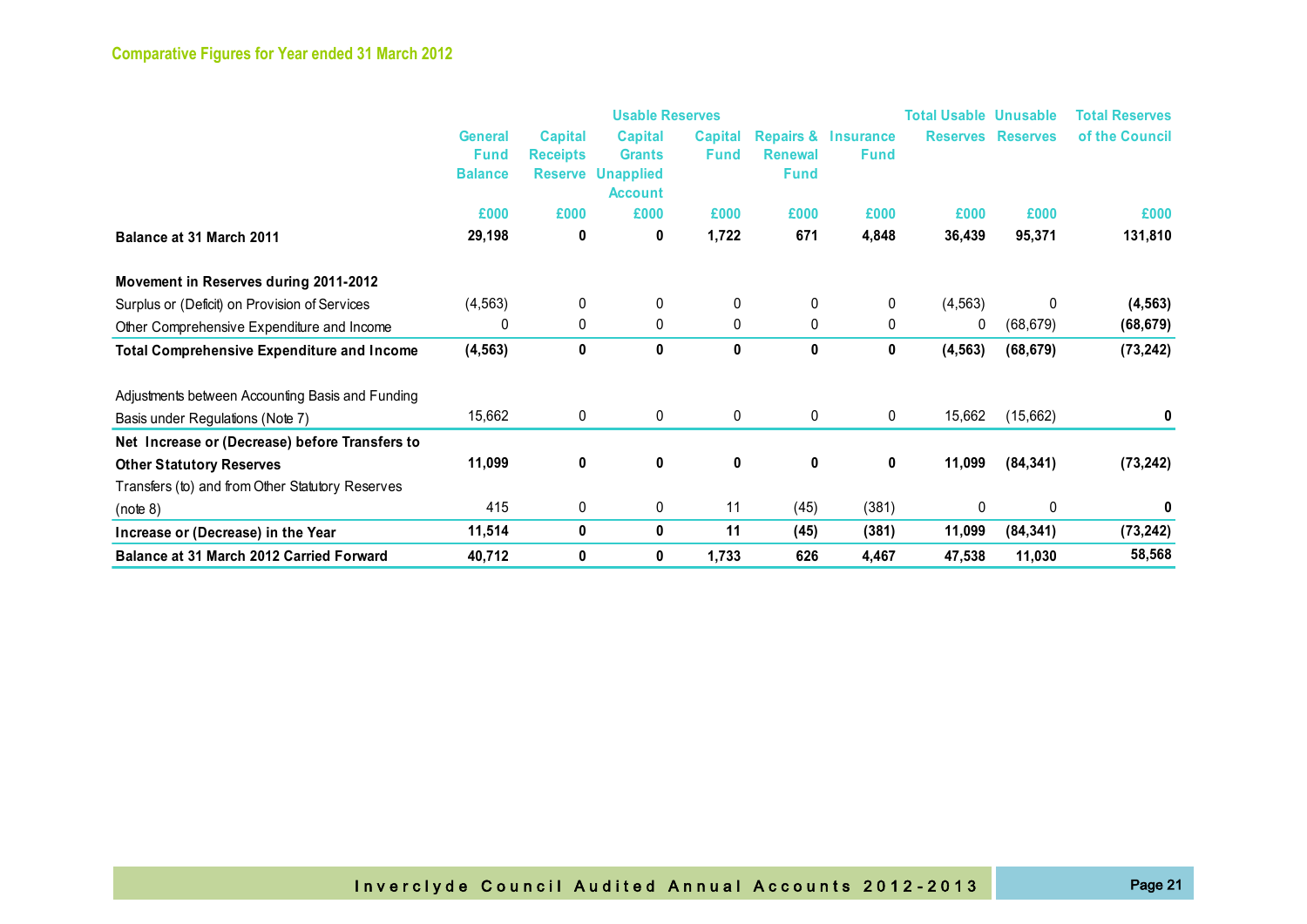### **Comprehensive Income & Expenditure Statement** for the Year ended 31 March 2013

This statement shows the accounting cost in the year of providing services in accordance with International Financial Reporting Standards, rather than the amount to be funded from taxation. Local authorities raise taxation to cover expenditure in accordance with regulations, and this is different from the accounting cost. The taxation position is shown in the *Movement in Reserves Statement*.

|                    | 2011-2012     |                    |                                                                            |                    | 2012-2013    |                    |
|--------------------|---------------|--------------------|----------------------------------------------------------------------------|--------------------|--------------|--------------------|
| <b>Gross</b>       | <b>Gross</b>  | <b>Net</b>         |                                                                            | <b>Gross</b>       | <b>Gross</b> | <b>Net</b>         |
| <b>Expenditure</b> | <b>Income</b> | <b>Expenditure</b> |                                                                            | <b>Expenditure</b> | Income       | <b>Expenditure</b> |
| £000               | £000          | £000               |                                                                            | £000               | £000         | £000               |
| 9,810              | (8,372)       | 1,438              | Central Services to the Public                                             | 9,702              | (8, 343)     | 1,359              |
| 15,165             | (1, 453)      | 13,712             | <b>Cultural &amp; Related Services</b>                                     | 18,762             | (1, 317)     | 17,445             |
| 97,916             | (3,310)       | 94,606             | <b>Education Services</b>                                                  | 107,029            | (3, 331)     | 103,698            |
| 13,571             | (1, 925)      | 11,646             | <b>Environmental Services</b>                                              | 14,501             | (1, 952)     | 12,549             |
| 6,222              |               | 6,222              | Fire & Rescue Services                                                     | 5,841              | 0            | 5,841              |
| 40,593             | (39, 803)     | 790                | <b>Housing Services</b>                                                    | 42,824             | (40, 527)    | 2,297              |
| 12,630             | (4, 317)      | 8,313              | Planning and Development Services                                          | 13,295             | (3,771)      | 9,524              |
| 7,861              | (300)         | 7,561              | <b>Police Services</b>                                                     | 7,217              | (242)        | 6,975              |
| 9,224              | (3,052)       | 6,172              | Roads & Transportation                                                     | 10,336             | (3, 579)     | 6,757              |
| 64,742             | (14, 467)     | 50,275             | Social Work                                                                | 67,776             | (14, 105)    | 53,671             |
| 2,832              | $\Omega$      | 2,832              | Corporate and Democratic Core                                              | 2,239              | 0            | 2,239              |
| 6,259              | (8)           | 6,251              | Non-Distributable Costs                                                    | 1,574              | (79)         | 1,495              |
| 286,825            | (77,007)      | 209,818            | <b>Cost of Services</b>                                                    | 301,096            | (77, 246)    | 223,850            |
|                    |               | (15)               | Other Operating Expenditure (Note 9)                                       |                    |              | (27)               |
|                    |               | 10,427             | Financing and Investment Income and Expenditure (Note 10)                  |                    |              | 14,072             |
|                    |               | (215, 667)         | Taxation and Non-specific Grant Income (Note 11)                           |                    |              | (217, 516)         |
|                    |               | 4,563              | (Surplus) or Deficit on the Provision of Services                          |                    |              | 20,379             |
|                    |               | 18,287             | (Surplus) or deficit on the revaluation of non current assets              |                    |              | (49, 871)          |
|                    |               | 5,754              | Impairment losses on non-current assets charged to the Revaluation Reserve |                    |              | 6,883              |
|                    |               | 44,638             | Actuarial (gains) or losses on pension assets and liabilities (Note 37)    |                    |              | 22,538             |
|                    |               | 0                  | Other unrealised (gains) or losses                                         |                    |              | 0                  |
|                    |               | 68,679             | Other Comprehensive Income and Expenditure                                 |                    |              | (20, 450)          |
|                    |               | 73,242             | <b>Total Comprehensive Income and Expenditure</b>                          |                    |              | (71)               |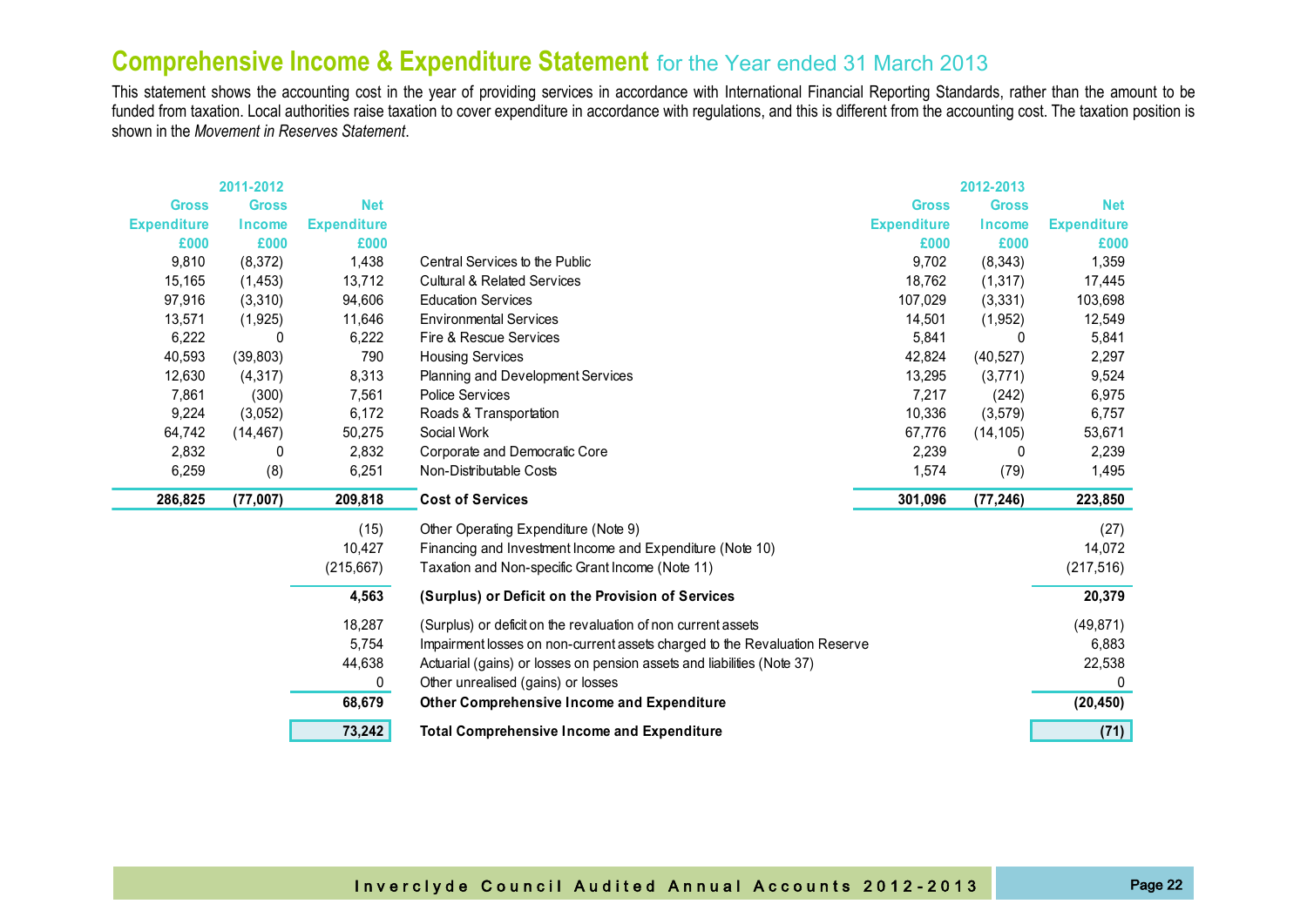## **Balance Sheet** as at 31 March 2013

The Balance Sheet is a snapshot of the value at the reporting date of the assets and liabilities recognised by the Council. The net assets of the Council (assets less liabilities) are matched by the reserves held by the Council. Reserves are reported in two categories. The first category of reserves are usable reserves, i.e. those reserves that the Council may use to provide services, subject to the need to maintain a prudent level of reserves and any statutory limitations on their use (for example the Capital Reserve may only be used to fund capital expenditure or repay loan charges). The second category of reserves is those that the Council is not able to use to provide services. This category of reserves that hold unrealised gains or losses (for example the Revaluation Reserve), where amounts would only become available to provide services if the assets are sold; and reserves that hold timing differences shown in the *Movement in Reserves Statement* line "Adjustments between accounting basis and funding basis under regulations".

| 31 March<br>2012<br>£000 |                               | <b>Note</b> | 31 March<br>2013<br>£000 | 31 March<br>2012<br>£000 |                                                                                  | <b>Note</b>                    | 31 March<br>2013<br>£000 |
|--------------------------|-------------------------------|-------------|--------------------------|--------------------------|----------------------------------------------------------------------------------|--------------------------------|--------------------------|
| 368,528                  | Property, Plant and Equipment | 12          | 409,916                  |                          |                                                                                  |                                |                          |
| 17,914                   | Heritage Assets               | 14          | 18,059                   |                          |                                                                                  |                                |                          |
| 345                      | Intangible Assets             | 13          | 151                      | 58,568                   | <b>Net Assets</b>                                                                |                                | 58,639                   |
| 233                      | Long-term Debtors             | 17          | 2,175                    |                          |                                                                                  |                                |                          |
| 387,020                  | <b>Non-current Assets</b>     |             | 430,301                  |                          |                                                                                  |                                |                          |
|                          |                               |             |                          |                          |                                                                                  |                                |                          |
| 40,356                   | Short-term Investments        | 15          | 33,007                   | 47,538                   | <b>Usable Reserves</b>                                                           | 22                             | 52,916                   |
| 0                        | Assets Held for Sale          | 19          | 185                      | 11,030                   | Unusable Reserves                                                                | 23                             | 5,723                    |
| 503                      | Inventories                   | 16          | 324                      |                          |                                                                                  |                                |                          |
| 10,501                   | Short-term Debtors            | 17          | 11,283                   | 58,568                   | <b>Total Reserves</b>                                                            |                                | 58,639                   |
| 19,625                   | Cash and Cash Equivalents     | 18          | 35,585                   |                          |                                                                                  |                                |                          |
| 70,985                   | <b>Current Assets</b>         |             | 80,384                   |                          |                                                                                  |                                |                          |
| (1,031)                  | Cash and Cash Equivalents     | 18          | (676)                    |                          |                                                                                  |                                |                          |
| (2,764)                  | Short-term Borrowing          | 15          | (7,039)                  |                          |                                                                                  |                                |                          |
| (25, 349)                | Short-term Creditors          | 20          | (28, 515)                |                          |                                                                                  |                                |                          |
| (2,900)                  | Provisions                    | 21          | (1,296)                  |                          |                                                                                  | Alan Puckrin C.P.F.A           |                          |
| (1,837)                  | Short-term Finance Leases     | 33 & 34     | (1, 965)                 |                          |                                                                                  | <b>Chief Financial Officer</b> |                          |
| (33, 881)                | <b>Current Liabilities</b>    |             | (39, 491)                |                          |                                                                                  |                                | Issued on 25 June 2013   |
| 0                        | Long-term Creditors           | 20          | (799)                    |                          |                                                                                  |                                |                          |
| (195, 559)               | Long-term Borrowing           | 15          | (221, 250)               |                          |                                                                                  |                                |                          |
|                          | Other Long-term Liabilities:  |             |                          |                          |                                                                                  |                                |                          |
| (73, 767)                | <b>Finance Leases</b>         | 33 & 34     | (71, 839)                |                          |                                                                                  |                                |                          |
| (96, 230)                | Pensions                      | 37          | (118, 667)               |                          | The unaudited accounts were issued on 25 June 2013 and the audited accounts were |                                |                          |
| (365, 556)               | <b>Long-term Liabilities</b>  |             | (412, 555)               |                          | authorised for issue on 26 September 2013.                                       |                                |                          |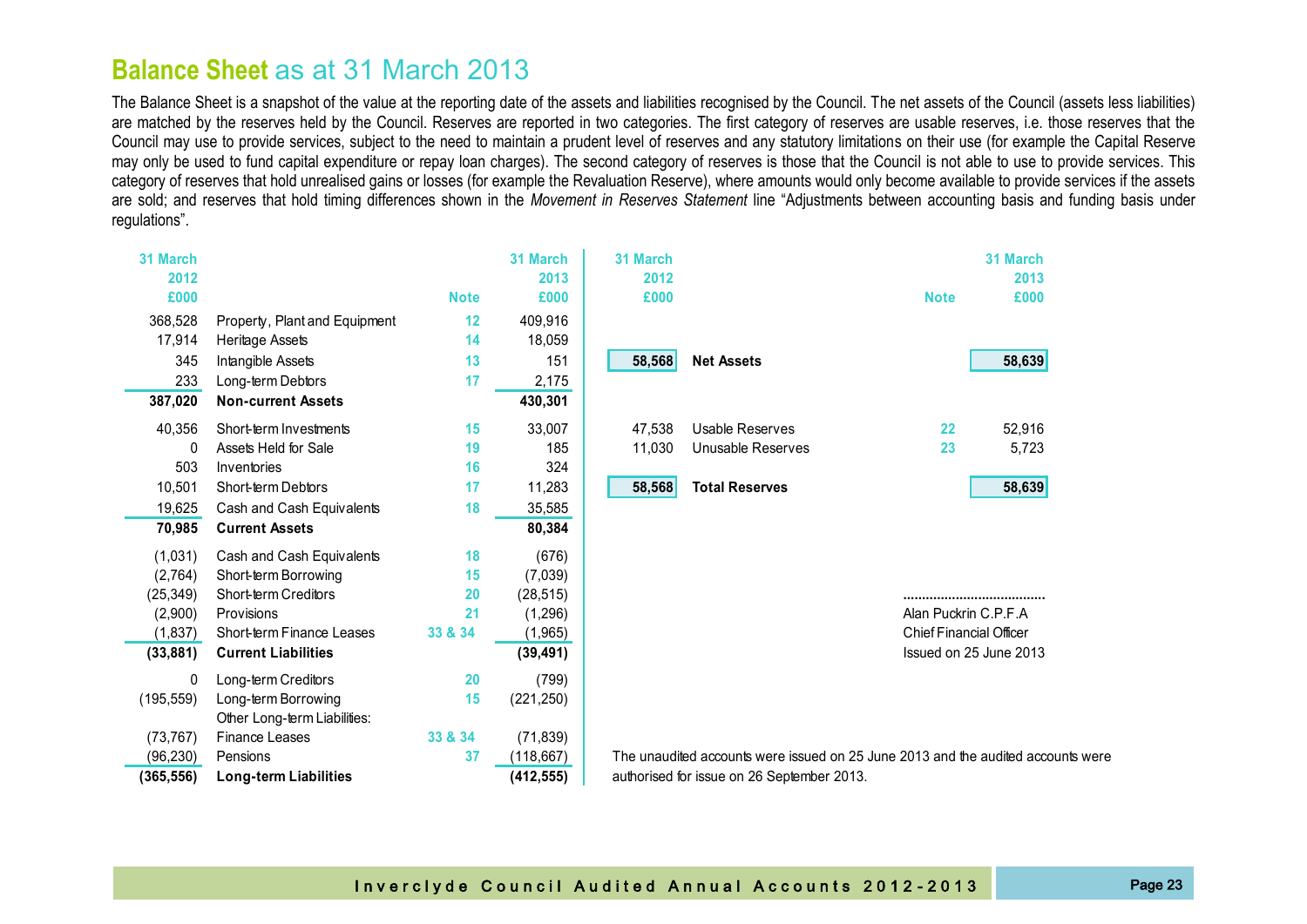## **Cash Flow Statement** for the Year ended 31 March 2013

The Cash Flow Statement shows the changes in cash and cash equivalents of the Council during the reporting period. The statement shows how the Council generates and uses cash and cash equivalents by classifying cash flows as operating, investing and financing activities. The amount of net cash flows arising from operating activities is a key indicator of the extent to which the operations of the Council are funded by way of taxation and grant income or from recipients of services provided by the Council. Investing activities represent the extent to which cash outflows have been made for resources which are intended to contribute to the Council's future service delivery. Cash flows arising from financing activities are useful in predicting claims on future cash flows by providers of capital (i.e. borrowing) to the Council.

| 2011-2012 |                                                                                                                  | 2012-2013 |
|-----------|------------------------------------------------------------------------------------------------------------------|-----------|
| £000      |                                                                                                                  | £000      |
|           |                                                                                                                  |           |
| (4, 563)  | Net surplus or (deficit) on the provision of services                                                            | (20, 379) |
| 29,865    | Adjustments to net surplus or deficit on the provision of services for non-cash movements                        | 49,698    |
|           | Adjustments for items included in the net surplus or deficit on the provision of services that are investing and |           |
| 0         | financing activities                                                                                             | 11,855    |
| 25,302    | Net cash inflow from Operating Activities (Note 24)                                                              | 41,174    |
| (25, 326) | Investing Activities (Note 25)                                                                                   | (52, 785) |
| (5,708)   | Financing Activities (Note 26)                                                                                   | 27,926    |
| (5, 732)  | Net increase or (decrease) in cash and cash equivalents                                                          | 16,315    |
| 24,326    | Cash and cash equivalents at the beginning of the reporting period                                               | 18,594    |
| 18,594    | Cash and cash equivalents at the end of the reporting period (Note 18)                                           | 34,909    |

### Inverclyde Council Audited Annual Accounts 2012-2013 Page 24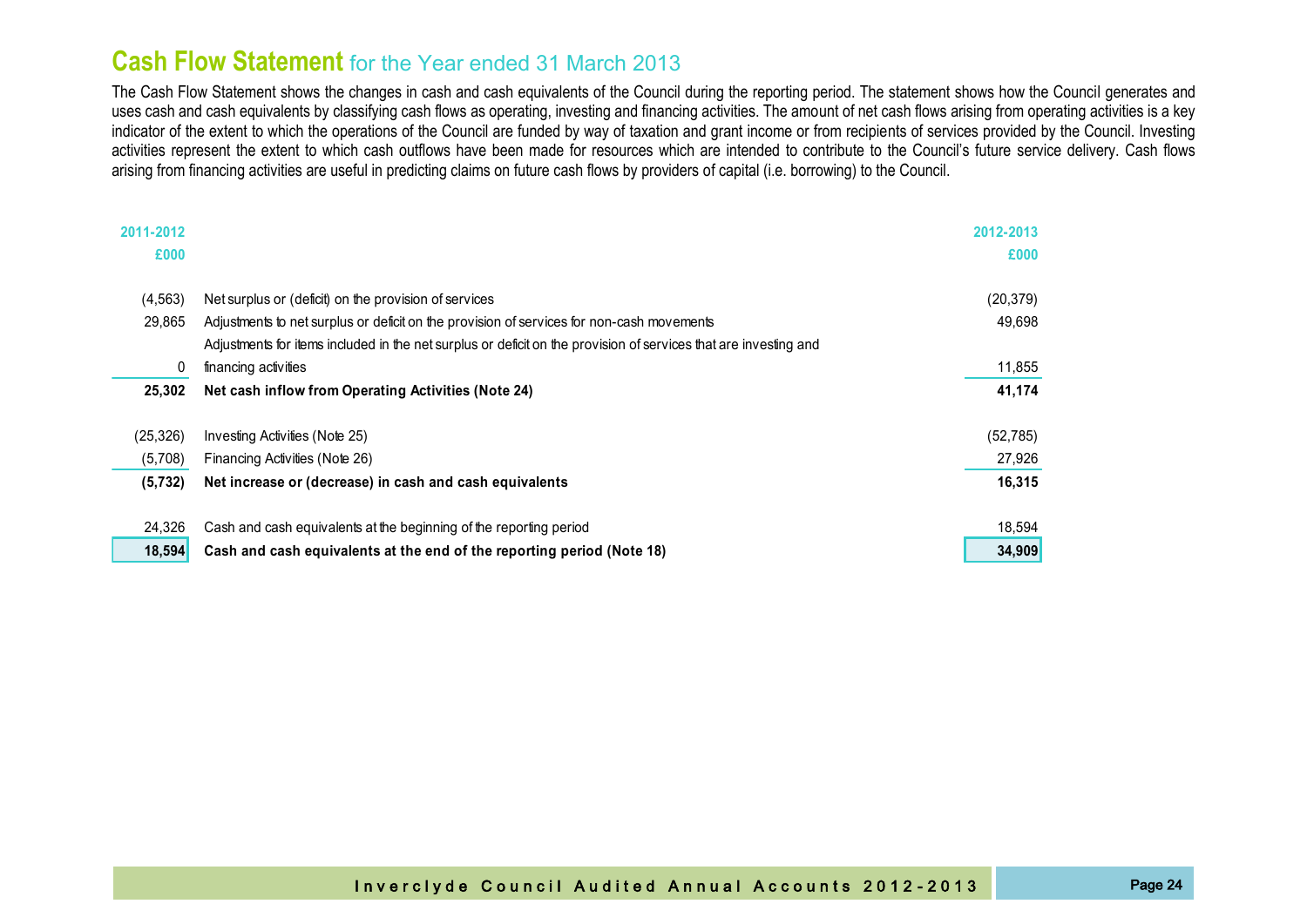### **Notes** to the Principal Financial Statements

#### **Note 1 Accounting Policies**

The Annual Accounts summarise the Council's transactions for the 2012-2013 financial year and its position at the year-end of 31 March 2013. The Council is required to prepare an annual "statement of accounts" by the Local Authority Accounts (Scotland) Regulations 1985. Section 12 of the Local Government in Scotland Act 2003 requires such accounts to be prepared in accordance with proper accounting practices.

These practices primarily comprise the Code of Practice on Local Authority Accounting in the United Kingdom 2012-2013 and the Service Reporting Code of Practice 2012- 2013, supported by International Financial Reporting Standards (IFRS). These are issued jointly by the Chartered Institute of Public Finance and Accountancy (CIPFA) and the Local Authority (Scotland) Accounts Advisory Committee (LASAAC) and are designed to give a "true and fair view" of the financial performance of the Council and its Group. The accounting convention adopted in the Annual Accounts is principally historical cost, modified by the revaluation of certain categories of non-current assets and financial instruments.

#### **A Accruals of Expenditure and Income**

Activity is accounted for in the year that it takes place, not simply when cash payments are made or received. In particular:

- $\circ$  Suppliers' invoices paid in the two weeks following the year-end have been included together with specific accruals in respect of further material items provided the goods and services were received in 2012-2013.
- $\circ$  All known specific and material sums payable to the Council have been brought into account. Revenue from the sale of goods or the provision of services is recognised when the Council transfers the significant risks and rewards of ownership to the purchaser or can measure reliably the percentage of completion of the transaction and it is probable that economic benefits or service potential associated with the transaction will flow to the Council.
- $\circ$  Supplies are recorded as expenditure when they are consumed. Where there is a gap between the date supplies are received and their consumption, they are carried as inventories on the Balance Sheet.
- $\circ$  Interest payable on borrowings and receivable on investments is accounted for on the basis of the effective interest rate for the relevant financial instrument rather than the cash flows fixed or determined by the contract. Interest receivable and dividend income is recognised when it is probable that the economic benefits or service potential associated with the transaction will flow to the Council.
- o Where revenue and expenditure have been recognised but cash has not been received or paid, a debtor or creditor for the relevant amount is recorded in the Balance Sheet. Where it is doubtful that debts will be settled, the balance of debtors is written down and a charge made to revenue for the income that might not be collected.

#### **B Allocation of Central Support Costs and Recharges to Capital (Overheads and Support Services)**

The net cost of central support services is fully allocated to user services with the exception of:

- o Corporate and Democratic Core: Costs relating to the Council's status as a multi-functional, democratic organisation.
- o Non Distributed Costs: The cost of discretionary benefits awarded to employees retiring early and any depreciation and impairment losses chargeable on nonoperational properties.

These two cost categories are accounted for as separate headings in the Comprehensive Income and Expenditure Statement, as part of the Cost of Services. All overheads not defined as corporate and democratic core or non-distributable costs are fully charged to service expenditure headings. The method of allocation is determined by the individual support services and is based on the seven principles laid down in the Service Reporting Code of Practice.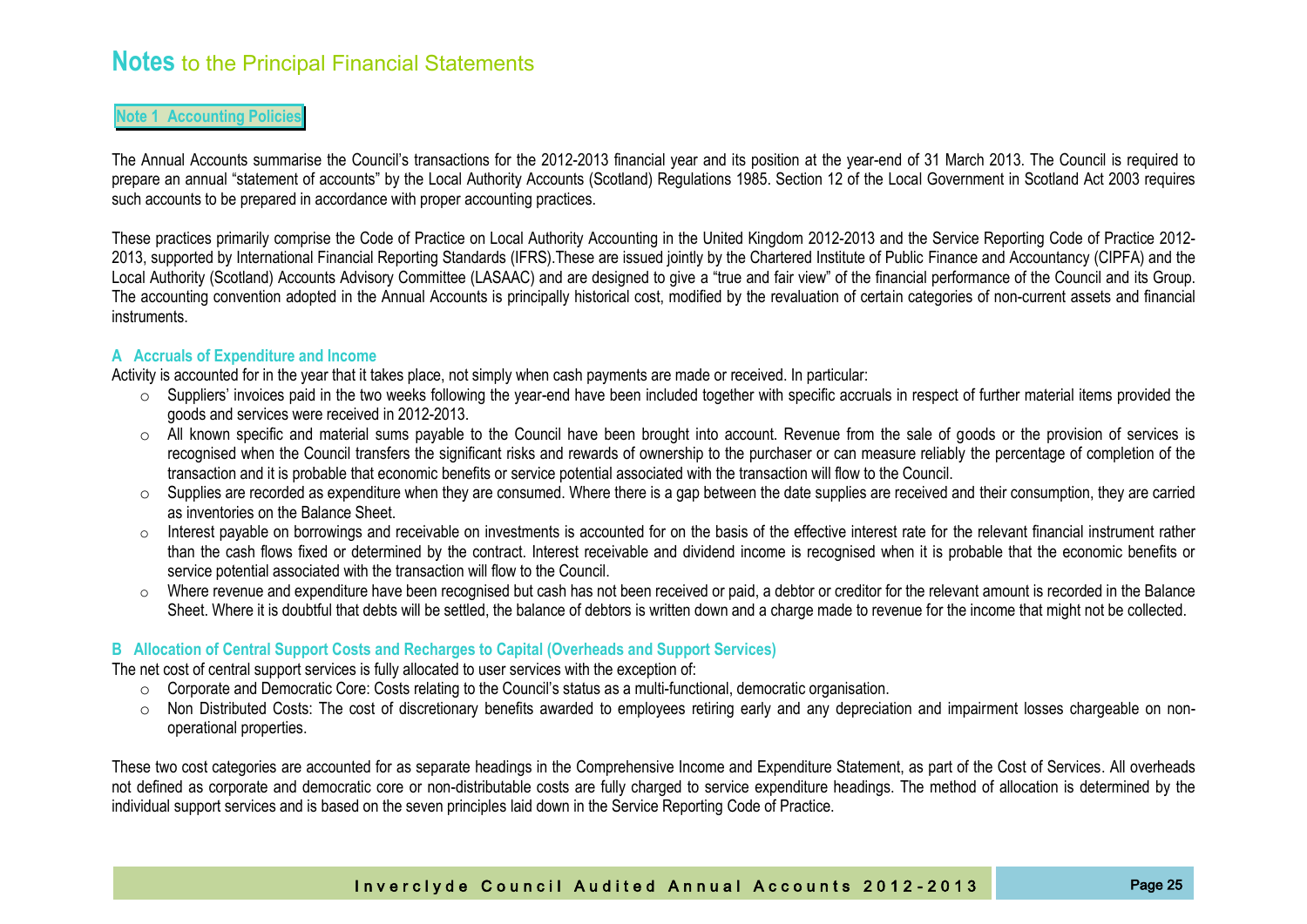#### **C Cash and Cash Equivalents**

Cash is represented by cash in hand and deposits with financial institutions repayable without penalty on notice of not more than 24 hours. Cash equivalents are investments that mature in three months or less from the balance sheet date and that are readily convertible to known amounts of cash with insignificant risk of change in value.

#### **D Charges to Revenue for Non-Current Assets**

Services, support services and trading accounts are debited with the following amounts to record the cost of holding fixed assets during the year:

- $\circ$  Depreciation attributable to the assets used by the relevant service.
- $\circ$  Revaluation and impairment losses on assets used by the service where there are no accumulated gains in the Revaluation Reserve against which the losses can be written off.
- o Amortisation of intangible fixed assets attributable to the service.

The Council is not required to raise council tax to cover depreciation and impairments. Depreciation and impairments are replaced by Loans Fund principal charges in the General Fund balance, by way of an adjusting transaction with the Capital Adjustment Account in the Movement in Reserves Statement for the difference between the two.

#### **E Employee Benefits**

#### **Benefits Payable during Employment**

Short-term employee benefits such as salaries, wages, overtime and paid annual leave for current employees are recognised as an expense in the year in which employees render service to the Council. All salaries and wages earned up to 31 March 2013 are included in the Statement of Accounts irrespective of when payment was made. The Council has made provision for the costs of settling claims for equal pay arising before the Council implemented its equal pay strategy. An accrual is made for the cost of holiday entitlements earned by employees but not taken before the year-end and which employees can carry forward into the next financial year.

#### **Termination Benefits**

Termination benefits are amounts payable as a result of a decision by the Council to terminate an officer's employment before the normal retirement date or an officer's decision to accept voluntary redundancy. They are charged on an accruals basis to the relevant Service line in the Comprehensive Income and Expenditure Statement when the Council is demonstrably committed to a termination when it has a detailed formal plan for the termination and it is without realistic possibility of withdrawal; and agreement to the termination has been granted by the appropriate Committee.

Where termination benefits involve the enhancement of pensions, the General Fund balance is charged with the amount payable by the Council to the pension fund or pensioner in the year, not the amount calculated according to the relevant accounting standards. In the Movement in Reserves Statement, appropriations are required to and from the Pensions Reserve to remove the notional debits and credits for pension enhancement termination benefits and replace them with debits for the cash paid to the pension fund and pensioners and any such amounts payable but unpaid at the year-end.

#### **Post Employment Benefits**

As part of the terms and conditions of employment of its employees, Inverclyde Council offers retirement benefits. The Council participates in two separate pension schemes, one exclusive to teachers and the other open to all of its other employees:

- o The Scottish Teachers' Superannuation Scheme, administered by the Scottish Government.
- o The Local Government Pension Scheme, administered by Strathclyde Pension Fund.

Both schemes provide "defined benefits" to members (retirement lump sums and pensions), earned as employees work for the Council. Although these benefits will not be payable until employees retire, the Council had a commitment to make the payments that needs to be disclosed at the time that employees earn their future entitlement.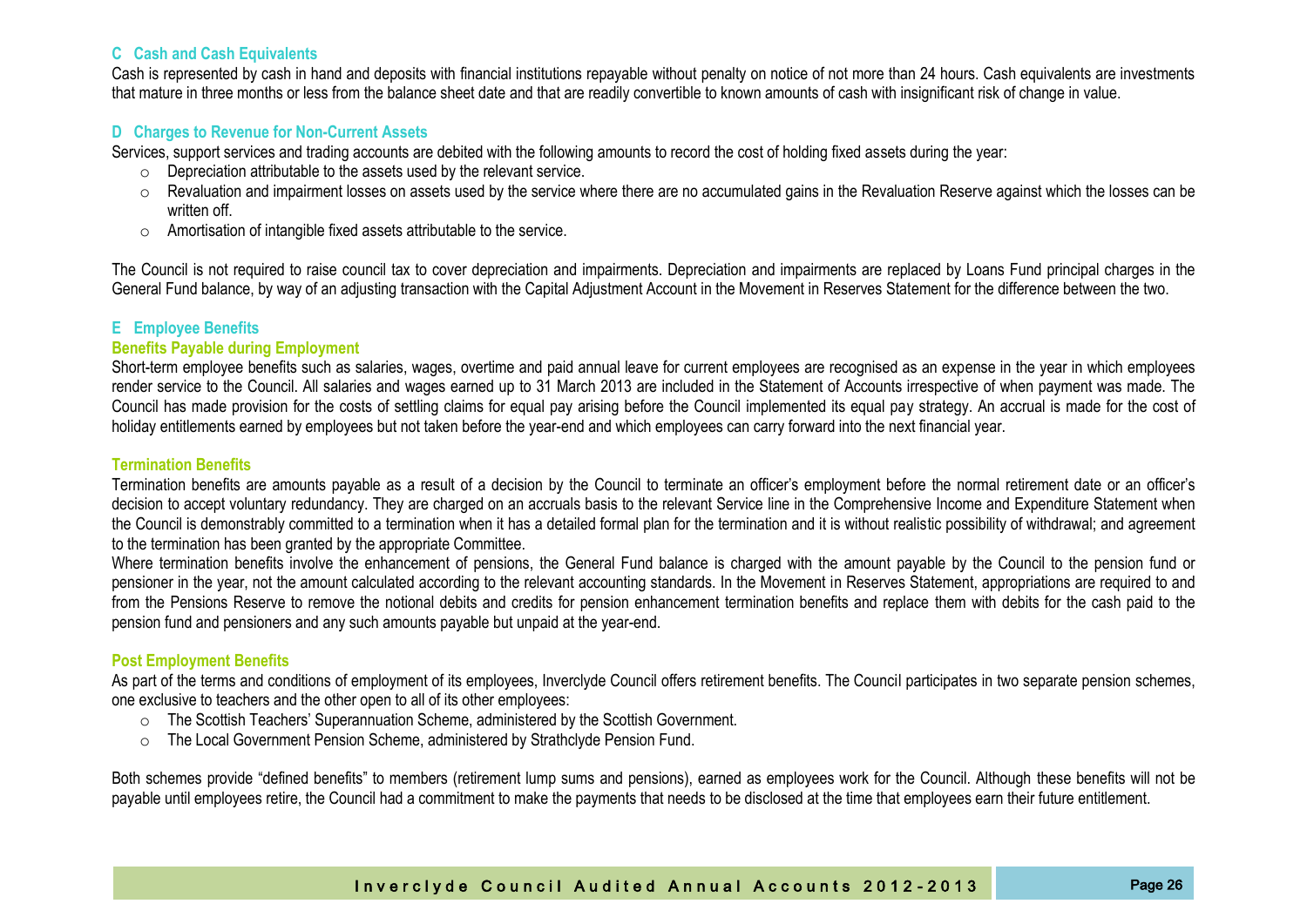However, the arrangements for the teachers' scheme mean that liabilities for these benefits cannot be identified specifically to the Council. The scheme is therefore accounted for as if it were a "defined contributions" scheme. No liability for future payments of benefits is recognised in the Balance Sheet and the Education service line in the Comprehensive Income and Expenditure Statements is charged with the employer's contributions payable to teachers' pensions in the year.

#### **The Local Government Pension Scheme**

The Local Government Pension Scheme (LGPS) is accounted for as a "defined benefits" scheme:

- o The liabilities of the Strathclyde Pension Scheme attributable to the Council are included in the Balance Sheet on an actuarial basis using the "projected credit unit method" i.e. an assessment of the future payments that will be made in relation to retirement benefits earned to date by employees, based on assumptions about mortality rates, employee turnover rates, etc, and projections of projected earnings for current employees.
- $\circ$  Liabilities are discounted to their value at current prices, using a discount rate of 4.5%. The discount rate used by the appointed actuaries to place a value on the liability is based on an average of sterling gilts and highly rated corporate bonds, with a term greater than 15 years consistent with the Scheme's liabilities.
- o The assets of the Strathclyde Pension Fund attributable to Inverclyde Council are included in the Balance Sheet at their fair value at current bid prices for securities, estimated fair value for unquoted securities and market price for property.

By law, the General Fund must be charged with the amount payable by the Council to the pension fund or directly to pensioners in the year and not the amount calculated according to the accounting standard. The statutory adjustment for the difference between the two is shown in the Movement in Reserves Statement.

#### **Discretionary Benefits**

The Council also has restricted powers to make discretionary awards of retirement benefits in the event of early retirements. Any liabilities estimated to arise as a result of an award to any member of staff (including teachers) are accrued in the year of the decision to make the award and accounted for using the same policies as are applied to the Strathclyde Pension Fund.

#### **F Events after the Reporting Period**

These are events, both favourable and unfavourable, that occur between the end of the reporting period and the date when the Statement of Accounts is authorised for issue. An adjustment is made to the financial statements where there is evidence that the event relates to the reporting period; otherwise the financial statements are not adjusted, and where the amount is material, a disclosure is made in the notes.

#### **G Exceptional Items and Prior Period Adjustments**

When items of income and expense are material, their nature and amount is disclosed separately, either on the face of the Comprehensive Income and Expenditure Statement or in the notes to the accounts, depending on how significant the items are to an understanding of the Council's financial performance.

#### **H Financial Assets**

The financial assets of the Council comprise entirely of Loans and receivables i.e. Assets that have fixed or determinable payments but are not quoted in an active market.

Loans and receivables are recognised on the Balance Sheet when the Council becomes a party to the contractual provisions of a financial instrument and are initially measured at fair value. They are subsequently measured at their amortised cost. For the Council's short-term deposits and most of its other lending, this means that the amount presented in the Balance Sheet is the outstanding principal receivable plus accrued interest, and interest credited to the Comprehensive Income and Expenditure Statement is the amount receivable for the year in the loan agreement.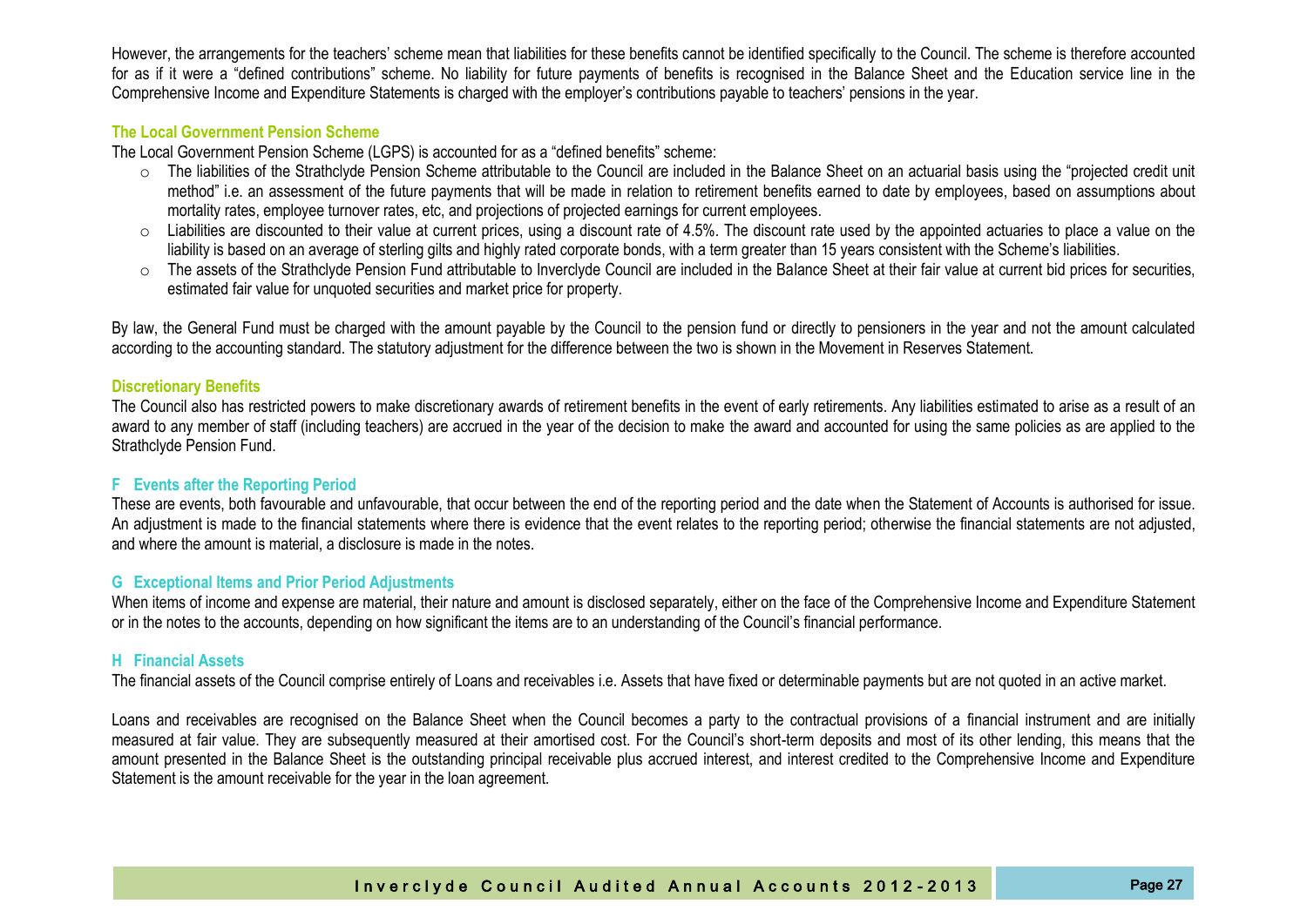Where assets are identified as impaired because of a likelihood arising from a past event that payments due under the contract will not be made, the asset is written down and a charge made to the Financing and Investment Income and Expenditure line in the Comprehensive Income and Expenditure Statement. The impairment loss is measured as the difference between the carrying amount and the present value of the revised future cash flows discounted at the asset's original effective interest rate.

#### **I Financial Liabilities**

#### **Borrowing**

Financial liabilities are recognised on the Balance Sheet when the Council becomes contractually obliged by the financial instrument and initially measured at fair value and then carried at their amortised cost. For most of the borrowings that the Council has, this means that the amount presented in the Balance Sheet is the outstanding principal repayable plus accrued interest, and interest charged to the Comprehensive Income and Expenditure Statement is the amount payable for the year according to the loan agreement.

Costs associated with debt restructuring (premiums and discounts) are charged to the Financing and Investment Income and Expenditure line in the Income and Expenditure Account in the year of repayment of the original debt in accordance with accounting regulations. Where premiums and discounts have been charged to the Comprehensive Income and Expenditure Statement, Scottish Government regulations permit the costs of restructuring to be released to revenue over the period of the replacement loan. The reconciliation of amounts charged to the Comprehensive Income and Expenditure Statement to the net charge required against the General Fund balance is managed by a transfer to or from the Financial Instruments Adjustment Account in the Movement in Reserves Statement.

#### **J Government Grants and Contributions**

Whether paid on account, by instalments or in arrears, government grants and third party contributions and donations are recognised as due to the Council when there is reasonable assurance that:

- o The Council will comply with the conditions attached to the payments, and
- o The grants or contributions will be received.

Monies advanced as grants and contributions for which conditions have not been satisfied are carried in the Balance Sheet as creditors. Where conditions are satisfied, the grant or contribution is credited to the relevant service line (for revenue grants) or Taxation and Non-specific Income (for capital grants). Where capital grants are credited to the Comprehensive Income and Expenditure Statement, they are reversed out in the General Fund balance in the Movement in Reserves Statement.

#### **K Heritage Assets**

The Council holds and conserves heritage assets for future generations in support of the primary objective of increasing the knowledge, understanding and appreciation of the history of the area of Inverclyde.

As a general policy, heritage assets are recognised on the Balance Sheet where the Authority has information on the cost or value of the asset. Where information on cost or value is not available, and the cost of obtaining the information outweighs the benefits to the users of the financial statements, the asset is not recognised on the balance sheet.

The carrying amount of heritage assets are reviewed where there is evidence of impairment e.g. where an item has suffered physical deterioration or breakage or where doubts arise as to authenticity. Any impairment is recognised and measured in accordance with the Authority's general policies on impairment. It is likely that disposals of heritage assets will be made only very occasionally. Where this does occur, the proceeds of such items are accounted for in accordance with the Authority's general provisions relating to the disposal of property, plant and equipment. Disposals proceeds are disclosed separately in the notes to the financial statements.

Further information on the Authority's heritage assets is given in Note 14 to the accounts.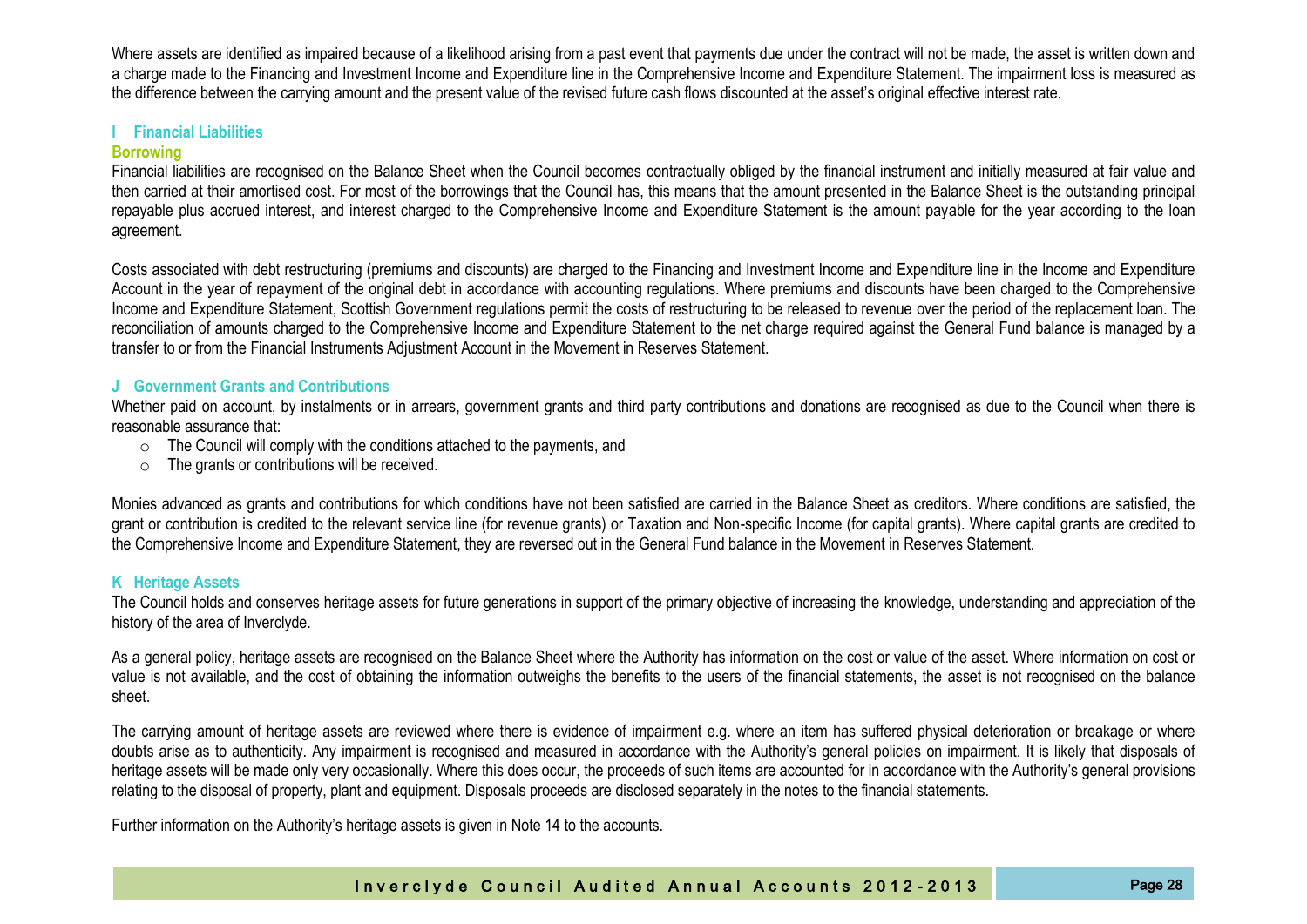#### **L Intangible Assets**

Expenditure on non-monetary assets that do not have physical substance but are controlled by the Council as a result of past events (i.e. software licences) is capitalised when it is expected that it will bring benefits to the Council for more than twelve months. Intangible assets are measured initially at cost. Amounts are not revalued, as the fair value of the assets held by the Council cannot be determined by reference to an active market. The depreciable amount of an intangible asset is amortised over its useful life (assessed as between one to six years) to the relevant service lines in the Comprehensive Income and Expenditure Statement.

#### **M Inventories**

Inventories include consumable stock and work-in-progress. Consumable stock brought into account is included in the Balance Sheet at the lower of cost and net realisable value. The valuation of work-in-progress has been made at cost plus an appropriate proportion of overheads, together with attributable profits and allowances for foreseeable losses.

#### **N Landfill Allowance Trading Scheme**

Landfill allowances became tradable in Scotland on 1 April 2008. Allowances (whether issued free by the Scottish Government or purchased from another Waste Disposal Authority) are recognised as current assets. As landfill is used, a liability is recognised measured at the best estimate of the expenditure required to meet the obligation at the balance sheet date, which is normally the market price. The Scheme is currently under review and the Scottish Government has suspended penalties and trading, therefore no asset or liability has been recognised in the Statements as there is no market for the allowances.

#### **O Leases**

Leases are classified as finance leases where the terms of the lease transfer substantially all the risks and rewards incidental to ownership of the property from the lessor to the lessee. All other leases are classified as operating leases. Where a lease covers both land and buildings, the land and buildings elements are considered separately for classification.

#### **The Council as Lessee**

#### *Finance Leases*

Assets held under finance leases are recognised on the Balance Sheet at the commencement of the lease at their fair value measured at the lease's inception. The asset recognised has a corresponding liability for the obligation to pay the lessor. Property, plant and equipment recognised under finance leases is accounted for using the Council's policies applied generally to such assets.

#### *Operating Leases*

Rentals paid under operating leases are charged to the appropriate service account in the Comprehensive Income and Expenditure Statement as an expense of the services benefitting from use of the leased property over the term of the lease.

#### **The Council as Lessor**

*Operating Leases* Where the Council grants an operating lease over a property, the asset is retained in the Balance Sheet.

#### **P Property Held for Sale**

Property, land and buildings are classified as *held for sale* when the following criteria are met:

- $\circ$  The property is available for immediate sale in its present condition.
- The sale must be highly probable; and an active programme to locate a buyer and complete the plan must have been initiated.
- $\circ$  The asset must be actively marketed for a sale at a price that is reasonable in relation to its current fair value.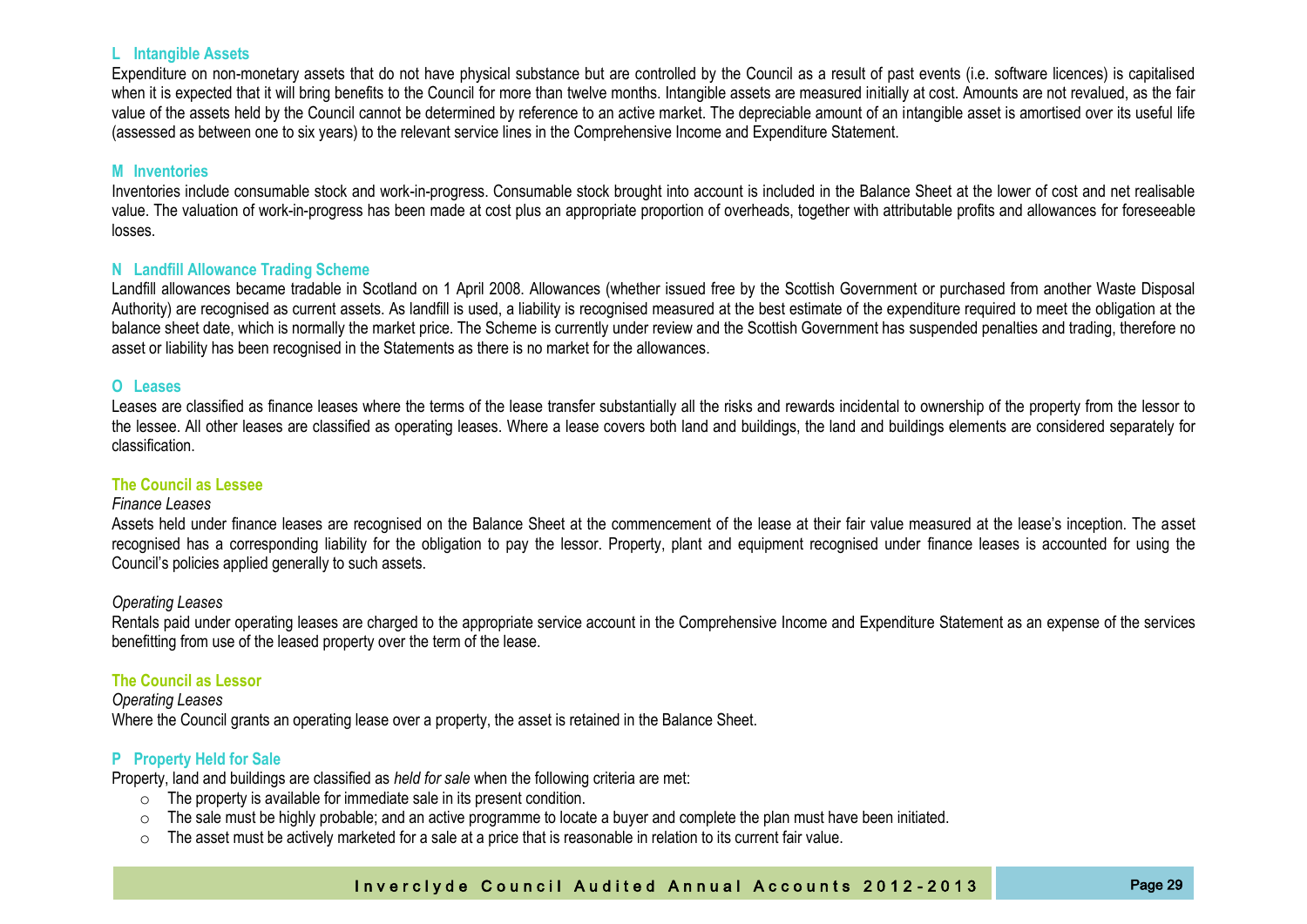$\circ$  The sale should be expected to qualify for recognition as a completed sale within one year (although events or circumstances may extend the period to complete the sale beyond one year).

When these criteria are met, assets within the category of *Property, Plant and Equipment* will be reclassified to *held for sale*. The date of reclassification will normally follow the approval by Committee to sell the asset.

#### **Q Property, Plant and Equipment**

Assets that have physical substance and are held for use in the supply of services, for rental to others or for administrative purposes and that are expected to be used during more than one financial year are classified as *Property, Plant and Equipment*.

#### **Recognition**

Expenditure on the acquisition, creation or enhancement of Property, Plant and Equipment is capitalised on an accruals basis. Expenditure on additions to Property Plant and Equipment is capitalised on an accruals basis. Expenditure that merely maintains the condition of an asset e.g. repairs and maintenance is charged as an expense when it is incurred.

Plant, furniture and computer equipment costing less than £6,000 are not treated as Property, Plant and Equipment and are charged to the appropriate service line in the Comprehensive Income and Expenditure Statement. This de-minimus does not apply where certain categories of these assets are grouped together and form part of the approved capital programme.

#### **Measurement**

Assets are initially measured at cost, comprising:

- o The purchase price, and
- $\circ$  Any costs attributable to bringing the asset to the location and condition necessary for it to be capable of operating in the manner intended by management.

The Council does not capitalise borrowing costs incurred whilst assets are under construction.

Assets are then carried in the Balance Sheet using the following measurement bases:

- o Infrastructure, community assets, and assets under construction: Depreciated historical cost.
- $\circ$  All other assets: Fair value, determined the amount that would be paid for the asset in its existing use (existing use value).

Where there is no market-based evidence of fair value because of the specialist nature of an asset, in a limited number of instances depreciated replacement cost or insurance replacement cost has been used as an estimate of fair value. Where non-property assets that have short useful lives or low values, depreciated historical cost basis is used as a proxy for fair value.

Assets included in the Balance Sheet at fair value are revalued sufficiently regularly to ensure that their carrying amount is not materially different from their fair value at the year-end. The Council revalues its land and buildings in a single exercise at five-yearly intervals. An independent valuation of all Council owned land and buildings was undertaken during 2012-2013 by James Barr, a professional firm of chartered surveyors and completed on 31 March 2013.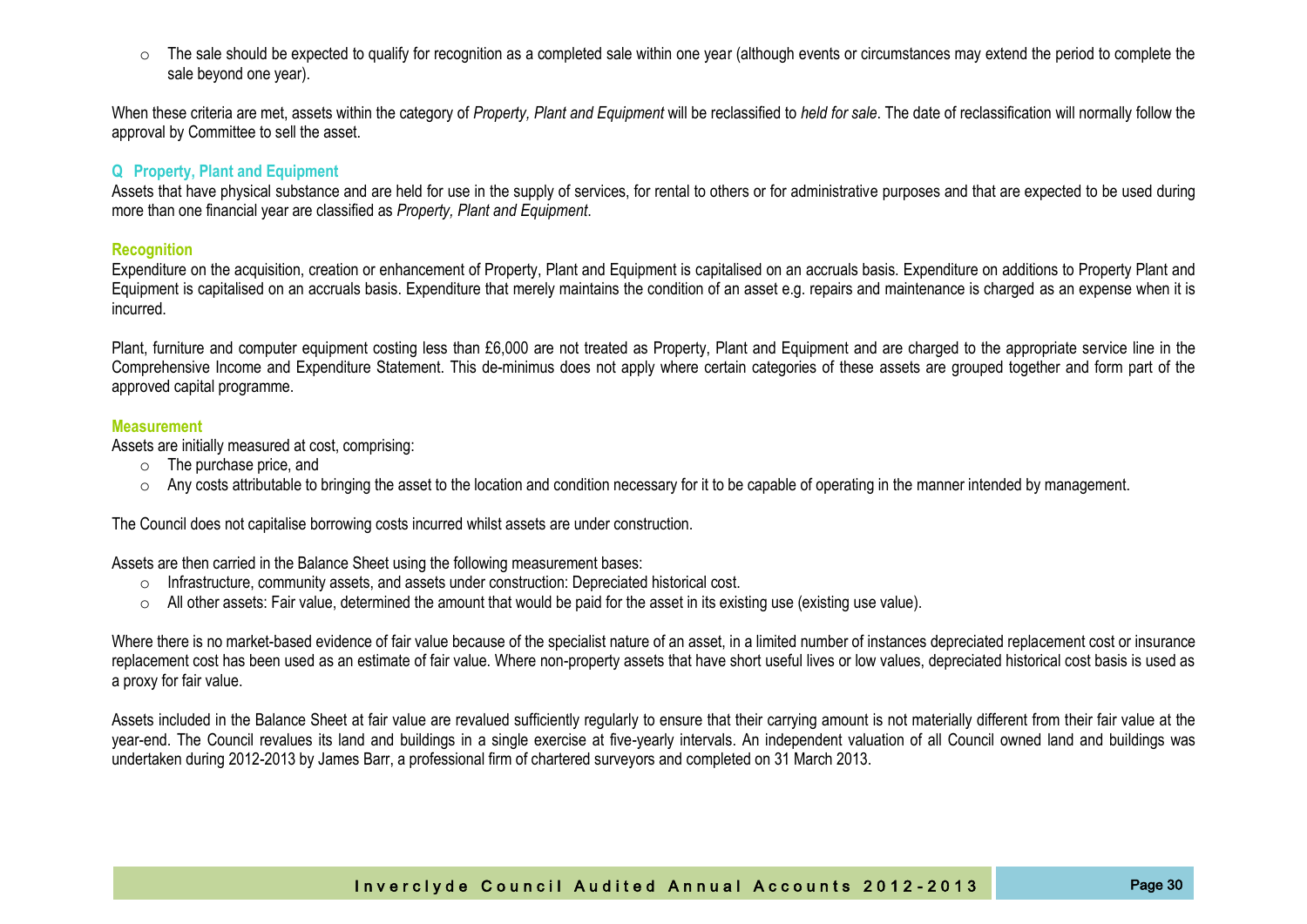#### **Impairment**

The Council recognises the impairment of non-current assets in accordance with IAS36 whereby any material reduction in asset value as a result of changing market conditions or clear consumption of an asset is recognised in the Comprehensive Income and Expenditure Statement only to the extent that the loss exceeds the balance on the Revaluation Reserve relating to the specific asset. An impairment review is conducted annually by the Council Valuer who is RICS qualified.

#### **Disposals**

When it becomes probable that the carrying amount of an asset will be recovered principally through a sale transaction rather than through its continuing use, it is reclassified as an Asset Held for Sale. The asset is revalued immediately before reclassification and then carried at the lower of this amount and fair value less costs to sell. Where there is a subsequent decrease to fair value less costs to sell, the loss is taken to the Other Operating Expenditure line in the Comprehensive Income and Expenditure Statement. Gains in fair value are recognised only up to the amount of any previously recognised losses in the Surplus or Deficit on Provision of Services.

A net gain or loss on the disposal of property, plant and equipment is recognised in the Comprehensive Income and Expenditure Statement depending upon the level of receipt against the net book value of the asset written out. To comply with statutory guidance, this gain or loss is excluded when determining the General Fund surplus or deficit for the year within the Movement in Reserves Statement.

#### **Depreciation**

Depreciation is provided for on all Property, Plant and Equipment assets. An exception is made for assets without a determinable finite useful life (i.e. land and certain community assets) and assets that are not yet available for use (i.e. assets under construction).

Depreciation is charged on a straight-line basis over the useful life of the assets (as advised by a suitably qualified officer). No depreciation is charged in the year of acquisition but a full year's depreciation is charged in the year of disposal.

The periods of depreciation and categories of assets are:

- $\circ$  Buildings 10 to 60 years;
- $\circ$  Vehicles, equipment and plant 2 to 10 years;
- $\circ$  Infrastructure 2 to 40 years.

Where a material item of Property, Plant and Equipment asset has major components whose cost is significant in relation to the total cost of the item, the components are depreciated separately in accordance with the Council approved policy for material assets with a value in excess of £1 million. Significant components are deemed to be those whose value is 25% or more of the total value of the asset.

### **R Provisions, Contingent Assets and Liabilities**

#### **Provisions**

Provisions are made where an event has taken place that gives the Council a legal or constructive obligation that probably requires settlement by a transfer of economic benefits or service potential, and a reliable estimate can be made of the amount of the obligation.

Provisions are charged as an expense to the appropriate service line in the Comprehensive Income and Expenditure Statement in the year that the Council becomes aware of the obligation, and measured at the best estimate at the Balance Sheet date of the expenditure required to settle the obligation, taking into account relevant risks and uncertainties.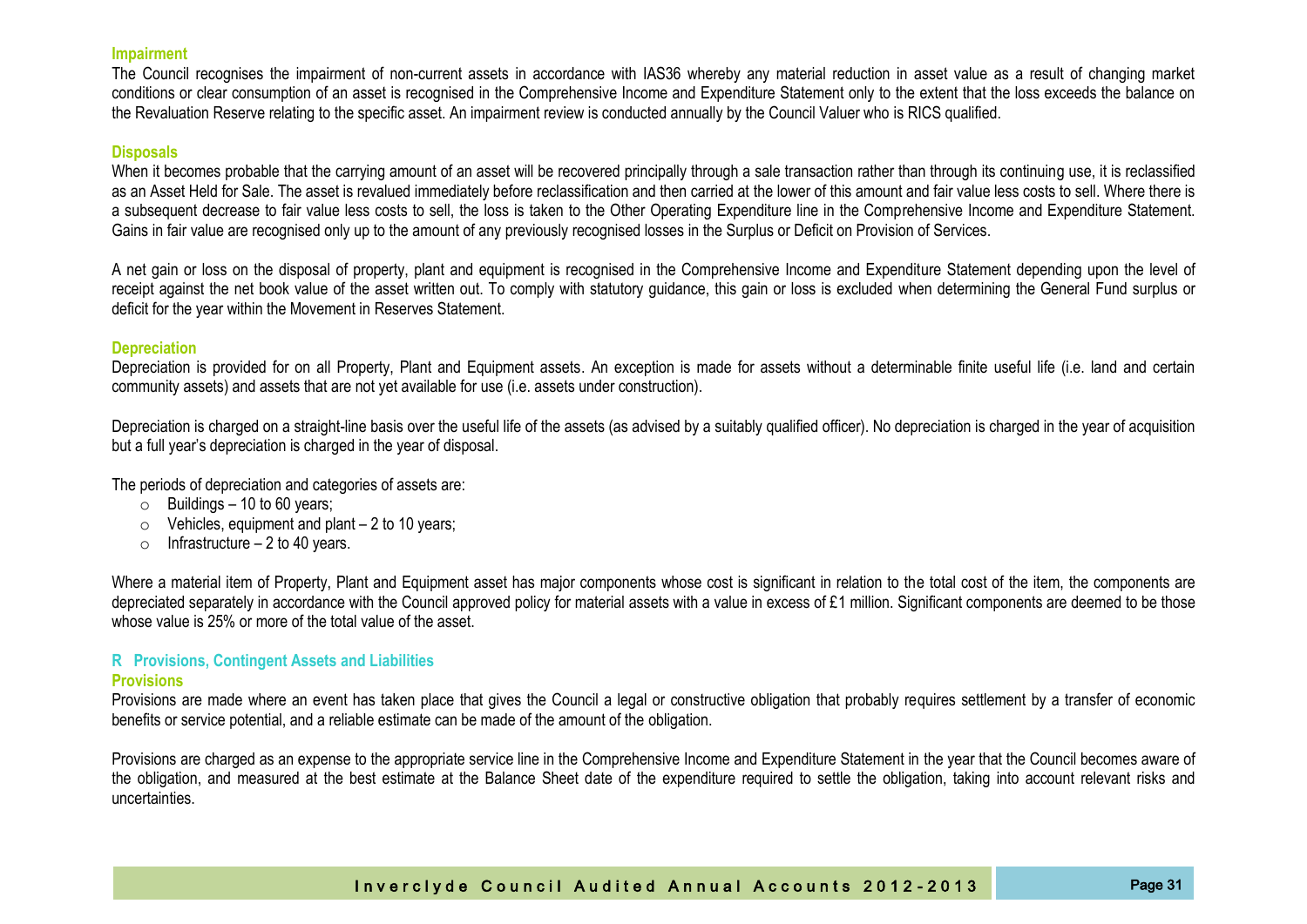When payments are eventually made, they are charged to the provision carried in the Balance Sheet. Estimated settlements are reviewed at the end of each financial year. Where it becomes less than probable that a transfer of economic benefits will be required (or a lower settlement than anticipated is made), the provision is reversed and credited back to the relevant service.

#### **Contingent Assets and Liabilities**

A contingent liability or asset arises where an event has taken place that gives the Council a possible obligation or benefit whose existence will only be confirmed by the occurrence or otherwise of uncertain future events not wholly within the control of the Council. Contingent liabilities or assets also arise in circumstances where a provision would otherwise be made but either it is not probable that an outflow of resources will be required or the amount of the obligation cannot be measured reliably.

Contingent liabilities and assets are not recognised in the Balance Sheet but disclosed in a Note to the Accounts where they are deemed material.

#### **S Public Private Partnership Schemes**

The Public Private Partnership (PPP) agreement for the provision of school buildings, maintenance and other facilities is accounted for in accordance with IFRIC 12 Service Concession Arrangements. The Council carries the assets and the associated liability to the PPP operator on its balance sheet. The annual amount payable to the PPP operator (the unitary charge) is apportioned between operating costs, interest payments and the repayment of debt. The property, plant and equipment of the PPP scheme are depreciated over the useful life of the assets and the associated liability to the operator is reduced by the principal repayments paid as part of the unitary charge.

#### **T Reserves**

Reserves are created by appropriating amounts out of the General Fund balance in the Movement in Reserves Statement. When expenditure to be financed from a reserve is incurred, it is charged to the appropriate service in that year so as to be included within the Comprehensive Income and Expenditure Statement. The reserve is then appropriated back into the General Fund balance in the Movement in Reserves Statement so that there is no net charge against council tax for the expenditure.

Reserves are classified under accounting regulations into two broad categories – usable which are available to support services and unusable which are unrealised and have a deferred impact on taxation.

#### **Usable Reserves**

The Council has several reserve funds within this category. The Insurance Fund covers the main classes of insurance and is earmarked for insurance purposes. The Repairs and Renewal Fund provides for the upkeep of specific assets held by the Council. The Capital Fund is used to meet the costs of capital investment in assets and for the repayment of the principal element of borrowings.

#### **Unusable Reserves**

Certain reserves are kept to manage the accounting processes for non-current assets, financial instruments and retirement benefits and that do not represent usable resources for the Council. The two reserves arising from the system of capital accounting are the Revaluation Reserve and the Capital Adjustment Account. The former of these represents the store of gains on revaluation of fixed assets not yet realised through sales and the latter relates to amounts set aside from capital resources to meet past expenditure. The accounting reserve arising from the restatement of "financial instruments" to "fair value" is the Financial Instruments Adjustment Account. This is a balancing account to allow for differences in statutory requirements and proper accounting practices for lending and borrowing by the Council. The Pensions Reserve arises from IAS19 accounting disclosures for retirement benefits and recognises the Council's share of actuarial gains and losses in the Strathclyde Pension Fund and the change in the Council's share of the Pension Fund liability chargeable to the Comprehensive Income and Expenditure Statement. The Employee Statutory Adjustment Account absorbs the difference that would otherwise arise on the General Fund balance from accruing for compensated absences earned but not taken in the year e.g. annual leave entitlement carried forward at 31 March.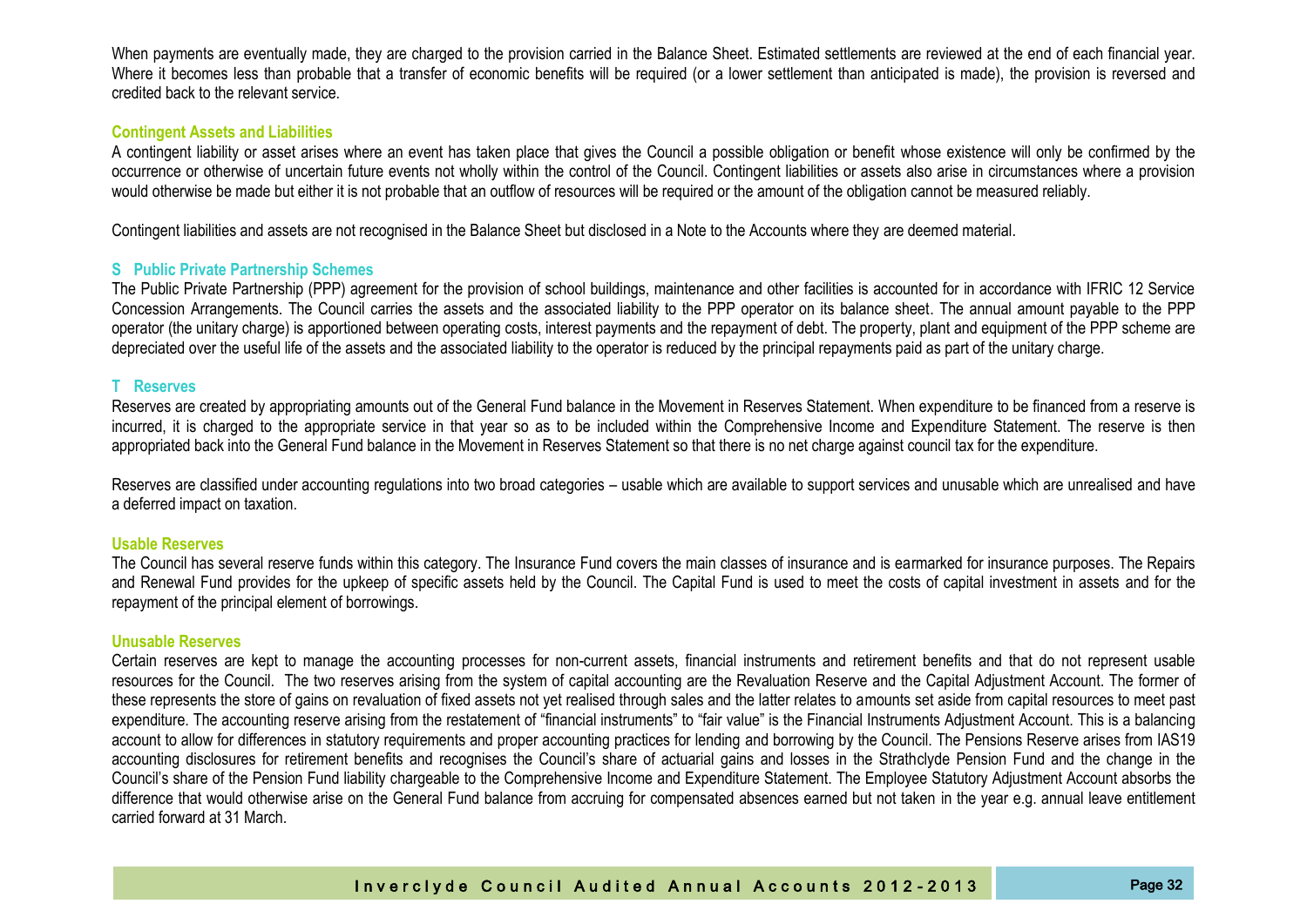#### **U VAT**

Income in the accounts excludes VAT because all VAT charged by the Council is paid to HM Revenue & Customs. Expenditure in the accounts only includes VAT that cannot be recovered from HM Revenue & Customs.

#### **Note 2 Accounting Standards Issued not Adopted**

For 2012-2013, the only accounting policy change that requires to be reported relates to the June 2011 amendments to the accounting standard IAS19 Employee Benefits. The change of accounting policy is effective from 1 April 2013 and there is no impact of this change on the accounts covering the 2012-2013 financial year.

The key change relates to the expected return on scheme assets. The expected return on assets is currently credited to the Surplus or Deficit on the Provision of Services; however from 2013 this is effectively replaced with an equivalent figure using the discount rate.

While the overall impact is expected to be cost neutral, there will be a redistribution of costs within the Comprehensive Income and Expenditure Statement. By way of illustrating the impact of the accounting change upon the current year, there would be an increase in pensions interest cost and expected return on assets of £3 million (as assessed by the actuaries of Strathclyde Pension Fund) chargeable to the Surplus or Deficit on the Provision of Services, with a compensating reduction of £3 million in actuarial (gains) or losses on pension assets and liabilities chargeable to Other Comprehensive Income and Expenditure.

#### **Note 3 Critical Judgements in applying Accounting Policies**

In applying the accounting policies set out in Note 1, the Council has had to make certain judgements about complex transactions or those involving uncertainty about future events.

The critical judgements made in the Statement of Accounts are:

- o The Council has entered into commercial lease agreements both as landlord and tenant for land and buildings on a variety of lease terms. These arrangements are accounted for as operating leases. The Council has considered the tests under IAS17 and concluded that there is no transfer of the risks and rewards of ownership. The Council has also acquired a number of printers for its offices under five-year finance leases. The assets acquired under these printer leases are carried as Property, Plant & Equipment in the Balance Sheet of the Council.
- o The Council has entered into an arrangement to manage various land and buildings, including the Greenock Municipal Buildings that belong to the Common Good. This management arrangement is accounted for as a finance lease. The Council has considered the tests under IFRIC4 and concluded that the arrangement has the substance of a lease under which the Council has assumed the risks and rewards of ownership. The assets covered by the management arrangement are carried as Property, Plant & Equipment in the Balance Sheet of the Council.
- $\circ$  The Council has entered into a Public Private Partnership (PPP) for the provision of educational buildings, their maintenance and related facilities. The Council has considered the tests under IFRIC12 and concluded this is a service concession.
- o Four of the five Joint Boards (Police, Fire & Rescue, SPT and Concessionary Travel) are included within the Group Accounts under the wider definition of an "associate" although the Council holds less than 20% of voting rights that is normally presumed to confer significant influence. This is in view of the funding arrangements between the constituent local authorities and the Joint Boards.
- o The Scottish Government has agreed on the future structure of the police and fire services in Scotland. The Council has accounted for these associates on a going concern basis in the Group Accounts because any future change would be "a combination of public sector bodies".
- o The Council has considered its exposure to possible losses and made adequate provision where it is probable that an outflow of resources will be required and the amount of the obligation can be measured reliably. Where it has not been possible to measure the obligation, or it is not probable in the Council's opinion that a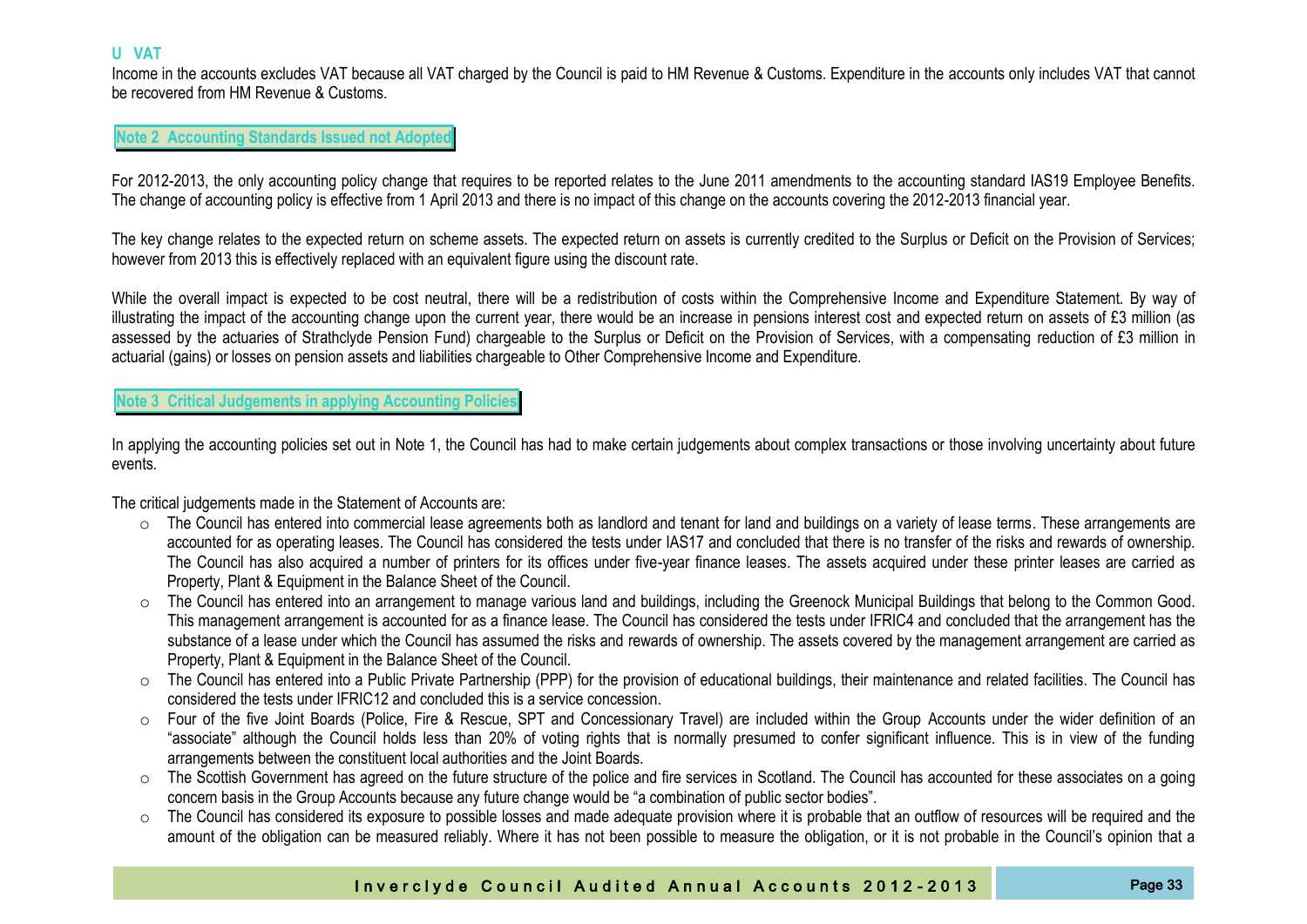transfer of economic benefits will be required, material contingent liabilities have been disclosed in Note 40. This includes the potential cost of claims by other groups of employees for equal pay compensation and the potential costs of unassessed remedial work on contaminated land.

**Note 4 Assumptions made about the Future and Other Major Sources of Estimation Uncertainty**

The Statement of Accounts contains estimated figures that are based on assumptions made by the Council about the future or that are otherwise uncertain. Estimates are made taking into account historical experience, current trends and other relevant factors. However, because balances cannot be determined with certainty, actual results could be materially different from the assumptions and estimates.

The items in the Council's Balance Sheet at 31 March 2013 for which there is a significant risk of material adjustment in the forthcoming financial year are as follows:

| Item                                 | <b>Uncertainties</b>                                                                                                                                                                                                                                                                                                                                                                                                    | <b>Effect if Results differ from Assumptions</b>                                                                                                                                                                                                                                                                                                                                                                                                                                                                                                                                                                                                                                                            |
|--------------------------------------|-------------------------------------------------------------------------------------------------------------------------------------------------------------------------------------------------------------------------------------------------------------------------------------------------------------------------------------------------------------------------------------------------------------------------|-------------------------------------------------------------------------------------------------------------------------------------------------------------------------------------------------------------------------------------------------------------------------------------------------------------------------------------------------------------------------------------------------------------------------------------------------------------------------------------------------------------------------------------------------------------------------------------------------------------------------------------------------------------------------------------------------------------|
| Property, plant and equipment        | Assets are depreciated over useful lives that are dependent on assumptions<br>about the level of repairs and maintenance that will be incurred in relation to<br>individual assets. The current economic climate makes it uncertain that the<br>Council will be able to sustain its current spending on repairs and<br>maintenance, bringing into doubt the useful lives assigned to assets.                            | If the useful life of assets is reduced, depreciation<br>increases and the carrying amount of asset falls.<br>It is estimated that the annual depreciation charge for<br>buildings would increase by £0.7 million for every year<br>that useful lives had to be reduced.                                                                                                                                                                                                                                                                                                                                                                                                                                    |
| Pensions liability                   | Estimation of the net liability to pay pensions depends on a number of<br>complex judgements relating to the discount rate used, the rate at which<br>pay is projected to increase, changes in retirement ages, mortality rates and<br>expected returns on pension fund assets. Strathclyde Pension Fund has<br>engaged a firm of consulting actuaries to provide expert advice about the<br>assumptions to be applied. | The sensitivities regarding the principal assumptions<br>used by the consulting actuaries to measure the<br>scheme liabilities are set out below:<br>• A 0.5% decrease in the real discount rate would<br>result in a 12% increase $(£57.1$ million) in the<br>employer's obligation.<br>• A one year increase in member life expectancy<br>would result in a 3% increase $(E14.6 \text{ million})$ in the<br>employer's obligation.<br>• A 0.5% increase in the salary increase rate would<br>result in a 5% increase (£23.6 million) in the<br>employer's obligation.<br>• A 0.5% increase in the pension increase rate would<br>result in a 8% increase (£40.7 million) in the<br>employer's obligation. |
| Trade Debtors - Collection levels of | At 31 March 2013, the Council had a balance of trade debtors of £9.8                                                                                                                                                                                                                                                                                                                                                    | If collection rates were to deteriorate, a doubling of the                                                                                                                                                                                                                                                                                                                                                                                                                                                                                                                                                                                                                                                  |
| arrears                              | million. A review of significant balances suggested that an allowance for                                                                                                                                                                                                                                                                                                                                               | amount of doubtful debts would require an additional                                                                                                                                                                                                                                                                                                                                                                                                                                                                                                                                                                                                                                                        |
|                                      | doubtful debts of 42% (£4.1 million) was appropriate. However, in the                                                                                                                                                                                                                                                                                                                                                   | £4.1 million to be set aside as an allowance.                                                                                                                                                                                                                                                                                                                                                                                                                                                                                                                                                                                                                                                               |
|                                      | current economic climate it is not certain that such an allowance would be<br>sufficient                                                                                                                                                                                                                                                                                                                                |                                                                                                                                                                                                                                                                                                                                                                                                                                                                                                                                                                                                                                                                                                             |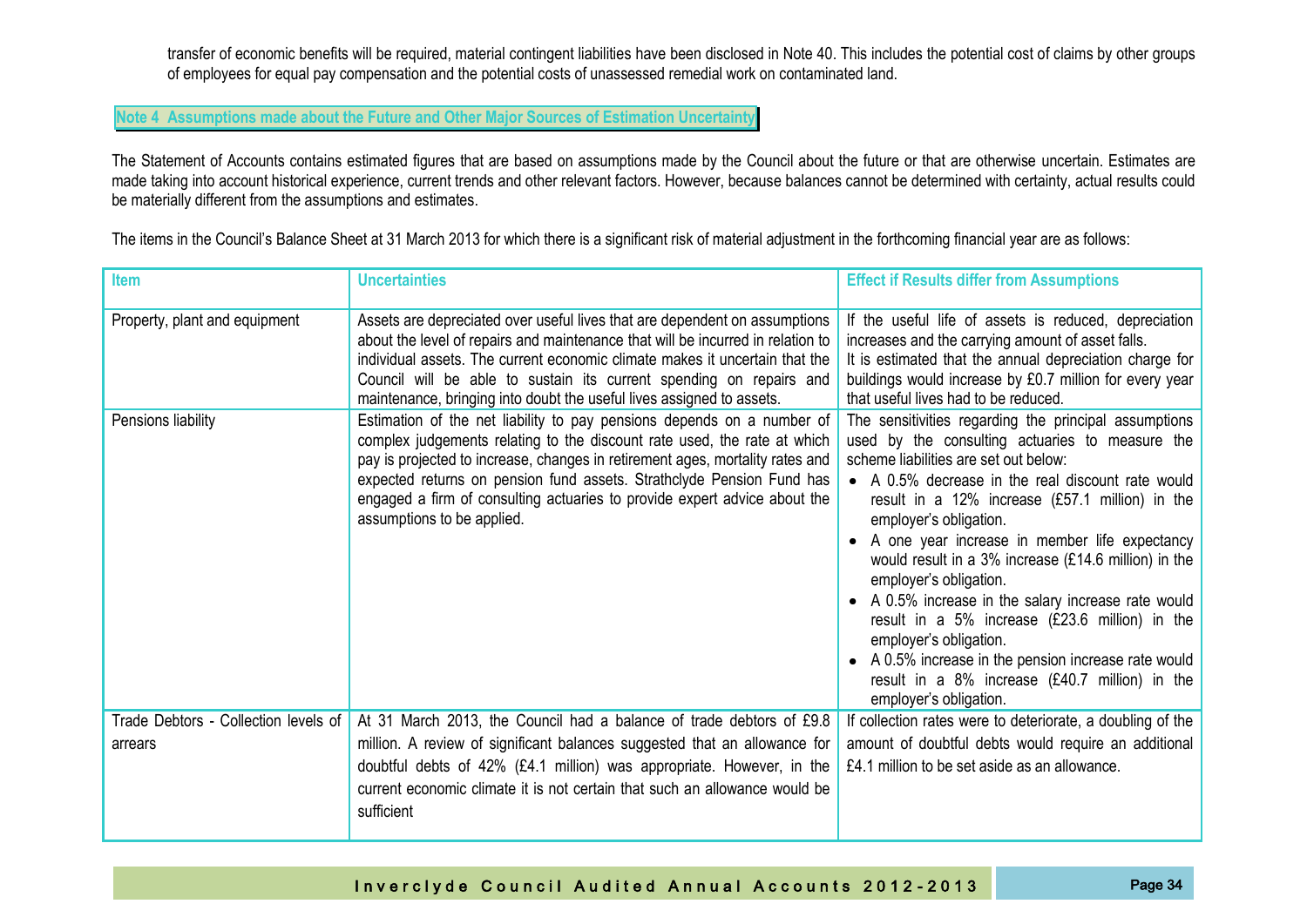Where items are not disclosed on the face of the Comprehensive Income and Expenditure Statement (CIES), *The Code* requires a disclosure of the nature and amount of material items. The material items in the Council's CIFS are as follows:

| <b>Item</b>            | <b>Nature</b>                                                                                                                                                                                                                | <b>Amount</b>                                       |
|------------------------|------------------------------------------------------------------------------------------------------------------------------------------------------------------------------------------------------------------------------|-----------------------------------------------------|
| Cost of Service:       |                                                                                                                                                                                                                              |                                                     |
| Fire & Rescue Services | The figures disclosed in the CIES for these two services include the share<br>of reserves returned to the Council from the reorganisation of Strathclyde<br>Fire and Rescue Joint Board and Strathclyde Joint Police Boards. | Fire: reduction in expenditure of £0.381 million.   |
| <b>Police Services</b> |                                                                                                                                                                                                                              | Police: reduction in expenditure of £0.586 million. |

**Note 6 Events after the Balance Sheet Date**

The Chief Financial Officer issued the unaudited Statement of Accounts on 25 June 2013. There have been no material events which necessitate revision to the figures in the financial statements or notes thereto including contingent assets or liabilities.

The eight existing police and fire boards merged into a single national Police Service of Scotland and Fire Service for Scotland from 1 April 2013. Both services have been accounted for as continuing operations and full provision has been made for all known income due to the Council from its share of the reserves of Strathclyde Joint Police Board and Strathclyde Fire and Rescue Board as a result of this reorganisation. Payment of the finally agreed amount will be made in 2013-2014 after the audits of the Police and Fire Boards accounts are complete. The future funding of both services will be made directly to the new bodies by the Scottish Government and Government Grant funding to Scottish Local Authorities reduced accordingly.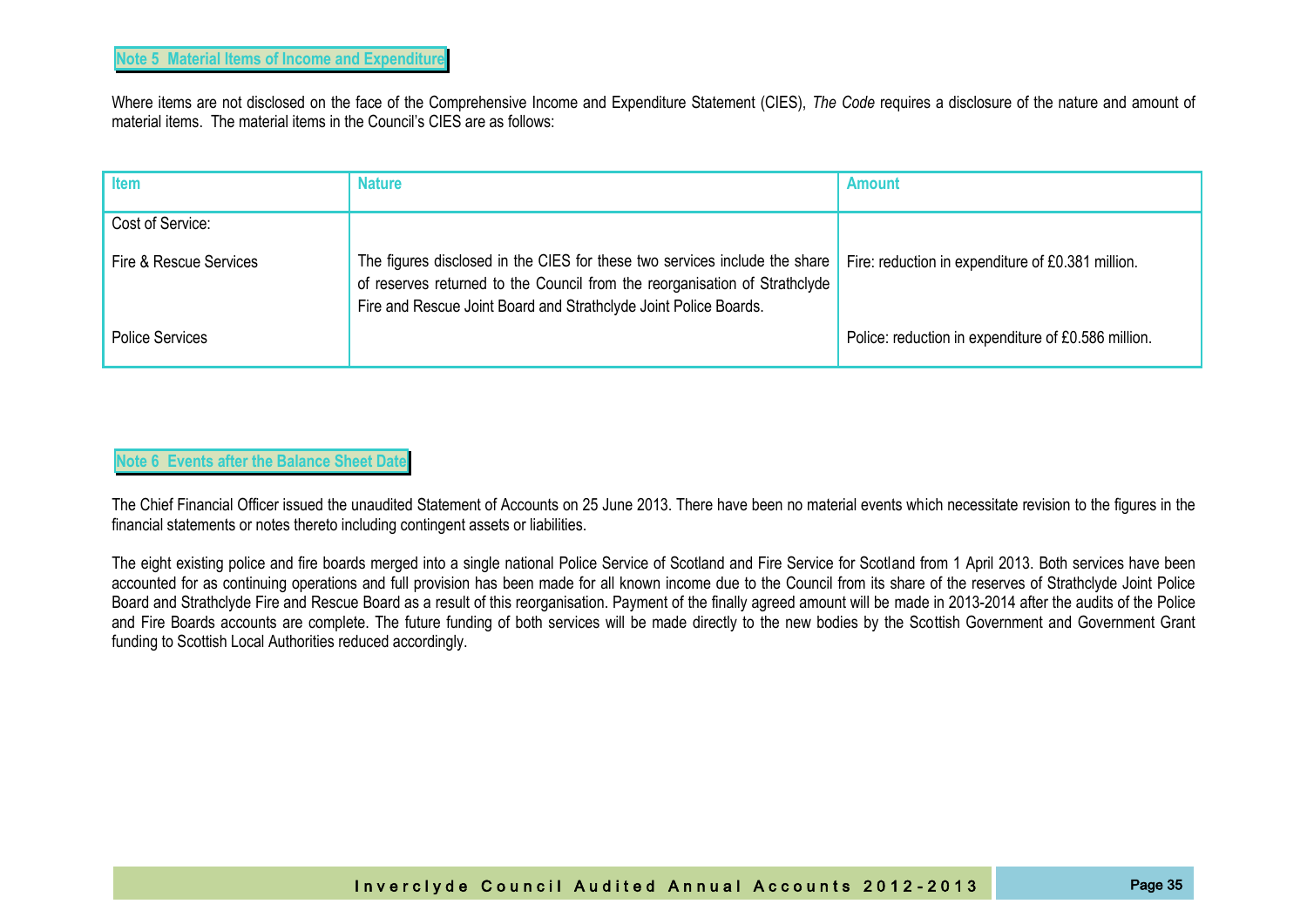# **Note 7 Adjustments between Accounting Basis and Funding Basis under Regulations**

This note details the adjustments that are made to the total Comprehensive Income and Expenditure recognised by the Council in the year in accordance with proper accounting practice to the resources that are specified by statutory provisions as being available to the Council to meet future capital and revenue expenditure. Figures for 2011-2012 are provided in an additional table below for the purposes of comparison.

| ZU IZ-ZU IJ                                                  |                        |                   |                    |                 |                   |                                                       |                   |                              |
|--------------------------------------------------------------|------------------------|-------------------|--------------------|-----------------|-------------------|-------------------------------------------------------|-------------------|------------------------------|
|                                                              | <b>Usable Reserves</b> |                   |                    |                 |                   | <b>Corresponding Adjustments to Unusable Reserves</b> |                   |                              |
|                                                              |                        | <b>Adjustment</b> |                    |                 |                   |                                                       |                   |                              |
|                                                              | <b>Adjustments to</b>  | to Capital        |                    |                 |                   | <b>Financial</b>                                      | <b>Employee</b>   | <b>Net</b>                   |
|                                                              | <b>Comprehensive</b>   | <b>Fund</b>       |                    |                 | <b>Capital</b>    | <b>Instruments</b>                                    |                   | <b>Statutory Movement in</b> |
|                                                              | Income &               | (Usable           | <b>Revaluation</b> | <b>Pensions</b> | <b>Adjustment</b> | <b>Adjustment</b>                                     | <b>Adjustment</b> | <b>Unusable</b>              |
|                                                              | <b>Expenditure</b>     | <b>Reserve)</b>   | <b>Reserve</b>     | <b>Reserve</b>  | <b>Account</b>    | <b>Account</b>                                        | <b>Account</b>    | <b>Reserves</b>              |
|                                                              | £000                   | £000              | £000               | £000            | £000              | £000                                                  | £000              | £000                         |
| Charges for depreciation and impairment of non-current       |                        |                   |                    |                 |                   |                                                       |                   |                              |
| assets.                                                      | 49,692                 |                   | (769)              |                 | (48, 923)         |                                                       |                   | (49, 692)                    |
| Amortisation of intangible assets.                           | 318                    |                   |                    |                 | (318)             |                                                       |                   | (318)                        |
| Capital grants and contributions applied.                    | (10,049)               |                   |                    |                 | 10,049            |                                                       |                   | 10,049                       |
| Capital expenditure charged in-year to the General Fund      |                        |                   |                    |                 |                   |                                                       |                   |                              |
| balance.                                                     | (3,388)                |                   |                    |                 | 3,388             |                                                       |                   | 3,388                        |
| Net gain or (loss) on non-current asset disposals.           | (27)                   |                   |                    |                 | 26                |                                                       |                   | 26                           |
| Statutory provision for the principal repayment of loan      |                        |                   |                    |                 |                   |                                                       |                   |                              |
| charges.                                                     | (9,991)                |                   |                    |                 | 9,991             |                                                       |                   | 9,991                        |
| Amount by which finance costs charged to the                 |                        |                   |                    |                 |                   |                                                       |                   |                              |
| Comprehensive Income and Expenditure Statement are           |                        |                   |                    |                 |                   |                                                       |                   |                              |
| different from finance costs chargeable in the year in       |                        |                   |                    |                 |                   |                                                       |                   |                              |
| accordance with statutory requirements.                      | (129)                  |                   |                    |                 |                   | 130                                                   |                   | 130                          |
| Reversal of items relating to retirement benefits debited or |                        |                   |                    |                 |                   |                                                       |                   |                              |
| credited to the Comprehensive Income and Expenditure         |                        |                   |                    |                 |                   |                                                       |                   |                              |
| Statement (see note 37).                                     | 10,513                 |                   |                    | (10, 513)       |                   |                                                       |                   | (10, 513)                    |
| Employers' pension contributions payable in the year.        | (10, 614)              |                   |                    | 10,614          |                   |                                                       |                   | 10,614                       |
| Amount by which employees' remuneration charged to           |                        |                   |                    |                 |                   |                                                       |                   |                              |
| the Comprehensive Income and Expenditure Statement           |                        |                   |                    |                 |                   |                                                       |                   |                              |
| on an accrual basis is different from remuneration           |                        |                   |                    |                 |                   |                                                       |                   |                              |
| chargeable in the year in accordance with statutory          |                        |                   |                    |                 |                   |                                                       |                   |                              |
| requirements.                                                | (568)                  |                   |                    |                 |                   |                                                       | 568               | 568                          |
| <b>Total Adjustments</b>                                     | 25,757                 | 0                 | (769)              | 101             | (25, 787)         | 130                                                   | 568               | (25, 757)                    |

# **2012-2013**

Inverclyde Council Audited Annual Accounts 2012-2013 Page 36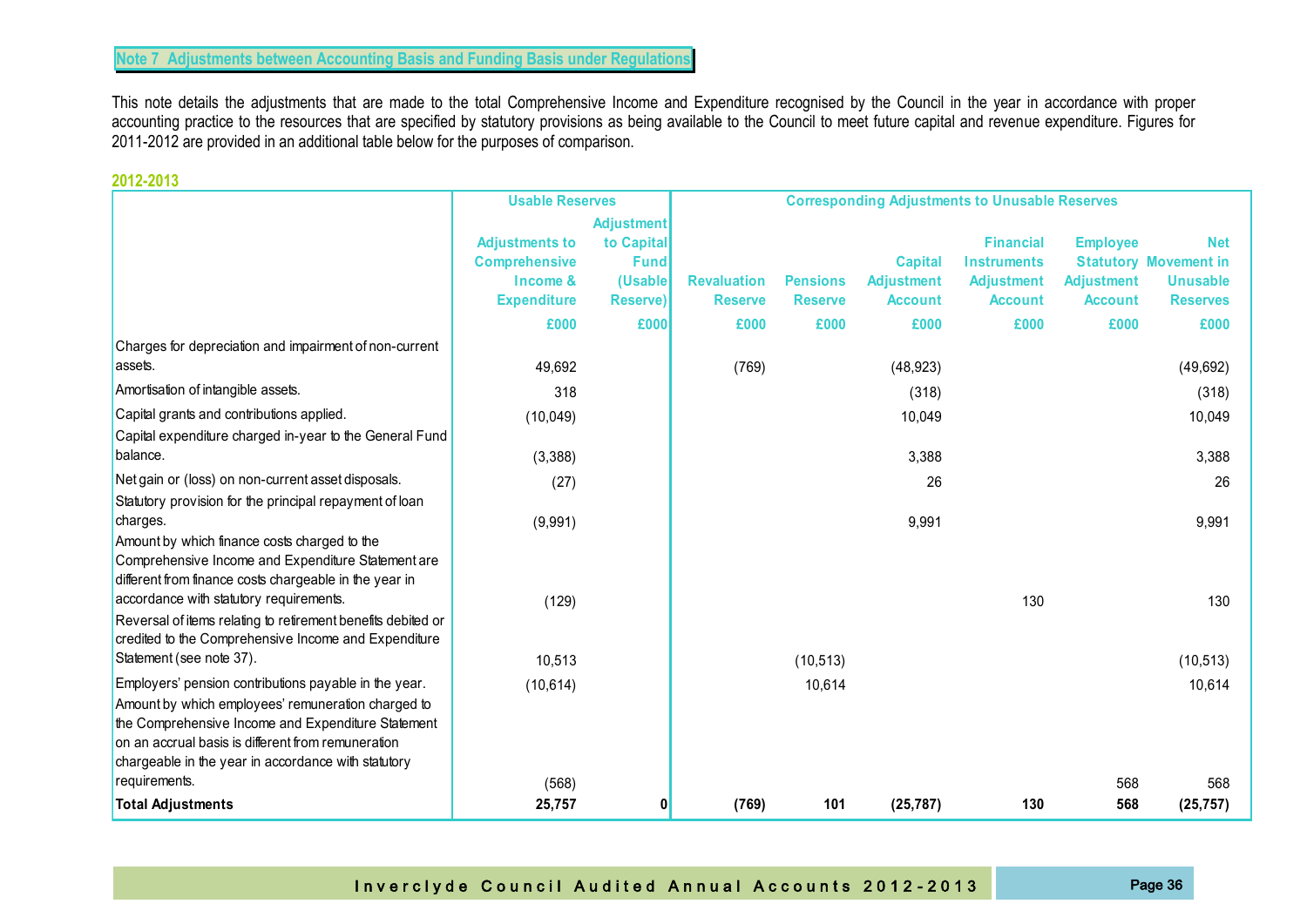|                                                                                                              | <b>Usable Reserves</b>         | <b>Adjustment</b>          |                                      |                                   |                                     | <b>Corresponding Adjustments to Unusable Reserves</b> |                                     |                                    |
|--------------------------------------------------------------------------------------------------------------|--------------------------------|----------------------------|--------------------------------------|-----------------------------------|-------------------------------------|-------------------------------------------------------|-------------------------------------|------------------------------------|
|                                                                                                              | <b>Adjustments to</b>          | to Capital                 |                                      |                                   |                                     | <b>Financial</b>                                      | <b>Employee</b>                     | <b>Net</b>                         |
|                                                                                                              | <b>Comprehensive</b>           | <b>Fund</b>                |                                      |                                   | <b>Capital</b>                      | <b>Instruments</b>                                    |                                     | <b>Statutory Movement in</b>       |
|                                                                                                              | Income &<br><b>Expenditure</b> | (Usable<br><b>Reserve)</b> | <b>Revaluation</b><br><b>Reserve</b> | <b>Pensions</b><br><b>Reserve</b> | <b>Adjustment</b><br><b>Account</b> | <b>Adjustment</b><br><b>Account</b>                   | <b>Adjustment</b><br><b>Account</b> | <b>Unusable</b><br><b>Reserves</b> |
|                                                                                                              | £000                           | £000                       | £000                                 | £000                              | £000                                | £000                                                  | £000                                | £000                               |
| Charges for depreciation and impairment of non-current                                                       |                                |                            |                                      |                                   |                                     |                                                       |                                     |                                    |
| assets                                                                                                       | 33,854                         |                            | (3,621)                              |                                   | (30, 233)                           |                                                       |                                     | (33, 854)                          |
| Amortisation of intangible assets                                                                            | 588                            |                            |                                      |                                   | (588)                               |                                                       |                                     | (588)                              |
| Capital grants and contributions applied                                                                     | (8, 467)                       |                            |                                      |                                   | 8,467                               |                                                       |                                     | 8,467                              |
| Capital expenditure charged in-year to the General Fund                                                      |                                |                            |                                      |                                   |                                     |                                                       |                                     |                                    |
| balance.                                                                                                     | (1, 288)                       |                            |                                      |                                   | 1,288                               |                                                       |                                     | 1,288                              |
| Net gain or (loss) on non-current asset disposals                                                            | (15)                           |                            |                                      |                                   | 15                                  |                                                       |                                     | 15                                 |
| Statutory provision for the principal repayment of loan                                                      |                                |                            |                                      |                                   |                                     |                                                       |                                     |                                    |
| charges.                                                                                                     | (9,807)                        |                            |                                      |                                   | 9,807                               |                                                       |                                     | 9,807                              |
| Amount by which finance costs charged to the                                                                 |                                |                            |                                      |                                   |                                     |                                                       |                                     |                                    |
| Comprehensive Income and Expenditure Statement are<br>different from finance costs chargeable in the year in |                                |                            |                                      |                                   |                                     |                                                       |                                     |                                    |
| accordance with statutory requirements.                                                                      | (129)                          |                            |                                      |                                   |                                     | 129                                                   |                                     | 129                                |
| Reversal of items relating to retirement benefits debited or                                                 |                                |                            |                                      |                                   |                                     |                                                       |                                     |                                    |
| credited to the Comprehensive Income and Expenditure                                                         |                                |                            |                                      |                                   |                                     |                                                       |                                     |                                    |
| Statement (see note 37).                                                                                     | 13,528                         |                            |                                      | (13,528)                          |                                     |                                                       |                                     | (13, 528)                          |
| Employers' pension contributions payable in the year.                                                        | (11, 823)                      |                            |                                      | 11,823                            |                                     |                                                       |                                     | 11,823                             |
| Amount by which employees' remuneration charged to<br>the Comprehensive Income and Expenditure Statement     |                                |                            |                                      |                                   |                                     |                                                       |                                     |                                    |
| on an accrual basis is different from remuneration                                                           |                                |                            |                                      |                                   |                                     |                                                       |                                     |                                    |
| chargeable in the year in accordance with statutory                                                          |                                |                            |                                      |                                   |                                     |                                                       |                                     |                                    |
| requirements.                                                                                                | (779)                          |                            |                                      |                                   |                                     |                                                       | 779                                 | 779                                |
|                                                                                                              |                                |                            |                                      |                                   |                                     |                                                       |                                     |                                    |
| <b>Total Adjustments</b>                                                                                     | 15,662                         | 0                          | (3,621)                              | (1,705)                           | (11, 244)                           | 129                                                   | 779                                 | (15,662)                           |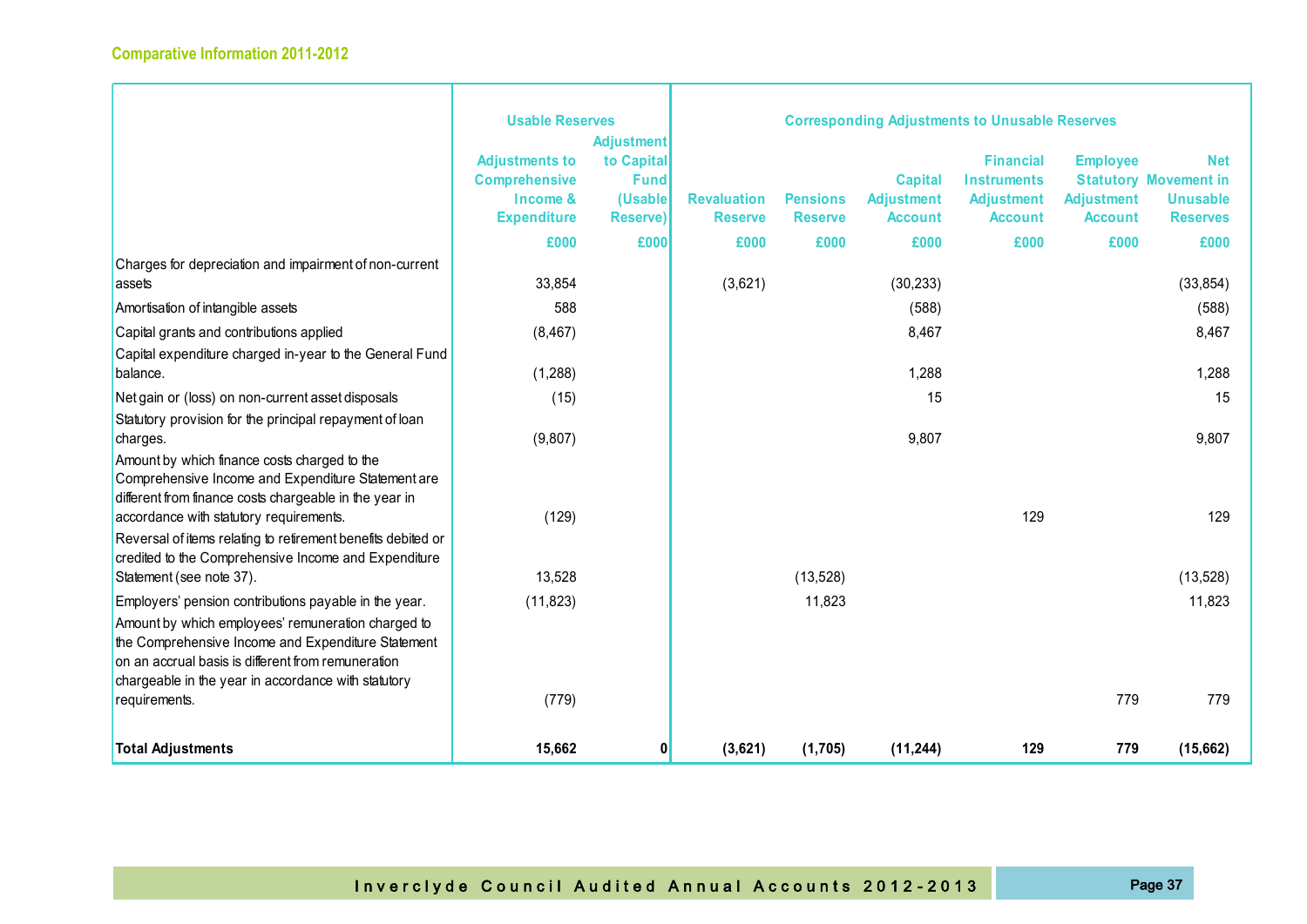# **Note 8 Transfers to or from Other Statutory Reserves**

This note sets out the amounts set aside from the General Fund in statutory reserves established under Schedule 3 of the Local Government (Scotland) Act 1975 to provide financing for future expenditure plans and the amounts transferred back to meet General Fund expenditure in 2012-2013. Figures for 2011-2012 are provided in an additional table below for the purposes of comparison.

|                                                                       |                      | <b>Transfers to or from Other Statutory Reserves</b> |                  |                     |                   |           |
|-----------------------------------------------------------------------|----------------------|------------------------------------------------------|------------------|---------------------|-------------------|-----------|
|                                                                       |                      |                                                      | <b>Capital</b>   |                     |                   |           |
|                                                                       |                      | <b>Capital</b>                                       | <b>Grants</b>    |                     | <b>Repair and</b> |           |
|                                                                       | <b>General Fundl</b> | <b>Receipts</b>                                      | <b>Unapplied</b> |                     | <b>Renewals</b>   | Insurance |
|                                                                       | <b>Balance</b>       | <b>Reserve</b>                                       | <b>Account</b>   | <b>Capital Fund</b> | <b>Fund</b>       | Fund      |
|                                                                       | £000                 | £000                                                 | £000             | £000                | £000              | £000      |
| Use of the Capital Fund to finance capital expenditure.               |                      |                                                      |                  | 0                   |                   |           |
| Contribution to Capital Reserve from General Fund.                    | (405)                |                                                      | 396              | 9                   |                   |           |
| Use of Repair and Renewals Reserve to finance expenditure on repairs. | -40                  |                                                      |                  |                     | (40)              |           |
| Contribution to Repair & Renewal Reserve from General Fund.           | (502)                |                                                      |                  |                     | 502               |           |
| Use of Insurance Fund to meet claims and other costs of insurance.    | 30                   |                                                      |                  |                     |                   | (30)      |
| Contribution to Insurance Fund from General Fund.                     |                      |                                                      |                  |                     |                   |           |
| <b>Total Adjustments</b>                                              | (837)                | 0                                                    | 396              | 9                   | 462               | (30)      |

#### **Comparative Information 2011-2012**

|                                                                       |                      | <b>Transfers to or from Other Statutory Reserves</b> |                  |                     |                   |                  |
|-----------------------------------------------------------------------|----------------------|------------------------------------------------------|------------------|---------------------|-------------------|------------------|
|                                                                       |                      |                                                      | <b>Capital</b>   |                     |                   |                  |
|                                                                       |                      | <b>Capital</b>                                       | <b>Grants</b>    |                     | <b>Repair and</b> |                  |
|                                                                       | <b>General Fundl</b> | <b>Receipts</b>                                      | <b>Unapplied</b> |                     | <b>Renewals</b>   | <b>Insurance</b> |
|                                                                       | <b>Balance</b>       | <b>Reserve</b>                                       | <b>Account</b>   | <b>Capital Fund</b> | <b>Fund</b>       | Fund             |
|                                                                       | £000                 | £000                                                 | £000             | £000                | £000              | £000             |
| Use of the Capital Fund to finance capital expenditure.               |                      |                                                      |                  |                     |                   |                  |
| Contribution to Capital Reserve from General Fund.                    | (11)                 |                                                      |                  | 11                  |                   |                  |
| Use of Repair and Renewals Reserve to finance expenditure on repairs. | 49                   |                                                      |                  |                     | (49)              |                  |
| Contribution to Repair & Renewal Reserve from General Fund.           | (4)                  |                                                      |                  |                     | 4                 |                  |
| Use of Insurance Fund to meet claims and other costs of insurance.    | 381                  |                                                      |                  |                     |                   | (381)            |
| Contribution to Insurance Fund from General Fund.                     |                      |                                                      |                  |                     |                   |                  |
| <b>Total Adjustments</b>                                              | 415                  |                                                      | 0                | 11                  | (45)              | (381)            |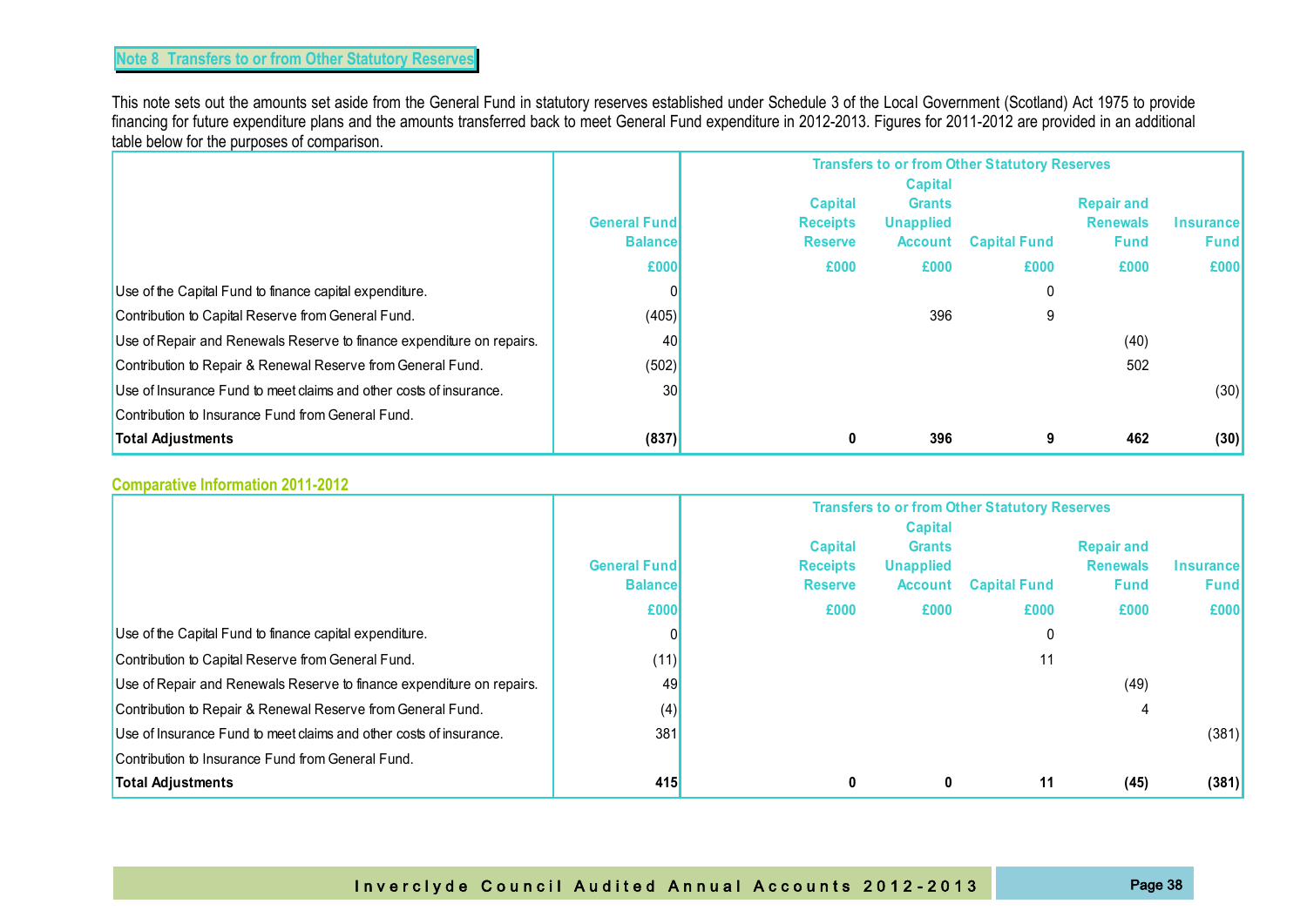# **Note 9 Other Operating Expenditure**

|                                                     | 2012-2013 | 2011-2012 |
|-----------------------------------------------------|-----------|-----------|
|                                                     | £000      | £000      |
| (Gains) or losses on disposal of non-current assets | (27)      | (15)      |
| Total                                               | (27)      | (15)      |

# **Note 10 Financing and Investment Income and Expenditure**

|                                                                     | 2012-2013 | 2011-2012 |
|---------------------------------------------------------------------|-----------|-----------|
|                                                                     | £000      | £000      |
| (Surplus) or deficit on trading undertakings not reported elsewhere | 138       | (682)     |
| Interest payable and similar charges                                | 14.722    | 14.055    |
| Pensions interest cost and expected return on pensions assets       | 1.300     | (1,400)   |
| Interest receivable and similar income                              | (2,088)   | (1, 546)  |
| Total                                                               | 14.072    | 10.427    |
|                                                                     |           |           |

# **Note 11 Taxation and Non-specific Grant Income**

| Total                                        | (217, 516) | (215, 667) |
|----------------------------------------------|------------|------------|
| Recognised capital grants and contributions  | (10, 445)  | (8, 467)   |
| General Revenue Grant                        | (153, 473) | (155,037)  |
| Distribution from Non-domestic rates pool    | (20, 445)  | (19, 142)  |
| Income from Council Tax and Community Charge | (33, 153)  | (33,021)   |
|                                              | £000       | £000       |
|                                              | 2012-2013  | 2011-2012  |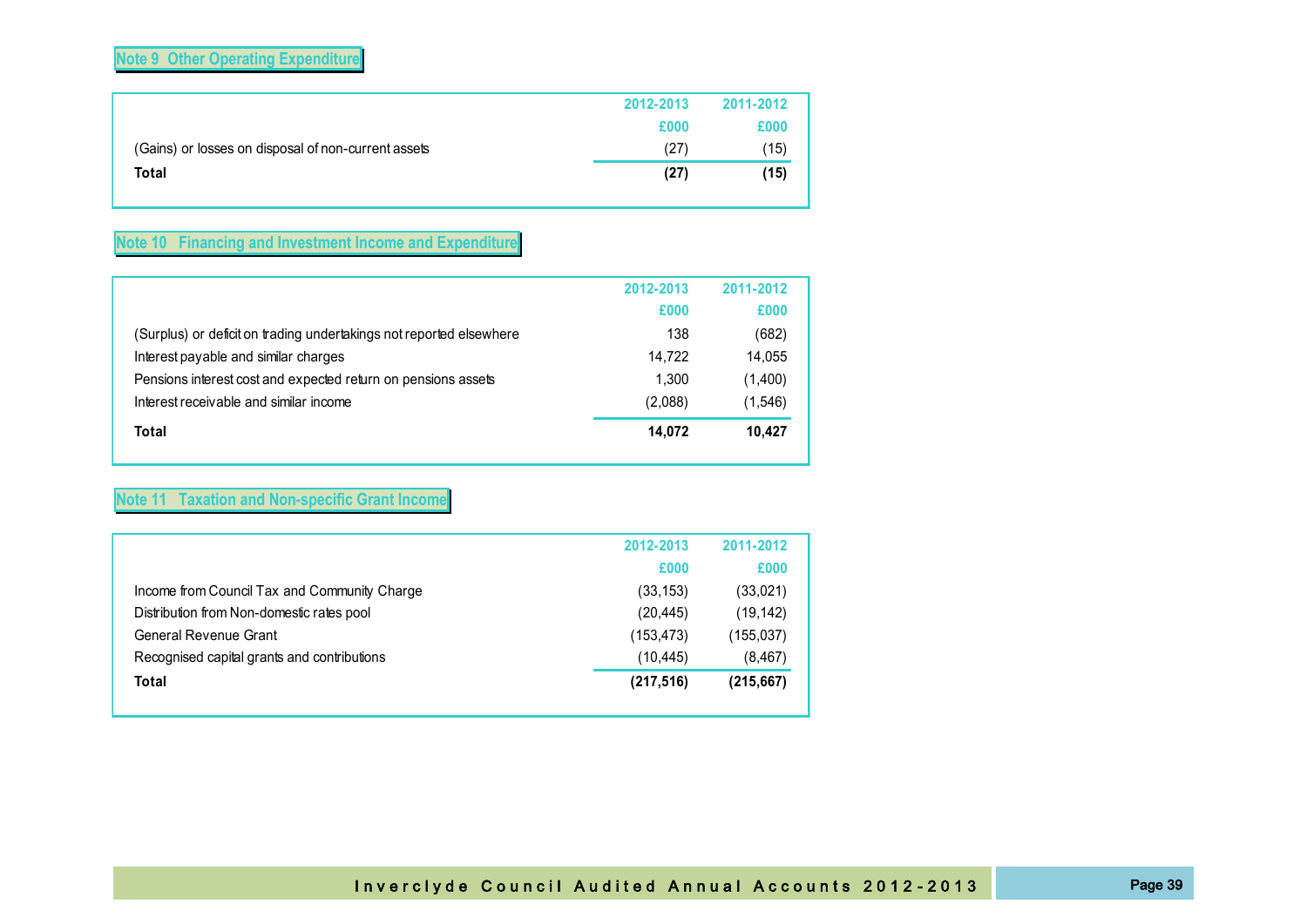## **Movement on Balances**

| lovements in 2012-2013                         | <b>Other Land</b> | Vehicles,        |                                   |                             | <b>Surplus</b> |                     |                   |                  |
|------------------------------------------------|-------------------|------------------|-----------------------------------|-----------------------------|----------------|---------------------|-------------------|------------------|
|                                                | 8                 |                  | <b>Plant &amp; Infrastructure</b> | <b>Community Assets not</b> |                | <b>Asset Under</b>  | <b>Schools</b>    |                  |
|                                                | <b>Buildings</b>  | <b>Equipment</b> | <b>Assets</b>                     | <b>Assets</b>               | for Sale       | <b>Construction</b> | <b>PPP Assets</b> | <b>Total PPE</b> |
| <b>Cost or Valuation</b>                       | £000              | £000             | £000                              | £000                        | £000           | £000                | £000              | £000             |
| At 1 April 2012                                | 389,296           | 32,911           | 36,730                            | 14,845                      | 4,916          | 5,592               | 76,692            | 560,982          |
| Additions in year                              | 9,699             | 1,341            | 4,839                             | 1,934                       | 5              | 30,641              | 0                 | 48,459           |
| Disposals in year                              | (21)              | (713)            | 0                                 | 0                           | 0              | 0                   | $\mathbf{0}$      | (734)            |
| Revaluation adjustments to Revaluation Reserve | 32,855            | 0                | 3,429                             | 7,216                       | (614)          | (1,688)             | 8,524             | 49,722           |
| Revaluation adjustments to CIES                | (20, 281)         | 0                | (638)                             | (4, 317)                    | (216)          | (6, 539)            | 0                 | (31, 991)        |
| Reclassifications to/from Held for Sale        | (348)             | 0                | $\Omega$                          | 0                           | 0              | $\mathbf{0}$        | 0                 | (348)            |
| Other reclassifications                        | (22, 227)         | $\Omega$         | 200                               | $\Omega$                    | 0              | 22,027              | 0                 | 0                |
| At 31 March 2013                               | 388,973           | 33,539           | 44,560                            | 19,678                      | 4,091          | 50,033              | 85,216            | 626,090          |
| <b>Depreciation and Impairment</b>             |                   |                  |                                   |                             |                |                     |                   |                  |
| At 1 April 2012                                | 153,463           | 25,354           | 8,978                             | 1,517                       | 807            | 0                   | 2,335             | 192,454          |
| Depreciation charge for the year               | 8,998             | 2,557            | 1,225                             | 610                         | 7              | $\mathbf{0}$        | 2,075             | 15,472           |
| Impairment losses to Revaluation Reserve       | 6,582             | 0                | 0                                 | 301                         | 0              | $\mathbf{0}$        | 0                 | 6,883            |
| Impairment losses to CIES                      | 595               | $\mathbf{0}$     | 507                               | 1,120                       | 0              | $\mathbf{0}$        | $\Omega$          | 2,222            |
| On disposals                                   | 0                 | (700)            | 0                                 | 0                           | 0              | 0                   | $\mathbf{0}$      | (700)            |
| Reclassification to Held for Sale              | (157)             | 0                | 0                                 | 0                           | 0              | $\mathbf{0}$        | $\Omega$          | (157)            |
| Other reclassifications                        | (9, 148)          | 0                | 0                                 | 0                           | 0              | 9,148               | 0                 | 0                |
| At 31 March 2013                               | 160,333           | 27,211           | 10,710                            | 3,548                       | 814            | 9,148               | 4,410             | 216,174          |
| <b>Balance Sheet amount at 31 March 2013</b>   | 228,640           | 6,328            | 33,850                            | 16,130                      | 3,277          | 40,885              | 80,806            | 409,916          |
| <b>Balance Sheet amount at 31 March 2012</b>   | 235,833           | 7,557            | 27,752                            | 13,328                      | 4,109          | 5,592               | 74,357            | 368,528          |
| Nature of asset holding                        |                   |                  |                                   |                             |                |                     |                   |                  |
| Owned                                          | 212,497           | 6,203            | 33,850                            | 16,130                      | 3,277          | 40,885              | 0                 | 312,842          |
| Finance lease                                  | 16,143            | 125              | 0                                 | 0                           | 0              | $\mathbf{0}$        | 0                 | 16,268           |
| PPP                                            | 0                 | 0                | 0                                 | 0                           | 0              | $\mathbf{0}$        | 80,806            | 80,806           |

Inverclyde Council Audited Annual Accounts 2012-2013 Page 40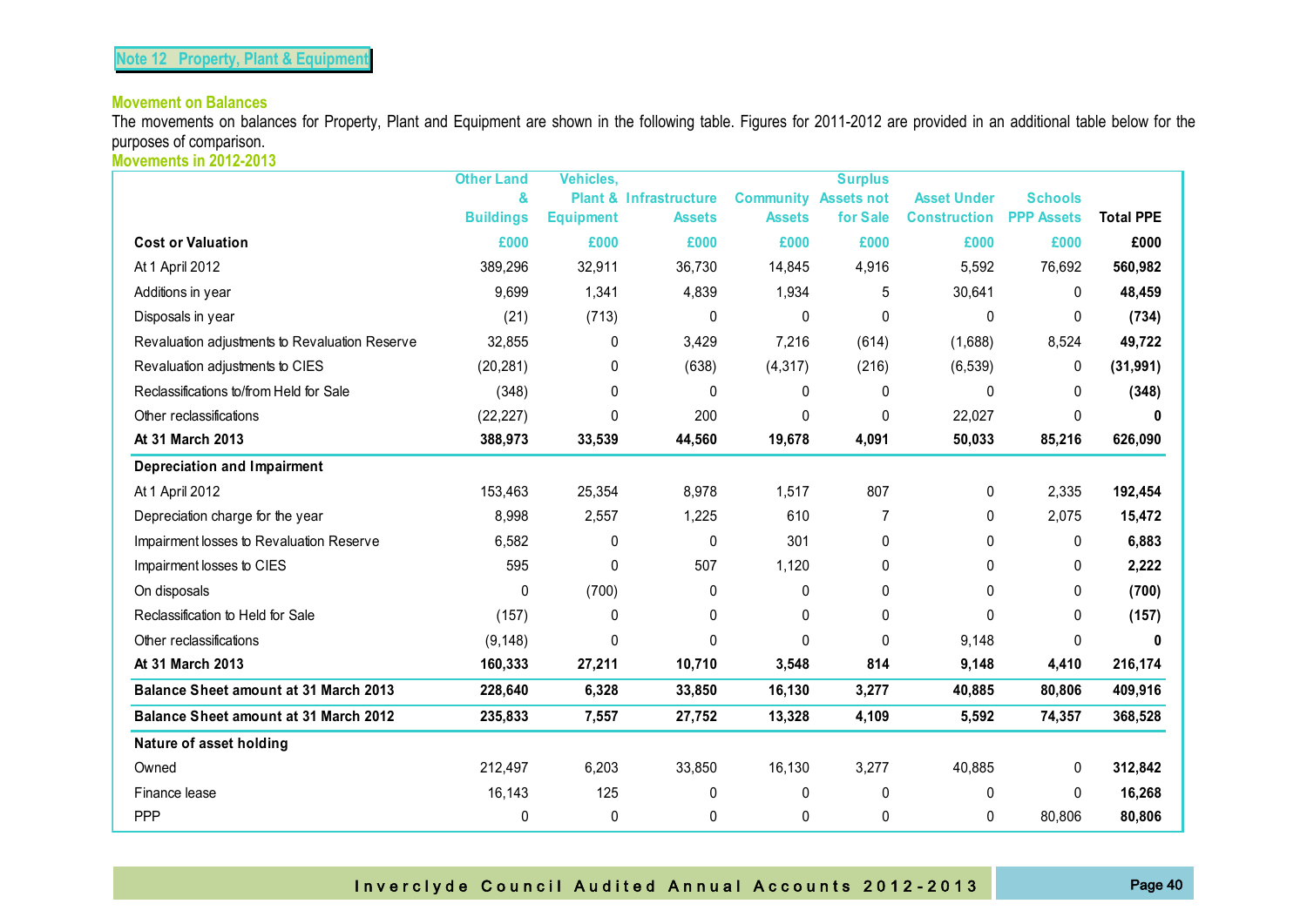# **Comparative Movements in 2011-2012**

| Nature of asset holding                        |                       |                  |                                                    |                                              |                |                                                      |                |                  |
|------------------------------------------------|-----------------------|------------------|----------------------------------------------------|----------------------------------------------|----------------|------------------------------------------------------|----------------|------------------|
| <b>Balance Sheet amount at 31 March 2011</b>   | 275,000               | 7,777            | 26,365                                             | 7,894                                        | 4,115          | 1,168                                                | 19,597         | 341,916          |
| Balance Sheet amount at 31 March 2012          | 235,833               | 7,557            | 27,752                                             | 13,328                                       | 4,109          | 5,592                                                | 74,357         | 368,528          |
| At 31 March 2012                               | 153,463               | 25,354           | 8,978                                              | 1,517                                        | 807            | 0                                                    | 2,335          | 192,454          |
| Other reclassifications                        | $\mathbf 0$           | $\mathbf 0$      | $\mathbf 0$                                        | $\pmb{0}$                                    | $\mathbf 0$    | 0                                                    | 0              | $\bf{0}$         |
| Reclassification to Held for Sale              | 0                     | 0                | $\Omega$                                           | 0                                            | 0              | $\mathbf{0}$                                         | 0              | $\bf{0}$         |
| On disposals                                   | (84)                  | (1,087)          | 0                                                  | 0                                            | 0              | 0                                                    | 0              | (1, 171)         |
| Impairment losses to CIES                      | 6,350                 | 17               | 476                                                | 234                                          | 309            | 0                                                    | 0              | 7,386            |
| Impairment losses to Revaluation Reserve       | 5,754                 | 0                | 0                                                  | 0                                            | 0              | 0                                                    | 0              | 5,754            |
| Depreciation charge for the year               | 11,324                | 2,397            | 1,158                                              | 356                                          | $\overline{7}$ | $\mathbf{0}$                                         | 562            | 15,804           |
| At 1 April 2011                                | 130,119               | 24,027           | 7,344                                              | 927                                          | 491            | $\mathbf{0}$                                         | 1,773          | 164,681          |
| <b>Depreciation and Impairment</b>             |                       |                  |                                                    |                                              |                |                                                      |                |                  |
| At 31 March 2012                               | 389,296               | 32,911           | 36,730                                             | 14,845                                       | 4,916          | 5,592                                                | 76,692         | 560,982          |
| Other reclassifications                        | $\mathbf{0}$          | $\Omega$         | $\Omega$                                           | $\Omega$                                     | $\Omega$       | $\mathbf{0}$                                         | 0              | $\bf{0}$         |
| Reclassifications to/from Held for Sale        | 0                     | $\mathbf{0}$     | $\mathbf{0}$                                       | $\mathbf{0}$                                 | 0              | 0                                                    | 0              | 0                |
| Revaluation adjustments to CIES                | (9, 151)              | $\mathbf{0}$     | $\mathbf{0}$                                       | (90)                                         | 0              | 0                                                    | (1, 424)       | (10, 665)        |
| Revaluation adjustments to Revaluation Reserve | (18,600)              | 0                | $\mathbf{0}$                                       | 0                                            | 0              | 0                                                    | 479            | (18, 121)        |
| Disposals in year                              | (285)                 | (1,087)          | $\mathbf{0}$                                       | 0                                            | 0              | 0                                                    | 0              | (1, 372)         |
| Additions in year                              | 12,213                | 2,194            | 3,021                                              | 6,114                                        | 310            | 4,424                                                | 56,267         | 84,543           |
| At 1 April 2011                                | 405,119               | 31,804           | 33,709                                             | 8,821                                        | 4,606          | 1,168                                                | 21,370         | 506,597          |
| <b>Cost or Valuation</b>                       | £000                  | £000             | £000                                               | £000                                         | £000           | £000                                                 | £000           | £000             |
|                                                | &<br><b>Buildings</b> | <b>Equipment</b> | <b>Plant &amp; Infrastructure</b><br><b>Assets</b> | <b>Community Assets not</b><br><b>Assets</b> | for Sale       | <b>Asset Under</b><br><b>Construction PPP Assets</b> | <b>Schools</b> | <b>Total PPE</b> |
|                                                | <b>Other Land</b>     | Vehicles,        |                                                    |                                              | <b>Surplus</b> |                                                      |                |                  |

# **Depreciation**

The depreciation methods used and the useful lives or depreciation rates used are disclosed separately in Note 1 Accounting Policies under section Q "Property, Plant & Equipment".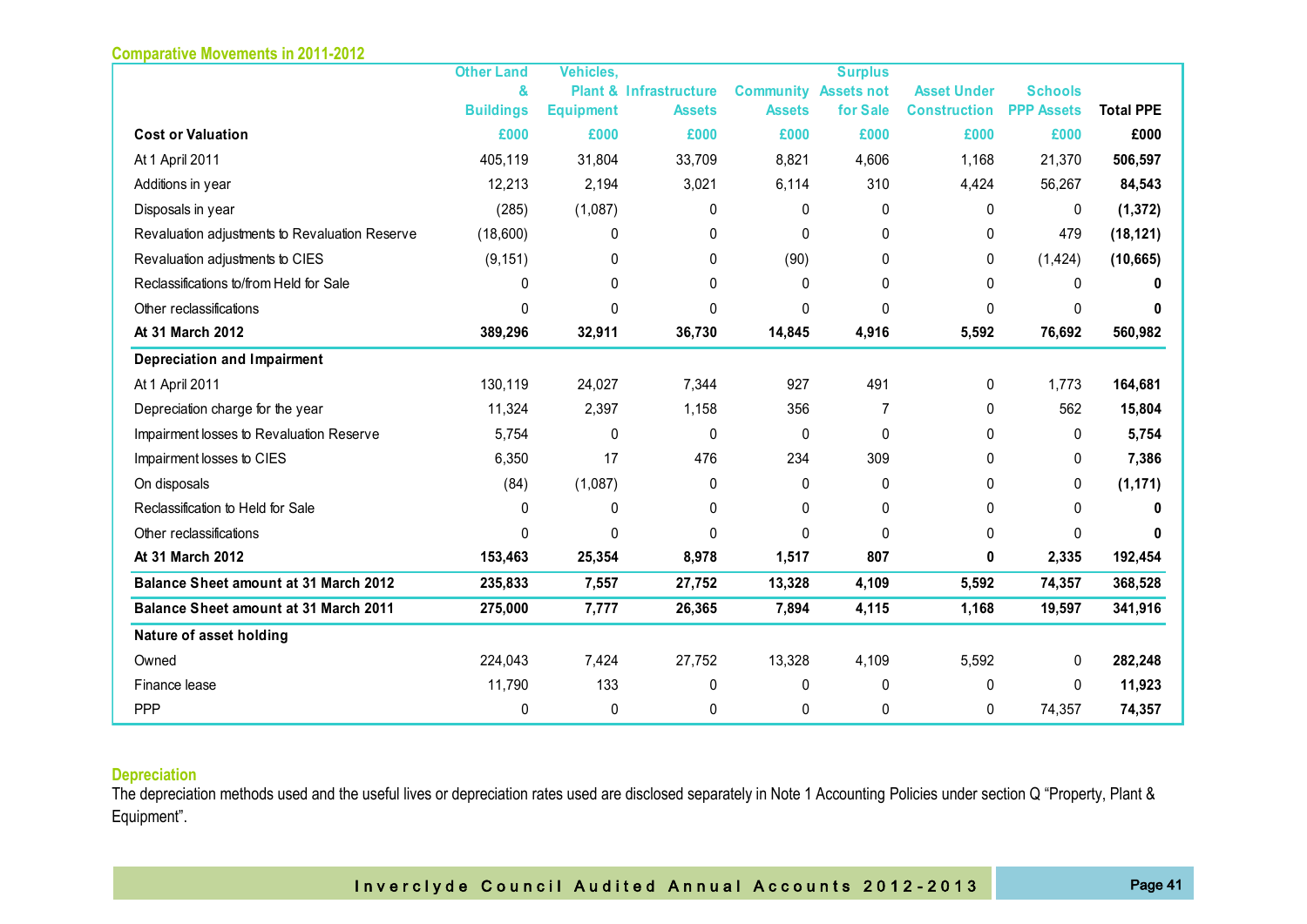#### **Commitments under Capital Contracts**

At 31 March 2013, the Council has entered into a number of contracts for the construction or enhancement of Property, Plant and Equipment and for contributions to capital works budgeted to cost £29.497 million. Similar contracts at 31 March 2012 were £58.934 million. The major capital commitments include:

|                                                     | £000   |
|-----------------------------------------------------|--------|
| Port Glasgow Community Campus/ ASN School New Build | 15.431 |
| St Columba's High School Refurbishment              | 5.619  |
| Central Library Conversion                          | 3.631  |
| Rankin Park Grass Pitch & Pavilion                  | 1.129  |

## **Revaluation Programme**

The following statement shows the progress of the Council's programme for the revaluation of Property, Plant and Equipment that ensures all its PPE assets required to be measured at fair value are revalued at least every five years. The measurement bases used for determining the gross carrying amount, the valuers, and the significant assumptions applied in estimating the fair values are disclosed separately in Note 1 Accounting Policies under section Q "Property, Plant & Equipment".

| neasured at fair value are revalued at least every five years. The measurement bases used for determining the gross carrying amount, the valuers, and the sig |                       |                  |                                                    |                                   |                               |                                           |                                     |                  |
|---------------------------------------------------------------------------------------------------------------------------------------------------------------|-----------------------|------------------|----------------------------------------------------|-----------------------------------|-------------------------------|-------------------------------------------|-------------------------------------|------------------|
| assumptions applied in estimating the fair values are disclosed separately in Note 1 Accounting Policies under section Q "Property, Plant & Equipment".       |                       |                  |                                                    |                                   |                               |                                           |                                     |                  |
|                                                                                                                                                               |                       |                  |                                                    |                                   |                               |                                           |                                     |                  |
|                                                                                                                                                               | <b>Other Land</b>     | Vehicles,        |                                                    |                                   | <b>Surplus</b>                |                                           |                                     |                  |
|                                                                                                                                                               | &<br><b>Buildings</b> | <b>Equipment</b> | <b>Plant &amp; Infrastructure</b><br><b>Assets</b> | <b>Community</b><br><b>Assets</b> | <b>Assets not</b><br>for Sale | <b>Asset Under</b><br><b>Construction</b> | <b>Schools</b><br><b>PPP Assets</b> | <b>Total PPE</b> |
|                                                                                                                                                               | £000                  | £000             | £000                                               | £000                              | £000                          | £000                                      | £000                                | £000             |
|                                                                                                                                                               |                       |                  |                                                    |                                   |                               |                                           |                                     |                  |
| Carried at historical cost                                                                                                                                    | 25                    | 6,328            | 29,477                                             | 8,636                             | 0                             | 40,885                                    | 0                                   | 85,351           |
| Valued at fair value as at:                                                                                                                                   |                       |                  |                                                    |                                   |                               |                                           |                                     |                  |
| 31 March 2013                                                                                                                                                 | 227,674               | 0                | 4,373                                              | 7,494                             | 3,271                         | 0                                         | 80,806                              | 323,618          |
| 31 March 2012                                                                                                                                                 | 0                     | $\Omega$         | $\Omega$                                           | 0                                 | $\mathbf{0}$                  |                                           | 0                                   | 0                |
| 31 March 2011                                                                                                                                                 | 0                     | 0                | $\mathbf{0}$                                       | $\mathbf{0}$                      | 0                             |                                           | 0                                   | 0                |
| 31 March 2010                                                                                                                                                 | 75                    | 0                | $\Omega$                                           | $\mathbf{0}$                      | 0                             |                                           | $\Omega$                            | 75               |
| 31 March 2009                                                                                                                                                 | 866                   | 0                | 0                                                  | 0                                 | 6                             |                                           | 0                                   | 872              |
| <b>Total Cost or Valuation</b>                                                                                                                                | 228,640               | 6,328            | 33,850                                             | 16,130                            | 3,277                         | 40,885                                    | 80,806                              | 409,916          |
|                                                                                                                                                               |                       |                  |                                                    |                                   |                               |                                           |                                     |                  |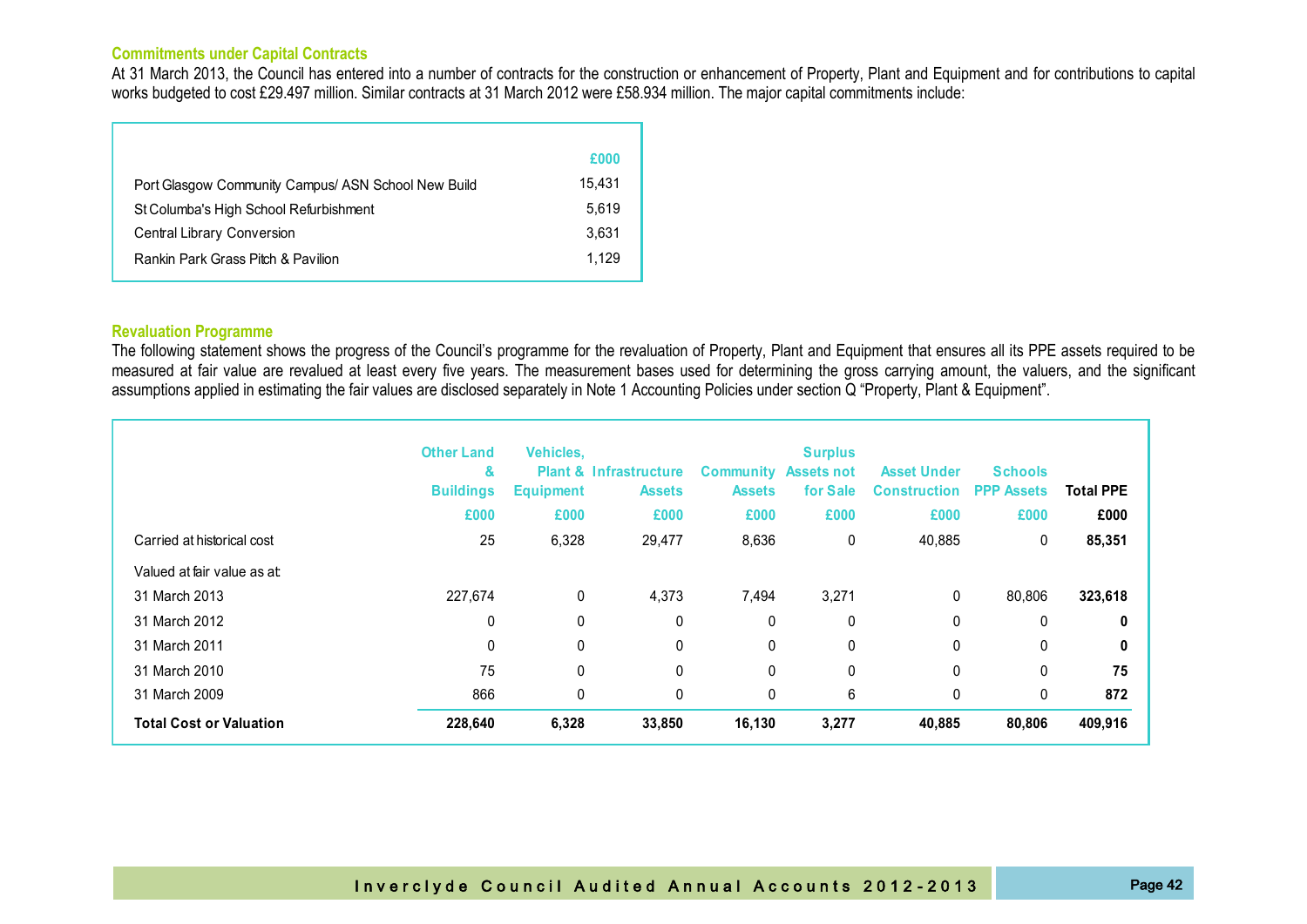# **Note 13 Intangible Assets**

The Council accounts for purchased software licences held for various ICT systems used throughout the Authority as intangible assets. The cost of the licenses is written off on a straight-line basis over the expected life of the licenses which is 12 months for all systems, except the financial management system (66 months), Microsoft licenses and licenses used for SWIFT (maximum of 60 months) and antivirus software (36 months). The Council does not recognise any internally generated intangible assets.

There have been no changes to the estimated useful life of any intangible assets during the year; there have been no revaluations, disposals or transfers of intangible assets; and no charges for impairment have been made.

Amortisation is charged to the individual service headings in Cost of Services within the Comprehensive Income and Expenditure Statement, consistent with the number and type of licences held.

The movement on Intangible Asset balances during the year is as follows:

|                                 | 2012-2013       | 2011-2012                                    |
|---------------------------------|-----------------|----------------------------------------------|
|                                 |                 | <b>Purchased Software Purchased Software</b> |
|                                 | <b>Licences</b> | <b>Licences</b>                              |
|                                 | £000            | £000                                         |
| Balance at start of year:       |                 |                                              |
| $\sim$ Gross carrying amounts   | 4,390           | 4,075                                        |
| $\sim$ Accumulated amortisation | (4,045)         | (3, 457)                                     |
| Net carrying amount at 1 April  | 345             | 618                                          |
| Additions:                      |                 |                                              |
| $\sim$ Purchases                | 124             | 315                                          |
| $\sim$ Disposals                | $\Omega$        | 0                                            |
| Amortisation for the period     | (318)           | (588)                                        |
| Net carrying amount at 31 March | 151             | 345                                          |
| Comprising:                     |                 |                                              |
| $\sim$ Gross carrying amounts   | 4,514           | 4,390                                        |
| $\sim$ Accumulated amortisation | (4, 363)        | (4,045)                                      |
|                                 | 151             | 345                                          |

There are no items that are individually material to the financial statements.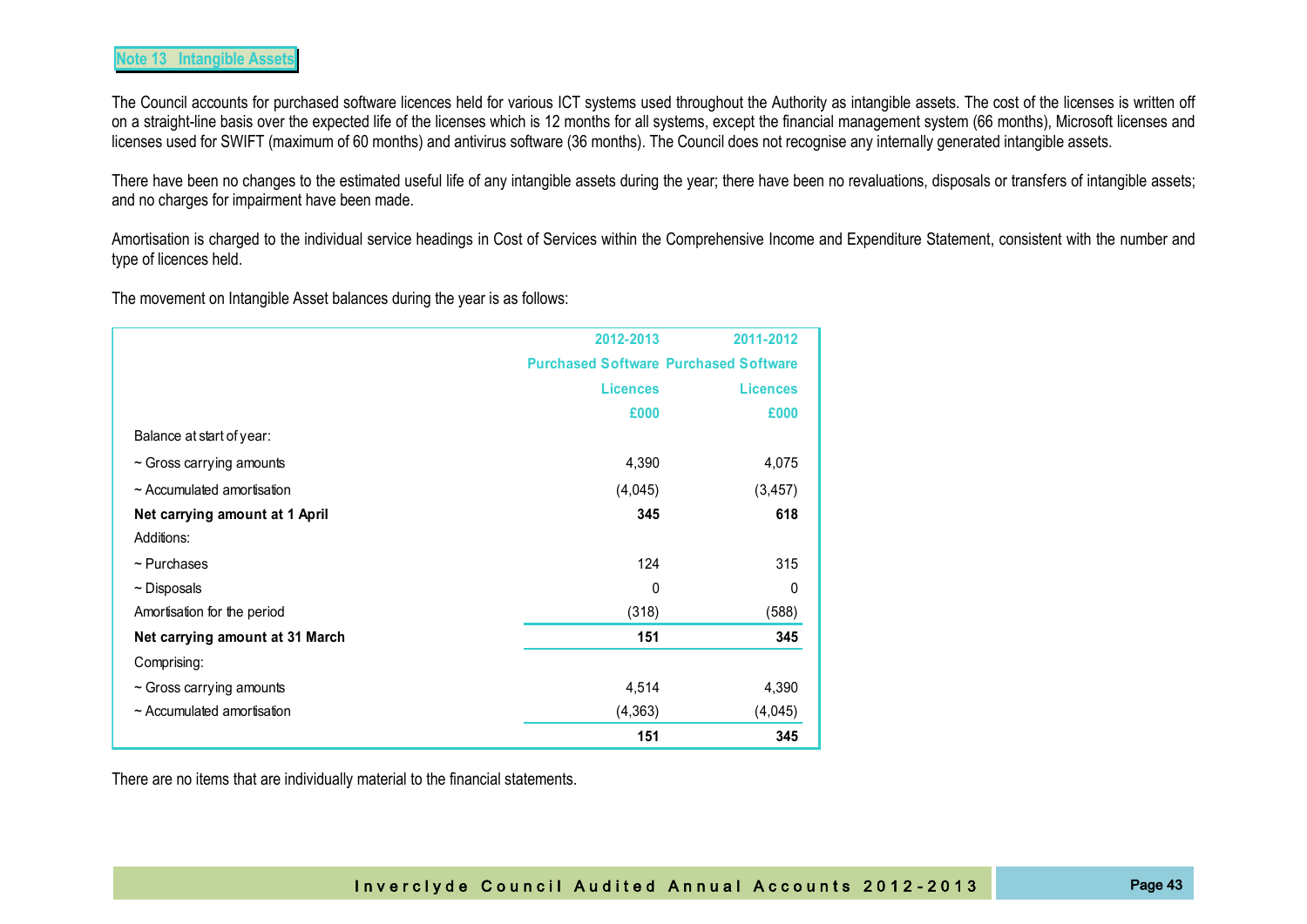# **Note 14 Heritage Assets**

## **Reconciliation of the Carrying Value of Heritage Assets held by the Authority**

|                   | 2012-2013           | 2011-2012           |
|-------------------|---------------------|---------------------|
|                   | <b>Total Assets</b> | <b>Total Assets</b> |
|                   | £000                | £000                |
| Valuation or Cost |                     |                     |
| 1 April           | 17,914              | 18,079              |
| Revaluations      | 145                 | (165)               |
| 31 March          | 18,059              | 17,914              |

Note 1: All carrying values in the above table are stated at insurance values with the exception of the following assets included in the figures.

o Intangible heritage assets (vehicle registration licence) of £0.050 million at an internally assessed valuation.

Note 2: The valuation disclosed in the balance sheet is based on the assessment by the Council's insurers (AIG Europe Ltd) of the replacement value for the combined collections. These insurance valuations are updated annually. In addition, individual collections are reviewed periodically to ensure the adequacy of the valuation.

The Council's policy on management, acquisitions and disposals is contained in its policy document. This document and further information about the collections are publically available on the Museum's section of Inverclyde Council's website.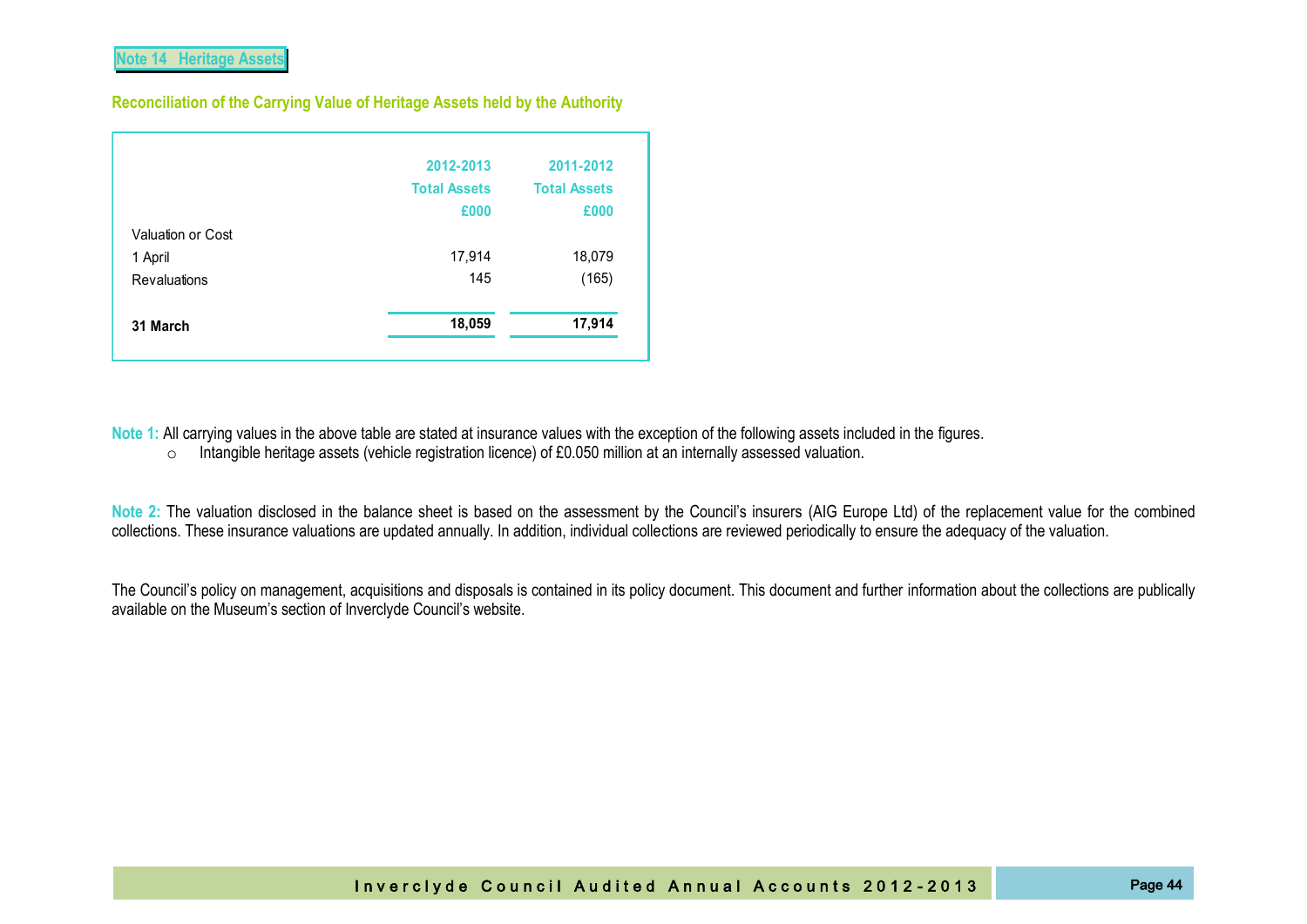## **Categories of Financial Instruments**

The following categories of financial instruments were carried in the Balance Sheet:

|                                         | Long-term       |            | <b>Current</b> |           |
|-----------------------------------------|-----------------|------------|----------------|-----------|
|                                         | <b>31 March</b> | 31 March   | 31 March       | 31 March  |
|                                         | 2013            | 2012       | 2013           | 2012      |
|                                         | £000            | £000       | £000           | £000      |
| <b>Investments</b>                      |                 |            |                |           |
| Loans and receivables                   | 0               | 0          | 33,007         | 40,356    |
| <b>Debtors</b>                          |                 |            |                |           |
| Loans and receivables                   | 2,175           | 233        | 11,227         | 10,994    |
| <b>Borrowings</b>                       |                 |            |                |           |
| Financial liabilities at amortised cost | (221, 250)      | (195, 559) | (7,039)        | (2,764)   |
| <b>Other Long Term Liabilities</b>      |                 |            |                |           |
| PPP and finance lease liabilities       | (71, 839)       | (73, 767)  | (1,965)        | (1,837)   |
| <b>Creditors</b>                        |                 |            |                |           |
| Financial liabilities at amortised cost | (799)           | 0          | (24, 226)      | (19, 488) |

## **Reclassifications between Categories**

The Council did not reclassify any financial assets or liabilities between categories during the year.

#### **Collateral**

The Council holds collateral as security against certain lending and debt due. This takes the form of mortgages on dwelling houses for loans as "lender of last resort" to assist owners to buy or improve their homes and "rolled-up" debt for care home charges due by social work clients, payable on their death or when the house is sold.

#### **Income, Expense, Gains and Losses**

There was interest expenditure of £9.236 million (2011-2012 £8.709 million) and interest income of £1.717 million (2011-2012 £0.746 million) that were recognised in the Comprehensive Income and Expenditure Account for the year.

#### **Fair Values of Assets and Liabilities**

Financial assets (represented by lending and long-term debtors) and financial liabilities (represented by borrowing and long-term creditors) are carried in the balance sheet at amortised cost in accordance with the accounting regulations. In such cases, the regulations also require the additional disclosure of the "fair value" of these assets and liabilities. Fair value is broadly the amount for which an asset could be exchanged or a liability settled.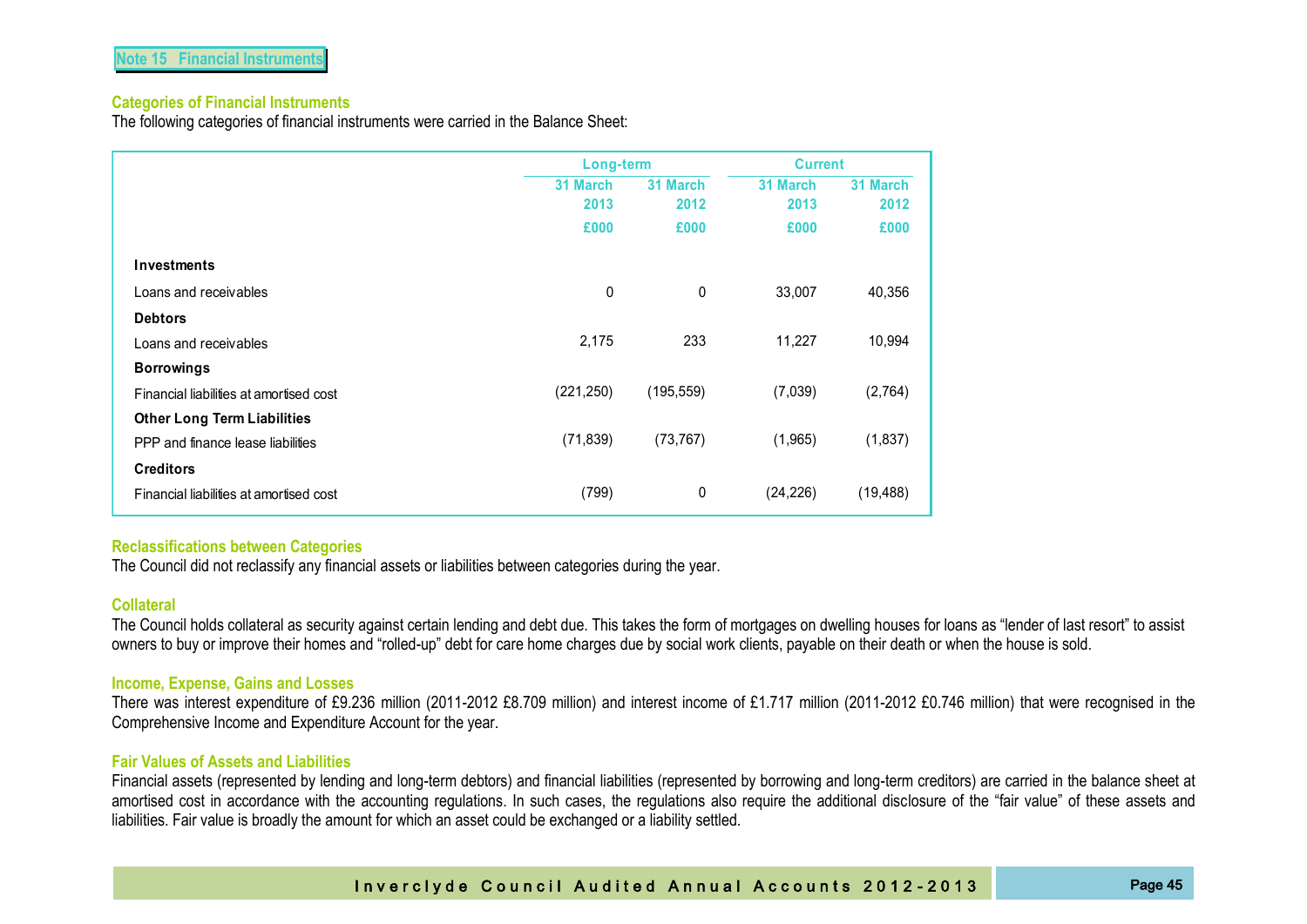The fair values have been assessed with expert professional assistance from the Council's treasury advisers by calculating the net present value (NPV) of cash flows that will take place over the remaining term of the instrument using the following methodology and assumptions:

- o The valuation date is 31 March 2013.
- $\circ$  The discount factor used in the NPV calculations is the comparable new borrowing or deposit rate of the same financial instrument from a comparable lender with a published market rate at the valuation date, using bid prices where applicable. A consistent approach has been applied to assets and liabilities.
- $\circ$  For all Public Works Loan Board (PWLB) debt, the new borrowing rate at 31 March 2013 has been used as the discount rate.
- o The fair values include accrued interest up to and including the valuation date.
- o Where an instrument will mature within the next twelve months, carrying amounts are assumed to approximate to fair value.
- $\circ$  The fair value of trade and other receivables is taken to be the invoiced or billed amount.

The fair values are calculated as follows:

|                       | 31 March 2013                    |                   | 31 March 2012                    |                   |
|-----------------------|----------------------------------|-------------------|----------------------------------|-------------------|
|                       | <b>Carrying</b><br><b>Amount</b> | <b>Fair Value</b> | <b>Carrying</b><br><b>Amount</b> | <b>Fair Value</b> |
|                       | £000                             | £000              | £000                             | £000              |
| Loans and receivables | 33,007                           | 33,235            | 40,356                           | 40,625            |
| Long-term debtors     | 2,175                            | 2,175             | 233                              | 233               |

The fair value of the loans and receivables is higher than the carrying amount because the Council's portfolio of investments includes fixed rate loans where the interest rate receivable is higher than the rates available for similar loans at the Balance Sheet date.

| 31 March 2013                    |                   | <b>31 March 2012</b>             |                   |
|----------------------------------|-------------------|----------------------------------|-------------------|
| <b>Carrying</b><br><b>Amount</b> | <b>Fair Value</b> | <b>Carrying</b><br><b>Amount</b> | <b>Fair Value</b> |
| £000                             | £000              | £000                             | £000              |
| 228,289                          | 246,582           | 198,323                          | 208,404           |
| 799                              | 799               | 0                                |                   |
|                                  |                   |                                  |                   |

The fair value is higher than the carrying amount because the Council's borrowing figure includes a number of loans where the interest rate payable is higher than the rates available for similar loans at the balance sheet date. The commitment to pay interest above the current market rates increases the amount the Council would have to pay if the lender requested or agreed to early repayment of the loans.

Short-term debtors and creditors are carried at cost as this is a fair approximation of their value.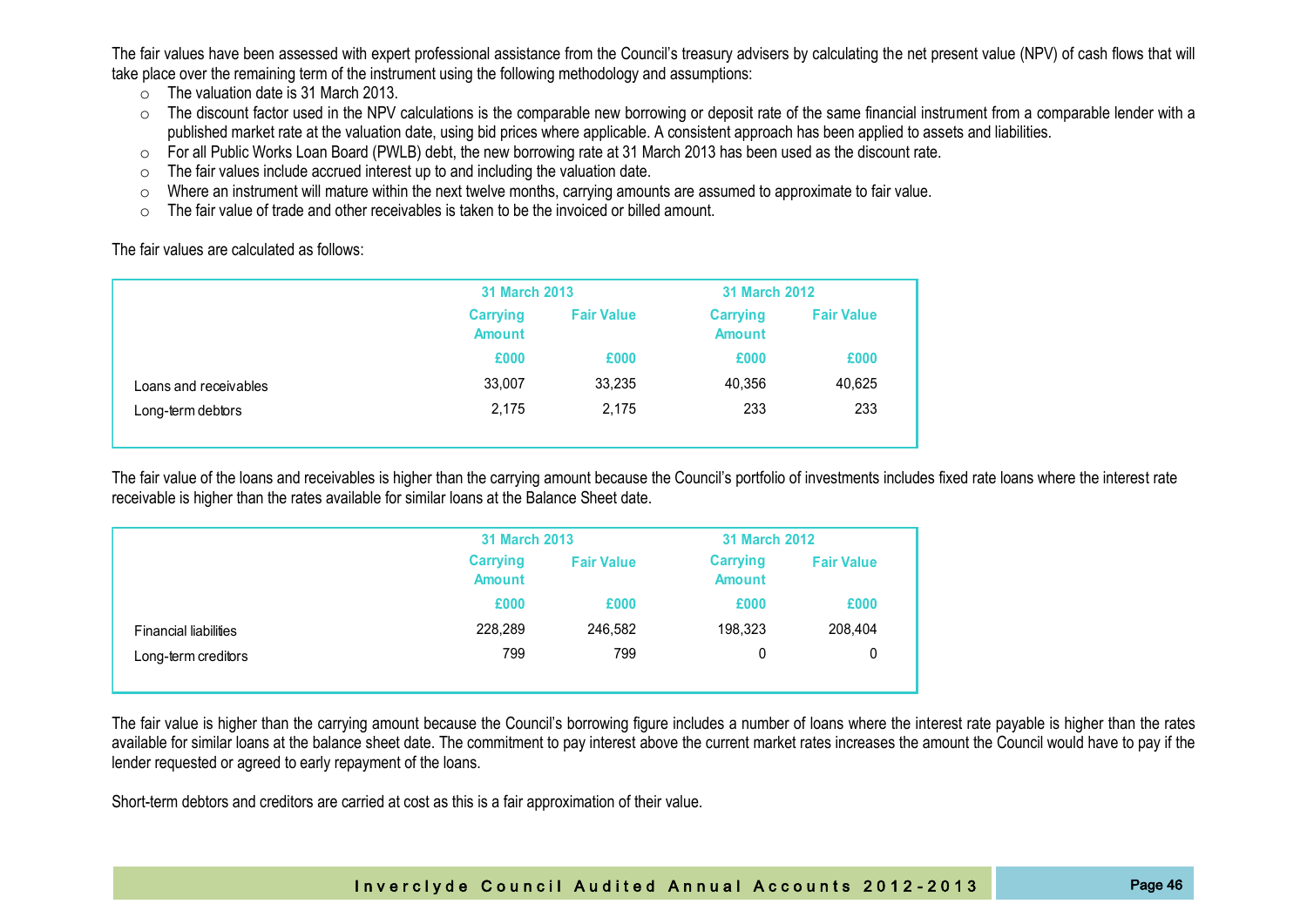## **Note 16 Inventories**

|                                              | 2012-2013                         |                             | 2011-2012 |                                   |                      |              |
|----------------------------------------------|-----------------------------------|-----------------------------|-----------|-----------------------------------|----------------------|--------------|
|                                              | <b>Consumable</b><br><b>Stock</b> | Work-in-<br><b>progress</b> | Total     | <b>Consumable</b><br><b>Stock</b> | Work-in-<br>progress | <b>Total</b> |
|                                              | £000                              | £000                        | £000      | £000                              | £000                 | £000         |
| Balance outstanding at the start of the year | 412                               | 91                          | 503       | 309                               | 26                   | 335          |
| Purchases                                    | 2,318                             | 42                          | 2,360     | 2,188                             | 91                   | 2,279        |
| Recognised as an expense                     | (2, 431)                          | (91)                        | (2,522)   | (2,086)                           | (26)                 | (2, 112)     |
| Written off                                  | (17)                              | 0                           | (17)      |                                   | 0                    |              |
| Balance outstanding at the year-end          | 282                               | 42                          | 324       | 412                               | 91                   | 503          |

# **Note 17 Debtors**

|                                                             | <b>31 March 2013</b> |           | <b>31 March 2012</b> |              |
|-------------------------------------------------------------|----------------------|-----------|----------------------|--------------|
|                                                             | <b>Current</b>       | Long-term | <b>Current</b>       | Long-term    |
|                                                             | £000                 | £000      | £000                 | £000         |
| <b>Scottish Government (including NHS bodies)</b>           | 2,400                | 0         | 305                  | 0            |
| <b>Central Government bodies</b>                            | 143                  | 0         | 3,933                |              |
| <b>Other local authorities</b>                              | 1,023                | 0         | 103                  | 0            |
| Council Tax and Community Charge receivable from taxpayers  | 15,779               | 0         | 15,463               | 0            |
| Impairment                                                  | (13, 773)            | 0         | (13, 296)            | 0            |
| <b>Council Tax and Community Charge (net of impairment)</b> | 2,006                | 0         | 2,167                | $\mathbf{0}$ |
| Trade debtors                                               | 9,850                | 0         | 7,854                | 0            |
| Impairment                                                  | (4, 139)             | 0         | (3,864)              | 0            |
| <b>Trade Debtors (net of impairment)</b>                    | 5,711                | 0         | 3,990                | $\mathbf{0}$ |
| Other entities and individuals                              | 0                    | 2,175     | 3                    | 233          |
| Impairment                                                  | 0                    | 0         | 0                    | 0            |
| Other entities and individuals (net of impairment)          | 0                    | 2,175     | 3                    | 233          |
| <b>Totals for Current and Long-term Debtors</b>             | 11,283               | 2,175     | 10,501               | 233          |

In March 2013, the Council made a long-term loan of £1.969 million to Inverclyde Property Renovations LLP, a partnership established to develop the offices at Wallace Place Greenock and Princes Street Port Glasgow under the Business Premises Renovation Allowance (BPRA) Scheme. This is shown within 'other entities and individuals'.

Inverclyde Council Audited Annual Accounts 2012-2013 Page 47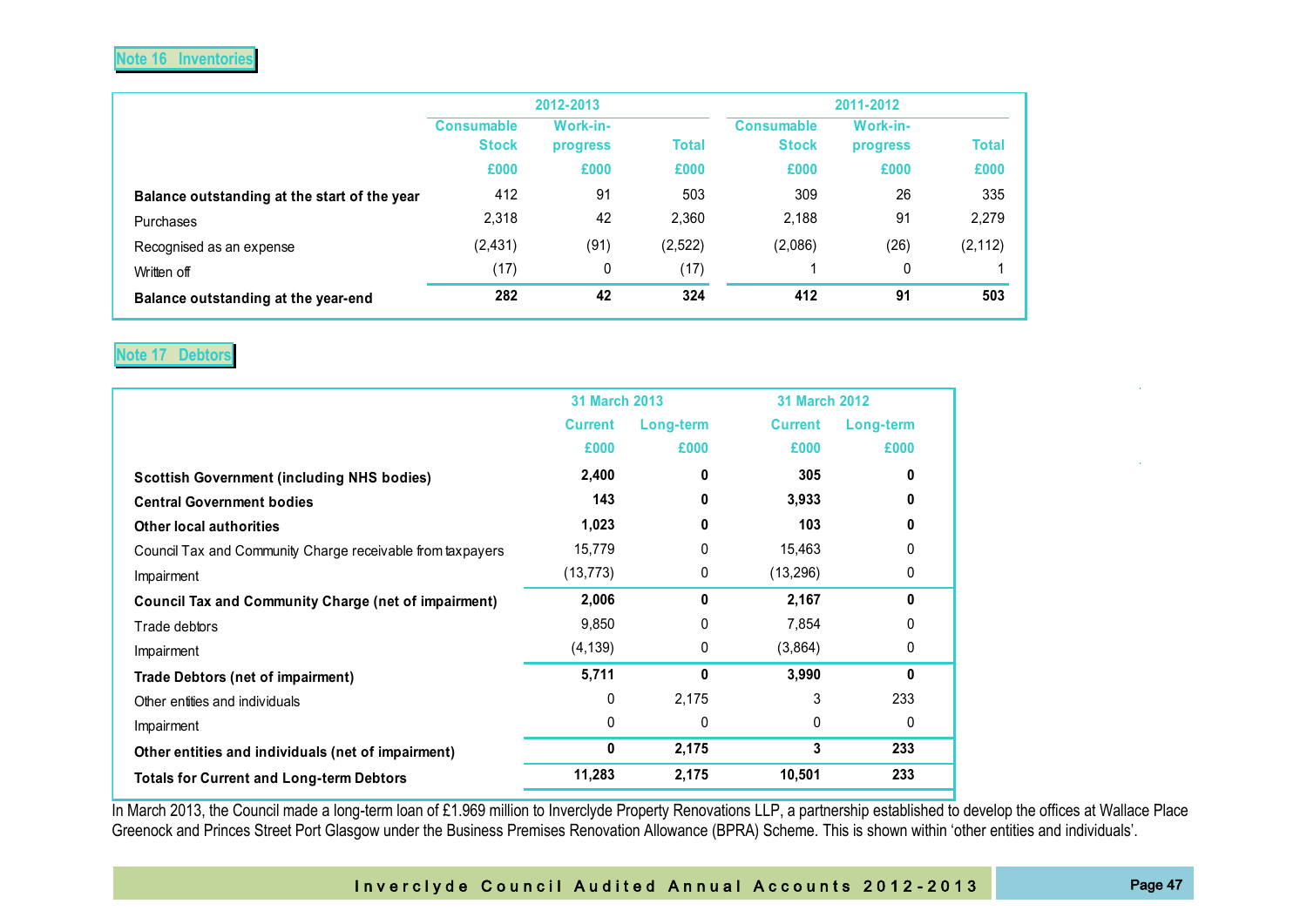# **Note 18 Cash and Cash Equivalents**

|                                                                                       | <b>31 March 2013</b> | 31 March 2012 |
|---------------------------------------------------------------------------------------|----------------------|---------------|
|                                                                                       | £000                 | £000          |
| Cash held by the Council                                                              | 26                   | 26            |
| Bank current accounts                                                                 | 9.330                | 5.411         |
| Deposits up to three months with UK banks, buildings societies and local authorities. | 25.553               | 13.157        |
| <b>Total Cash and Cash Equivalents</b>                                                | 34.909               | 18,594        |

# **Note 19 Assets Held for Sale (Current)**

## At 31 March 2013, the Council had one asset held for sale valued at £0.185m (31 March 2012 £nil).

|                                             | <b>31 March 2013</b> | <b>31 March 2012</b> |
|---------------------------------------------|----------------------|----------------------|
|                                             | £000                 | £000                 |
| <b>Opening Balance at 1 April</b>           | 0                    | 0                    |
| Assets newly classified as "held for sale": |                      |                      |
| Property, plant and equipment               | 190                  |                      |
| <b>Impairment Losses</b>                    | (5)                  |                      |
| <b>Closing balance at 31 March</b>          | 185                  | 0                    |

# **Note 20 Creditors**

# **Short Term Creditors**

| <b>Total Current Creditors</b>             | (28, 515)     | (25, 349)            |
|--------------------------------------------|---------------|----------------------|
| Trade creditors                            | (23, 427)     | (19, 488)            |
| Other Local Authorities                    | (1,048)       | (1,789)              |
| Central Government bodies                  | (3, 476)      | (3,630)              |
| Scottish Government (including NHS bodies) | (564)         | (442)                |
|                                            | £000          | £000                 |
|                                            | 31 March 2013 | <b>31 March 2012</b> |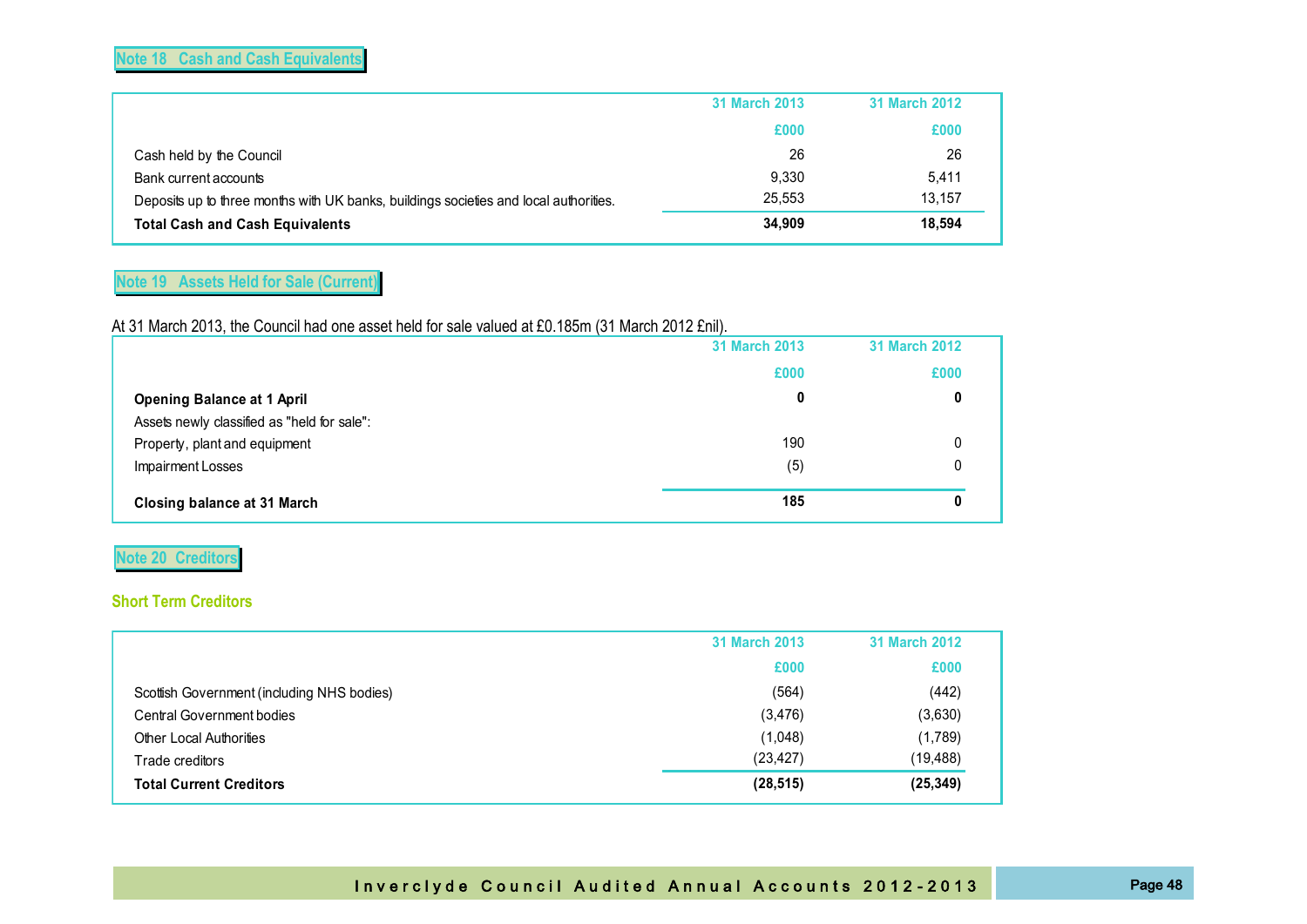# **Long Term Creditors**

|                                  | 31 March 2013 | 31 March 2012 |
|----------------------------------|---------------|---------------|
|                                  | £000          | £000          |
| <b>Trade Creditors</b>           | (799)         |               |
| <b>Total Long Term Creditors</b> | (799)         |               |

# **Note 21 Provisions**

## **Movement on Balances 2012-2013**

|                                            | <b>Balance at</b> |                                     | <b>Additional Amounts used in</b> | <b>Unused amounts</b> | <b>Balance at 31</b> |
|--------------------------------------------|-------------------|-------------------------------------|-----------------------------------|-----------------------|----------------------|
|                                            |                   | <b>1 April 2012 Provisions made</b> | 2012-2013                         | written back in       | <b>March 2013</b>    |
|                                            |                   | in 2012-2013                        |                                   | 2012-2013             |                      |
|                                            | £000              | £000                                | £000                              | £000                  | £000                 |
| <b>Current Provisions</b>                  |                   |                                     |                                   |                       |                      |
| Compensation Payments (note 1)             | (2, 131)          | 0                                   | 1,367                             | 0                     | (764)                |
| Insurance Claims (note 2)                  | (99)              | 0                                   | 0                                 | 60                    | (39)                 |
| Municipal Mutual Insurance Claims (note 3) | (468)             | 0                                   | 0                                 | 65                    | (403)                |
| Teachers' Accrued Leave (note 4)           | (100)             | 0                                   | 100                               | 0                     | $\Omega$             |
| Inter Authority Dispute (note 5)           | (52)              | 0                                   | 52                                | 0                     |                      |
| Gourock Waterfront Redevelopment (note 6)  | (50)              | 0                                   | 0                                 | 0                     | (50)                 |
| Utilities Dispute (note 7)                 | 0                 | (40)                                | 0                                 | 0                     | (40)                 |
| <b>Total Current Provisions</b>            | (2,900)           | (40)                                | 1,519                             | 125                   | (1, 296)             |

## Notes

- 1. For the potential outcome of conceded outstanding equal pay claims.
- 2. An assessment of identified liabilities in respect of insurance claims outstanding for Strathclyde Regional Council.
- 3. For any potential shortfall in the current Scheme of Arrangement to meet any new claims.<br>4. For the changes in European legislation which allows teachers to accrue all holidays durin
- 4. For the changes in European legislation which allows teachers to accrue all holidays during maternity leave.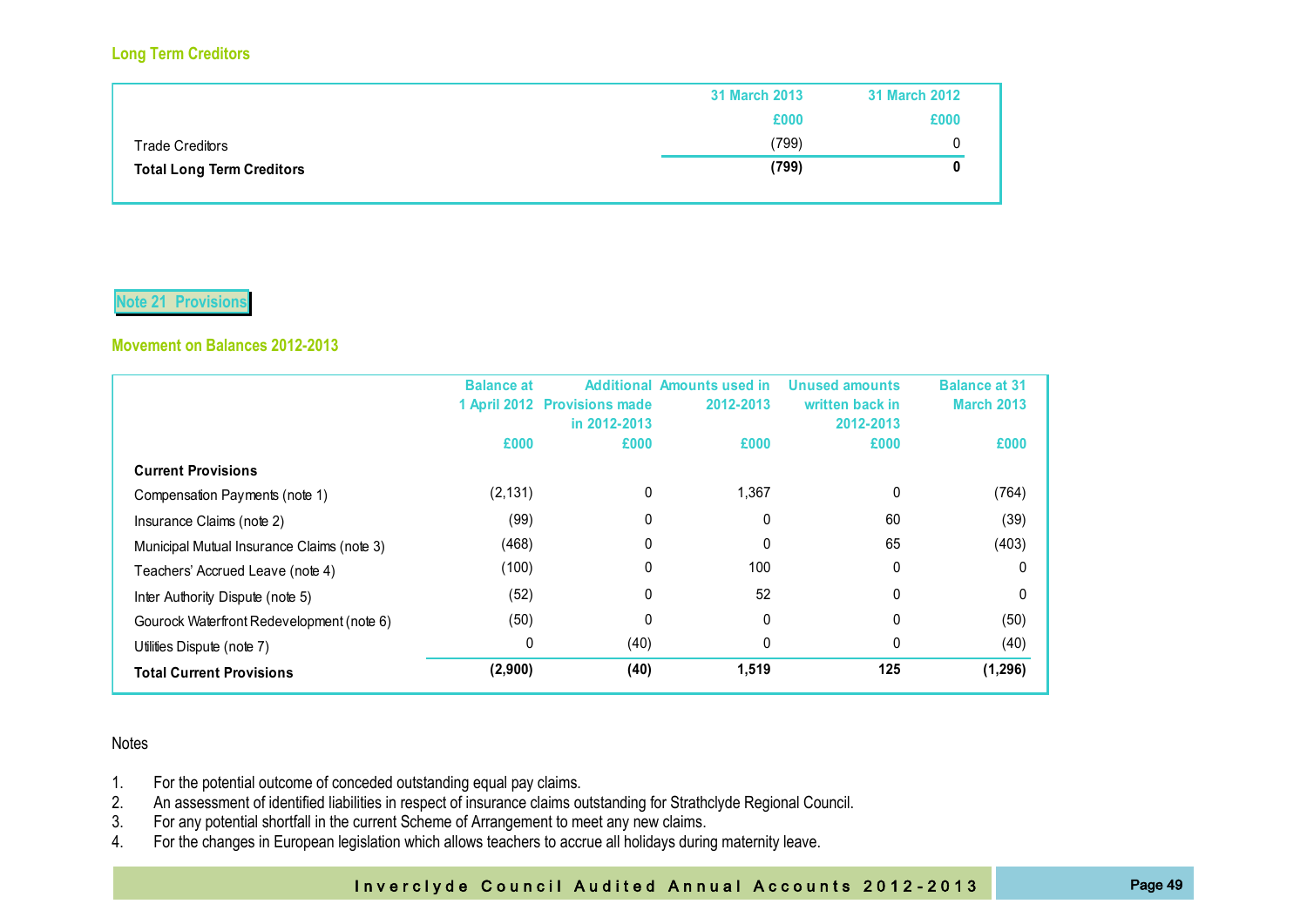- 5. For the potential outcome of an inter authority dispute for care packages.
- 6. For the potential outcome for initial works carried out for Gourock waterfront redevelopment.<br>7. For the potential outcome of a Utilities Dispute.
- For the potential outcome of a Utilities Dispute.

# **Note 22 Usable Reserves**

Movements in the Council's usable reserves are detailed in the Movement in Reserves Statement (MiRS). The major part of the General Fund balance shown in the MiRS has been earmarked and effectively committed to fund specific projects in future years. The amounts set aside for earmarked reserves are shown in the following table:

|                                                             | 31 March 2013 | 31 March 2012 |
|-------------------------------------------------------------|---------------|---------------|
|                                                             | £000          | £000          |
| <b>Modernisation Fund</b>                                   | 493           | 501           |
| <b>Strategic Housing Reserve</b>                            | 1,164         | 1,164         |
| School Estate Management Plan                               | 3,086         | 1,609         |
| Contribution to Riverside Inverclyde                        | 1,585         | 1,953         |
| Miscellaneous CHCP Reserves                                 | 558           | 415           |
| Miscellaneous Policy and Resources Committee Reserves       | 1,072         | 1,028         |
| Miscellaneous Environment & Regeneration Committee Reserves | 1,384         | 1,957         |
| <b>Greenock Town Centre Parking Strategy</b>                | 300           | 300           |
| Renewal of Clune Park Area                                  | 1,281         | 682           |
| Asset Management Plan                                       | 1,231         | 1,651         |
| <b>Support For Owners</b>                                   | 806           | 1,510         |
| <b>Flooding Works</b>                                       | 1,264         | 1,502         |
| Roads Asset Management Plan                                 | 5,900         | $\Omega$      |
| Early Retiral / Voluntary Severance Reserve                 | 4,260         | 5,668         |
| Capital Funded from Current Revenue                         | 2,359         | 2,733         |
| Area Renewal Fund                                           | 211           | 235           |
| Miscellaneous Education & Communities Reserves              | 460           | 93            |
| Vehicle Replacement Programme                               | 205           | $\Omega$      |
| <b>Support for Community Facilities</b>                     | 525           | 946           |
| <b>Education Equipment Fund</b>                             | 142           | 179           |
| Equal Pay                                                   | 4,076         | 3,614         |
| Youth Employment                                            | 810           | 1,050         |
| Change Fund - Older People                                  | 401           | 451           |
| Deferred Income                                             | 458           | 697           |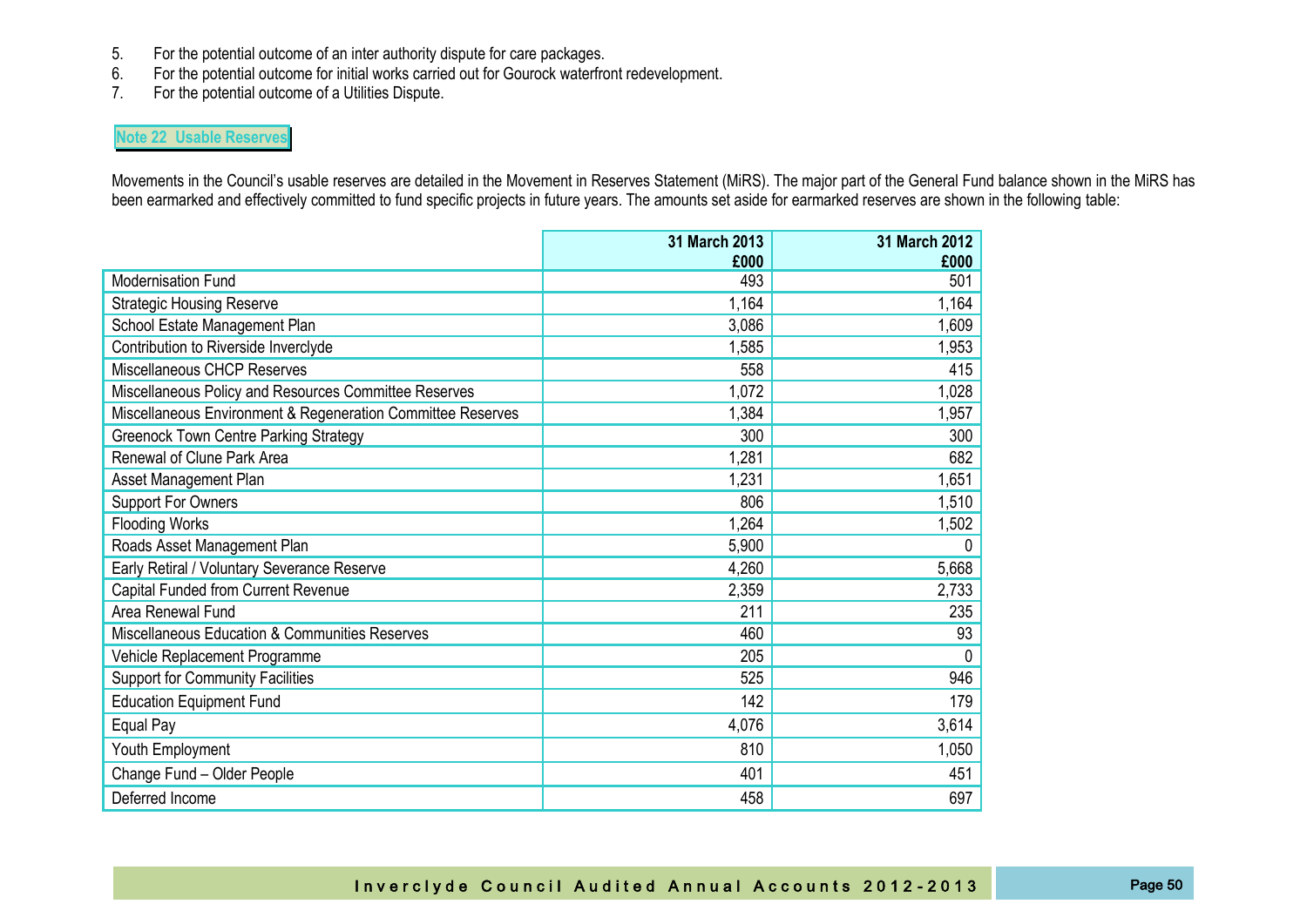|                                                     | 31 March 2013<br>£000 | 31 March 2012<br>£000 |
|-----------------------------------------------------|-----------------------|-----------------------|
| Independent Living                                  | 630                   | 450                   |
| Roads/Footways & Street Lighting Investment 2012/14 | 1,628                 | 3,600                 |
| <b>Business Support Initiative</b>                  | 462                   | 600                   |
| Repopulating/Promoting Inverclyde                   | 1,000                 | $\mathbf 0$           |
| Miscellaneous Approvals - Nov 2012                  | 1,250                 | $\mathbf 0$           |
| Miscellaneous Approvals - Feb 2013                  | 712                   | 0                     |
| <b>Total Earmarked Reserves</b>                     | 39,713                | 34,588                |
| Non-earmarked balance                               | 5,540                 | 6,124                 |
| <b>Total General Fund Balance</b>                   | 45,253                | 40,712                |
| <b>Capital Grants Unapplied</b>                     | 396                   | $\mathbf 0$           |
| Capital Fund                                        | 1,742                 | 1,733                 |
| Repairs & Renewal Fund                              | 1,088                 | 626                   |
| Insurance Fund                                      | 4,437                 | 4,467                 |
| <b>Total Usable Reserves</b>                        | 52,916                | 47,538                |

**Note 23 Unusable Reserves**

# **Summary of Year-end Balances**

The total for Unusable Reserves in the Balance Sheet is made up of the following reserves:

|                                              | <b>31 March 2013</b> | <b>31 March 2012</b> |
|----------------------------------------------|----------------------|----------------------|
|                                              | £000                 | £000                 |
| <b>Revaluation Reserve</b>                   | 111.469              | 69,250               |
| Capital Adjustment Account                   | 19,936               | 45,722               |
| Financial Instruments Adjustment Account     | (3,645)              | (3,774)              |
| Pensions Reserve                             | (118, 667)           | (96, 230)            |
| <b>Employee Statutory Adjustment Account</b> | (3,370)              | (3,938)              |
| <b>Total Unusable Reserves</b>               | 5,723                | 11,030               |

## **Movement on Balances – Revaluation Reserve**

The Revaluation Reserve contains the unrealised gains made by the Council arising from the increases in the value of its property, plant and equipment. The Reserve contains only revaluation gains accumulated since 1 April 2007, the date that the Reserve was created.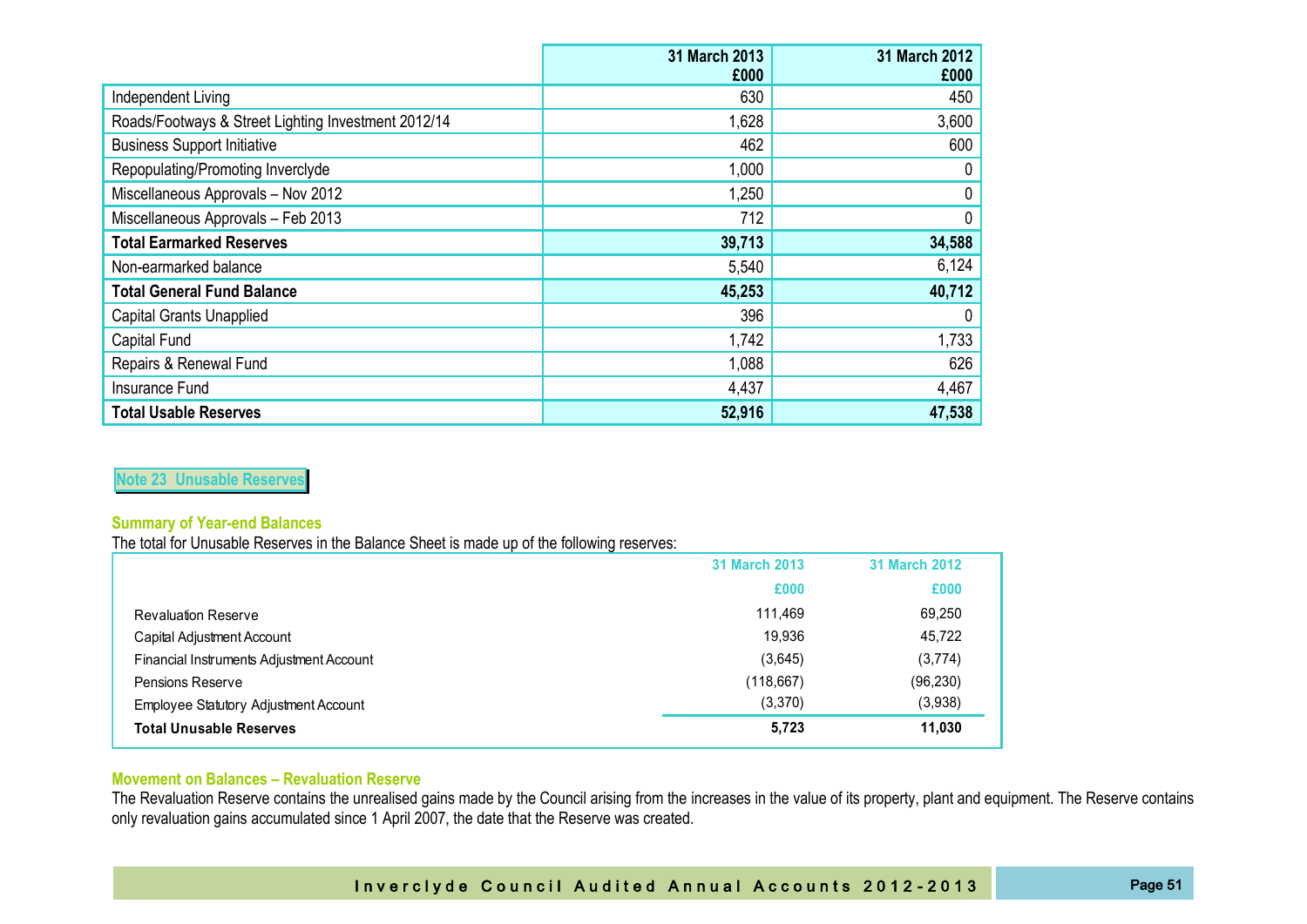| <b>Balance at 31 March</b>                                                                 | 111.469   | 69,250    |
|--------------------------------------------------------------------------------------------|-----------|-----------|
| Accumulated gains or (losses) transferred to the Capital Adjustment Account                |           | (71)      |
| Impairments Charged to Revaluation Reserve Account                                         | (6,880)   | (5, 754)  |
| Capital Adjustment Account                                                                 | (769)     | (3, 550)  |
| Difference between fair value depreciation and historical cost depreciation written off to |           |           |
| of Services                                                                                | 49.868    | (18, 287) |
| Revaluation of non-current assets not posted to the Surplus or Deficit on the Provision    |           |           |
| <b>Balance at 1 April</b>                                                                  | 69.250    | 96,912    |
|                                                                                            | £000      | £000      |
|                                                                                            | 2012-2013 | 2011-2012 |

# **Movement on Balances – Capital Adjustment Account**

The Capital Adjustment Account absorbs the timing differences arising from the different arrangements for accounting for the consumption of non-current assets and for financing the acquisition, construction or enhancement of those assets under statutory provisions. Note 7 provides a summary of transactions posted to the Account during the year.

|                                                                                              | 2012-2013 | 2011-2012 |
|----------------------------------------------------------------------------------------------|-----------|-----------|
|                                                                                              | £000      | £000      |
| <b>Balance at 1 April</b>                                                                    | 45,722    | 56,966    |
| Items relating to capital expenditure charged to Comprehensive Income and                    |           |           |
| <b>Expenditure Statement</b>                                                                 |           |           |
| $\sim$ Charges for depreciation and impairment of non-current assets                         | (49, 241) | (30, 892) |
| $\sim$ Disposals of non-current assets                                                       | (32)      | (202)     |
| <b>Transfers from Revaluation Reserve</b>                                                    | 0         | 71        |
| Capital financing applied in the year:                                                       |           |           |
| $\sim$ Use of the Capital Receipts Reserve to finance new capital expenditure                | 59        | 217       |
| $\sim$ Capital grants and contributions credited to the Comprehensive Income and Expenditure |           |           |
| Statement that have been applied to capital financing                                        | 10.049    | 8,467     |
| $\sim$ Loans Fund principal repayments                                                       | 9,991     | 9,807     |
| $\sim$ Capital from current revenue                                                          | 3,388     | 1,288     |
| <b>Balance at 31 March</b>                                                                   | 19,936    | 45,722    |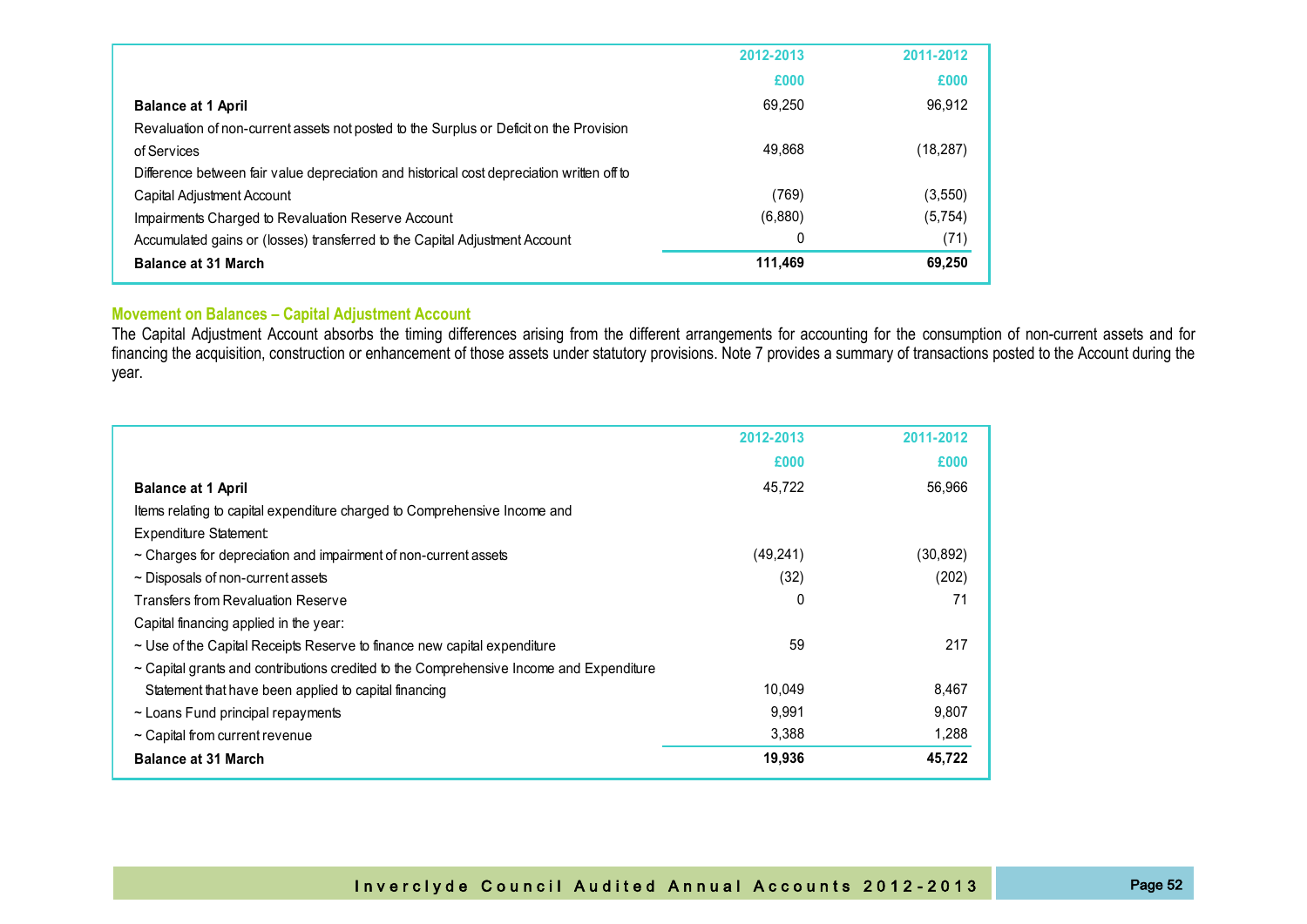## **Movement on Balances – Financial Instruments Adjustment Account**

The Financial Instruments Adjustment Account absorbs the timing differences arising from the different arrangements for accounting for the income and expenses relating to certain financial instruments and for bearing losses or benefitting from gains per statutory provisions.

|                                                                                      | 2012-2013 | 2011-2012 |
|--------------------------------------------------------------------------------------|-----------|-----------|
|                                                                                      | £000      | £000      |
| <b>Balance at 1 April</b>                                                            | (3,774)   | (3,903)   |
| Amount by which finance costs charged to the Comprehensive Income and Expenditure    |           |           |
| Statement are different from finance costs chargeable in the year in accordance with |           |           |
| statutory requirements                                                               | 129       | 129       |
| <b>Balance at 31 March</b>                                                           | (3,645)   | (3, 774)  |

## **Movement on Balances – Pensions Reserve**

The Pensions Reserve absorbs the timing differences arising from the different arrangements for accounting for post-employment benefits and for funding benefits in accordance with statutory provisions. The Pensions Reserve shows a significant shortfall in the benefits earned by past and current employees and the Council's share of Strathclyde Pension Fund resources available to meet them. Employers' contribution rates and contribution strategy will be reviewed following the next formal valuation as at 31 March 2013 which is expected later in 2013.

|                                                                                         | 2012-2013  | 2011-2012 |
|-----------------------------------------------------------------------------------------|------------|-----------|
|                                                                                         | £000       | £000      |
| <b>Balance at 1 April</b>                                                               | (96, 230)  | (49, 887) |
| Actuarial gains or (losses) on pension assets and liabilities                           | (22, 538)  | (44, 638) |
| Reversal of items relating to net charges for retirement benefits charged to Surplus or |            |           |
| Deficit on the Provision of Services in the Comprehensive Income and                    |            |           |
| <b>Expenditure Statement</b>                                                            | (10, 513)  | (13, 528) |
| Employers' pension contributions paid to Strathclyde Pension Fund                       | 10.614     | 11,823    |
| <b>Balance at 31 March</b>                                                              | (118, 667) | (96, 230) |

# **Movement on Balances – Employee Statutory Adjustment Account**

The Employee Statutory Adjustment Account absorbs the differences that would otherwise arise on the General Fund balance from accruing for compensated absences earned but not taken in the year e.g. annual leave entitlement carried forward at 31 March.

|                                                                             | 2012-2013 | 2011-2012 |
|-----------------------------------------------------------------------------|-----------|-----------|
|                                                                             | £000      | £000      |
| <b>Balance at 1 April</b>                                                   | (3,938)   | (4,717)   |
| Settlement or cancellation of accrual made at the end of the preceding year | 3,938     | 4.717     |
| Amounts accrued at the end of the current year                              | (3,370)   | (3,938)   |
| <b>Balance at 31 March</b>                                                  | (3, 370)  | (3,938)   |

# Inverclyde Council Audited Annual Accounts 2012-2013 Page 53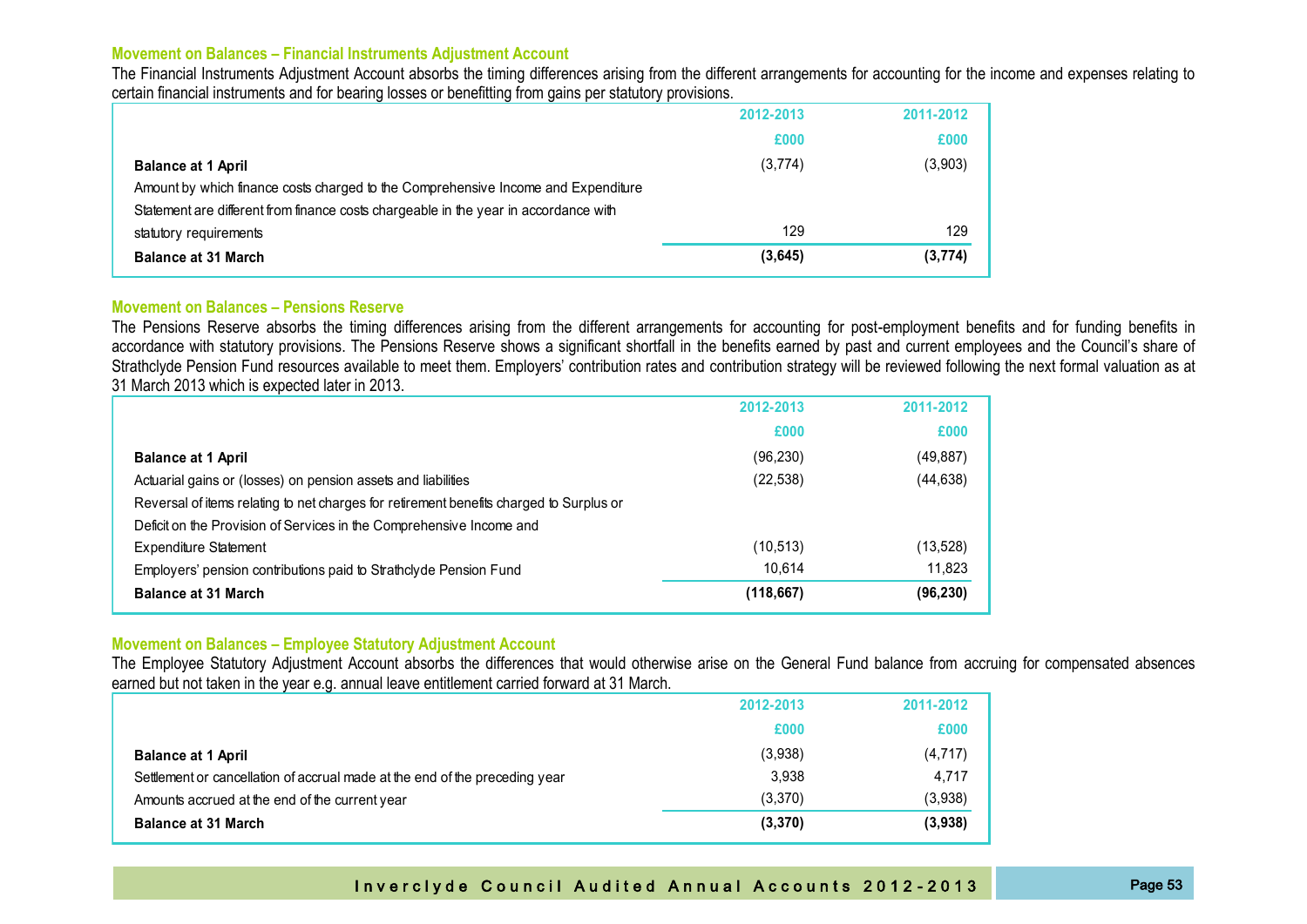The cash flows for "Operating Activities" include the following amounts of interest and dividends.

|                                                                                                 | 2012-2013 | 2011-2012 |
|-------------------------------------------------------------------------------------------------|-----------|-----------|
|                                                                                                 | £000      | £000      |
| Net surplus or (deficit) on the Provision of Services                                           | (20, 379) | (4, 563)  |
| Adjustments to net surplus or (deficit) on the provision of services for non-cash movements     |           |           |
| Depreciation, amortisation & impairment                                                         | 50,010    | 34,442    |
| Net (gain) or loss on fixed assets                                                              | (27)      | (15)      |
| Retirement benefits                                                                             | (101)     | 1,705     |
| (Increase) or decrease in inventories                                                           | 179       | (168)     |
| (Increase) or decrease in debtors                                                               | (2,724)   | (730)     |
| Increase or (decrease) in creditors and provisions                                              | 2,361     | (5,370)   |
| Other non-cash movements                                                                        | 0         |           |
|                                                                                                 | 49,698    | 29,865    |
| Adjustments for items included in the net surplus/(deficit) on the provision of services        |           |           |
| that are investing and financing activities                                                     |           |           |
| Non-cash capital movements                                                                      | (187)     | 0         |
| Non-cash borrowing movements                                                                    | 193       | 0         |
| Non-cash investing movements                                                                    | 11,849    | 0         |
|                                                                                                 | 11,855    | 0         |
| <b>Net cash flow from Operating Activities</b>                                                  | 41,174    | 25,302    |
| The cash flows for Operating Activities include the following amount of interest and dividends. |           |           |
| Interest received                                                                               | 1,171     | 1,051     |
|                                                                                                 | (9,034)   | (8,719)   |
|                                                                                                 |           |           |
| Interest paid<br>Interest element of finance lease and PPP payments                             | (4,939)   | (4, 810)  |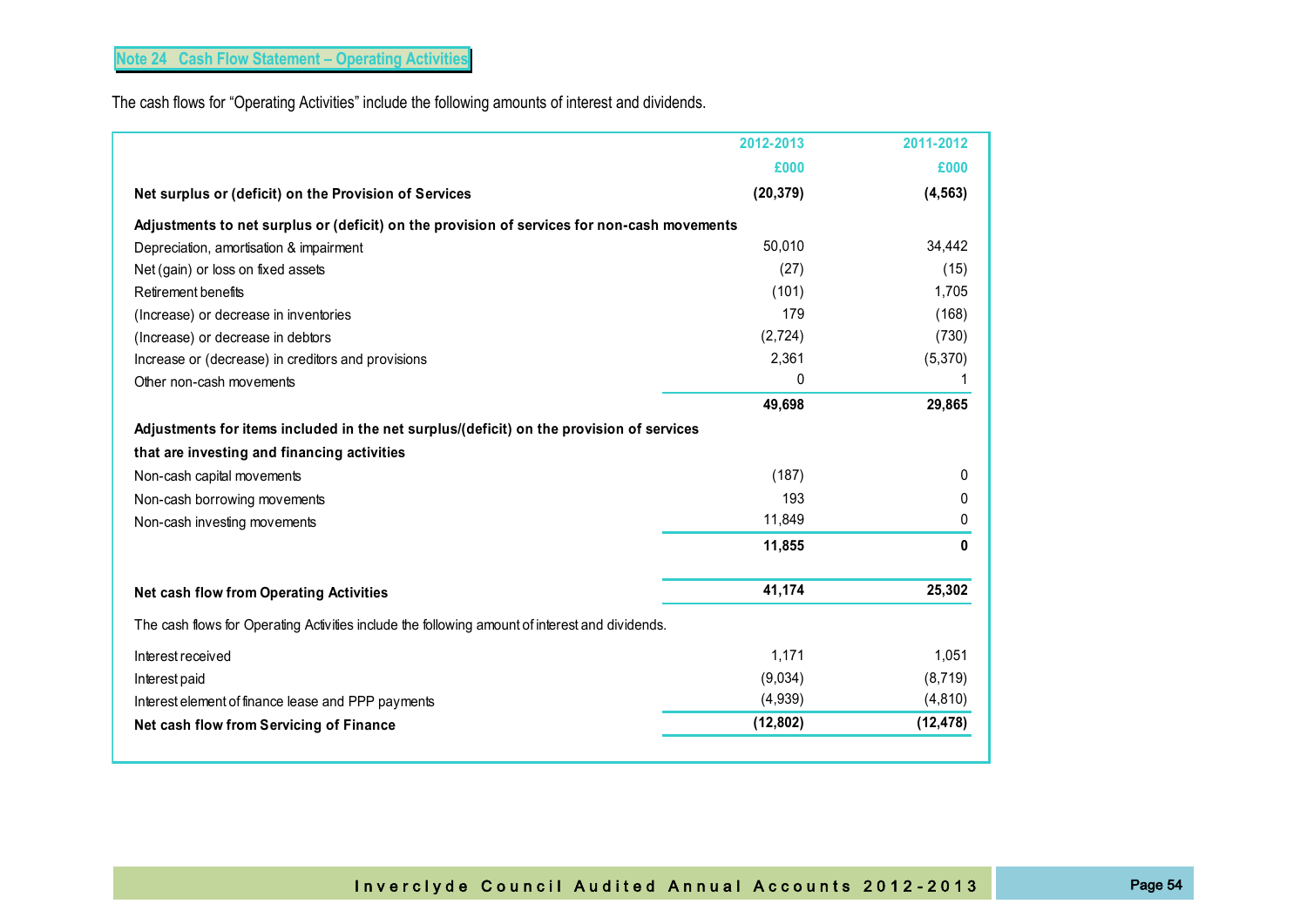# Inverclyde Council Audited Annual Accounts 2012-2013

# **Note 25 Cash Flow Statement – Investing Activities**

| Net cash flows from investing activities                                  | (52, 785) | (25, 326) |
|---------------------------------------------------------------------------|-----------|-----------|
| Other receipts from investing activities                                  | 0         | 0         |
| Proceeds from short-term and long-term investments                        | 53,000    | 43,325    |
| Proceeds from sale of property, plant and equipment and intangible assets | 59        | 217       |
| Other payments for investing activities                                   | 0         | 0         |
| Purchase of short-term and long-term investments                          | (57, 500) | (40, 356) |
| Purchase of property, plant and equipment and intangible assets           | (48,344)  | (28, 512) |
|                                                                           | £000      | £000      |
|                                                                           | 2012-2013 | 2011-2012 |

# **Note 26 Cash Flow Statement – Financing Activities**

|                                                                                               | 2012-2013 | 2011-2012 |
|-----------------------------------------------------------------------------------------------|-----------|-----------|
|                                                                                               | £000      | £000      |
| Cash receipts of short-term and long-term borrowing                                           | 35.004    | 13        |
| Cash payments for the reduction of the outstanding liabilities relating to finance leases for |           |           |
| office printers and schools PPP contracts                                                     | (1, 847)  | (1, 499)  |
| Repayment of short-term and long-term borrowing                                               | (5,231)   | (4,222)   |
| Net cash flows from financing activities                                                      | 27.926    | (5,708)   |

# **Note 27 Amounts Reported for Resource Allocation Decisions**

The standard service groups shown on the face of the Comprehensive Income and Expenditure Statement are prescribed by the Service Reporting Code of Practice and are designed to make inter-authority comparisons more meaningful. These nation-wide generic groups do not reflect the local management of service delivery and budgetary responsibilities as determined by the Council.

The management of Inverclyde Council is led by the Chief Executive, John Mundell. The operational structure of the Council as at 31 March 2013 was divided into three Directorates reporting to four Committees. Financial reports to management are prepared on a different basis from the accounting policies used in the Statement of Accounts. In particular:

- o No charges are made in relation to capital expenditure (whereas depreciation, impairment losses and amortisations are charged to services in the Comprehensive Income and Expenditure Statement).
- o The cost of retirement benefits is based on cash flows (payment of employer's pension contributions) rather than the current service cost of benefits accrued in the year.
- o Expenditure on support services is budgeted for centrally and is not recharged to departments.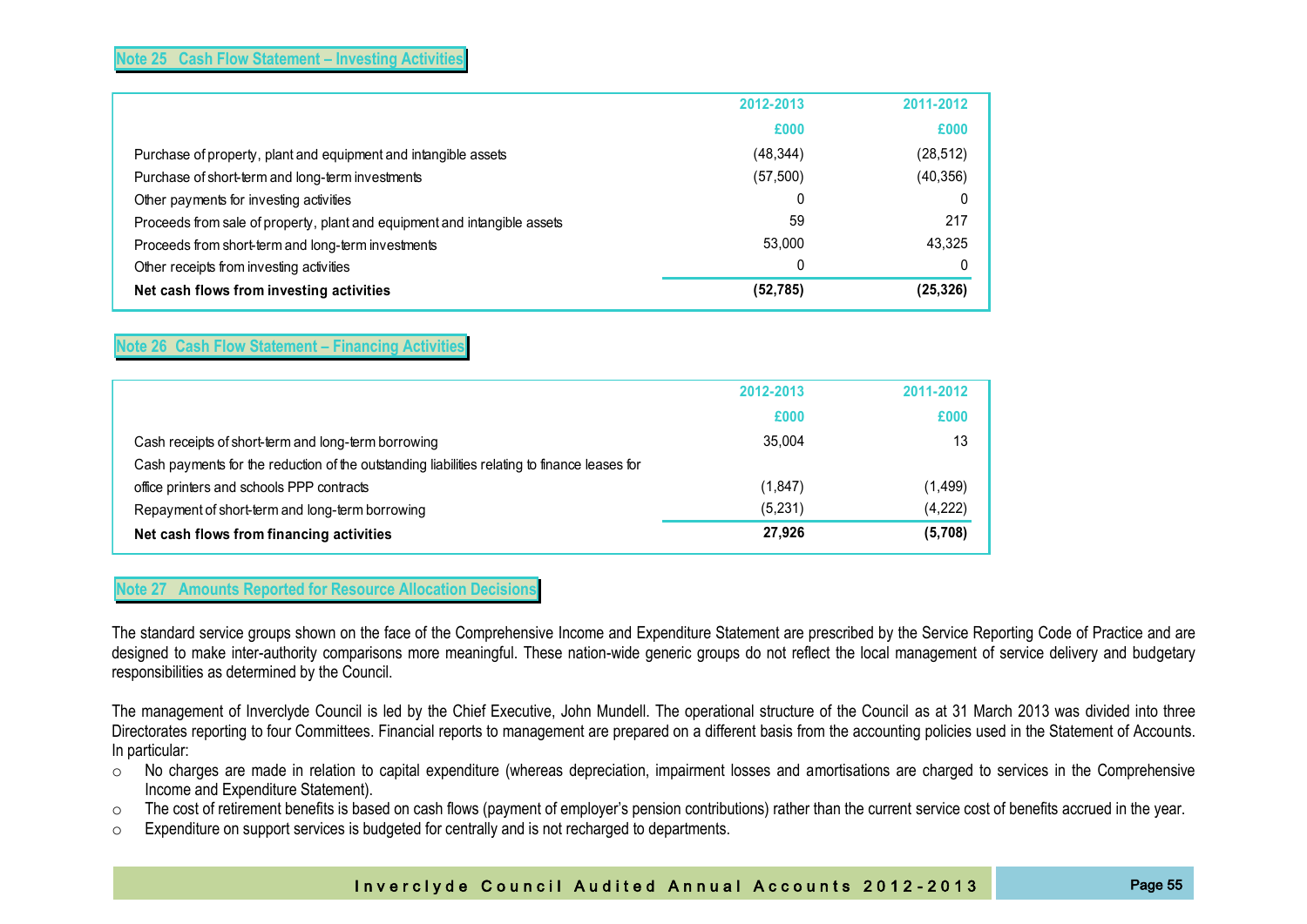# **Committees Income and Expenditure (2012-2013)**

|                                        |                          | <b>Committees</b>      |                  |                           |              |
|----------------------------------------|--------------------------|------------------------|------------------|---------------------------|--------------|
|                                        | <b>Community</b>         | <b>Education &amp;</b> | Policy &         | <b>Regeneration &amp;</b> | <b>Total</b> |
|                                        | <b>Health &amp; Care</b> | <b>Communities</b>     | <b>Resources</b> | <b>Environment</b>        |              |
|                                        | <b>Partnership</b>       |                        |                  |                           |              |
|                                        | £000                     | £000                   | £000             | £000                      | £000         |
| Fees, charges and other service income | (12, 918)                | (3,618)                | (12,869)         | (8,060)                   | (37, 465)    |
| Government grants                      | (2, 297)                 | (3,339)                | (43, 953)        | (1, 265)                  | (50, 854)    |
| Total Income                           | (15, 215)                | (6, 957)               | (56, 822)        | (9, 325)                  | (88, 319)    |
| Employee expenses                      | 26,693                   | 54,326                 | 5,590            | 11,791                    | 98,400       |
| Other service expenses                 | 37,875                   | 30,467                 | 74,648           | 18,098                    | 161,088      |
| Support service recharges              | 0                        | 0                      | 0                | 0                         | 0            |
| <b>Total Operating Expenses</b>        | 64,568                   | 84,793                 | 80,238           | 29,889                    | 259,488      |
| <b>Net Expenditure</b>                 | 49,353                   | 77,836                 | 23,416           | 20,564                    | 171,169      |

# **Committees Income and Expenditure (2011-2012 Comparative Figures)**

|                                        |                                    |                                              | <b>Committees</b>                                          |                                                 |              |
|----------------------------------------|------------------------------------|----------------------------------------------|------------------------------------------------------------|-------------------------------------------------|--------------|
|                                        | <b>Health &amp; Social</b><br>Care | <b>Education &amp;</b><br><b>Communities</b> | <b>Organisational</b><br>Improvement &<br><b>Resources</b> | <b>Regeneration &amp;</b><br><b>Environment</b> | <b>Total</b> |
|                                        | £000                               | £000                                         | £000                                                       | £000                                            | £000         |
| Fees, charges and other service income | (13, 594)                          | (3, 178)                                     | (13, 294)                                                  | (8, 143)                                        | (38, 209)    |
| Government grants                      | (2, 497)                           | (4,039)                                      | (42, 672)                                                  | (1, 174)                                        | (50, 382)    |
| <b>Total Income</b>                    | (16, 091)                          | (7, 217)                                     | (55,966)                                                   | (9, 317)                                        | (88, 591)    |
| Employee expenses                      | 25.474                             | 55.268                                       | 10.469                                                     | 12.478                                          | 103,689      |
| Other service expenses                 | 36,446                             | 31,082                                       | 74,491                                                     | 15.450                                          | 157,469      |
| Support service recharges              | 0                                  | 0                                            | 0                                                          | 0                                               | 0            |
| <b>Total Operating Expenses</b>        | 61,920                             | 86,350                                       | 84,960                                                     | 27,928                                          | 261,158      |
| <b>Net Expenditure</b>                 | 45,829                             | 79,133                                       | 28.994                                                     | 18,611                                          | 172,567      |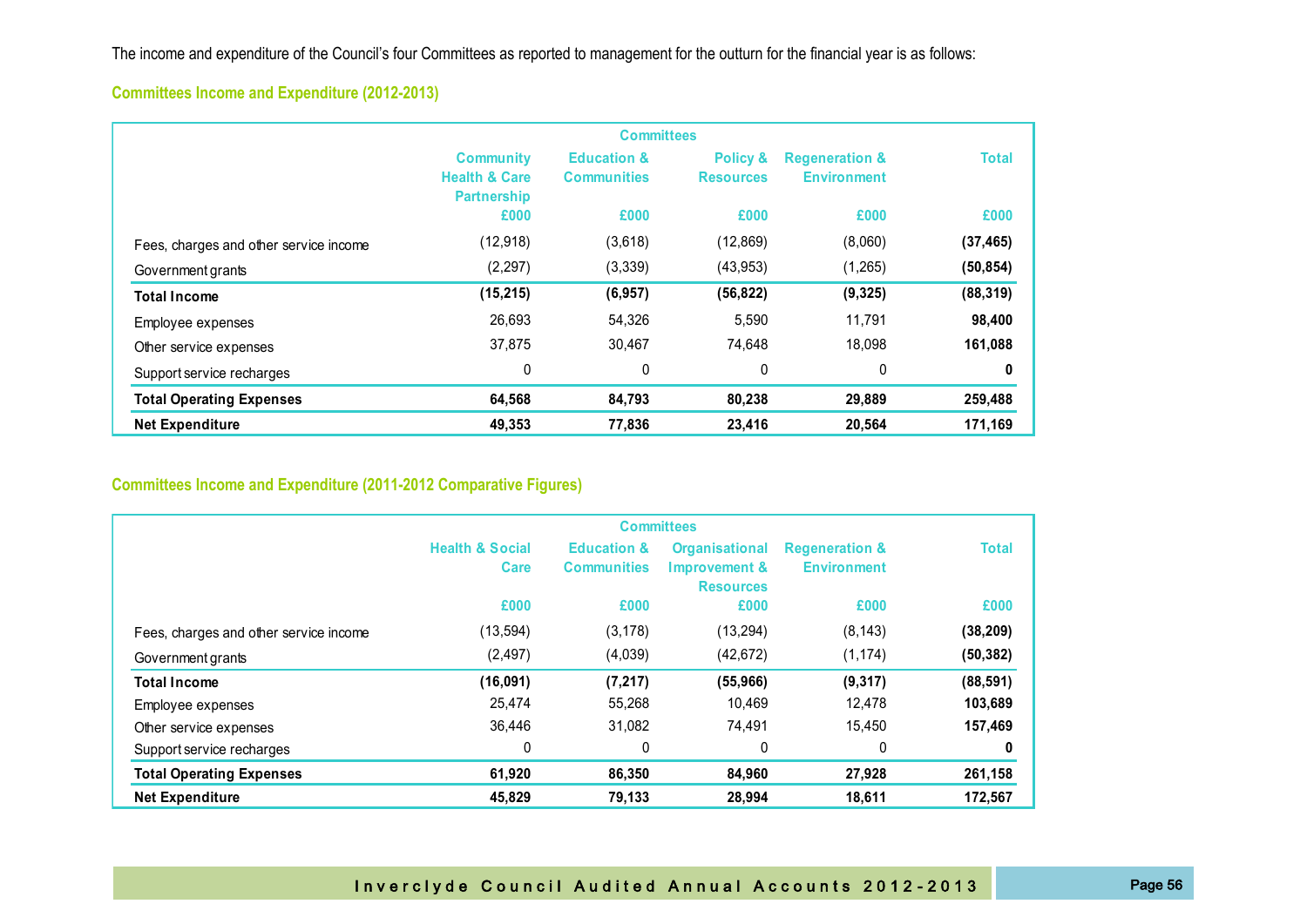## **Reconciliation of Committee Income and Expenditure to "Cost of Services" in Comprehensive Income and Expenditure Statement**

This table shows how the figures in the above analysis of Committee Income and Expenditure reconcile to the amounts included in the Comprehensive Income and Expenditure Statement.

|                                                                                                           | 2012-2013 | 2011-2012 |
|-----------------------------------------------------------------------------------------------------------|-----------|-----------|
|                                                                                                           | £000      | £000      |
| Net expenditure in the Committee Analysis tables above.                                                   | 171.169   | 172.567   |
| Net expenditure of services and support services not included in the Analysis.                            |           |           |
| Amounts in the Comprehensive Income and Expenditure Statement not reported to management in the Analysis. | 52.681    | 37.251    |
| Amounts included in the Analysis not included in the Comprehensive Income and Expenditure Statement       |           |           |
| Cost of Services in the Comprehensive Income and Expenditure Statement                                    | 223,850   | 209,818   |

## **Reconciliation to Subjective Analysis**

This table shows how the figures in the analysis of Committee Income and Expenditure reconcile to a subjective analysis of the "Surplus or Deficit on the Provision of Services" included in the Comprehensive Income and Expenditure Statement.

|                                                        | <b>Committee</b> | <b>Service and</b>     | <b>Amounts not</b> |                              | <b>Amounts not Allocation of</b> |           | <b>Cost of Corporate</b>  | <b>Total</b> |
|--------------------------------------------------------|------------------|------------------------|--------------------|------------------------------|----------------------------------|-----------|---------------------------|--------------|
|                                                        | <b>Analysis</b>  | <b>Support</b>         |                    | reported to included in CIES | <b>Recharges Services</b>        |           | <b>Amounts</b>            |              |
| 2012-2013                                              |                  | <b>Services not in</b> | management         |                              |                                  |           |                           |              |
|                                                        |                  | <b>Analysis</b>        |                    |                              |                                  |           |                           |              |
|                                                        | £000             | £000                   | £000               | £000                         | £000                             | £000      | £000                      | £000         |
| Fees, charges and other service income                 | (37, 465)        | 0                      | 0                  | $\Omega$                     | 0                                | (37, 465) | 0                         | (37, 465)    |
| Interest and investment income                         | 0                | 0                      |                    | $\Omega$                     | 0                                | 0         | 0                         |              |
| Income from Council Tax                                | 0                | 0                      | <sup>0</sup>       | 0                            | 0                                | 0         | (33, 153)                 | (33, 153)    |
| Government grants and contributions                    | (50, 854)        | 0                      | 0                  | 0                            | 0                                | (50, 854) | (184,363)                 | (235, 217)   |
| <b>Total Income</b>                                    | (88, 319)        | $\pmb{0}$              | 0                  | 0                            | 0                                | (88, 319) | $(217, 516)$ $(305, 835)$ |              |
| Employee expenses                                      | 98,400           | 0                      | 2,824              | 0                            | 5,832                            | 107,056   | 0                         | 107,056      |
| Other service expenses                                 | 161,088          | 0                      | 0                  | 0                            | 4,285                            | 165,373   | 0                         | 165,373      |
| Support services recharges                             | 0                | $\mathbf{0}$           |                    | 0                            | (10, 117)                        | (10, 117) | 0                         | (10, 117)    |
| Depreciation, amortisation and impairment              |                  | 0                      | 49,857             | 0                            | 0                                | 49,857    | 0                         | 49,857       |
| Interest payments                                      | 0                | 0                      | 0                  | $\Omega$                     | 0                                | 0         | 14,072                    | 14,072       |
| Gain or loss on disposal of fixed assets               | 0                | 0                      | 0                  | 0                            | 0                                | 0         | (27)                      | (27)         |
| <b>Total Expenditure</b>                               | 259,488          | $\bf{0}$               | 52,681             | 0                            | 0                                | 312,169   | 14,045                    | 326,214      |
| <b>Surplus or Deficit on the Provision of Services</b> | 171,169          | 0                      | 52,681             | 0                            | 0                                | 223,850   | (203, 471)                | 20,379       |

Inverclyde Council Audited Annual Accounts 2012-2013 Page 57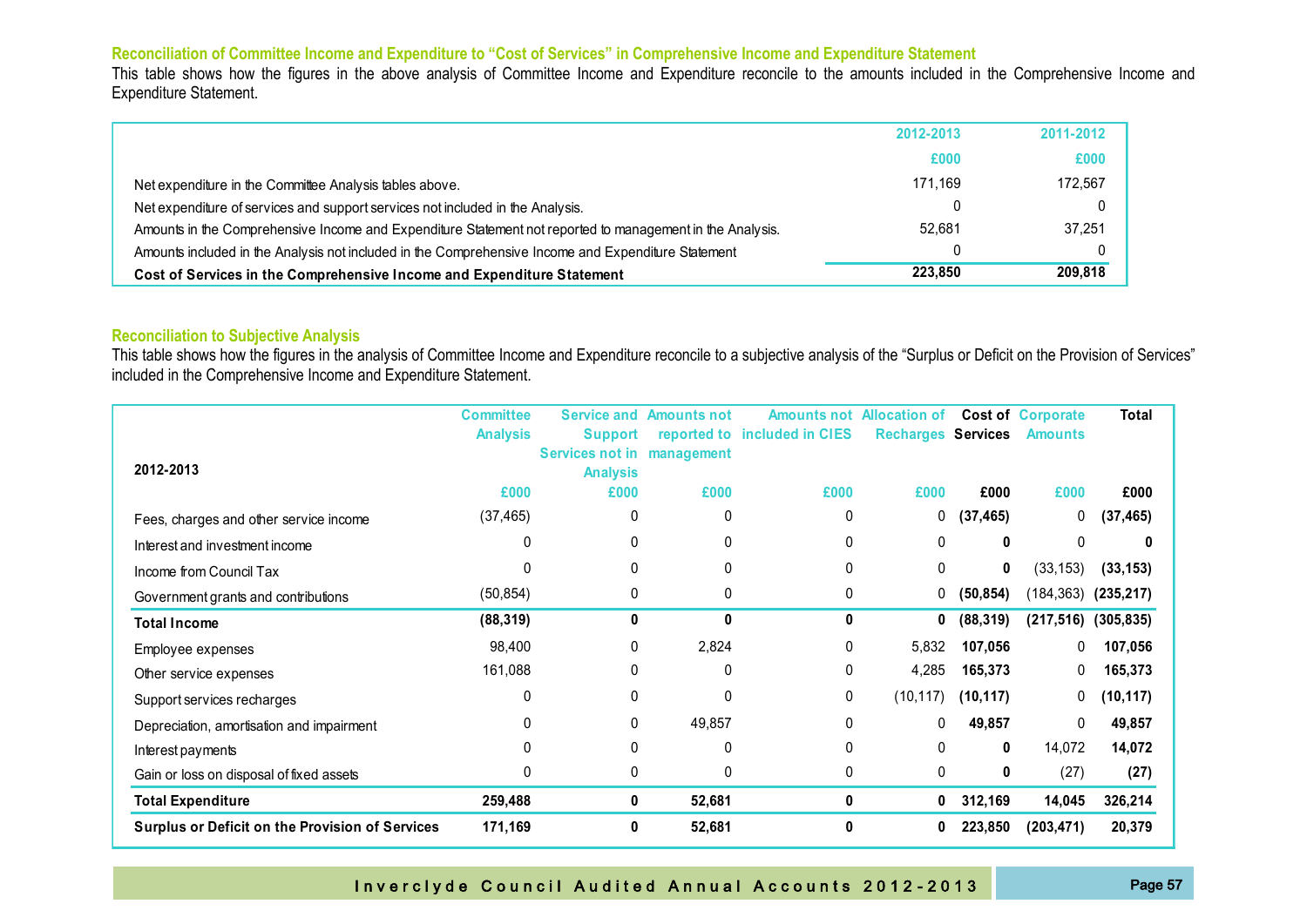| 2011-2012 Comparative Figures                          | <b>Committee</b><br><b>Analysis</b> | <b>Support</b>                                | <b>Service and Amounts not</b> | reported to included in CIES | <b>Amounts not Allocation of</b><br><b>Recharges Services</b> |           | <b>Cost of Corporate</b><br><b>Amounts</b> | Total      |
|--------------------------------------------------------|-------------------------------------|-----------------------------------------------|--------------------------------|------------------------------|---------------------------------------------------------------|-----------|--------------------------------------------|------------|
|                                                        |                                     | Services not in management<br><b>Analysis</b> |                                |                              |                                                               |           |                                            |            |
|                                                        | £000                                | £000                                          | £000                           | £000                         | £000                                                          | £000      | £000                                       | £000       |
| Fees, charges and other service income                 | (38, 209)                           | 0                                             | 0                              |                              | 0                                                             | (38, 209) | 0                                          | (38, 209)  |
| Interest and investment income                         |                                     | 0                                             | 0                              |                              | 0                                                             | N         | 0                                          | 0          |
| Income from Council Tax                                |                                     | 0                                             | 0                              | 0                            | 0                                                             | 0         | (33,021)                                   | (33, 021)  |
| Government grants and contributions                    | (50, 382)                           | 0                                             | 0                              | 0                            | 0                                                             | (50, 382) | (182,646)                                  | (233, 028) |
| <b>Total Income</b>                                    | (88, 591)                           | 0                                             | 0                              | $\bf{0}$                     | 0                                                             | (88, 591) | (215, 667)                                 | (304, 258) |
| Employee expenses                                      | 103,689                             | 0                                             | 3,023                          | 0                            | 5,600                                                         | 112,312   |                                            | 112,312    |
| Other service expenses                                 | 157,469                             | 0                                             | 0                              |                              | 4,748                                                         | 162,217   | 0                                          | 162,217    |
| Support services recharges                             |                                     | 0                                             | 0                              | $\mathbf{0}$                 | (10,348)                                                      | (10, 348) | 0                                          | (10, 348)  |
| Depreciation, amortisation and impairment              |                                     | 0                                             | 34,228                         | $\Omega$                     | 0                                                             | 34,228    | 0                                          | 34,228     |
| Interest payments                                      |                                     | 0                                             | 0                              |                              | 0                                                             | 0         | 10,427                                     | 10,427     |
| Gain or loss on disposal of fixed assets               |                                     | 0                                             | 0                              | 0                            | 0                                                             | 0         | (15)                                       | (15)       |
| <b>Total Expenditure</b>                               | 261,158                             | 0                                             | 37,251                         | 0                            | 0                                                             | 298,409   | 10,412                                     | 308,821    |
| <b>Surplus or Deficit on the Provision of Services</b> | 172,567                             | 0                                             | 37,251                         | 0                            | 0                                                             | 209,818   | (205, 255)                                 | 4,563      |

# **Note 28 Agency Services**

The Council bills and collects non-domestic rates on behalf of the Scottish Government. During 2012-2013 the Council collected £19.20 million and received £1.24 million contribution from the non-domestic rates pool (2011-2012 £18.39 million and £0.75million). The Council also bills and collects domestic water and sewerage charges on behalf of Scottish Water with its own Council Tax. During 2012-2013 the Council collected and paid over £10.57 million (2011-2012 £10.55 million) and received £0.26 million (2011-2012 £0.23 million) for providing this service.

The Council provides Care in the Community Services to Greater Glasgow and Clyde Health Board under an agency agreement and received £10.93 million in 2012-2013 (2011-2012 £11.47 million).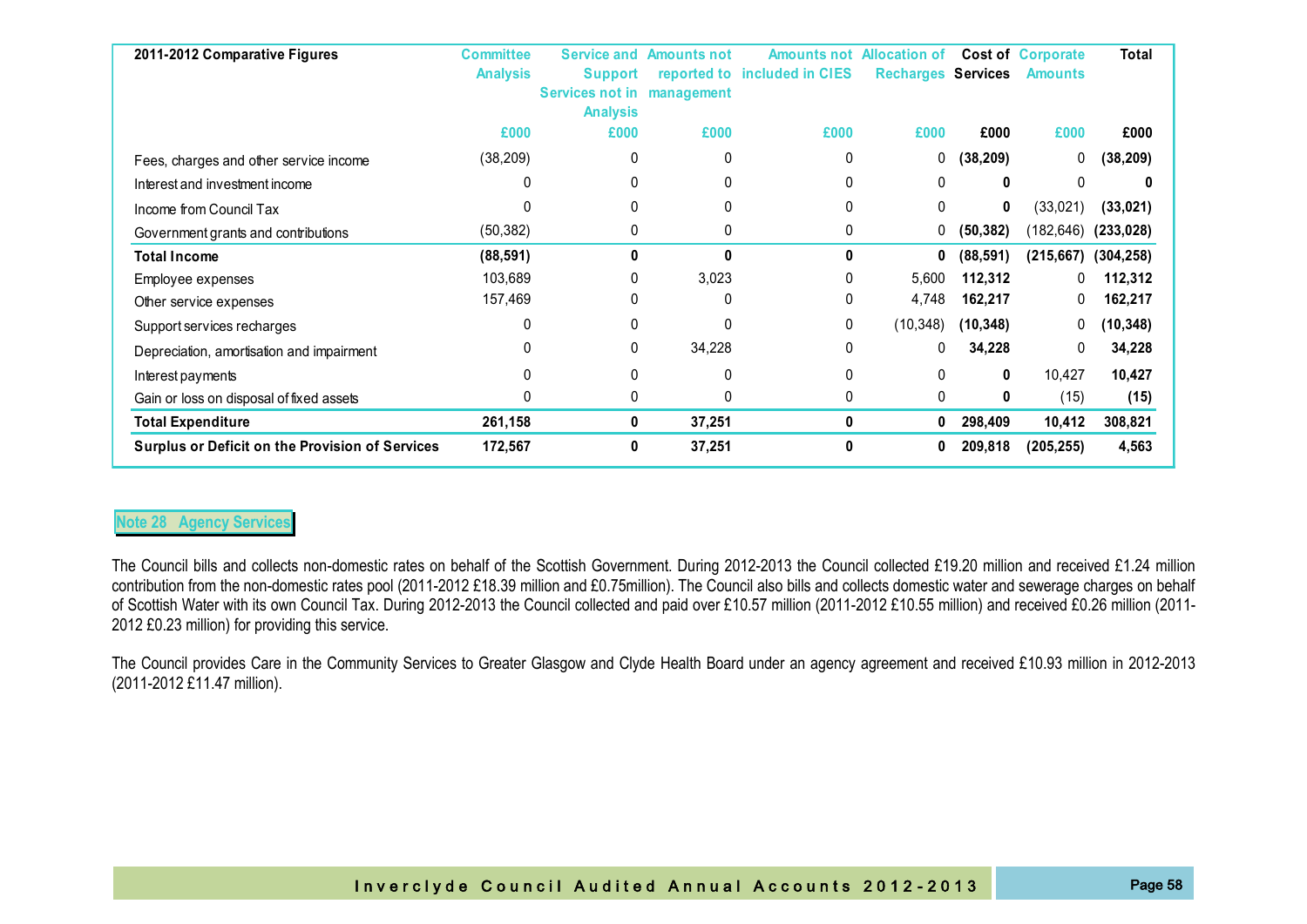The Council incurred the following costs in relation to the audit of the Statement of Accounts, certification of grant claims and statutory inspections by the Authority's external auditors.

|                                                                                          | 2012-2013 | 2011-2012 |
|------------------------------------------------------------------------------------------|-----------|-----------|
|                                                                                          | £000      | £000      |
| Fees payable to Audit Scotland with regard to external audit services carried out by the | 265       | 270       |
| appointed auditor for the year.                                                          |           |           |
|                                                                                          | 265       | 270       |

**Note 30 Grant Income**

The Council credited the following Grants, Contributions and Donations to the Comprehensive Income and Expenditure Statement in 2012-2013.

|                                                                                            | 2012-2013  | 2011-2012  |
|--------------------------------------------------------------------------------------------|------------|------------|
| <b>Credited to Taxation and Non-specific Grant Income</b>                                  | £000       | £000       |
| <b>General Revenue Grant</b>                                                               | (153, 473) | (155, 037) |
| Redistribution from Non-Domestic Rates Pool                                                | (20, 445)  | (19, 142)  |
| Scottish Government General Capital Grant (excludes amounts directly credited to Services) | (5,465)    | (7, 241)   |
| Capital Grants                                                                             | (4,980)    | (1,226)    |
| <b>Credited to Services</b>                                                                |            |            |
| Housing Benefit                                                                            | (35, 738)  | (34, 359)  |
| Council Tax Subsidy                                                                        | (7, 217)   | (7,268)    |
| Housing Benefit and Council Tax Administration                                             | (998)      | (1,045)    |
| Other Housing                                                                              | (1,784)    | (1, 427)   |
| Police Grant                                                                               | (242)      | (300)      |
| <b>Community Service Grant</b>                                                             | (30)       | (280)      |
| Social Work                                                                                | (2, 297)   | (2, 497)   |
| Education                                                                                  | (1,270)    | (1,306)    |
| Employability                                                                              | (411)      | (427)      |
| Other                                                                                      | (867)      | (530)      |
| <b>Total</b>                                                                               | (235, 217) | (232,085)  |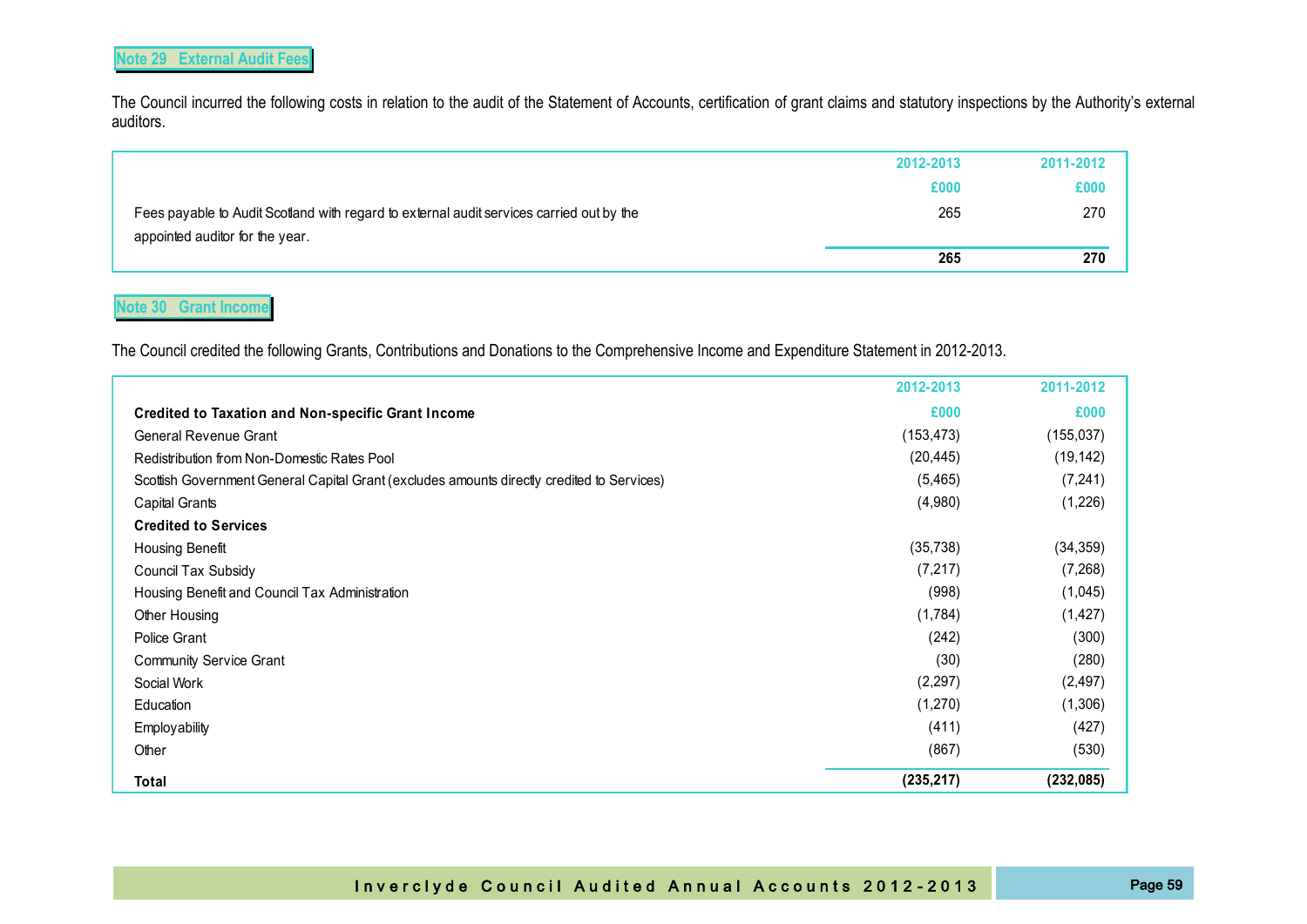# **Note 31 Related Parties**

The Council is required to disclose material transactions with related parties – bodies or individuals that have the potential to control or influence the Council or to be controlled or influenced by the Council. Disclosure of these transactions allows readers to assess the extent to which the Council might have been constrained in its ability to operate independently or might have secured the ability to limit another party's ability to bargain freely with the Council.

#### **Companies**

The Council has a close relationship with three companies – Inverclyde Leisure Limited, Riverside Inverclyde Limited and Sail Inverclyde Limited but has no shares in or ownership of these charitable companies. The results of the associate companies are disclosed in the Group Accounts Note 43 Combining Entities.

During the year ended 31 March 2013, the Council paid Inverclyde Leisure Limited a total of £2.278 million (2011-2012 £2.162 million) to provide leisure and community services. The charity in turn paid the Council for ICT, payroll and human resources services. The amount received for the year ended 31 March 2013 was £0.134 million (2011-2012 £0.133 million). In addition, the Council has provided a loan facility of £0.209 million to the organisation for leasehold improvements on which interest is charged at 6.6%. The loan advanced less repayments is £0.038 million; £0.010 million is included within long-term debtors and £0.028 million within short-term debtors.

During the year, the Council made contributions of £2.756 million (2011-2012 £1.319 million) to Riverside Inverclyde Limited in support of regeneration projects.

Sail Inverclyde Ltd was wound up during the year and the Council received £0.022 million in respect of funding previously paid to Sail Inverclyde Ltd which was not required.

Inverclyde Council is a member of Inverclyde Property Renovations LLP, a partnership established to develop the offices in Greenock and Port Glasgow. The Corporate Director, Environment, Regeneration and Resources and the Chief Financial Officer are directors of a wholly owned Council company MN Nova 58 Limited which is a member of the LLP.

The Council has made a long-term loan to Inverclyde Property Renovations LLP as disclosed in Note 17 and has entered into operating leases as disclosed in Note 33.

#### **Councillors and Officers**

Elected Members and Senior Officers are required to declare an interest if he or she believes that there may be a perception that their decision making may be influenced in any way by a personal interest. Should this arise, the relevant Member or Officer does not take part in any discussion or decision in relation to that interest. The Register of Interests of each Member is available on the Council's website at [www.inverclyde.gov.uk](http://www.inverclyde.gov.uk/)

## **Note 32 Capital Expenditure and Capital Financing**

The total amount of capital expenditure incurred in the year is shown in the table below (including the assets acquired under finance leases and PPP contracts), together with the resources that have been used to finance it. Where capital expenditure is to be financed in future years by charges to revenue as assets are used by the Council, the expenditure results in an increase in the Capital Financing Requirement, a measure of capital expenditure incurred historically by the Council that has yet to be financed. The Capital Financing Requirement is analysed in the second part of this note.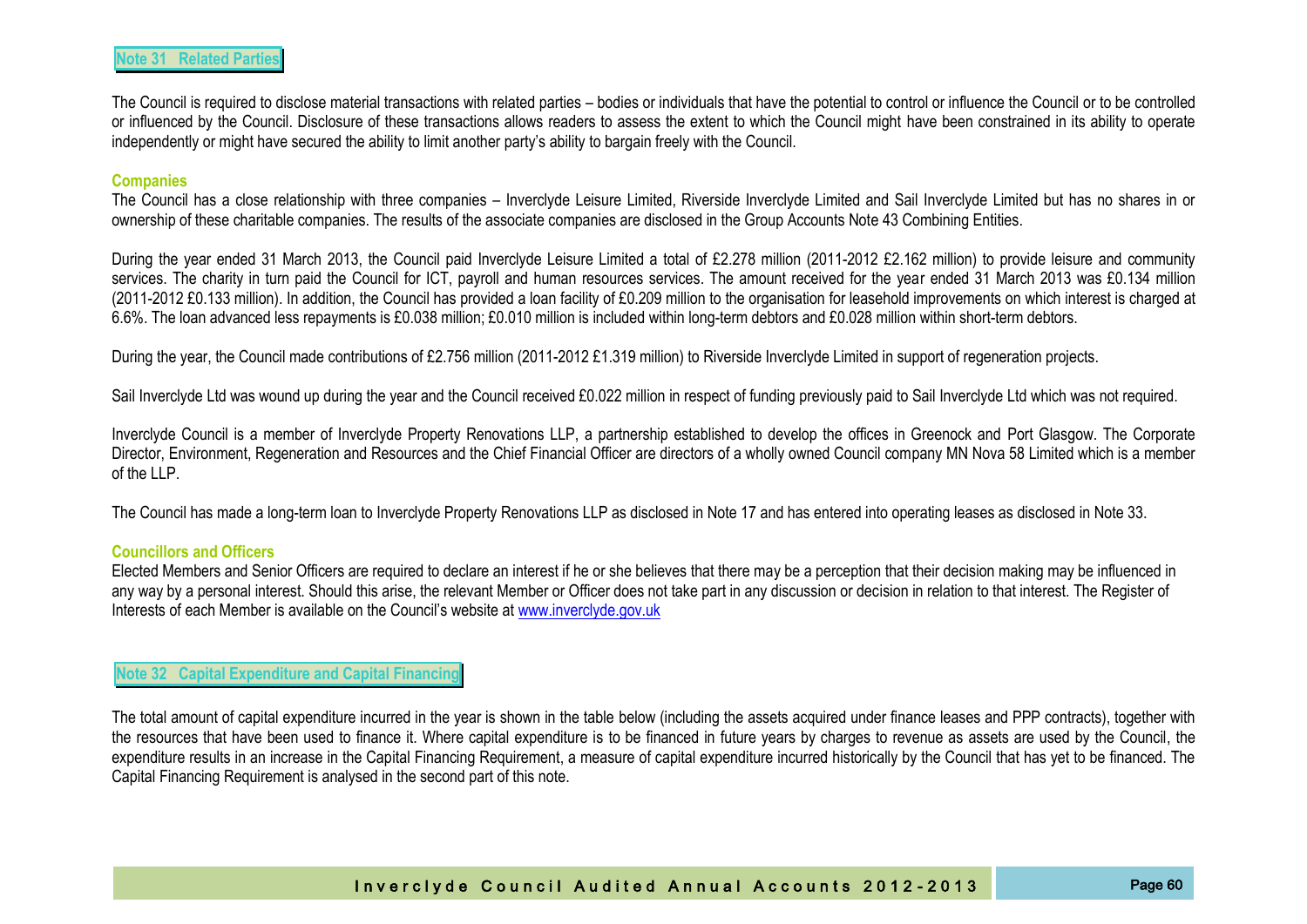|                                                                   | 2012-2013 | 2011-2012 |
|-------------------------------------------------------------------|-----------|-----------|
|                                                                   | £000      | £000      |
| <b>Opening Capital Financing Requirement</b>                      | 271,815   | 206,734   |
| Capital Investment                                                |           |           |
| $\sim$ Capital Expenditure                                        | 48,531    | 28,512    |
| ~ Leased equipment and Schools PPP assets                         | 47        | 56,348    |
| Total capital investment for the year                             | 48,578    | 84,860    |
| Sources of Finance:                                               |           |           |
| $\sim$ Capital receipts from the sale of assets                   | (59)      | (217)     |
| $\sim$ Government grants and other contributions                  | (10,049)  | (8, 467)  |
| $\sim$ Capital from current revenue                               | (3,388)   | (1,288)   |
| ~ Loans Fund principal repayment (including finance leases & PPP) | (9,991)   | (9,807)   |
| Total capital financing for the year                              | (23, 487) | (19, 779) |
| <b>Closing Capital Financing Requirement</b>                      | 296,906   | 271,815   |
| Explanation of movements in the year:                             |           |           |
| $\sim$ Increase/(Reduction) in underlying need to borrow          | 26,895    | 10,232    |
| $\sim$ Increase/(Reduction) in finance leases obligations         | (7)       | 22        |
| $\sim$ Increase/(Reduction) in PPP finance lease creditor         | (1,797)   | 54,827    |
| <b>Increase in Capital Financing Requirement</b>                  | 25,091    | 65,081    |

# **Note 33 Leases**

#### **Inverclyde Council as Lessee**

## **Finance Leases**

The Council has entered into a finance lease type agreement to manage various Common Good land and buildings including the Greenock Municipal Buildings and several municipal parks. The Council remains responsible for all costs and any income relating to the assets and is entitled to the use of the asset in return for the payment of £1 if asked. The Council has also acquired a number of printers for its offices at various locations under five-year finance leases. The assets acquired under these leases are carried as Property, Plant and Equipment in the Balance Sheet at the following net amounts.

|                               | 31 March 2013 | 31 March 2012 |
|-------------------------------|---------------|---------------|
|                               | £000          | £000          |
| Other Land and Buildings      | 16,143        | 11,790        |
| Vehicles, Plant and Equipment | 125           | 134           |
| <b>Total</b>                  | 16,268        | 11,924        |

# Inverclyde Council Audited Annual Accounts 2012-2013 Page 61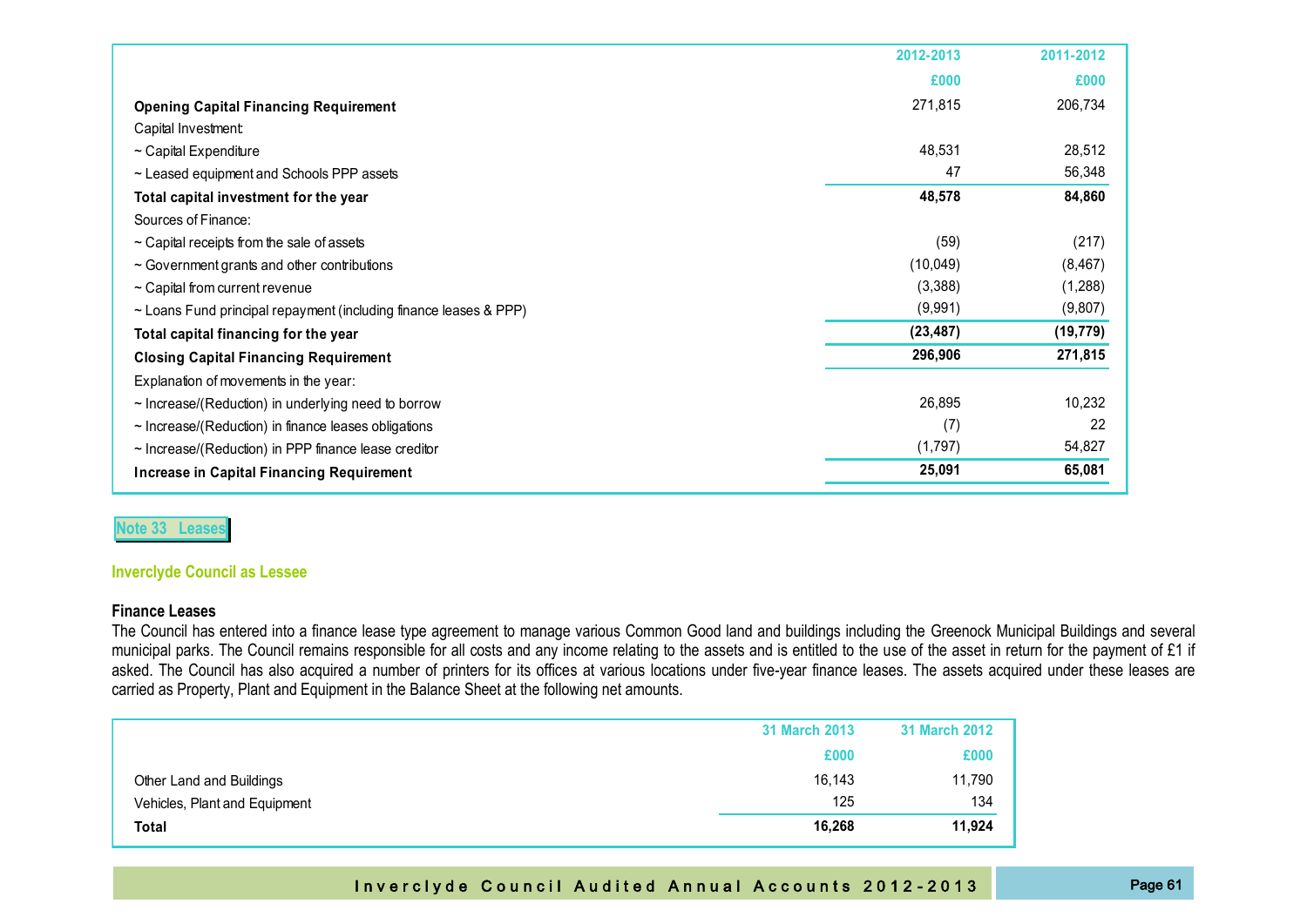The "Other Land and Buildings" figure of £16.143 million disclosed above mostly comprises Greenock Municipal Buildings (£3.520 million), Port Glasgow Town Hall (£2.075 million), Port Glasgow Baths (£1.795 million), Gourock Outdoor Pool (£3.110 million), Lady Octavia Sport Centre (£1.615 million), Battery Park Pavilion (£1.300 million) and miscellaneous recreational facilities and parks (£1.155 million).

The Council is committed to making rental payments under these leases, comprising settlement of the long-term liability for the interest in the assets acquired by the Council and finance costs payable by the Council in future years while the liability remains outstanding. The rental payments are made up of the following amounts.

|                                                    | <b>31 March 2013</b> | 31 March 2012 |
|----------------------------------------------------|----------------------|---------------|
|                                                    | £000                 | £000          |
| Finance lease liabilities (excluding finance cost) |                      |               |
| $\sim$ Current                                     | 36                   | 40            |
| $\sim$ Non-current                                 | 74                   | 73            |
|                                                    | 110                  | 113           |
| Finance costs payable in future years              | 15                   | 19            |
| Total rentals payable in future years              | 125                  | 132           |

The future rental payments will be payable over the following periods:

|                                                   | <b>Future Rental Payments</b> |               | <b>Finance Lease Element</b> |                      |  |
|---------------------------------------------------|-------------------------------|---------------|------------------------------|----------------------|--|
|                                                   | <b>31 March 2013</b>          | 31 March 2012 | 31 March 2013                | <b>31 March 2012</b> |  |
|                                                   | £000                          | £000          | £000                         | £000                 |  |
| Not later than one year                           | 43                            | 49            |                              | 9                    |  |
| Later than one year and not later than five years | 82                            | 83            | 8                            | 10                   |  |
| Later than five years                             |                               | 0             | 0                            |                      |  |
|                                                   | 125                           | 132           | 15                           | 19                   |  |

## **Operating Leases**

The Council leases various properties as tenant on a variety of lease terms that are accounted for as operating leases. The rentals payable in 2012-2013 were £0.359 million (2011-2012 £0.389 million) and the rentals have been included in the Comprehensive Income and Expenditure Statement. The future rental payments due under noncancellable leases in future years are as shown in the table below. (These figures do not include rents that are contingent upon events taking place after the lease was entered into, such as adjustments following rent reviews.)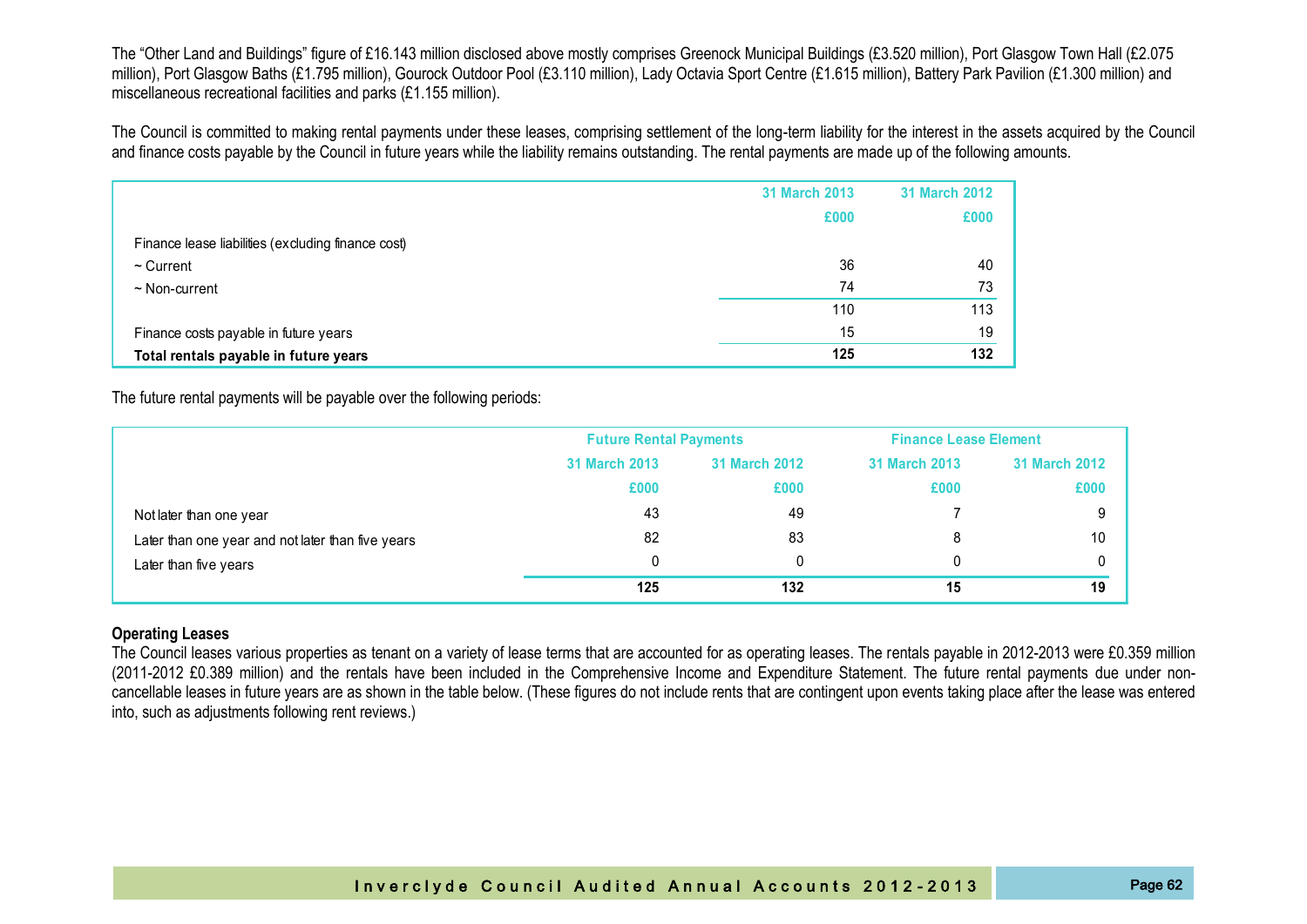|                                                   | <b>Future Rental Payable</b> |               |
|---------------------------------------------------|------------------------------|---------------|
|                                                   | <b>31 March 2013</b>         | 31 March 2012 |
|                                                   | £000                         | £000          |
| Not later than one year                           | 133                          | 358           |
| Later than one year and not later than five years | 124                          | 289           |
| Later than five years                             | 21                           | 24            |
|                                                   | 278                          |               |

## **Inverclyde Council as Lessor**

## **Operating Leases**

The Council has granted commercial leases for properties to various tenants on a variety of lease terms. These arrangements are accounted for as operating leases. The premises at Wallace Place Greenock and Princes Street Port Glasgow that form the development under the Business Premises Renovation Scheme have been leased to Inverclyde Property Renovation LLP at a peppercorn rental. The risks and rewards of ownership remain with the Council at all times. The rental income receivable in 2012- 2013 was £0.799 million (2011-2012 £0.791 million) and is included in the Comprehensive Income and Expenditure Statement. The rents receivable under non-cancellable leases in future years are shown in the table below. (These figures do not include rents that are contingent upon events taking place after the lease was entered into, such as adiustments following rent reviews.)

|                                                   | <b>Future Rental Income Receivable</b> |               |  |
|---------------------------------------------------|----------------------------------------|---------------|--|
|                                                   | <b>31 March 2013</b>                   | 31 March 2012 |  |
|                                                   | £000                                   | £000          |  |
| Not later than one year                           | 508                                    | 474           |  |
| Later than one year and not later than five years | 1,406                                  | 1,318         |  |
| Later than five years                             | 1,229                                  | 1,065         |  |
|                                                   | 3,143                                  | 2,857         |  |

# **Note 34 Schools Public Private Partnership**

The Council has entered into a Public Private Partnership (PPP) for the provision of educational buildings, their maintenance and related facilities. The agreement provides the Council with replacement buildings for two secondary and two primary schools. The provider is required to ensure the availability of these buildings to a pre-agreed standard. When the agreement ends in 2040, the buildings will be handed back to the Council with a guarantee of no major maintenance requirements for a five-year period.

## **Property, Plant and Equipment**

The assets used to provide services at the schools are recognised on the Council's Balance Sheet. Movements in value over the year are detailed in the analysis of the movement in Note 12 Property, Plant and Equipment.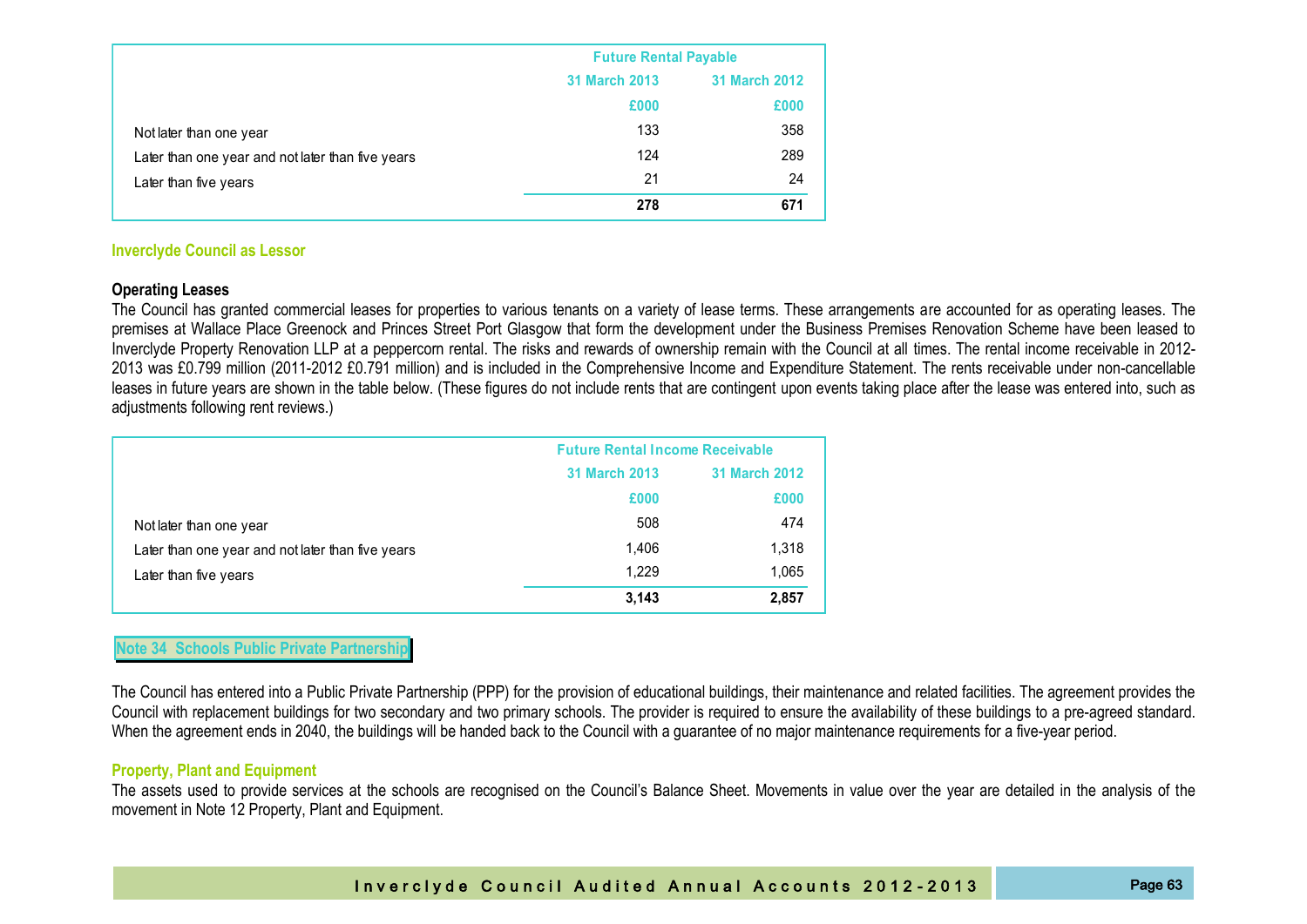## **Remaining Payments under the Agreement**

The Council makes an agreed payment each year which is increased each year by inflation and can be reduced if the provider fails to meet availability and performance standards in any year but which is otherwise fixed. Payments remaining to be made under the PPP contract at 31 March 2013 (assuming an adjusted inflation rate of 1.67% and excluding any estimation of availability and performance deductions) are as follows:

|                                                | <b>Future Payments</b><br>for services | <b>Repayment of</b><br>Liability | <b>Finance Interest</b> | <b>Total</b> |
|------------------------------------------------|----------------------------------------|----------------------------------|-------------------------|--------------|
|                                                | (including lifecycle)<br>maintenance)  |                                  |                         |              |
|                                                | £000                                   | £000                             | £000                    | £000         |
| Payable within one year                        | 2,328                                  | 1,929                            | 5,030                   | 9,287        |
| Payable within two to five years               | 10,759                                 | 7,984                            | 19,967                  | 38,710       |
| Payable within six to ten years                | 19.049                                 | 8,728                            | 24,308                  | 52,085       |
| Payable within eleven to fifteen years         | 20,326                                 | 12,349                           | 24,176                  | 56,851       |
| Payable within sixteen to twenty years         | 23,779                                 | 15,410                           | 22,755                  | 61,944       |
| Payable within twenty one to twenty five years | 28,647                                 | 18,867                           | 20,226                  | 67,740       |
| Payable within twenty six to thirty years      | 11,372                                 | 8,427                            | 6,531                   | 26,330       |
| <b>Total</b>                                   | 116,260                                | 73,694                           | 122,993                 | 312,947      |

## **Liabilities from PPP Arrangements**

Although the payments to the provider are described as unitary payments, they have been calculated to compensate the provider for the fair value of the services they provide and the capital expenditure incurred plus the interest payable whilst the capital expenditure remains to be reimbursed. The liability outstanding to pay to the provider for the capital expenditure (the outstanding finance lease obligation) is as follows:

|                                              | 2012-2013 | 2011-2012 |
|----------------------------------------------|-----------|-----------|
|                                              | £000      | £000      |
| Balance outstanding at the start of the year | 75.491    | 20.664    |
| Payments during the year                     | (1,797)   | (1, 440)  |
| Capital expenditure incurred in the year     | 0         | 56,267    |
| Balance outstanding at year-end              | 73.694    | 75.491    |
| Included in Balance Sheet                    |           |           |
| $\sim$ Current                               | 1.929     | 1.797     |
| $\sim$ Non-current                           | 71,765    | 73.694    |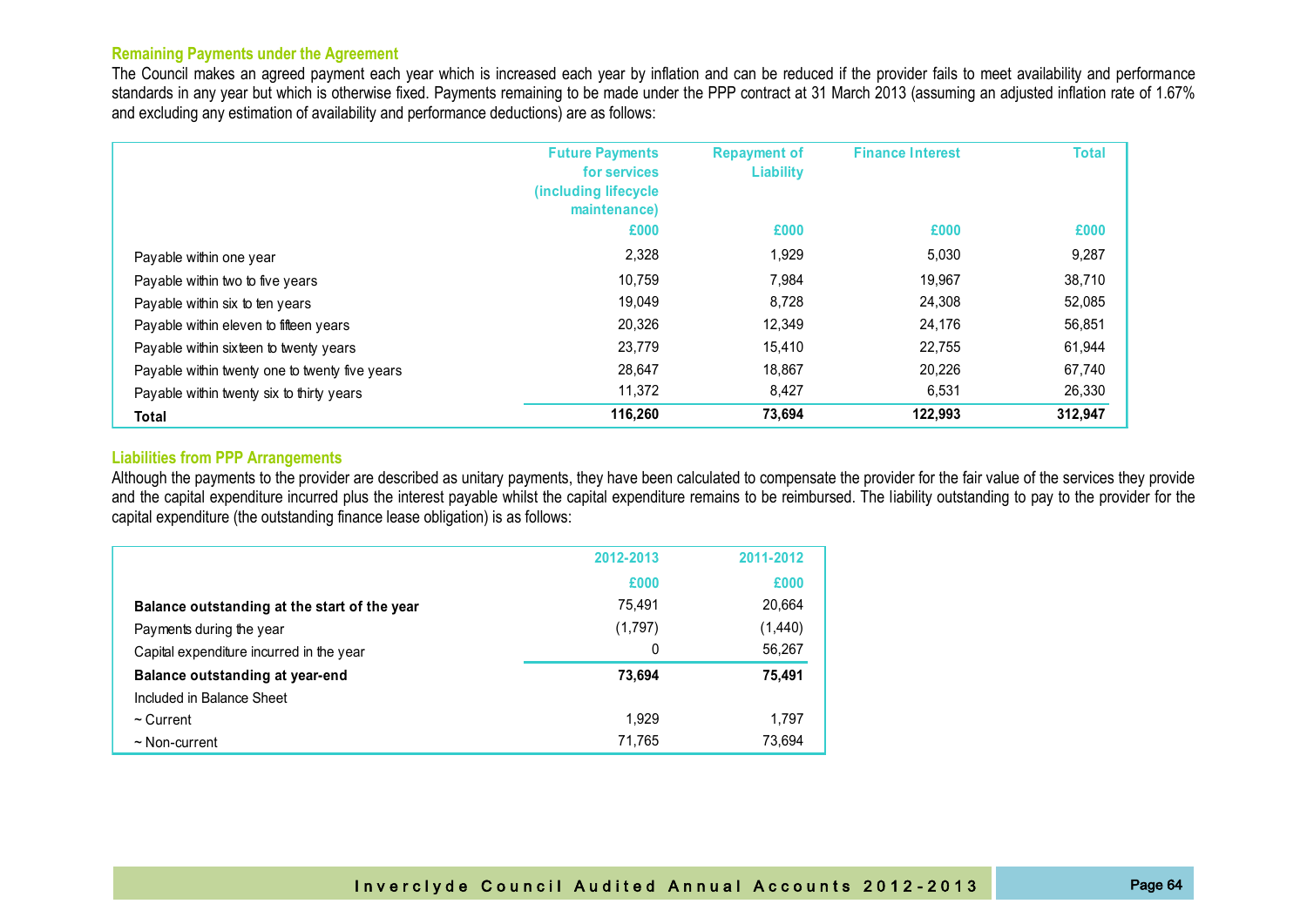## **Exit Packages of Employees**

The numbers of exit packages, with total cost per band, and total cost of the compulsory and other redundancies, are set out in the table below:

| (a)                           |          | (b)                         |         | (c)                                            |         |                       |                           | (e)                   |
|-------------------------------|----------|-----------------------------|---------|------------------------------------------------|---------|-----------------------|---------------------------|-----------------------|
| <b>Exit package cost band</b> |          | <b>Number of compulsory</b> |         | <b>Number of other</b><br>Total number of exit |         |                       | <b>Total cost of exit</b> |                       |
| (including special payments)  |          | redundancies                |         | departures agreed                              |         | packages by cost band |                           | packages in each band |
|                               |          |                             |         |                                                |         | $[(b) + (c)]$         |                           |                       |
|                               | 2012-13  | 2011-12                     | 2012-13 | 2011-12                                        | 2012-13 | 2011-12               | 2012-13                   | 2011-12               |
| E0 - £20,000                  | $\Omega$ |                             |         |                                                |         |                       | £6,538                    | £93,806               |
| £20,001 - £40,000             | $\Omega$ | 0                           |         | 11                                             |         | 11                    | £28,610                   | £321,476              |
| E40,001 - £60,000             | 0        |                             | 4       | 15                                             | 4       | 15                    | £190,860                  | £747,904              |
| E60,001 - £80,000             |          |                             | 4       | 10                                             | 4       | 10                    | £273,537                  | £706,222              |
| £80,001 - £100,000            | 0        | 0                           |         |                                                | 2       |                       | £192,648                  | £630,056              |
| £100,001 - £150,000           | 0        | 0                           |         | 10                                             |         | 10                    | £113,592                  | £1,164,226            |
| E150.001 - £200.000           |          |                             | 6       | 2                                              | 6       | $\mathfrak{p}$        | £964,143                  | £314,384              |
| £200,001 - £250,000           |          |                             |         | 0                                              |         | 0                     | £201.954                  | £0                    |
| Total                         |          |                             | 20      | 62                                             | 20      | 62                    | £1,971,882                | £3,978,074            |

Notes:

1. The above exit package values include redundancy, pension strain, and compensatory lump sums for all retirees, the cost of which is reported under Note 37 Defined Benefit Pension Scheme.

2. For employees with pensions provided by the Scottish Public Pensions Agency (the pension provider for teachers), the values include the notional capitalised cost of compensatory added years ("added years"). The notional cost has not been assessed by the pensions provider and the values have instead been calculated by the local authority using a calculator developed and provided by the pensions provider on the understanding that it is fit for purpose.

3. For employees with pensions provided by Strathclyde Pension Fund (the pensions provider for all employees other than teachers), the values also include the notional capitalised cost of added years. These costs are based on an assessment by the pensions provider itself of the present value of all future payments to the retiree until death.

## **Termination Benefits of Employees**

The Council terminated the contracts of a number of employees in 2012-2013, included in the above table are liabilities relating to these releases of £1.180 million (2011-2012 £1.593 million).

# **Note 36 Impairment Losses**

The disclosures on impairment losses by class of asset are shown in Note 12 Property, Plant and Equipment, Note 13 Intangible Assets in the reconciliation of movements during the year and in Note 19 Assets Held for Sale. The major items of impairment losses (squaring to Impairment Losses on Notes 12 and 13) reported within these figures are as follows: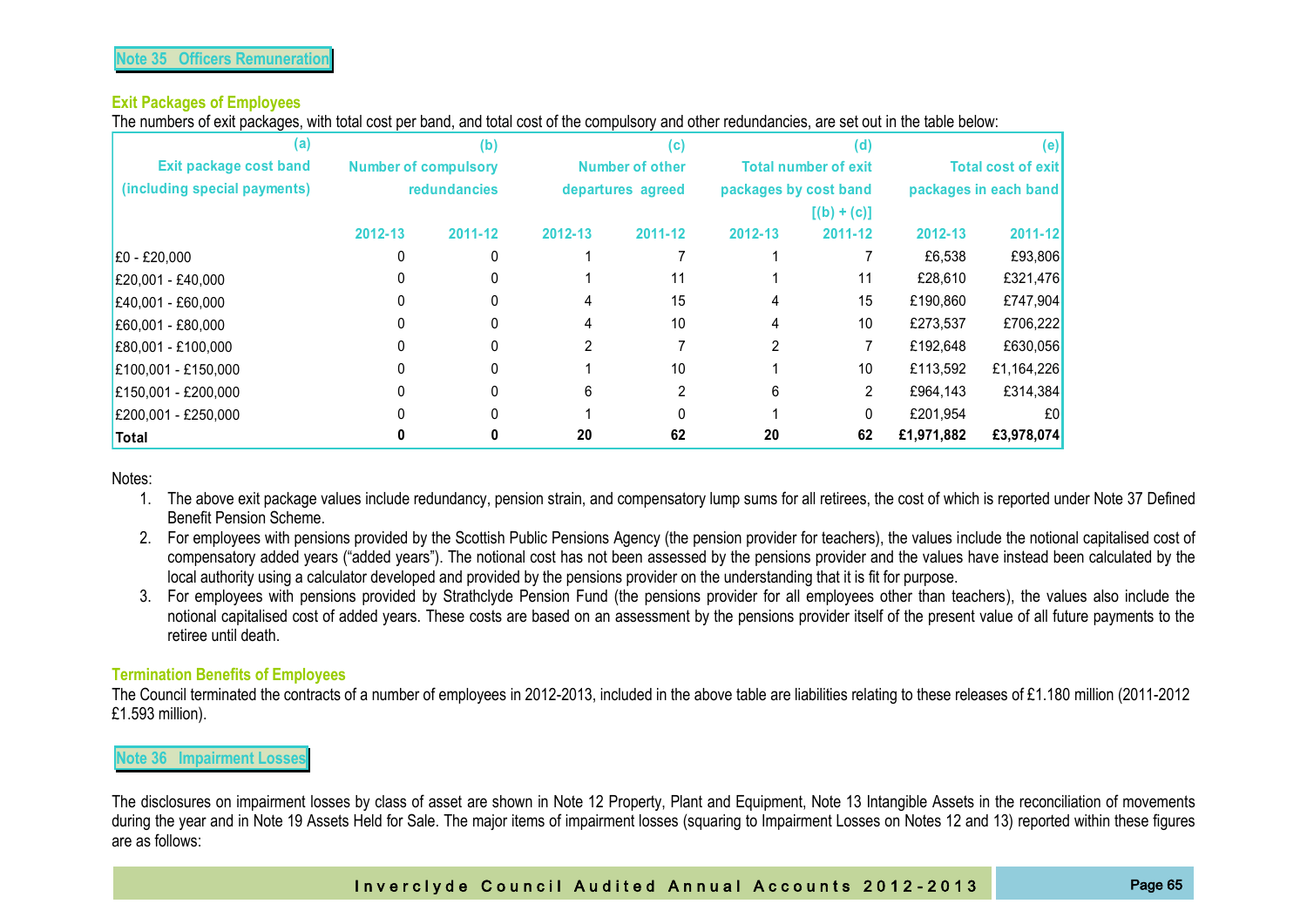|                                     | 2012/13 |
|-------------------------------------|---------|
|                                     | £000    |
| Overton Primary School              | 1,633   |
| Play Areas                          | 1,002   |
| <b>Greenock Municipal Buildings</b> | 983     |
| Gourock Outdoor Pool                | 894     |
| Greenock Sports Centre              | 626     |
| Moorfoot Primary School             | 579     |
| Port Glasgow Town Centre            | 456     |
| Ravenscraig Stadium - Stand         | 301     |
| Kilmacolm Primary School            | 266     |
| Central Library                     | 229     |
| Inverkip Primary School             | 204     |
| Port Glasgow Town Hall              | 188     |
| South West Library                  | 176     |
| Pottery Street Garage               | 171     |
| St Mary's Primary School            | 127     |
| Sacred Heart Primary School         | 110     |
| Ardgowan Primary School             | 101     |
|                                     | 8,046   |
| Other Properties                    | 1,064   |
| <b>Total</b>                        | 9,110   |

**Note 37 Defined Benefit Pension Schemes**

#### **Participation in Pension Schemes**

The post-employment scheme for employees other than teachers is The Strathclyde Pension Scheme, and is administered by Glasgow City Council. The Strathclyde Pension Scheme is a multi-employer, defined benefit scheme in which it is possible for an employer to identify its share of the assets and liabilities on a consistent and reasonable basis. This is a "funded" defined benefit final salary scheme, meaning that Inverclyde Council and its employees pay contributions into a fund, calculated at a level intended to balance the pension liability with investment assets.

## **Transactions Relating to Post-employment Benefits**

The cost of retirement benefits is recognised in the reported cost of services when they are earned by the Council's employees, rather than when the benefits are eventually paid as pensions. However, the charge that is statutorily required to be made against the Council Tax is based upon the pension contributions payable by the Council in the year, and an adjustment is made in the Movement in Reserves Statement to replace the cost of post-employment benefits with employers' contributions.

The following transactions have been made in the accounting statements in 2012-2013 and in the prior year 2011-2012.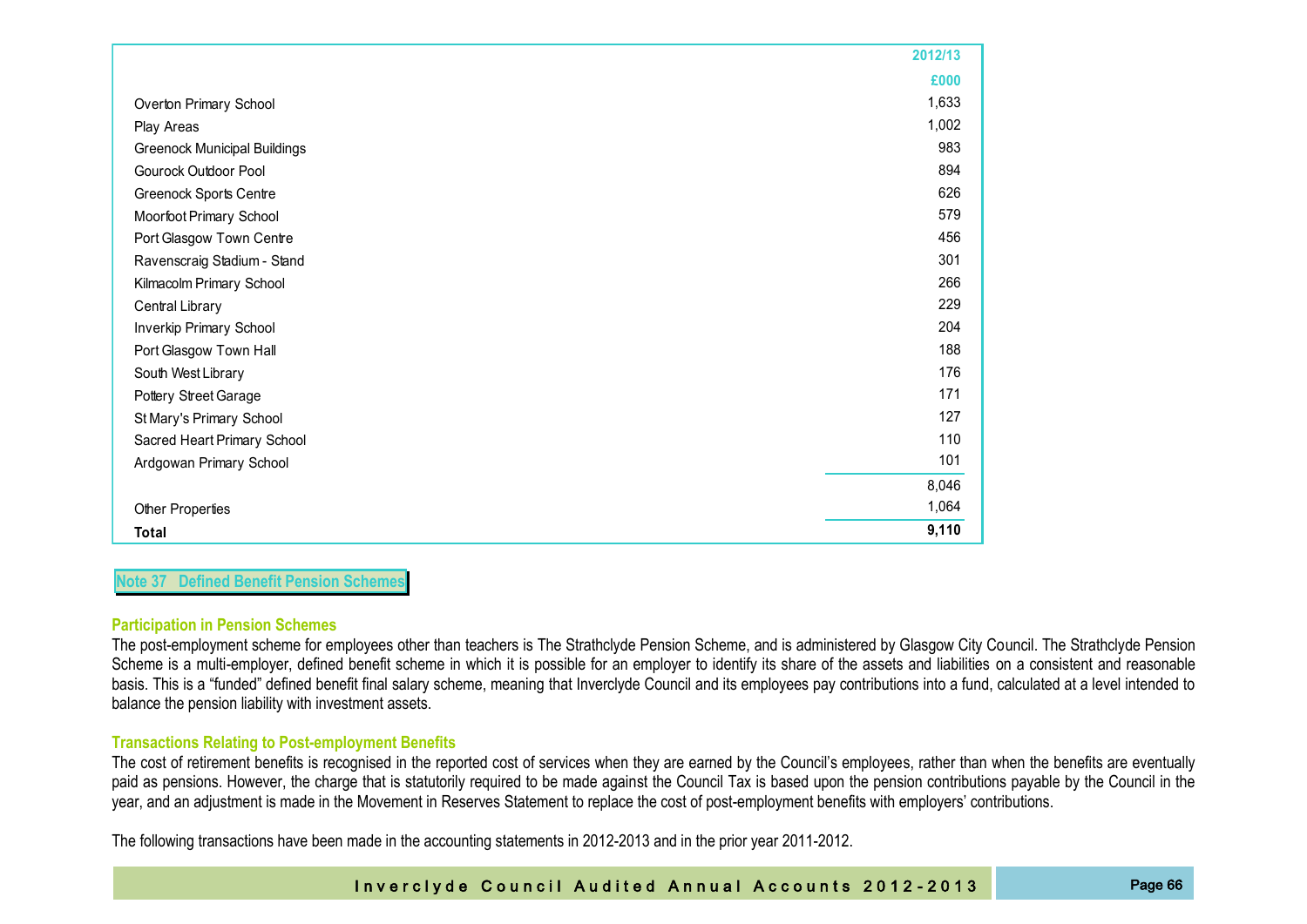|                                                                                                                   | 31 March 2013 | <b>31 March 2012</b> |
|-------------------------------------------------------------------------------------------------------------------|---------------|----------------------|
|                                                                                                                   | £000          | £000                 |
| <b>Comprehensive Income and Expenditure Statement (CIES)</b>                                                      |               |                      |
| Included within "Cost of Services" in CIES:                                                                       |               |                      |
| $\sim$ Current service cost                                                                                       | 8,929         | 8,989                |
| $\sim$ Past service cost                                                                                          | 50            | 3,828                |
| $\sim$ Curtailments and unfunded benefits                                                                         | 234           | 2,111                |
| Included within "Financing & Investment Income & Expenditure" in CIES:                                            |               |                      |
| $\sim$ Interest cost                                                                                              | 20,365        | 21,700               |
| $\sim$ Expected return on scheme assets                                                                           | (19,065)      | (23, 100)            |
| Total Post-employment Benefit charged to Surplus or Deficit on the Provision of Services                          | 10,513        | 13,528               |
| Other Post-employment Benefits Charged to the CIES:                                                               |               |                      |
| $\sim$ Actuarial (gains) and losses                                                                               | 22,538        | 44,638               |
| Total Post-employment Benefit Charged to the CIES                                                                 | 33,051        | 58,166               |
| <b>Movement in Reserves Statement (MiRS)</b>                                                                      |               |                      |
| ~ Reversal of net charges made to the surplus or deficit for the Provision of Services for retirement benefits in |               |                      |
| accordance with the Code                                                                                          | (22, 437)     | (46, 343)            |
| Actual amount charged against the General Fund balance for pensions in the year:                                  |               |                      |
| <b>Employers' contributions payable to Strathclyde Pension Fund</b>                                               | 10,614        | 11,823               |

The cumulative amount of actuarial gains and losses recognised in the Comprehensive Income and Expenditure Statement is a loss of £120.453 million (2011-2012 loss of £97.915 million).

# **Assets and Liabilities in Relation to Post-employment Benefits**

A reconciliation of Inverclyde Council's share of the present value of Strathclyde Pension Fund's liabilities is as follows: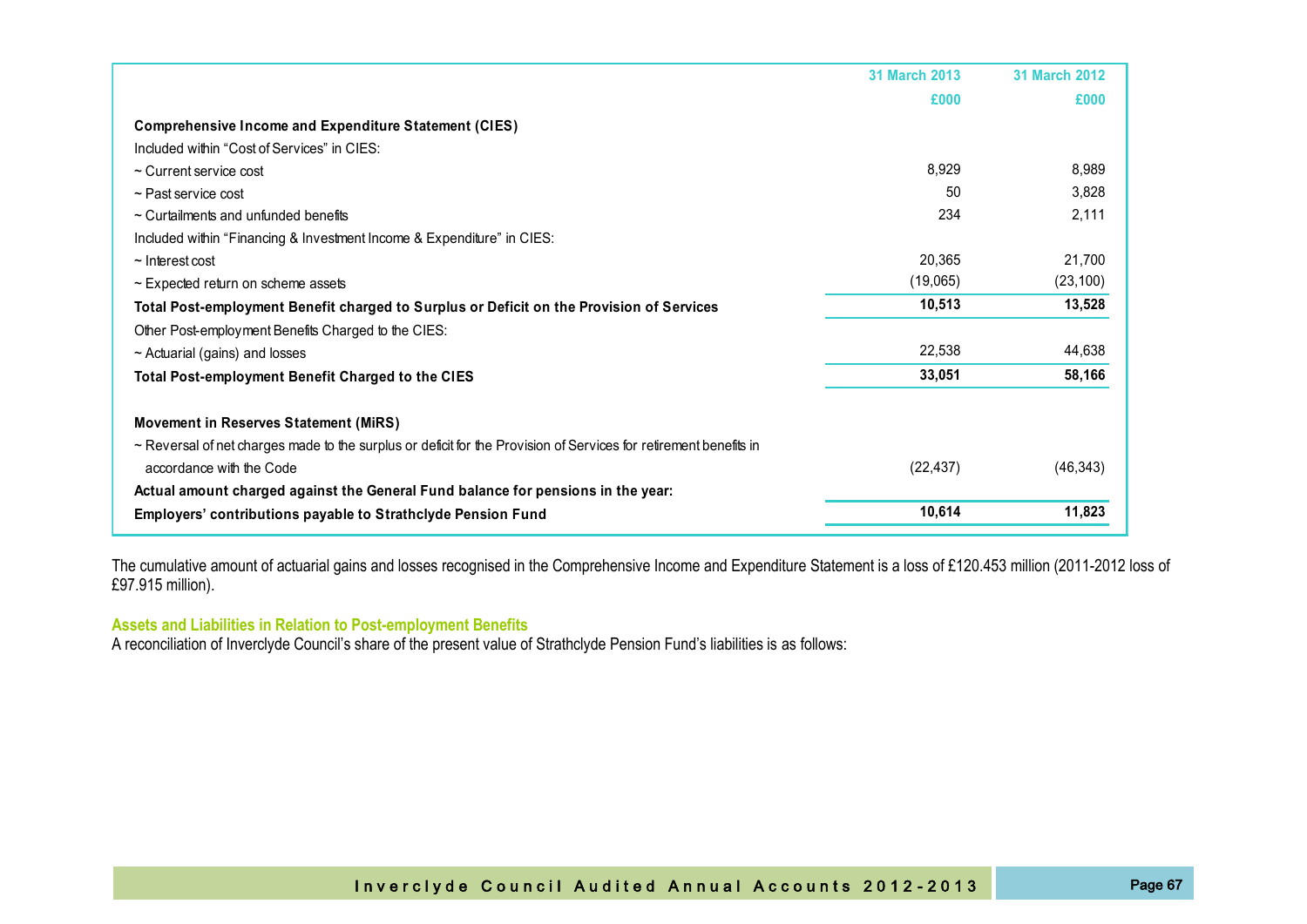|                                            | 2012-2013 | 2011-2012 |
|--------------------------------------------|-----------|-----------|
|                                            | £000      | £000      |
| <b>Opening balance at 1 April</b>          | 426,032   | 384,541   |
| Current service cost                       | 8,929     | 8,989     |
| Interest cost                              | 20,365    | 21,700    |
| Contributions by Pension Fund participants | 2,740     | 2,899     |
| Actuarial (gains ) and losses              | 52,215    | 16,376    |
| Benefits paid                              | (15, 534) | (14, 412) |
| Past service costs                         | 50        | 3,828     |
| Settlements and curtailments               | 234       | 2,111     |
| <b>Closing balance at 31 March</b>         | 495,031   | 426,032   |

A reconciliation of Inverclyde Council's share of the fair value of Strathclyde Pension Fund's assets is as follows:

|                                            | 2012-2013 | 2011-2012 |
|--------------------------------------------|-----------|-----------|
|                                            | £000      | £000      |
| Opening balance at 1 April                 | 329,802   | 334,654   |
| Expected rate of return                    | 19,065    | 23,100    |
| Actuarial gains and (losses)               | 29,677    | (28, 262) |
| Employers' contributions                   | 10,614    | 11,823    |
| Contributions by Pension Fund participants | 2,740     | 2,899     |
| Benefits paid                              | (15, 534) | (14, 412) |
| Settlements and Curtailments               | 0         |           |
| <b>Closing balance at 31 March</b>         | 376,364   | 329,802   |

The expected return on the Fund's assets is determined by considering the expected returns available on the assets underlying the current investment policy. Expected yields on fixed interest investments are based on gross redemption yields as at the Balance Sheet date. Expected returns on equity investments reflect long-term real rates of return experienced in the respective markets.

The share of deficit on Fund assets in the year was £118.667 million (2011-2012 deficit of £96.230 million).

The actual return on scheme assets in 2012-2013 was £48.790 million (£3.586 million in 2011-2012).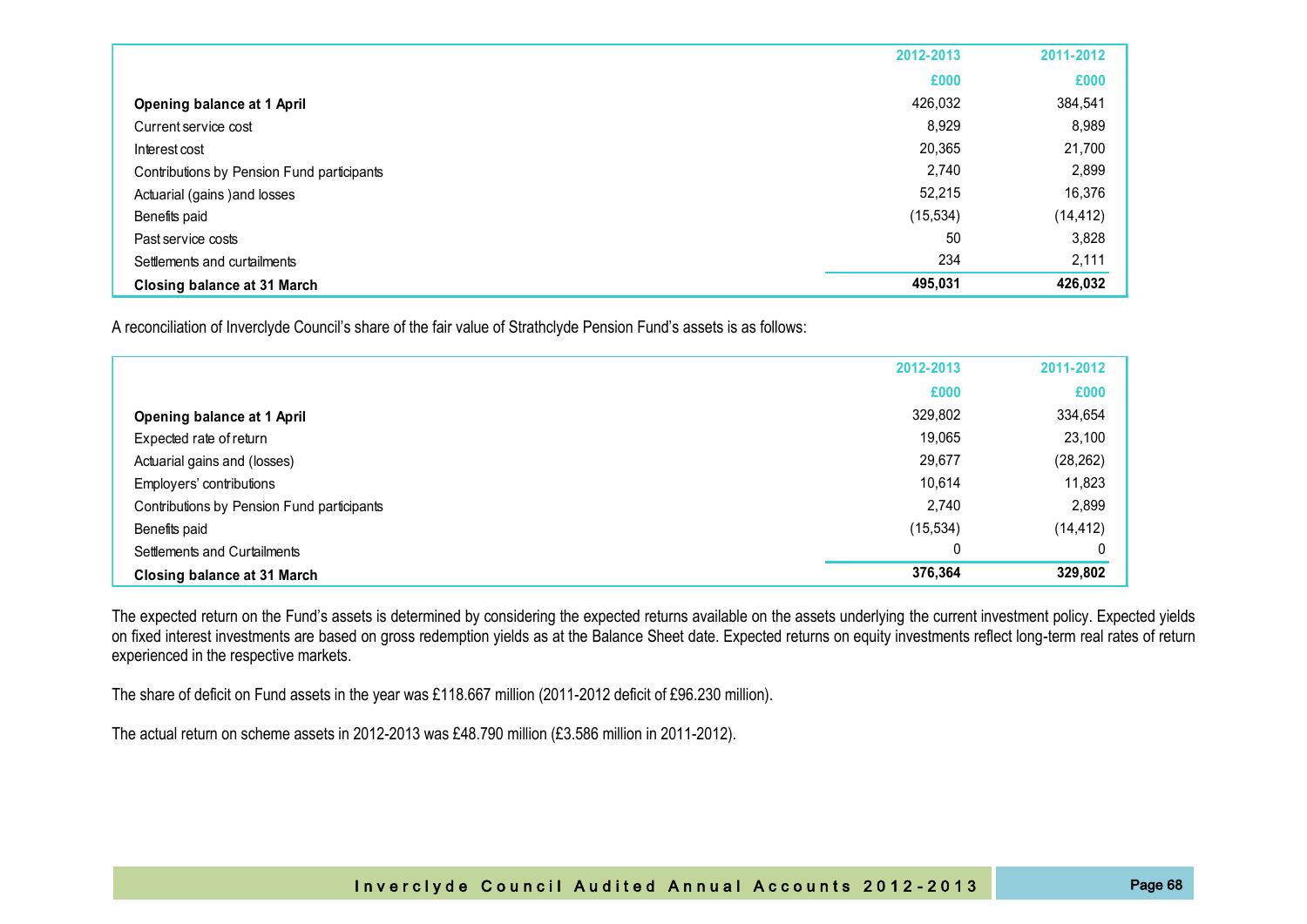## **Fund History**

|                                                      | <b>31 March 2009</b> | 31 March 2010 | <b>31 March 2011</b> | 31 March 2012 | <b>31 March 2013</b> |
|------------------------------------------------------|----------------------|---------------|----------------------|---------------|----------------------|
|                                                      | £000                 | £000          | £000                 | £000          | £000                 |
| Present value of liabilities*                        | (264, 458)           | (435, 509)    | (384,541)            | (426, 032)    | (495,031)            |
| Fair value of assets                                 | 224.886              | 310,833       | 334,654              | 329.802       | 376,364              |
| Surplus or (Deficit) in the Fund                     | (39, 572)            | (124, 676)    | (49, 887)            | (96, 230)     | (118, 667)           |
| *Unfunded liabilities included in the figure for the |                      |               |                      |               |                      |
| Present value of liabilities                         |                      |               |                      |               |                      |
| $\sim$ Unfunded liabilities for Pension Fund         | (10,068)             | (16, 047)     | (15, 834)            | (17,006)      | (18, 399)            |
| $\sim$ Teachers' unfunded pensions                   | (3, 392)             | (7,700)       | (8, 149)             | (12,092)      | (12, 885)            |
| ~ Unfunded liabilities prior to 1996 Local           |                      |               |                      |               |                      |
| Government Reorganisation                            | (7,531)              | (8, 813)      | (8, 729)             | (8,011)       | (8,048)              |

The liabilities show the underlying commitments that the Council has in the long run to pay post-employment (retirement) benefits. The net liability of £118.667 million has a substantial impact on the net worth of the Council as recorded in the Balance Sheet, resulting in a net asset of £58.639 million. However, statutory arrangements for funding the deficit mean that the financial position of the Council remains healthy. The deficit on Strathclyde Pension Fund will be made good by increased contributions over the remaining working life of employees, as assessed by the Pension Fund actuary.

The total contribution expected to be made by the Council to Strathclyde Pension Fund in the year to 31 March 2014 is £8.285 million.

#### **Basis for Estimating Assets and Liabilities**

The Council's share of the liabilities of Strathclyde Pension Fund has been assessed on an actuarial basis using the projected unit credit method, that estimates the pensions that will be payable in future years dependent upon assumptions about mortality rates, salary levels and so on. The Fund's liabilities have been assessed by Hymans Robertson, an independent firm of actuaries, and the estimates are based on the latest full valuation of the Fund at 31 March 2011. The principal assumptions used by the actuary have been:

|                                                          | 2012-2013 | 2011-2012 |
|----------------------------------------------------------|-----------|-----------|
| Long-term expected rate of return on assets in the Fund: |           |           |
| Equity investments                                       | 4.5%      | 6.3%      |
| <b>Bonds</b>                                             | 4.5%      | 3.9%      |
| Property                                                 | 4.5%      | 4.4%      |
| Cash                                                     | 4.5%      | 3.5%      |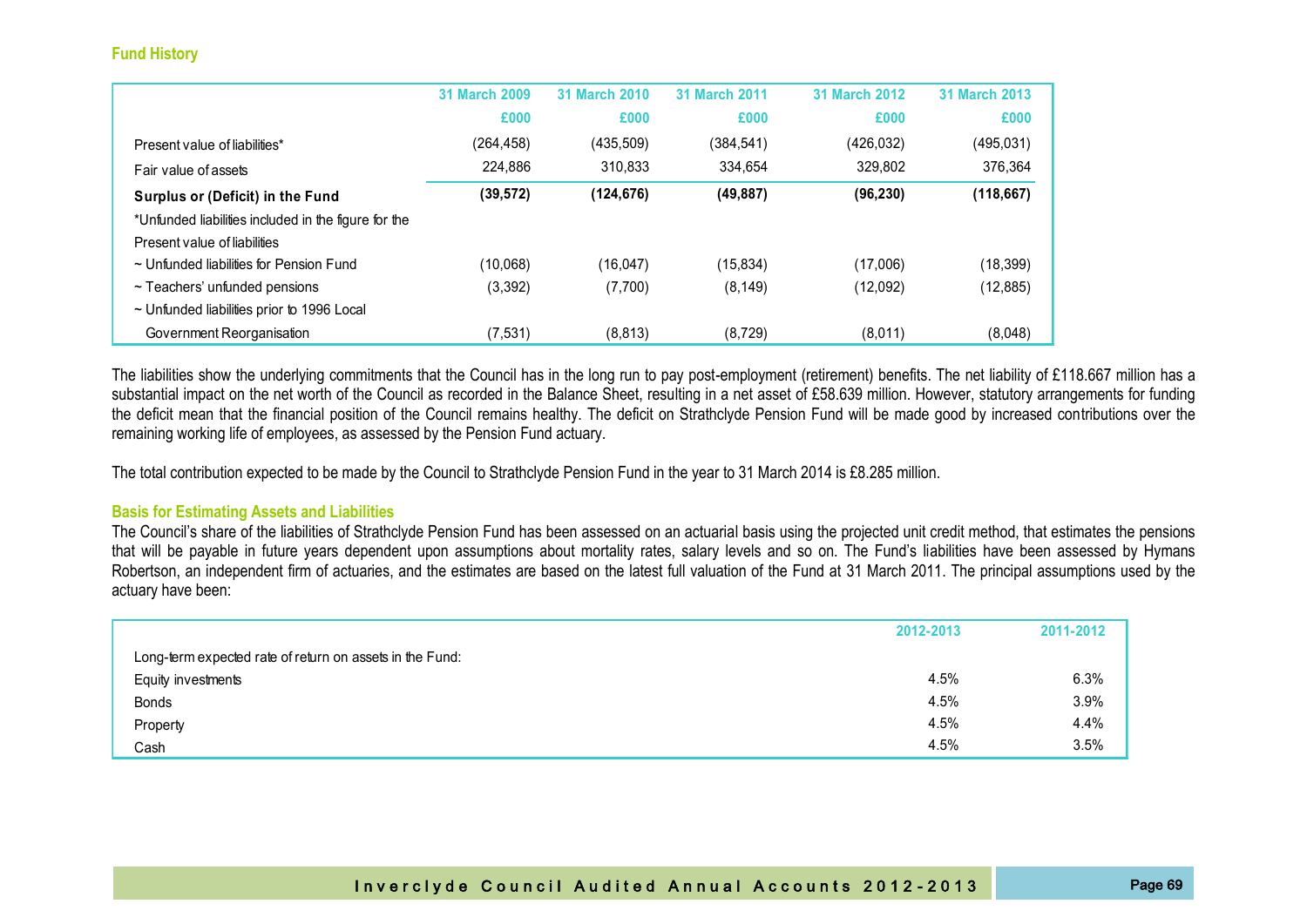|                                                                   | 2012-2013  | 2011-2012  |
|-------------------------------------------------------------------|------------|------------|
| Mortality Assumptions:                                            |            |            |
| Longevity at 65 for current pensioners:                           |            |            |
| $~\sim$ Men                                                       | 21.0 years | 21.0 years |
| $\sim$ Women                                                      | 23.4 years | 23.4 years |
| Longevity at 65 for future pensioners:                            |            |            |
| $~\sim$ Men                                                       | 23.3 years | 23.3 years |
| $\sim$ Women                                                      | 25.3 years | 25.3 years |
| Rate of inflation                                                 | 2.8%       | 2.5%       |
| Rate of increase in salaries                                      | 5.1%       | 4.8%       |
| Rate of increase in pensions                                      | 2.8%       | 2.5%       |
| Expected return on assets                                         | 4.5%       | 5.8%       |
| Rate for discounting Fund assets                                  | 4.5%       | 4.8%       |
| Take-up option to convert annual pension into retirement lump sum | 50.0%      | 50.0%      |

The Pension Fund's assets consist of the following categories by proportion of the total assets held:

|                    | 31 March 2013 | 31 March 2012 |
|--------------------|---------------|---------------|
|                    |               |               |
| Equity investments | 76            | 77            |
| <b>Bonds</b>       | 14            | 11            |
|                    |               |               |
| Property<br>Cash   | -2            |               |
|                    | 100           | 100           |

## **History of Experience Gains and Losses**

The actuarial gains and losses identified as movements on the Pension Reserve in 2012-2013 can be analysed into the following categories, measured as a percentage of assets or liabilities at 31 March 2013. Figures for the four previous years are provided for comparison in accordance with the requirements of The Code.

|                                              | 31 March 2009 | 31 March 2010 | 31 March 2011 | 31 March 2012 | 31 March 2013 |
|----------------------------------------------|---------------|---------------|---------------|---------------|---------------|
|                                              |               |               |               |               |               |
| Experience gains and (losses) on assets      | (32.70)       | 22.60         | 0.64          | (8.57)        | 7.89          |
| Experience gains and (losses) on liabilities | 6.60          | (0.50)        | (0.92)        | 2.87          | 0.02          |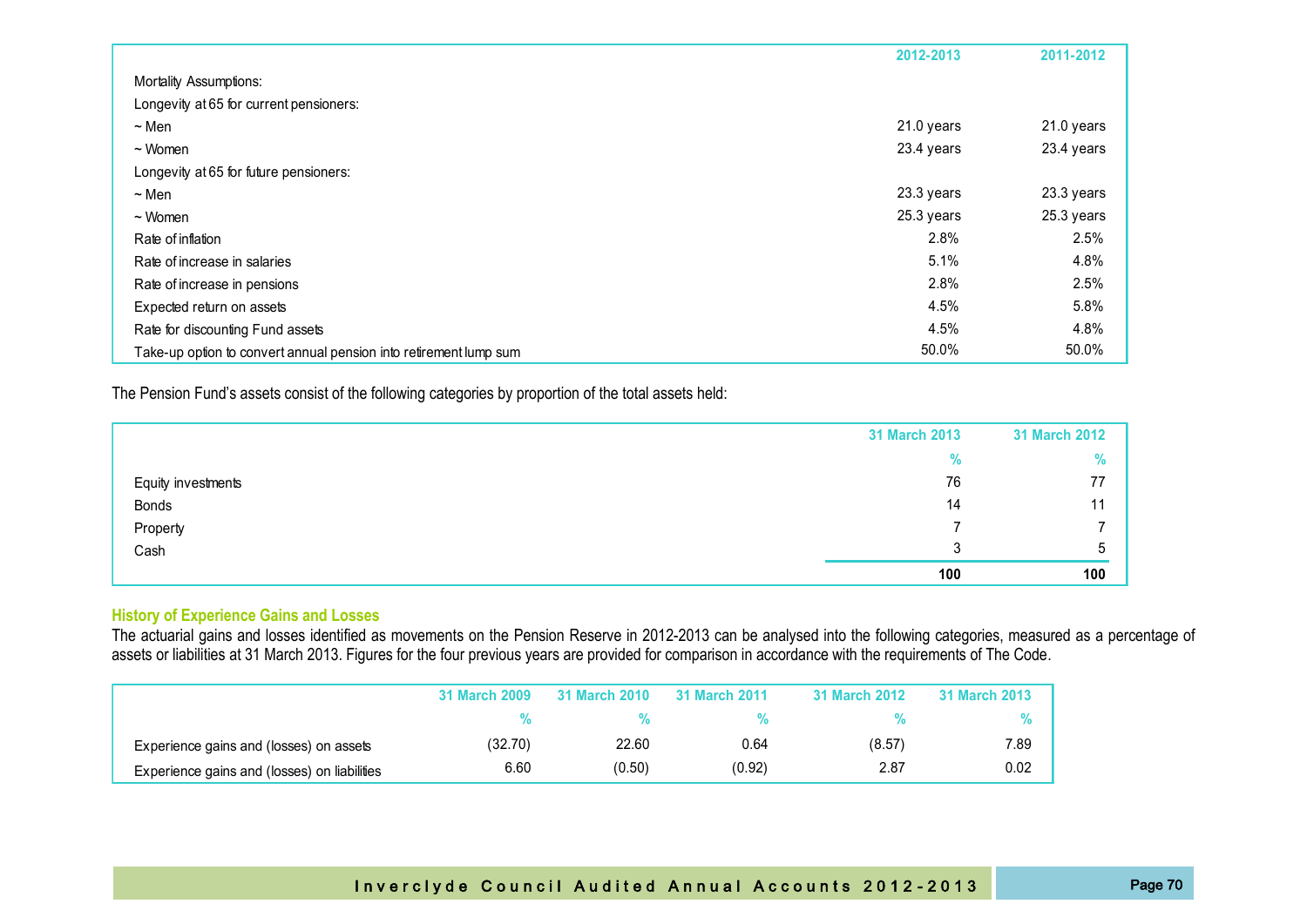## **Note 38 Post-employment Benefits Teachers**

The teachers' pension scheme is administered directly by the Scottish Government and is technically a "defined benefit" scheme. However the scheme is unfunded and the Council is not able to identify its share of the underlying financial position and performance of the scheme with sufficient reliability for accounting purposes. In this Statement of Accounts, it is therefore accounted for on the same basis as a "defined contribution" scheme.

In 2012-2013, Inverclyde Council paid £4.310 million in respect of teachers' retirement benefits, representing 14.8% of pensionable pay. The figures for 2011-2012 were £4.462 million and 14.9%. There were no contributions remaining payable at the year-end.

**Note 39 Post-employment Benefits Police and Fire-fighters Pension Schemes**

Local authorities have an obligation to meet the expenditure of the Joint Boards of which they are constituent members. As a consequence, Inverclyde Council has additional liabilities arising from the pension deficits of Strathclyde Police Joint Board and Strathclyde Fire & Rescue Joint Board. In accordance with the accounting regulations, the Group Accounts include a share of the pension liability of the above boards. Further information regarding these deficits can be found in the Annual Reports and Accounts of the relevant bodies whose contact details are shown in the Notes to the Group Accounts.

## **Note 40 Contingent Assets and Liabilities**

There is currently a legal case outstanding in respect of part-time employees who may rejoin the Teachers' Pension Scheme. Should this be successful there may be a liability on the employer to backdate the costs associated with this case.

The Council transferred the bulk of its housing stock and some areas of land for the development of social housing to River Clyde Homes in December 2007. The Council retains the risk of any contamination present when the land transferred. The extent of any potential remedial work has not been assessed.

The Council has received a claim that the methodology for calculating term time salaries may be subject to challenge, it is too early to assess the liability at this stage.

The Council has outstanding Employment Tribunals which, if the Employees' action is successful will result in a liability to the Council.

The Council is a joint partner of Riverside Inverclyde (RI) which is an Urban Regeneration Company. RI has entered into a joint arrangement to regenerate the James Watt Dock. Recent information highlights that there may be significant abnormal costs for which the Council may ultimately be partially liable.

The Council is unaware of any other material contingent asset or liability at 31 March 2013 and has made no further provisions.

**Note 41 Nature and Extent of Risks Arising from Financial Instruments**

#### **The Management of Treasury Risk by the Council**

The Council's activities expose it to a variety of financial risks:

- $\circ$  Credit risk the possibility that other parties might fail to pay amounts due to the Council:
- $\circ$  Liquidity risk the possibility that the Council might not have funds available to meet its commitments to make payments;

## Inverclyde Council Audited Annual Accounts 2012-2013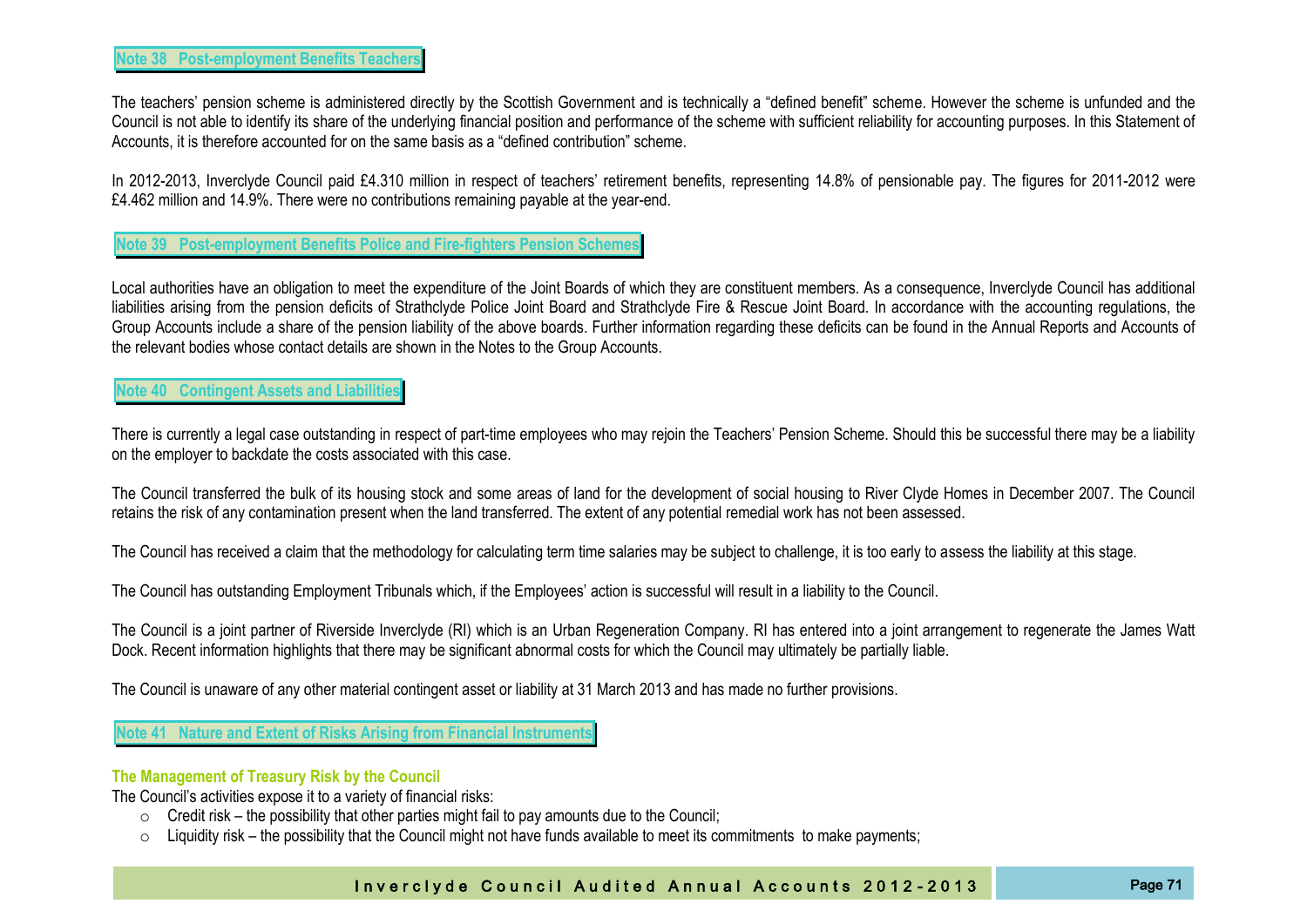$\circ$  Market risk – the possibility that financial loss might arise for the Council as a result of changes in such measures as interest rates and stock market movements.

The Council's management of treasury risk actively works to minimise the Council's exposure to the unpredictability of financial markets and to protect the financial resources available to fund services. The Council manages its risk by various means including:

- o A full and formal adoption of the requirements of CIPFA's Treasury Management in the Public Services: Code of Practice and by the adoption of a Treasury Policy Statement and treasury management clauses within the Council's financial regulations:
- o The adoption of written principles for overall risk management and rigorous observance of the written policies and procedures;
- o The approval annually in advance of Prudential Indicators for the forthcoming three years;
- $\circ$  The approval of an investment strategy for the forthcoming year;
- o Regular reporting to the members of the Policy and Resources Committee and the full Council on treasury matters.

## **Management of Credit Risk**

Credit risk arises from the short-term lending of surplus funds to banks, building societies and other local authorities as well as credit exposure to the Council's customers. This risk is minimised through the Annual Investment Strategy, which requires that deposits are not made with financial institutions unless they meet identified minimum criteria, in accordance with the Fitch, Moody's and Standard and Poor's Credit Ratings Service. The Annual Investment Strategy also considers maximum amounts and time limits in respect of each financial institution.

Customers for goods and services are assessed, taking into account their financial position, past experience and other factors, with individual credit limits being set in accordance with the Council's internal ratings procedures.

The Council's maximum exposure to credit risk in relation to its deposits in banks and building societies of £68.039 million cannot be assessed generally as the risk of any institution failing to make interest payments or repay the principal sum will be specific to each individual institution. Recent experience has shown that it is rare for such entities to be unable to meet their commitments. A risk of irrecoverability applies to all the Council deposits, but there is no evidence at 31 March 2013 that this was likely to crystallise.

Credit limits were generally not exceeded during the year, with the exception of a few occasions which were reported to and ratified by the Policy and Resources Committee. The Council expects full repayment on the due date of deposits placed with its counterparties.

The Council has a potential maximum credit risk exposure of £4.139 million (2011-2012 £3.864 million) from debtors excluding council tax. This estimate is based on past experience and current market conditions.

The Council does not generally allow credit for customers, such that £11.227 million of the £13.4 million debtors is past its due date for payment. The past due amount can be analysed by age as shown in the following table. The Council has made provision for the loss of income based on previous experience.

|                        | 31 March 2013 | 31 March 2012 |
|------------------------|---------------|---------------|
|                        | £000          | £000          |
| Less than three months | 10,877        | 10,767        |
| Three to six months    | 35            | 44            |
| Six months to one year | 128           | 74            |
| More than one year     | 187           | 109           |
|                        | 11,227        | 10,994        |

Inverclyde Council Audited Annual Accounts 2012-2013 Page 72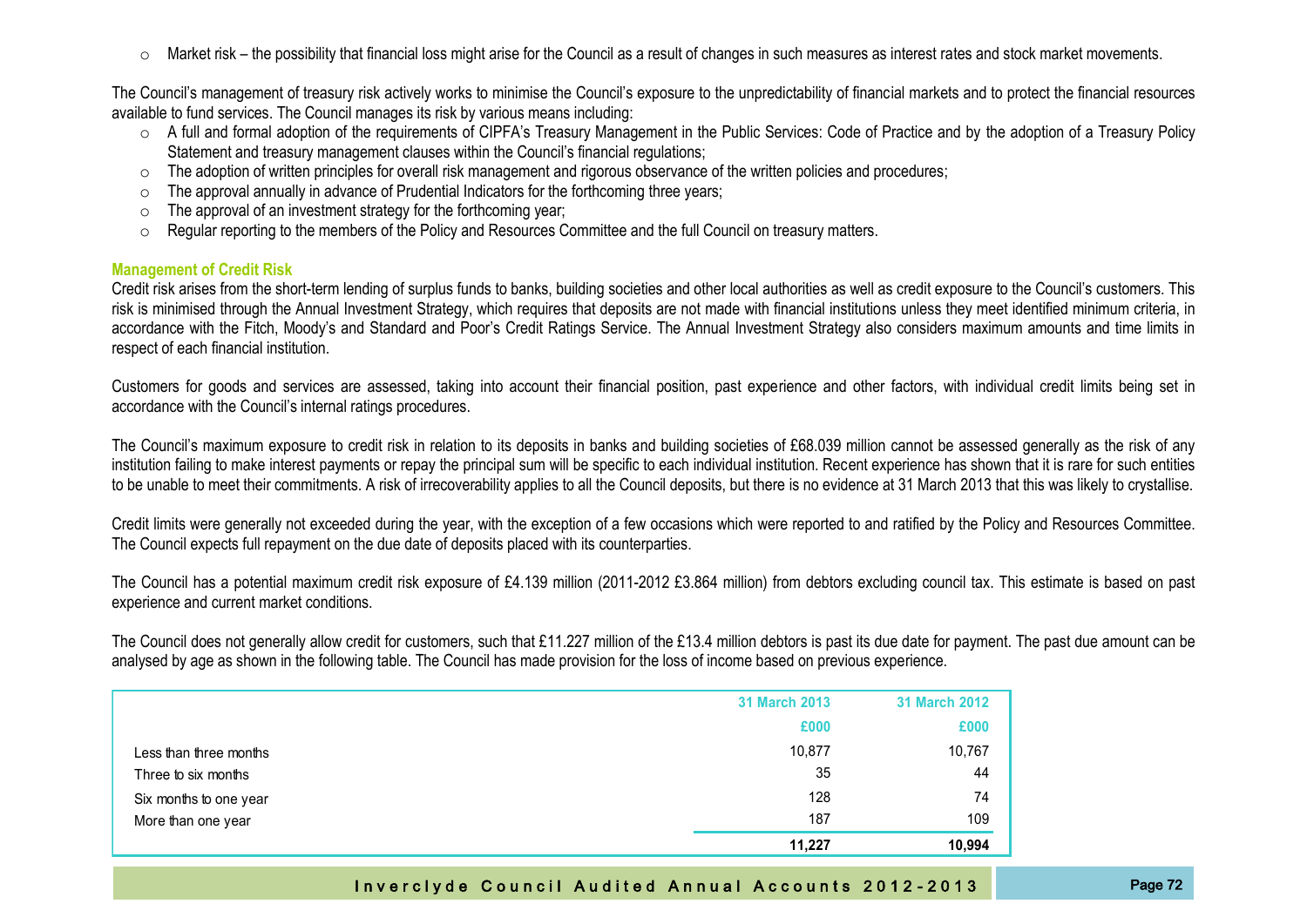### **Management of Liquidity Risk**

The Council has a responsive system of safeguards for the management of cash flow that seeks to ensure that cash is available as needed. The Council has ready access to borrowings from market loans and the UK Treasury's Public Works Loan Board. There is no significant risk that the Council will be unable to raise finance to meet its commitments under financial instruments. The Council has secure safeguards in place to ensure that a significant proportion of its borrowing does not mature for repayment at any one time in the future to reduce the financial impact of re-borrowing at a time of unfavourable interest rates. The Council sets limits on the proportion of its fixed rate borrowing during specified periods. The Council's policy is to ensure that no more than 25% of loans are due to mature within any financial year through a combination of prudent planning of new loans and, where it is economic to do so, making early repayments. Any amendments to these policies, whether short-term or long-term, require the prior approval of the Policy and Resources Committee. The maturity analysis of financial liabilities is as follows:

|                                | 31 March 2013 | 31 March 2012 |
|--------------------------------|---------------|---------------|
|                                | £000          | £000          |
| Less than one year             | 31,265        | 28,113        |
| Between one and two years      | 5,795         | 4,301         |
| Between two and five years     | 7,203         | 12,513        |
| Between five and ten years     | 48,256        | 26,125        |
| Between ten and thirty years   | 16,414        | 2,029         |
| Between thirty and fifty years | 40,000        | 47,000        |
| Over fifty years               | 102,400       | 102,400       |
|                                | 251,333       | 222,481       |

All amounts payable by the Council for trade creditors are due to be paid in less than one year.

## **Management of Market Risk**

The key area of market risk for the Council is in terms of its exposure to interest rate movements on its borrowings and investments. Changes in interest rates influence the interest payable on borrowings and on interest receivable on surplus funds invested. The Council has a variety of strategies for managing the uncertainty of future interest rates and the financial impact on the Council:

- $\circ$  It is the policy of the Council to limit its exposure to variable rate borrowing to a maximum of 40% of what it borrows.
- o During periods of falling rates and where it is economically advantageous to do so, the Council will consider the repayment and restructuring of fixed interest rate debt.
- $\circ$  The Council takes daily advice from its specialist treasury advisers and actively monitors changes in interest rates to inform decisions on the lending of surplus funds, new borrowings and the restructuring of existing borrowings.

To illustrate the impact of changes in interest rates upon the Council, the following table shows the financial effect if rates had been 1% higher at 31 March 2013, with all other variables held constant.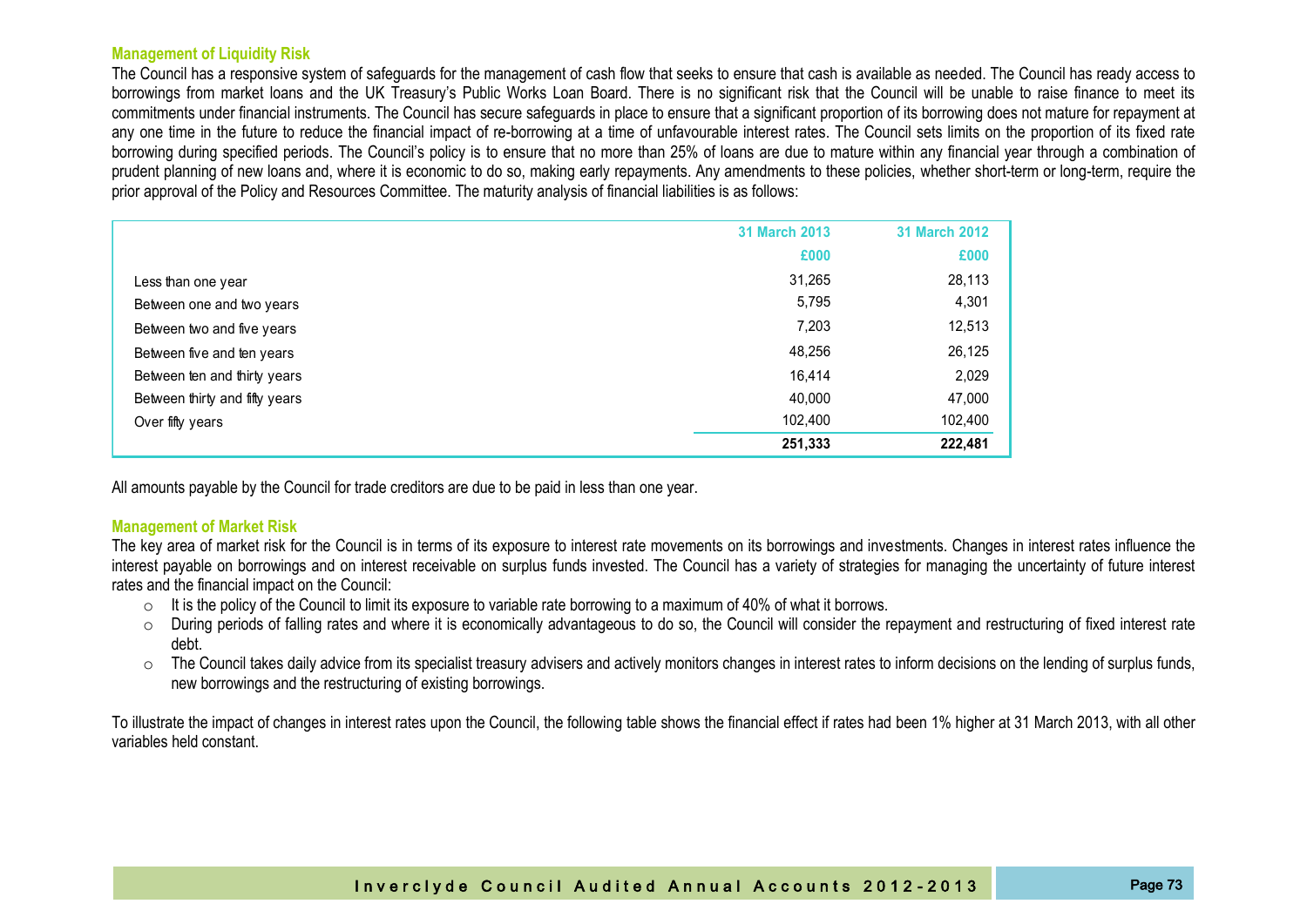|                                                                                                 | 31 March 2013 | <b>31 March 2012</b> |
|-------------------------------------------------------------------------------------------------|---------------|----------------------|
|                                                                                                 | £000          | £000                 |
| Impact on taxpayer                                                                              |               |                      |
| Increase on interest payable on variable rate borrowings                                        | 470           | 520                  |
| Increase in interest receivable on variable rate lending                                        | (680)         | (599)                |
| Net effect on Comprehensive Income and Expenditure Statement                                    | (210)         | (79)                 |
| Other presentational changes                                                                    |               |                      |
| A decrease in the "fair value" of fixed rate borrowing (disclosure confined to the Notes to the |               |                      |
| Accounts)                                                                                       | (23, 935)     | (19, 981)            |
|                                                                                                 | (23, 935)     | (19, 981)            |

The impact of a 1% fall in interest rates would be as above but with the changes being reversed.

Other areas of market risk are price risk and foreign exchange risk. The Council has no exposure to these risks through its treasury activities. The Council does not invest in equity shares (so called "available-for-sale" assets) and consequently is not exposed to gains or losses arising from movements in the prices of shares. The Council does not lend or borrow in foreign currencies and has no exposure to gains or losses arising from movements in exchange rates.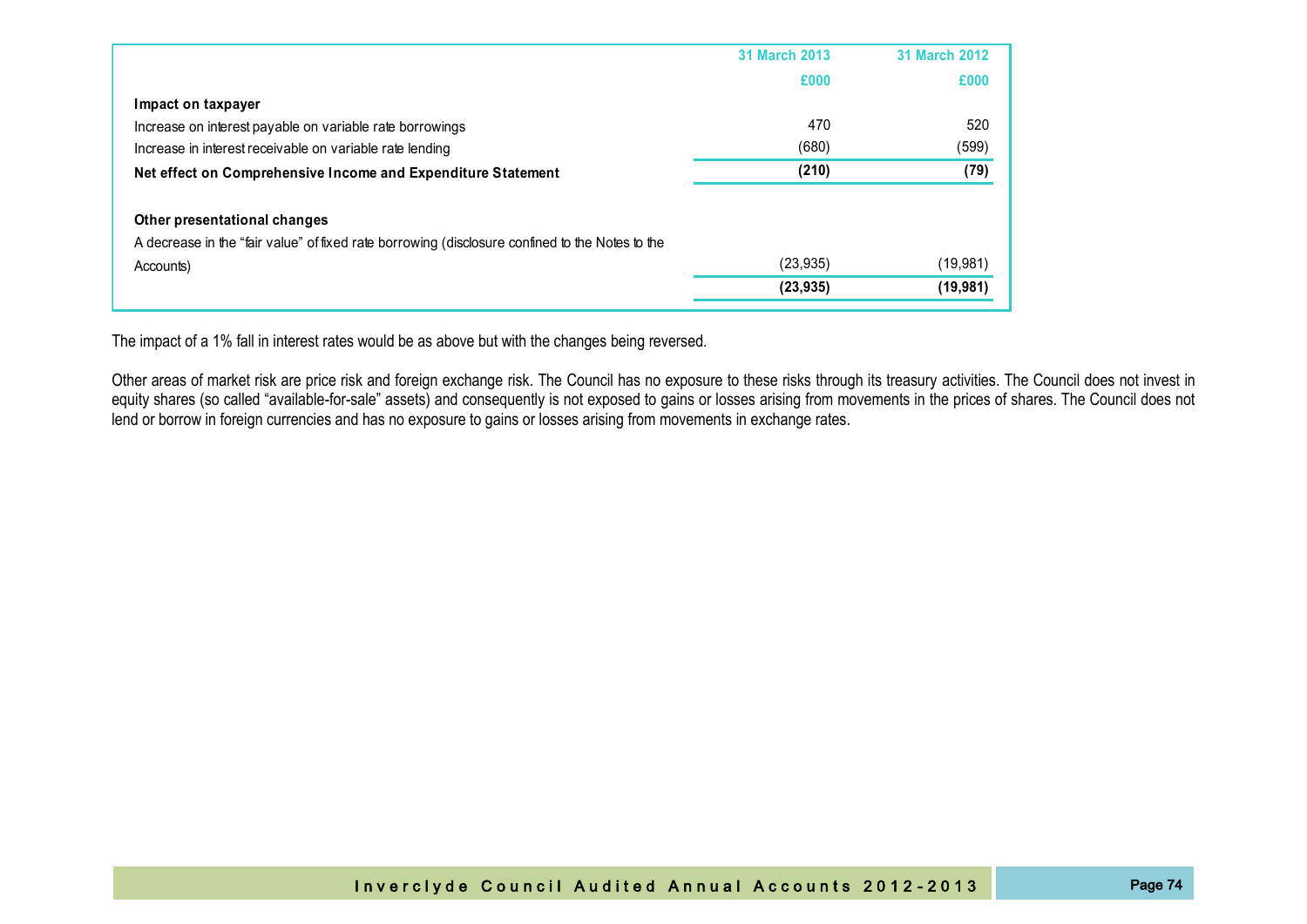# **Council Tax Income Account**

Local Councils raise taxes from residents by way of a property tax, the Council Tax, which is based on property values. Each dwelling house in a local authority area is placed into one of eight bands A to H with band A being the lowest. The Council declares a tax for Band D properties and all other properties are charged a proportion of this. Lower valued properties pay less; higher valued properties pay more. The net income is transferred to the Comprehensive Income and Expenditure Statement of the Authority.

|                                                       | 2012-2013 | 2011-2012 |
|-------------------------------------------------------|-----------|-----------|
|                                                       | £000      | £000      |
| Gross Council Tax levied                              | 40,341    | 40,333    |
| Council Tax benefits (net of Government Grant)        | 0         | 0         |
| Other discounts and reductions                        | (6,058)   | (6, 295)  |
| Write offs                                            | (14)      | (17)      |
| Provision for bad and doubtful debts                  | (900)     | (916)     |
|                                                       |           |           |
| <b>Net Council Tax income</b>                         | 33,369    | 33,105    |
| Prior years' Council Tax adjustments:                 |           |           |
| Billing amendments                                    | 82        | 105       |
| Write offs                                            | (379)     | (281)     |
|                                                       |           |           |
| Net Council Tax income for the year                   | 33,072    | 32,929    |
| Council Tax benefits adjustments                      | 73        | 74        |
| Arrears of Community Charge recovered during the year | 8         | 18        |
| Net Council Tax income transferred to General Fund    | 33,153    | 33,021    |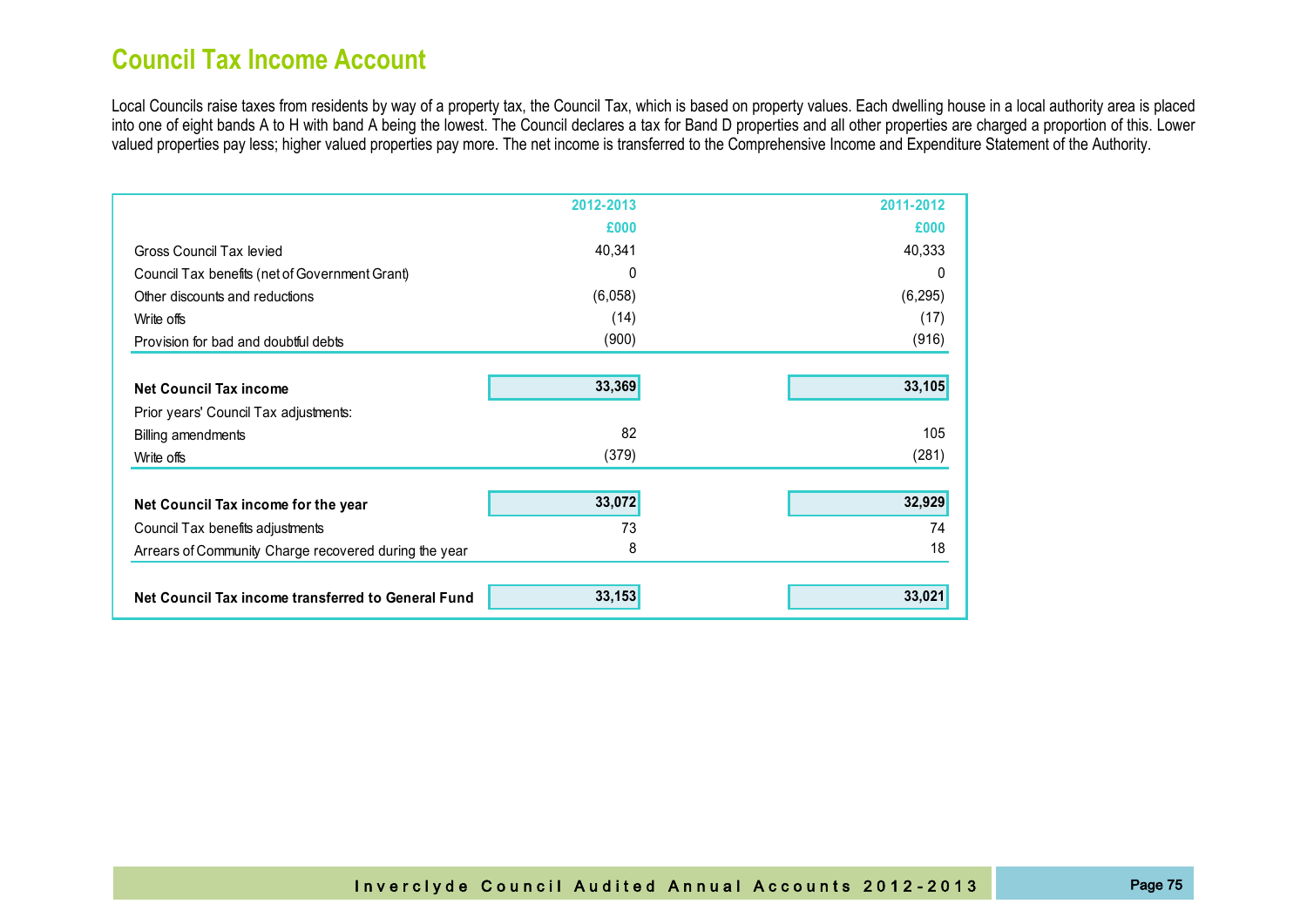## **Calculation of the Council Tax Base**

|                |                  |                   | <i><b>*Disabled</b></i> | <i><b>*Disabled</b></i>   |                  |                  | Total                |                      |                    |
|----------------|------------------|-------------------|-------------------------|---------------------------|------------------|------------------|----------------------|----------------------|--------------------|
|                | No. Of           | No. Of            |                         | Transfer to Transfer from | <b>Discounts</b> | <b>Discounts</b> | <b>Effective No.</b> | <b>Proportion of</b> | <b>Band D</b>      |
|                | <b>Dwellings</b> | <b>Exemptions</b> | Lower Band              | <b>Higher Band</b>        | 25%              | 50%              | Of Dwellings         | <b>Band D</b>        | <b>Equivalents</b> |
| <b>Band A*</b> |                  |                   |                         | 40                        | 11               |                  | 37                   | 5/9                  | 21                 |
| <b>Band A</b>  | 20,366           | 2,068             | 40                      | 27                        | 9,365            | 508              | 15,690               | 6/9                  | 10,460             |
| <b>Band B</b>  | 5,753            | 205               | 27                      | 17                        | 2,618            | 124              | 4,822                | 7/9                  | 3,750              |
| <b>Band C</b>  | 3,381            | 97                | 17                      | 21                        | 1,247            | 52               | 2,950                | 8/9                  | 2,622              |
| <b>Band D</b>  | 3,251            | 62                | 21                      | 28                        | 1,009            | 62               | 2,913                | 9/9                  | 2,913              |
| <b>Band E</b>  | 3,406            | 57                | 28                      | 17                        | 802              | 67               | 3,104                | 11/9                 | 3,794              |
| <b>Band F</b>  | 1,832            | 19                | 17                      | 15                        | 331              | 42               | 1,707                | 13/9                 | 2,466              |
| <b>Band G</b>  | 1,389            | 10                | 15                      | $\overline{2}$            | 196              | 27               | 1,304                | 15/9                 | 2,173              |
| <b>Band H</b>  | 212              |                   | $\overline{2}$          | 0                         | 19               | $\overline{9}$   | 197                  | 18/9                 | 394                |

\* Disabled Relief: Disabled relief takes the form of a drop in valuation band e.g. Band D to Band C and is applied where a house has been modified to meet the needs of a disabled person who lives there.

| Contributions in Lieu - Band D equivalents |        |
|--------------------------------------------|--------|
| Total                                      | 28,595 |
| Provision for Bad Debt at 3.35%            | (958)  |
| <b>Council Tax Base</b>                    | 27.637 |

## **Calculation of the Council Tax**

Dwellings fall within a valuation band between A to H which is determined by the Assessor. The Council Tax charge is calculated using the Council Tax base i.e. band D equivalents. This value is then decreased or increased dependent on the band. The band D charge for 2012-2013 was £1,198. **£ Per Year**

|               | t Per rear |
|---------------|------------|
| <b>Band A</b> | 799        |
| <b>Band B</b> | 932        |
| <b>Band C</b> | 1,065      |
| <b>Band D</b> | 1,198      |
| <b>Band E</b> | 1,464      |
| <b>Band F</b> | 1,730      |
| <b>Band G</b> | 1,997      |
| <b>Band H</b> | 2,396      |

The Council Tax bill is reduced by 25% where a dwelling has only one occupant, by 50% where the property is empty and 10% for second homes and long term empty properties. Total exemptions are available if all the occupants are students, all occupants are under 18 years of age or if all of the occupants are severely mentally impaired.

Charges for water and sewerage are the responsibility of Scottish Water. Inverclyde Council collects total monies and makes a precept payment to the Water Authority on the basis of collection levels based on a pre-determined formula. The above figures exclude the water and sewerage charges.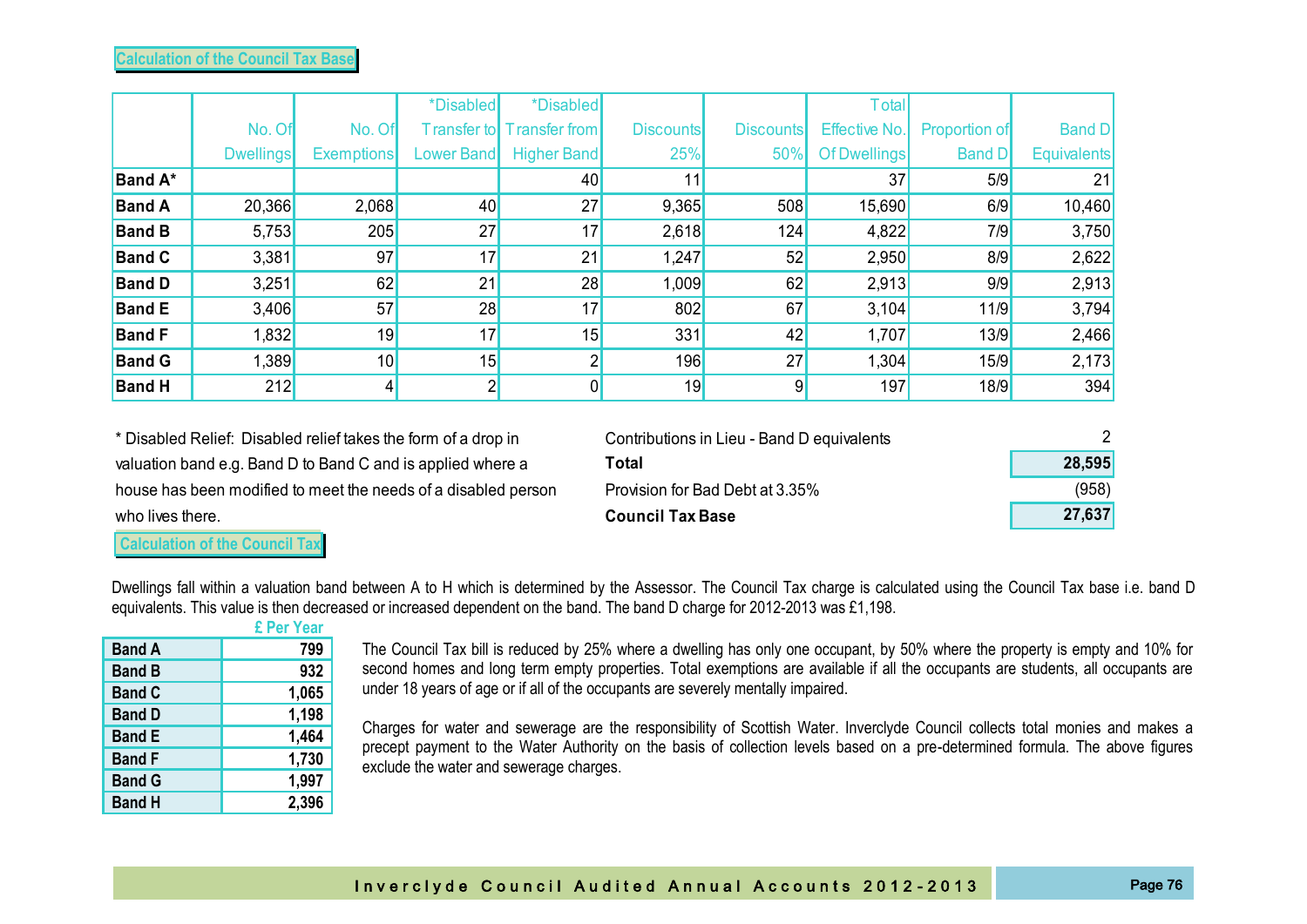# **Non-Domestic Rates Income Account**

This account is an agent's statement that reflects the statutory obligation for billing authorities to maintain a separate Non-Domestic Rate Account. The statement shows the gross income from the rates and deductions made under statute. The net income is paid to the Scottish Government as a contribution to the national non-domestic rate pool. The Business Rates Incentivisation Scheme (BRIS) was introduced from April 2012 and allows councils that exceed their annual business rates target to retain 50% of any additional income. In accordance with guidance, the table below discloses this element of the non-domestic rate income as "income retained by the authority".

|                                                          | 2012-2013 | 2011-2012 |
|----------------------------------------------------------|-----------|-----------|
|                                                          | £000      | £000      |
| Gross rates levied                                       | 27,021    | 25,837    |
| Relief and other remissions                              | (7,045)   | (6, 732)  |
| Payment of interest                                      |           |           |
| Provision for bad and doubtful debts                     | (775)     | (714)     |
| Net non-domestic rate income                             | 19,201    | 18,391    |
| Adjustments for years prior to introduction of national  |           |           |
| non-domestic rate pool                                   | 0         | 0         |
| Non-domestic rates income retained by authority          | 0         | 0         |
| Contribution from national non-domestic rate pool        | 1,244     | 751       |
| Net non-domestic rate income transferred to General Fund | 20,445    | 19,142    |
|                                                          |           |           |
|                                                          | 2012      | 2011      |
|                                                          | £000      | £000      |
| Rateable values at 1 April                               |           |           |
| Commercial                                               | 31,228    | 31,430    |
| Industrial / freight transport                           | 8,765     | 8,896     |
| Others                                                   | 20,282    | 19,638    |
|                                                          | 60,275    | 59,964    |
|                                                          |           |           |

#### **The nature and amount of each rate fixed**

The rates for each subject is determined by the rateable value placed upon it by the Assessor multiplied by the rate per £ sterling announced each year by the Scottish Government. For 2012-2013 the charge was 45.0p in the £ sterling for properties with a rateable value under £35,000. Properties with a rateable value over £35,000, the charge was 45.8p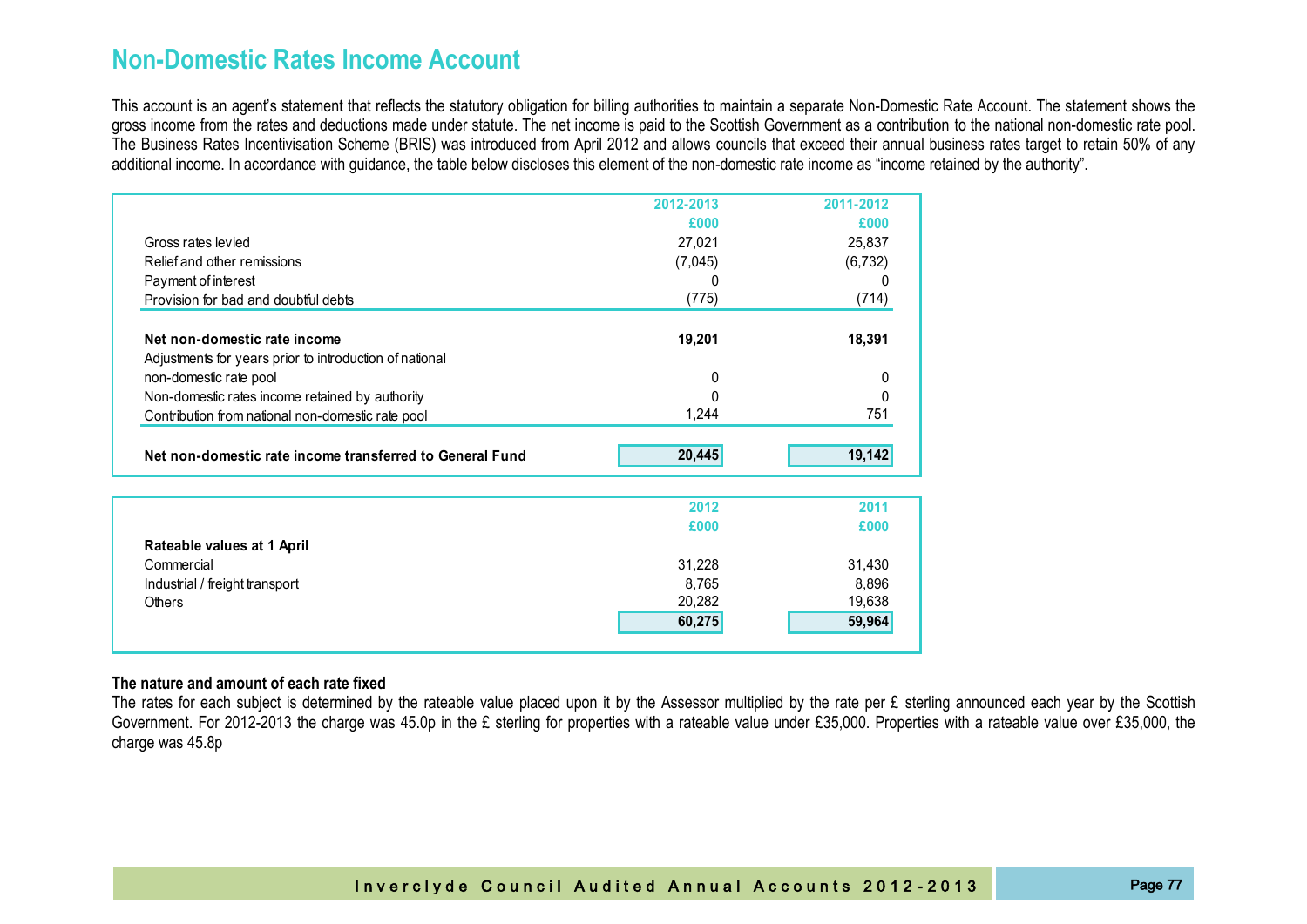## **Common Good Fund**

The Common Good, administered by the Council, must be applied for the benefit of the people of Inverclyde. The figures below summarise the income and expenditure for the year as well as providing a snapshot of the assets and liabilities as at 31 March 2013. Each year, applications for funding support are considered by the Council's Policy and Resources Committee.

**Summary Income and Expenditure Account for the Year Ended 31 March 2013**

| 2011-2012 |                                                 | 2012-2013    |
|-----------|-------------------------------------------------|--------------|
| £000      |                                                 | £000         |
| 360       | Gross Expenditure                               | 265          |
| (163)     | Gross Income                                    | (214)        |
| 197       | <b>Cost of Service</b>                          | 51           |
| 0         | Interest Payable and Similar Charges            | $\mathbf{0}$ |
| (2)       | Interest and Investment Income                  | (1)          |
| (2)       | Financing and Investment Income and Expenditure | (1)          |
| 195       | (Surplus) or Deficit on Provision of Services   | 50           |
| (56)      | <b>Transfer from Revaluation Reserve</b>        | (79)         |
| 139       | (Increase) or Decrease in the Year              | (29)         |
| (359)     | Balance on Revenue Reserves brought forward     | (220)        |
| (220)     | Balance on Revenue Reserves carried forward     | (249)        |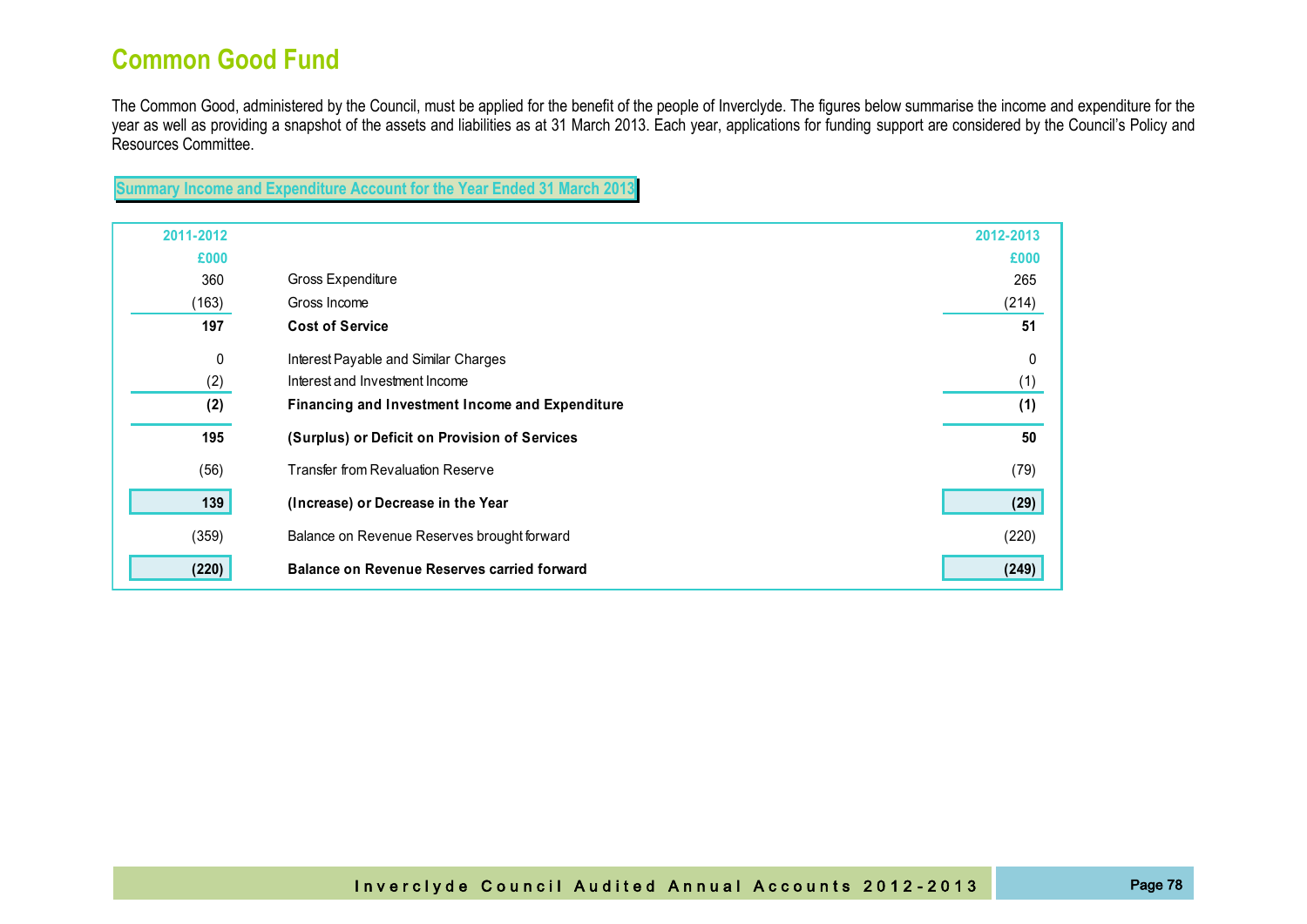## **Balance Sheet at 31 March 2013**

| <b>31 March 2012</b> |                                                 | <b>Notes</b> | 31 March 2013  |
|----------------------|-------------------------------------------------|--------------|----------------|
| £000                 | <b>Long-term Assets</b>                         |              | £000           |
| 1,491                | Property, Plant and Equipment                   | 1            | 1,503          |
|                      | <b>Current Assets</b>                           |              |                |
| $\overline{c}$       | Short-term investments                          |              | $\overline{2}$ |
| 21                   | Short-term debtors                              |              | 19             |
| 197                  | Deposits up to 3 months with Inverclyde Council |              | 228            |
|                      | <b>Current Liabilities</b>                      |              |                |
| 0                    | Short-term creditors                            |              | 0              |
| 1,711                | <b>Net Assets</b>                               |              | 1,752          |
| 220                  | Usable Reserves: Revenue Reserves               |              | 249            |
| 1,491                | Unusable Reserves: Revaluation Reserve          |              | 1,503          |
| 1,711                | <b>Total Reserves</b>                           |              | 1,752          |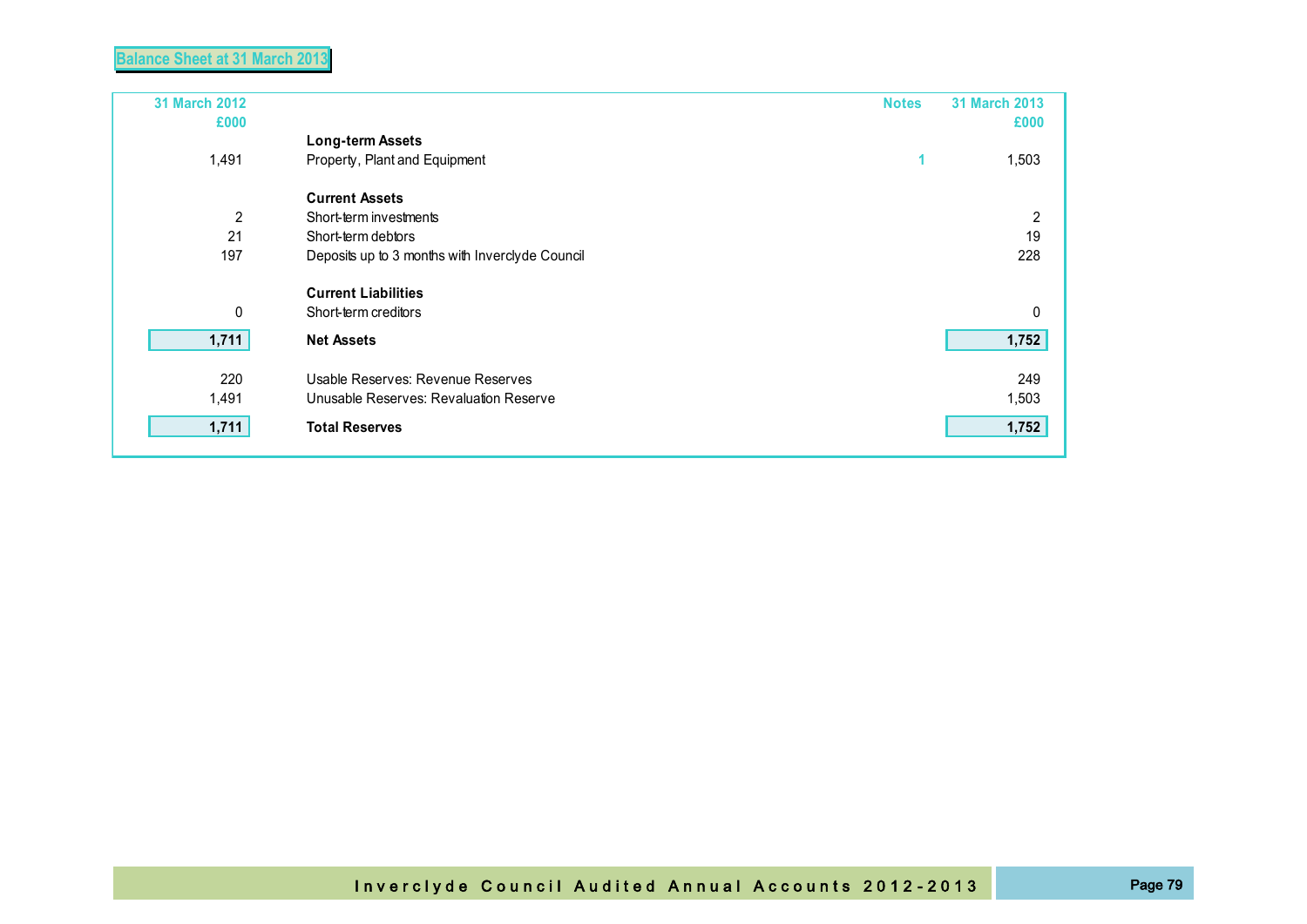#### **1. Property, Plant & Equipment**

|             | 2011-2012                               |
|-------------|-----------------------------------------|
|             |                                         |
|             | <b>Other Land</b>                       |
| & Buildings | & Buildings                             |
| £000        | £000                                    |
|             |                                         |
| 2,002       | 2,002                                   |
| 2,002       | 2,002                                   |
|             |                                         |
| 511         | 455                                     |
| (12)        | 56                                      |
| 499         | 511                                     |
|             | 1,491                                   |
|             | 2012-2013<br><b>Other Land</b><br>1,503 |

The values above relate to advertising hoardings and the site at Bogston. The majority of land and buildings of the Common Good requires under accounting regulations to be disclosed on the Balance Sheet of the Council and accordingly is not included in the Common Good's Balance Sheet. The Council is the managing agent and is responsible for all costs and any income of these managed assets. A full revaluation of all Common Good land and buildings took place at 31 March 2013.

#### **2. Operating Leases**

The Common Good has granted commercial leases for properties to various tenants on a variety of lease terms. These arrangements are accounted for as operating leases. The rental income receivable in 2012-2013 was £0.153 million (2011-2012 £0.151 million) and is included in the Comprehensive Income and Expenditure Statement. The rents receivable under non-cancellable leases in future years are shown in the table below. (These figures do not include rents that are contingent upon events taking place after the lease was entered into, such as adjustments following rent reviews).

|                                                   | <b>Future Rental Income Receivable</b> |          |
|---------------------------------------------------|----------------------------------------|----------|
|                                                   | 31 March                               | 31 March |
|                                                   | 2013                                   | 2012     |
|                                                   | £000                                   | £000     |
| Not later than one year                           | 119                                    | 108      |
| Later than one year and not later than five years | 261                                    | 353      |
| Later than five years                             | 395                                    | 449      |
|                                                   | 775                                    | 910      |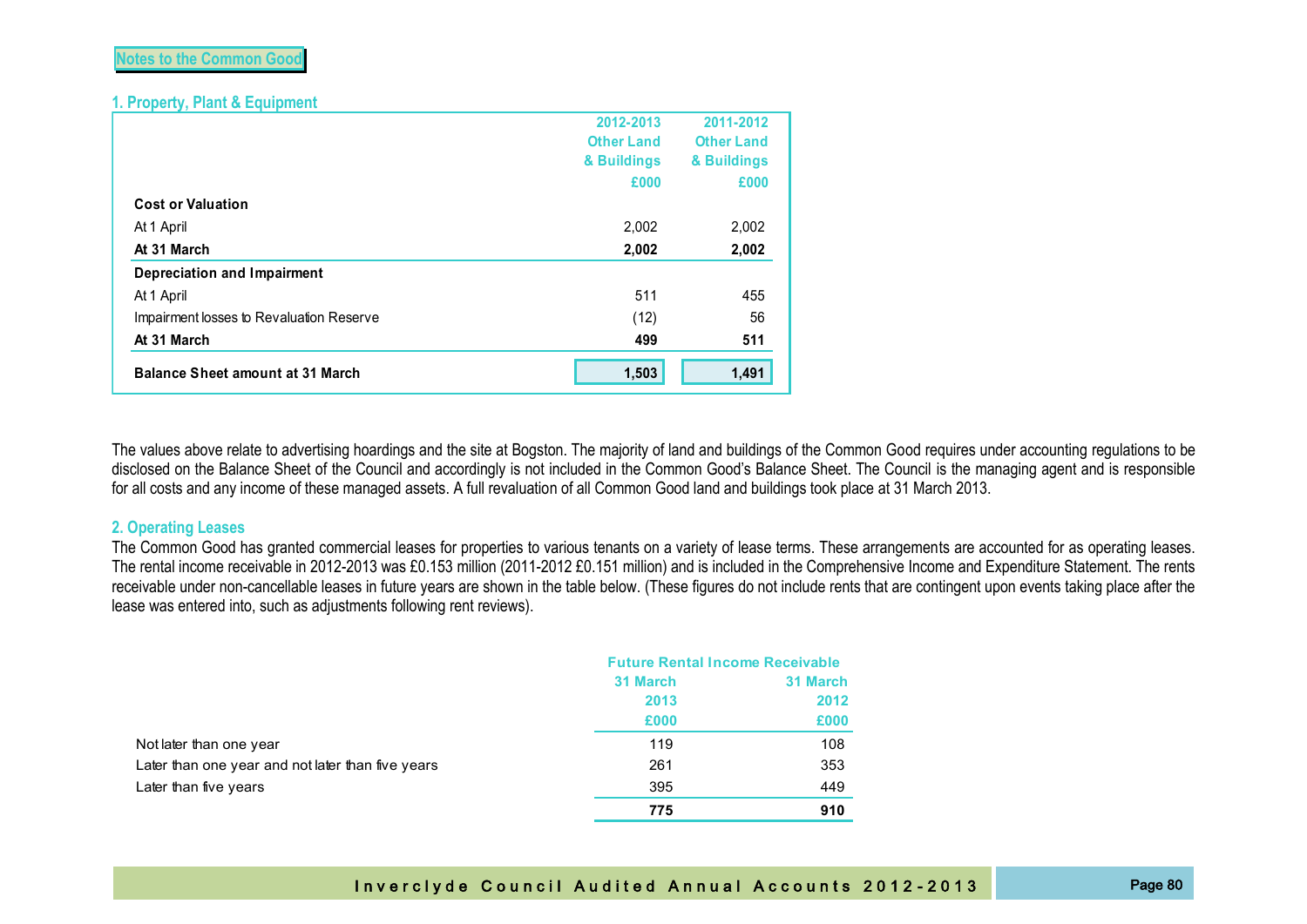# **Trust Funds**

The Council has 15 trust funds, 9 of which are registered Scottish charities. The funds do not represent assets of the Council and as such have not been included in the Balance Sheet. Most of the trust funds have very small reserves. The reserves of the trusts for 2012-2013 are as follows:

|                                                                            |               | 2012-2013          |                     |                 | 2011-2012       |
|----------------------------------------------------------------------------|---------------|--------------------|---------------------|-----------------|-----------------|
|                                                                            | <b>Income</b> | <b>Expenditure</b> | <b>Revaluations</b> | <b>Reserves</b> | <b>Reserves</b> |
|                                                                            | £000          | £000               | £000                | £000            | £000            |
| The Watt Institution Trust                                                 |               | 17                 | $\Omega$            | 149             | 165             |
| For the maintenance, preservation, repair, improvement and furnishing      |               |                    |                     |                 |                 |
| of the Watt Library and McLean Museum and Art Gallery.                     |               |                    |                     |                 |                 |
| The Birkmyre Trust                                                         | 73            | 63                 | 1,003               | 1,101           | 91              |
| To ensure the availability of recreational facilities within the Birkmyre  |               |                    |                     |                 |                 |
| Park Kilmacolm.                                                            |               |                    |                     |                 |                 |
| <b>Lady Alice Shaw-Stewart Memorial Trust</b>                              | 0             | 0                  | 0                   | 48              | 48              |
| For the assistance of female cases recommended to the Corporation          |               |                    |                     |                 |                 |
| by the Probation Officer for the time being in the Burgh of Greenock.      |               |                    |                     |                 |                 |
| <b>McLeod Trust Port Glasgow High School</b>                               | 9             |                    | 0                   | 76              | 68              |
| To provide scholarships for pupils of Port Glasgow High School from        |               |                    |                     |                 |                 |
| disadvantaged backgrounds or with no history of higher education.          |               |                    |                     |                 |                 |
| The Talented Children and Young People Endowment                           | 0             | $\overline{2}$     | $\mathbf{0}$        | 64              | 66              |
| To provide endowments for talented children and young people mostly        |               |                    |                     |                 |                 |
| in the areas of arts, creativity, music and sport.                         |               |                    |                     |                 |                 |
| <b>Peter Stanton Memorial Trust</b>                                        | 0             | 3                  | $\mathbf{0}$        | 15              | 18              |
| For the promotion of recreational or other leisure activities for disabled |               |                    |                     |                 |                 |
| persons in Inverclyde.                                                     |               |                    |                     |                 |                 |
| <b>Various other Trust Funds</b>                                           | 1             | 2                  | 0                   | 9               | 10              |
| <b>Total Trust Funds</b>                                                   | 84            | 88                 | 1,003               | 1,462           | 466             |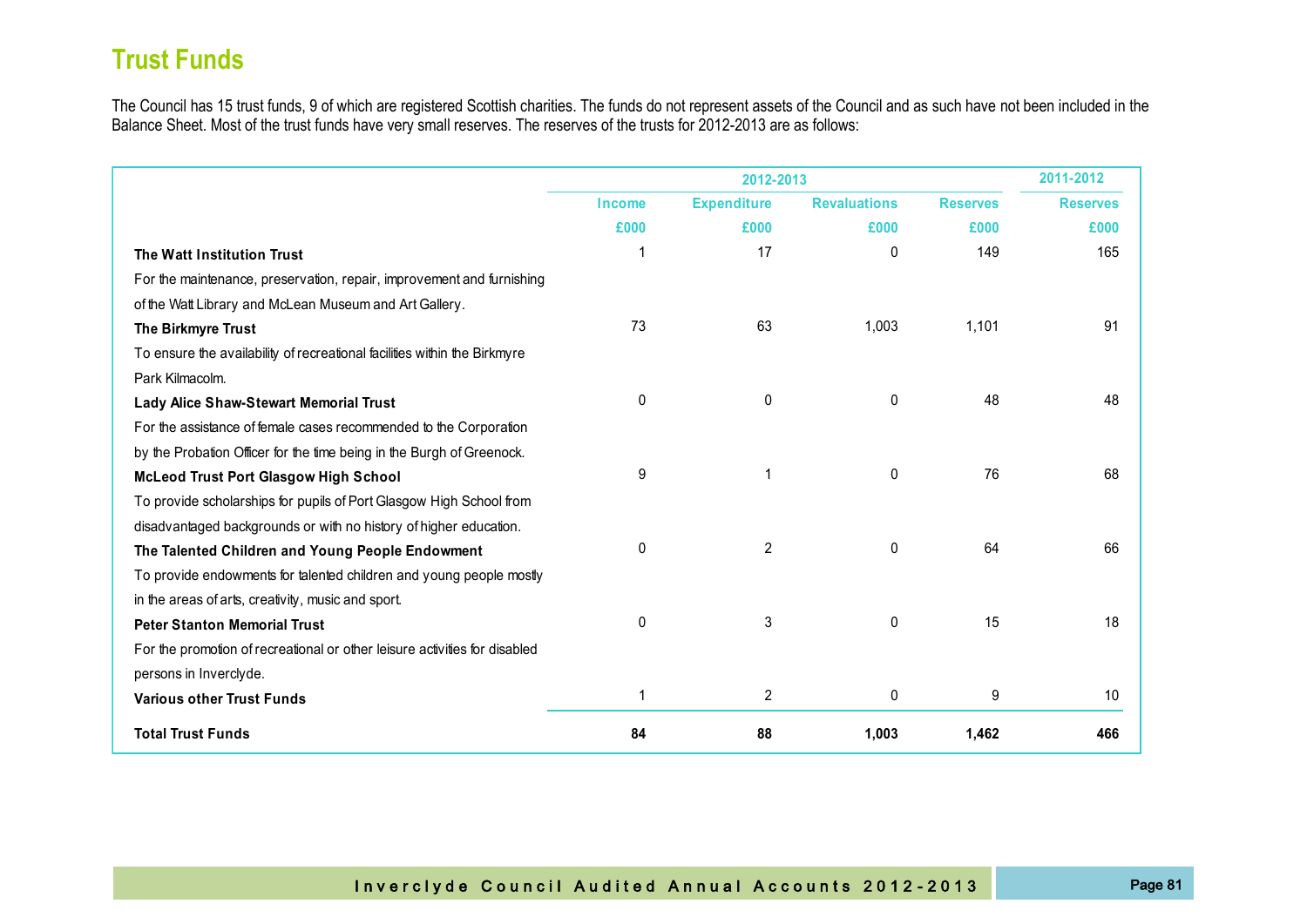## **Group Movement in Reserves Statement** for the Year ended 31 March 2013

This statement shows the movement in the year on the reserves held by the Council plus its share of the reserves of its associates. The Council's reserves are analysed into those which are "Usable Reserves" (i.e. those that can be applied to fund expenditure or reduce local taxation) and other reserves. The Council's share of the reserves of Associates is an unusable reserve (i.e. it cannot be used to fund expenditure or reduce taxation).

## **Year ended 31 March 2013**

|                                                                                   |                | <b>Usable Reserves</b> |                 |                      |                 |                   |                   |                    |
|-----------------------------------------------------------------------------------|----------------|------------------------|-----------------|----------------------|-----------------|-------------------|-------------------|--------------------|
|                                                                                   | <b>General</b> | <b>Other</b>           | <b>Capital</b>  | <b>Total Usablel</b> | <b>Council</b>  | Share of          | <b>Share of</b>   | <b>Total Group</b> |
|                                                                                   | <b>Fund</b>    | <b>Revenue</b>         | <b>Reserves</b> | <b>Reserves</b>      | Unusable        | <b>Associates</b> | <b>Associates</b> | <b>Reserves</b>    |
|                                                                                   | <b>Balance</b> | <b>Reserves</b>        |                 |                      | <b>Reserves</b> | <b>Usable</b>     | <b>Unusable</b>   |                    |
|                                                                                   |                |                        |                 |                      |                 | <b>Reserves</b>   | <b>Reserves</b>   |                    |
|                                                                                   | £000           | £000                   | £000            | £000                 | £000            | £000              | £000              | £000               |
| Balance at 31 March 2012                                                          | 40,712         | 5,093                  | 1,733           | 47,538               | 11,030          | 7,956             | (204, 834)        | (138, 310)         |
| Movement in Reserves during 2012-2013                                             |                |                        |                 |                      |                 |                   |                   |                    |
| Surplus or (Deficit) on Provision of Services                                     | (20, 379)      | $\mathbf{0}$           | 0               | (20, 379)            |                 | (12,082)          | 58                | (32, 403)          |
| Other Comprehensive Expenditure and Income                                        |                | 0                      | 0               |                      | 20,450          | (2,057)           | (27, 772)         | (9,379)            |
| <b>Total Comprehensive Expenditure and Income</b>                                 | (20, 379)      | 0                      | 0               | (20, 379)            | 20,450          | (14,139)          | (27, 714)         | (41, 782)          |
| Adjustments between Accounting Basis and Funding Basis under Regulations (Note 7) | 25,757         | 0                      | 0               | 25,757               | (25, 757)       | 10,072            | (10,072)          |                    |
| Net Increase or (Decrease) before Transfers to Other Statutory Reserves           | 5,378          | 0                      | 0               | 5,378                | (5, 307)        | (4,067)           | (37, 786)         | (41, 782)          |
| Transfers (to) and from Other Statutory Reserves (Note 8)                         | (837)          | 432                    | 405             |                      |                 | (12)              | 12 <sub>1</sub>   |                    |
| Increase or (Decrease) in the Year                                                | 4,541          | 432                    | 405             | 5,378                | (5, 307)        | (4,079)           | (37, 774)         | (41, 782)          |
| Balance at 31 March 2013 Carried Forward                                          | 45,253         | 5,525                  | 2,138           | 52,916               | 5,723           | 3,877             | (242, 608)        | (180, 092)         |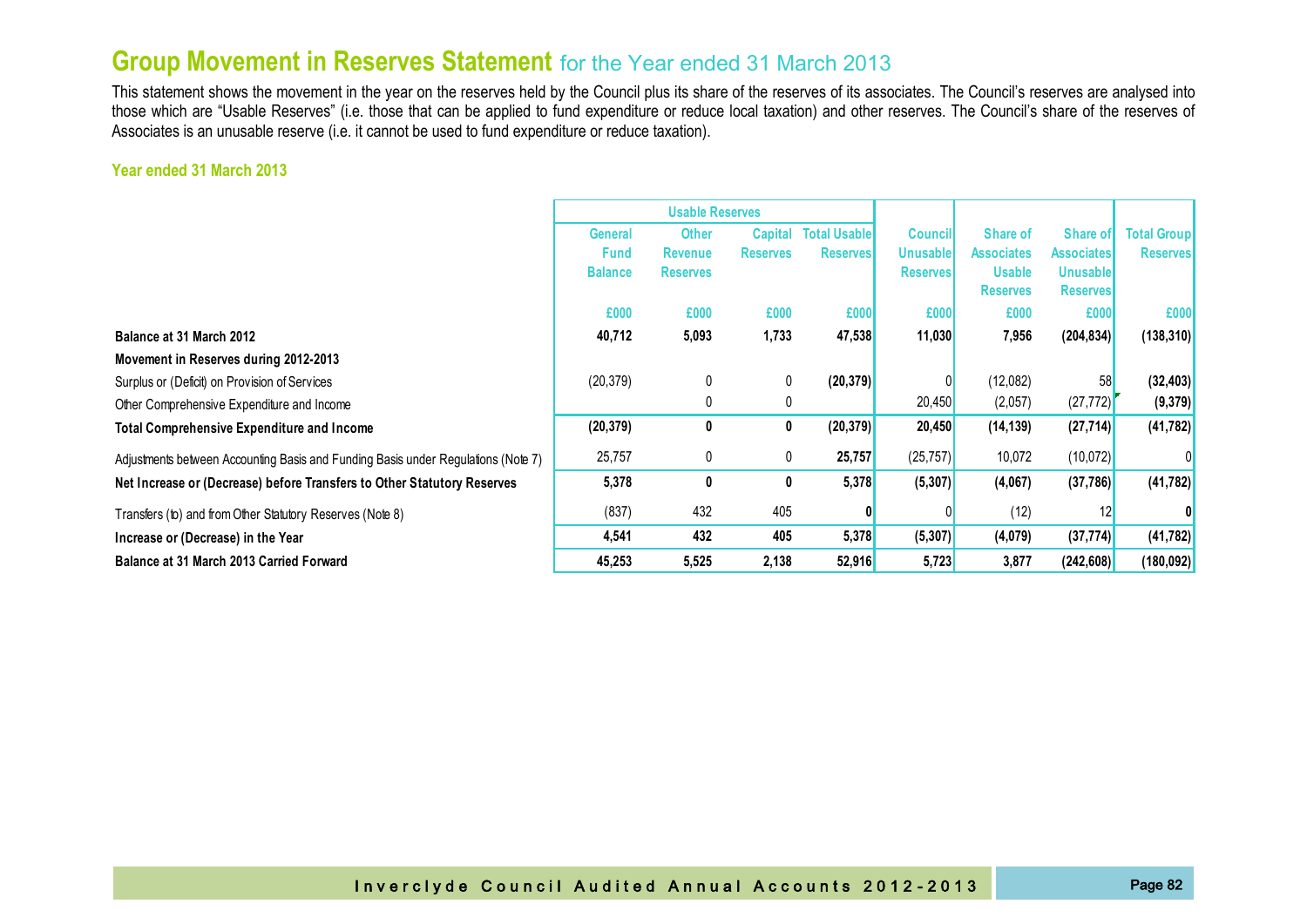|                                                                                   |                | <b>Usable Reserves</b> |                 |                 |                 |                            |                   |                 |
|-----------------------------------------------------------------------------------|----------------|------------------------|-----------------|-----------------|-----------------|----------------------------|-------------------|-----------------|
|                                                                                   | <b>General</b> | <b>Other</b>           | <b>Capital</b>  | <b>Total</b>    | <b>Council</b>  | Share of                   | <b>Share of</b>   | <b>Total</b>    |
|                                                                                   | <b>Fund</b>    | <b>Revenue</b>         | <b>Reserves</b> | <b>Usable</b>   |                 | <b>Unusable Associates</b> | <b>Associates</b> | <b>Group</b>    |
|                                                                                   | <b>Balance</b> | <b>Reserves</b>        |                 | <b>Reserves</b> | <b>Reserves</b> | <b>Usable</b>              | <b>Unusable</b>   | <b>Reserves</b> |
|                                                                                   |                |                        |                 |                 |                 | <b>Reserves</b>            | <b>Reserves</b>   |                 |
|                                                                                   | £000           | £000                   | £000            | £000            | £000            | £000                       | £000              | £000            |
| Balance at 31 March 2011                                                          | 29,198         | 5,519                  | 1,722           | 36,439          | 95,371          | 7,000                      | (190, 196)        | (51, 386)       |
| Movement in Reserves during 2011-2012                                             |                |                        |                 |                 |                 |                            |                   |                 |
| Surplus or (Deficit) on Provision of Services                                     | (4, 563)       | 0                      | 0               | (4, 563)        |                 | (13, 715)                  | 15                | (18, 263)       |
| Other Comprehensive Expenditure and Income                                        | 0              | 0                      | 0               |                 | (68, 679)       | 221                        | (203)             | (68, 661)       |
| <b>Total Comprehensive Expenditure and Income</b>                                 | (4, 563)       | 0                      | 0               | (4, 563)        | (68, 679)       | (13, 494)                  | (188)             | (86, 924)       |
| Adjustments between Accounting Basis and Funding Basis under Regulations (Note 7) | 15,662         | 0                      | 0               | 15,662          | (15,662)        | 14,450                     | (14, 450)         |                 |
| Net Increase or (Decrease) before Transfers to Other Statutory Reserves           | 11,099         | 0                      | 0               | 11,099          | (84, 341)       | 956                        | (14, 638)         | (86, 924)       |
| Transfers (to) and from Other Statutory Reserves (Note 8)                         | 415            | (426)                  | 11              |                 |                 | 0                          |                   |                 |
| Increase or (Decrease) in the Year                                                | 11,514         | (426)                  | 11              | 11,099          | (84, 341)       | 956                        | (14, 638)         | (86, 924)       |
| <b>Balance at 31 March 2012 Carried Forward</b>                                   | 40,712         | 5,093                  | 1,733           | 47,538          | 11,030          | 7,956                      | (204, 834)        | (138, 310)      |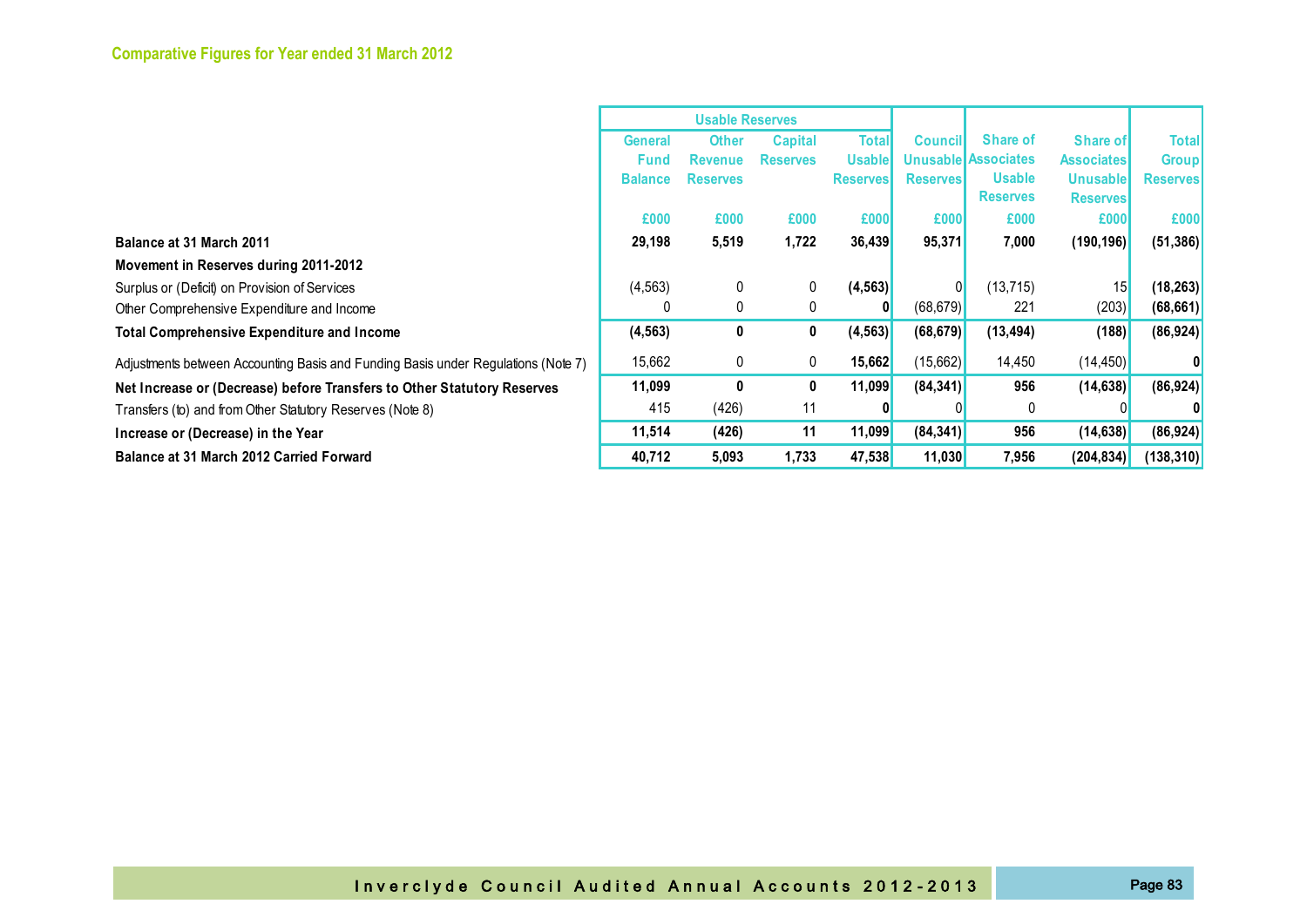## **Group Comprehensive Income and Expenditure Statement** for the Year ended 31 March 2013

This statement shows the accounting cost in the year of providing the Council's services and its share of the results of its associates in accordance with International Financial Reporting Standards, rather than the amount to be funded from taxation. Local authorities raise taxation to cover expenditure in accordance with regulations, and this is different from the accounting cost. The taxation position is shown in the *Group Movement in Reserves Statement*.

|                    | 2011-2012     |                    |                                                                                      |                    | 2012-2013     |                    |
|--------------------|---------------|--------------------|--------------------------------------------------------------------------------------|--------------------|---------------|--------------------|
| Gross              | <b>Gross</b>  | <b>Net</b>         |                                                                                      | <b>Gross</b>       | <b>Gross</b>  | <b>Net</b>         |
| <b>Expenditure</b> | <b>Income</b> | <b>Expenditure</b> |                                                                                      | <b>Expenditure</b> | <b>Income</b> | <b>Expenditure</b> |
| £000               | £000          | £000               |                                                                                      | £000               | £000          | £000               |
| 9,810              | (8,372)       | 1,438              | Central Services to the Public                                                       | 9,702              | (8, 343)      | 1,359              |
| 15,165             | (1, 453)      | 13,712             | <b>Cultural &amp; Related Services</b>                                               | 18,762             | (1, 317)      | 17,445             |
| 97,916             | (3,310)       | 94,606             | <b>Education Services</b>                                                            | 107,029            | (3, 331)      | 103,698            |
| 13,571             | (1,925)       | 11,646             | <b>Environmental Services</b>                                                        | 14,501             | (1, 952)      | 12,549             |
| 6,222              | 0             | 6,222              | Fire & Rescue Services                                                               | 5,841              | 0             | 5,841              |
| 40,593             | (39, 803)     | 790                | <b>Housing Services</b>                                                              | 42,824             | (40, 527)     | 2,297              |
| 12,630             | (4, 317)      | 8,313              | Planning and Development Services                                                    | 13,295             | (3,771)       | 9,524              |
| 7,861              | (300)         | 7,561              | Police Services                                                                      | 7,217              | (242)         | 6,975              |
| 9,224              | (3,052)       | 6,172              | Roads & Transportation                                                               | 10,336             | (3,579)       | 6,757              |
| 64,742             | (14, 467)     | 50,275             | Social Work                                                                          | 67,776             | (14, 105)     | 53,671             |
| 2,832              | 0             | 2,832              | Corporate and Democratic Core                                                        | 2,239              | 0             | 2,239              |
| 6,259              | (8)           | 6,251              | Non-Distributable Costs                                                              | 1,574              | (79)          | 1,495              |
| 286,825            | (77,007)      | 209,818            | <b>Cost of Services</b>                                                              | 301,096            | (77, 246)     | 223,850            |
|                    |               | (15)               | Other Operating Expenditure (Note 9)                                                 |                    |               | (27)               |
|                    |               | 10,427             | Financing and Investment Income and Expenditure (Note 10)                            |                    |               | 14,072             |
|                    |               | (215, 667)         | Taxation and Non-specific Grant Income (Note 11)                                     |                    |               | (217, 516)         |
|                    |               | 4,563              | (Surplus) or Deficit on the Provision of Services                                    |                    |               | 20,379             |
|                    |               | 13,700             | Share of the surplus or deficition the provision of services by associates (Note 45) |                    |               | 12,024             |
|                    |               | 18,263             | <b>Group Surplus or Deficit</b>                                                      |                    |               | 32,403             |
|                    |               | 18,287             | (Surplus) or deficit on the revaluation of non-current assets                        |                    |               | (49, 871)          |
|                    |               | 5,754              | Impairment losses on non-current assets charged to the Revaluation Reserve           |                    |               | 6,883              |
|                    |               | 44,638             | Actuarial (gains) or losses on pension assets and liabilities (Note 37)              |                    |               | 22,538             |
|                    |               | 0                  | Other unrealised (gains) or losses                                                   |                    |               | 0                  |
|                    |               | (18)               | Share of other Comprehensive Income and Expenditure of associates (Note 45)          |                    |               | 29,829             |
|                    |               | 68,661             | Other Comprehensive Income and Expenditure                                           |                    |               | 9,379              |
|                    |               | 86,924             | <b>Total Comprehensive Income and Expenditure</b>                                    |                    |               | 41,782             |

Inverclyde Council Audited Annual Accounts 2012-2013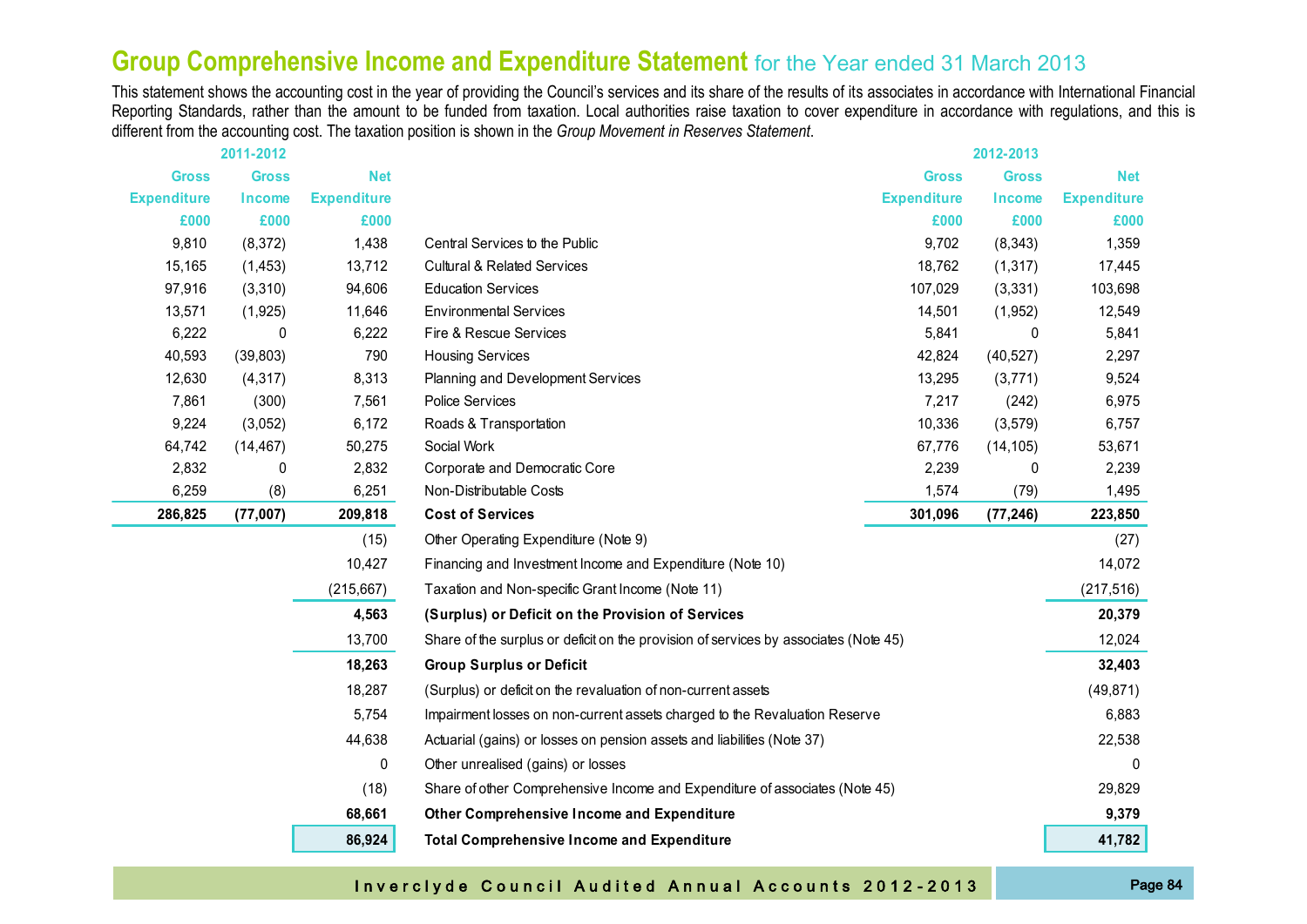# **Group Balance Sheet** as at 31 March 2013

The Balance Sheet is a snapshot of the value at the 31 March 2013 of the assets and liabilities recognised by the Council and of its share of the net assets or liabilities of its associates. The net assets of the Council (assets less liabilities) are matched by the reserves held by the Council. The net investment or liability in its associates is matched by its share of the reserves of the associates (i.e. its group reserves).

| 2012       |                                    |             | 2013       | 2012       |                                                                                  | 2013                           |
|------------|------------------------------------|-------------|------------|------------|----------------------------------------------------------------------------------|--------------------------------|
| £000       |                                    | <b>Note</b> | £000       | £000       |                                                                                  | <b>Note</b><br>£000            |
| 368,528    | Property, Plant and Equipment      |             | 409,916    |            |                                                                                  |                                |
| 17,914     | Heritage Assets                    | 14          | 18,059     |            |                                                                                  |                                |
| 345        | Intangible Assets                  | 13          | 151        | (138, 310) | <b>Net Assets</b>                                                                | (180, 092)                     |
| 9,964      | Investments in Associates          | 46          | 8,239      |            |                                                                                  |                                |
| 233        | Long-term Debtors                  |             | 2,175      | 47,538     | Usable Reserves of the Council                                                   | 52,916                         |
| 396,984    | <b>Non-Current Assets</b>          |             | 438,540    | 11,030     | Unusable Reserves of the Council                                                 | 5,723                          |
| 40,356     | Short-term Investments             |             | 33,007     | 7,956      | Usable Reserves, Share of Reserves of                                            | 3,877                          |
| 0          | Assets Held for Sale               | 19          | 185        |            | Associates                                                                       |                                |
| 503        | Inventories                        | 16          | 324        | (204, 834) | Unusable Reserves, Share of Reserves of                                          | (242, 608)                     |
| 10,501     | Short-term Debtors                 |             | 11,283     |            | Associates                                                                       |                                |
| 19,625     | Cash and Cash Equivalents          | 18          | 35,585     | (138, 310) | <b>Total Reserves</b>                                                            | (180, 092)                     |
| 70,985     | <b>Current Assets</b>              |             | 80,384     |            |                                                                                  |                                |
| (1,031)    | Cash and Cash Equivalents          | 18          | (676)      |            |                                                                                  |                                |
| (2,764)    | Short-term Borrowing               |             | (7,039)    |            |                                                                                  |                                |
| (25, 349)  | Short-term Creditors               | 20          | (28, 515)  |            |                                                                                  |                                |
| (2,900)    | Provisions                         | 21          | (1, 296)   |            |                                                                                  |                                |
| (1,837)    | Short-term Finance Leases          | 33 & 34     | (1,965)    |            |                                                                                  |                                |
| (33, 881)  | <b>Current Liabilities</b>         |             | (39, 491)  |            |                                                                                  |                                |
| 0          | Long-term Creditors                | 20          | (799)      |            |                                                                                  | Alan Puckrin C.P.F.A.          |
| (195, 559) | Long-term Borrowing                |             | (221, 250) |            |                                                                                  | <b>Chief Financial Officer</b> |
| (206, 842) | Liabilities in Associates          | 46          | (246, 970) |            |                                                                                  | Issued on 25 June 2013         |
|            | Other Long-term Liabilities:       |             |            |            |                                                                                  |                                |
| (73, 767)  | Finance Leases                     | 33 & 34     | (71, 839)  |            |                                                                                  |                                |
| (96, 230)  | Pensions                           | 37          | (118, 667) |            |                                                                                  |                                |
| 0          | Capital Grants Receipts in Advance |             | 0          |            | The unaudited accounts were issued on 25 June 2013 and the audited accounts were |                                |
| (572, 398) | <b>Long-term Liabilities</b>       |             | (659, 525) |            | authorised for issue on 26 September 2013.                                       |                                |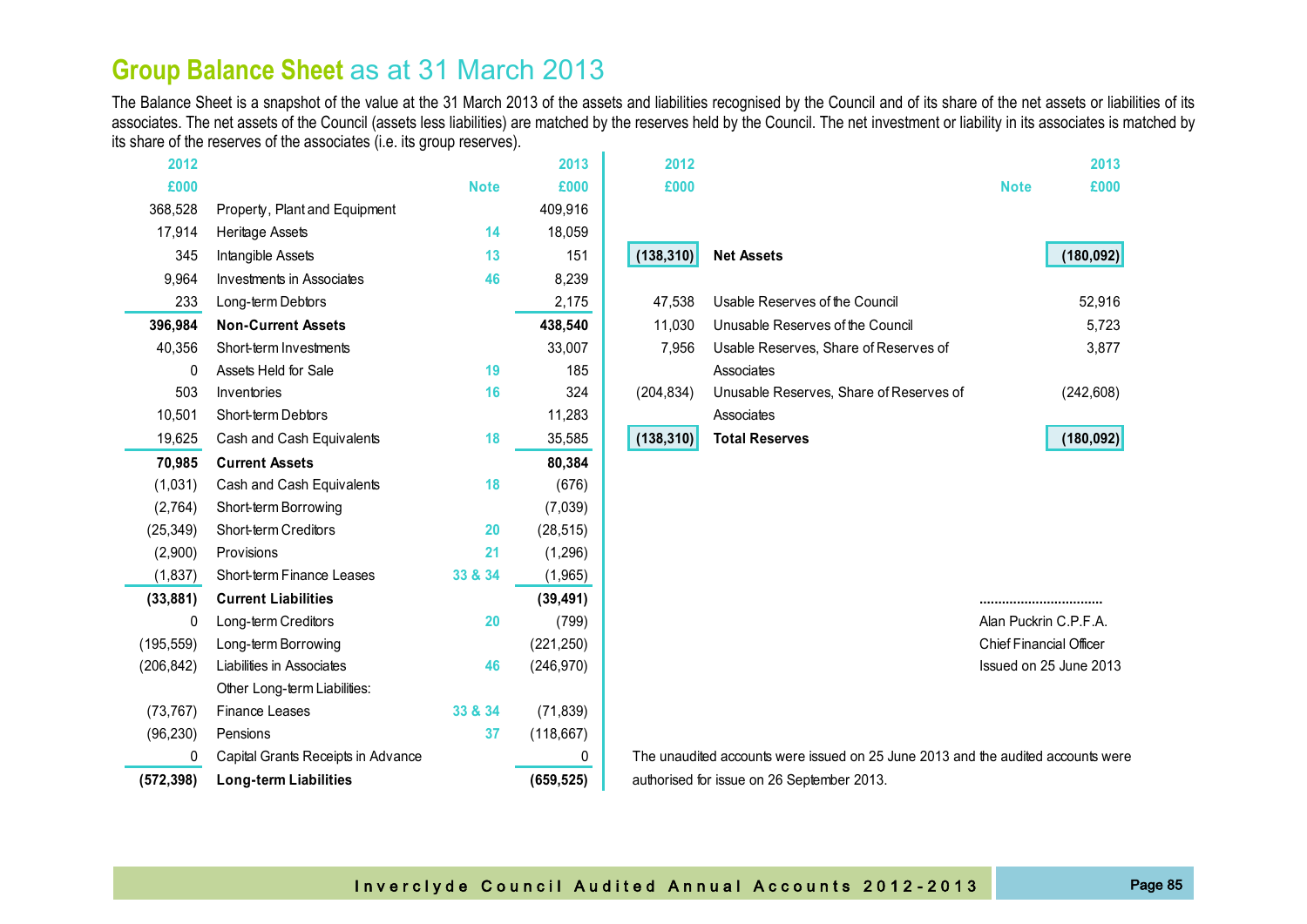#### **A Introduction**

The Code of Practice on Local Authority Accounting in the United Kingdom 2012-2013 (The Code) requires local authorities to consider their interests in all types of entity. This includes other local authorities or similar bodies defined in section 106 of the Local Government (Scotland) Act 1973 e.g. statutory bodies such as Police, Fire and Rescue and Valuation Boards. Authorities are required to prepare a full set of group accounts in addition to their own Council's accounts where they have a material interest in such entities.

## **B Combining Entities and Group Boundary**

The Group Accounts consolidate the results of the Council with seven other entities:

- Strathclyde Police Joint Board
- Strathclyde Fire and Rescue Joint Board
- Strathclyde Partnership for Transport (SPT)
- Strathclyde Concessionary Travel Scheme Joint Board
- Renfrewshire Valuation Joint Board
- Inverclyde Leisure
- Riverside Inverclyde

Under accounting standards, the Council is required to include the results of the above organisations as "associates" because it has a "significant influence" over their financial and operating policies. The Council has no shares in or ownership of any of these organisations which are entirely independent of the Council under law and for taxation.

Four of the five Joint Boards (Police, Fire and Rescue, SPT and Concessionary Travel) are included within the Group Accounts under the wider definition of an "associate" although the Council holds less than 20% of voting rights that is normally presumed to confer significant influence. This is in view of the funding arrangements between the constituent Councils and the Joint Boards. Inverclyde Leisure and Riverside Inverclyde are also included within the Group Accounts as "associates" as the Council does not have a "controlling interest" in these bodies in terms of the voting rights.

The Group's share of Inverclyde Leisure and Riverside Inverclyde is calculated using the Member representation on the company's Board. For all other associates, the Council's share has been calculated on the Council's contribution to revenue costs.

All entities have the same reporting date as the Council. Further details for each entity are provided in Note 43 Group Combining Entities. The comparative figures have been restated from the values reported in the audited financial statements of the 2011-2012 Group Accounts and exclude the results of the Common Good.

## **C Basis of Preparation of Group Statements and Going Concern**

The combination has been accounted for under the accounting conventions of the "acquisition basis" using the equity method – the Council's share of the net assets or liabilities of each entity is incorporated and adjusted each year by the Council's share of the entities' results and its share of other gains and losses (recognised in the Group Comprehensive Income and Expenditure Statement).

For four of the seven entities, the Council has a share in a net liability. The significant negative balances on Police and Fire and Rescue arise from the inclusion of liabilities related to the defined benefit pension schemes as required by IAS19 (i.e. their pension liability to pay retirement benefits in the long term).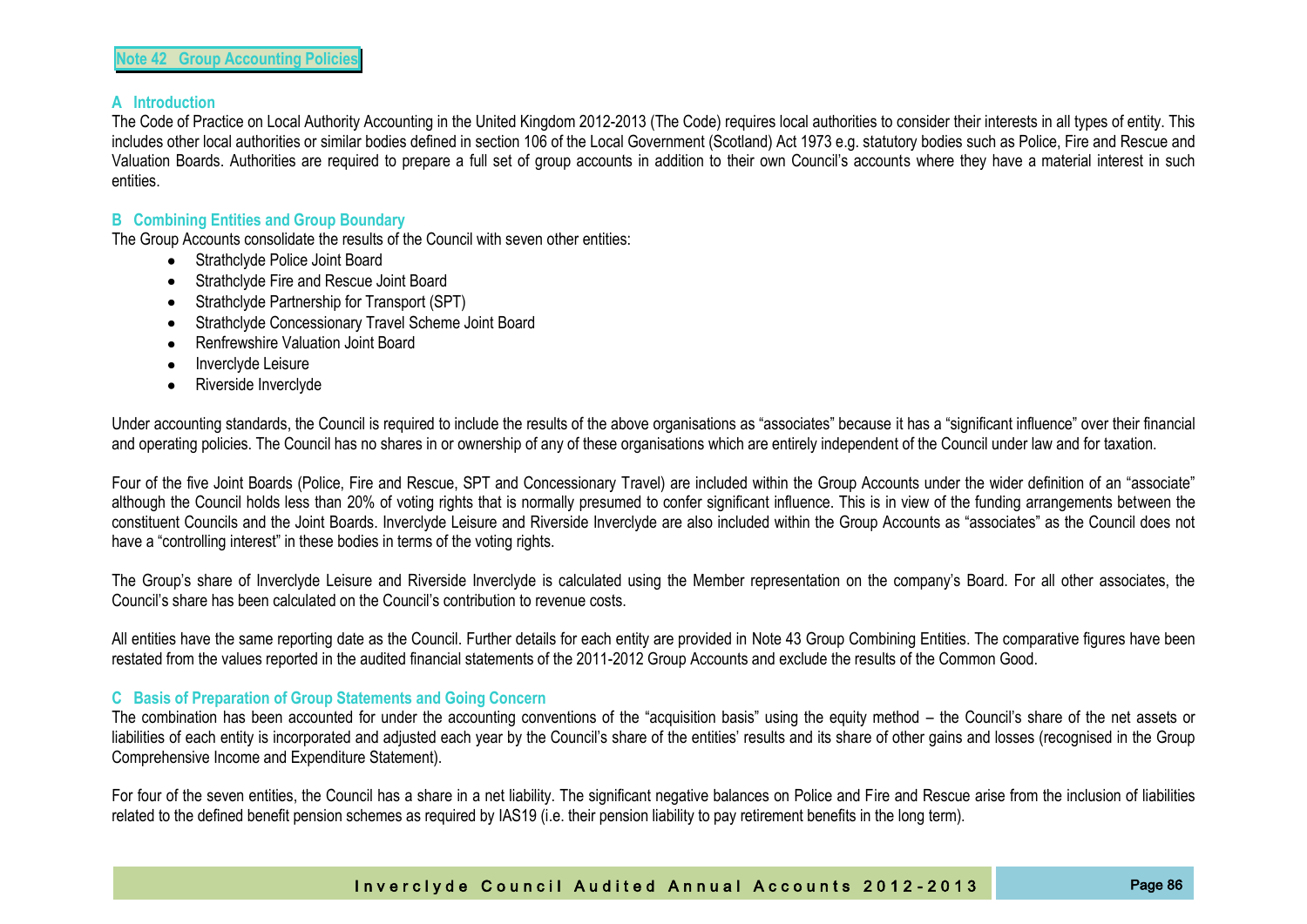The effect of inclusion of the above associate bodies on the group Balance Sheet is to reduce both the "net liabilities" and "total reserves" by £238.731 million representing the Council's share of the net liabilities in these entities. As above, this reflects the combined pension liability recorded for the Police and Fire & Rescue' Pension Schemes.

All associates consider it appropriate that their Statement of Accounts should follow the "going concern" basis of accounting. The Police and Fire Boards have been merged into a single national Police Service of Scotland and Fire Service for Scotland from 1 April 2013. Statutory arrangements with the Scottish Government, for the funding of the deficits, means that the financial position of the National Police and Fire Services remains assured. Arrangements with the Council and its organisations for the longer-term funding of Inverclyde Leisure and Riverside Inverclyde are considered sufficient to meet future funding requirements.

In common with these public bodies, the Council's Group Accounts have been prepared on a "going concern" basis as it is expected that future local government finance settlements, aligned with the Council's robust budget process, which drives through efficiency savings, will provide sufficient resources to finance future liabilities.

## **D Employee Benefits: Post-employment Benefits**

In common with Inverclyde Council, all combining entities participate in the Strathclyde Pension Scheme. This is explained in Note 37 Defined Benefit Pension Schemes. The associates have accounting policies for pensions accounting that are consistent with those of the Council.

Police and fire fighters have separate pension arrangements. The Police Pension Scheme and the Firefighter's Pension Scheme are unfunded and therefore net pension payments are charged to the Comprehensive Income and Expenditure Statement in the year in which payment is made.

## **E Property, Plant and Equipment**

## **Measurement**

The basis of valuation across the combining entities is in accordance with IFRS. PPE assets are shown at the lower of net replacement cost or net realisable value in existing use with the following exception:

- I. The Valuation Joint Board and Concessionary Travel Scheme Joint Board have no fixed assets.
- II. The SPT holds exceptional types of fixed assets in its balance sheet. Within intangible assets, there are subsidised bus contracts that are recorded at amortised cost. There are also "third-party" assets that are rolling stock and other public assets used by other transport operators but which the SPT has the power to direct to the benefit of the travelling public within the SPT area. These are held at historic cost.
- III. Inverclyde Leisure uses the historic cost convention for its recent leasehold improvements, but this is considered a suitable proxy for market value in existing use on a replacement cost basis.

## **F Restrictions on Transfer of Funds**

The Council's share of the reserves of its associates is unusable i.e. it cannot be used to fund the Council's services or to reduce taxation. All associates are entirely independent of the Council under law and for taxation. The Council is unable to access their reserves, whether classified as usable or otherwise in the associate's own accounts.

## **Note 43 Combining Entities**

Inverclyde Council is represented on the Board of a number of organisations. The extent of the Council's controlling interest has been reviewed in determining those entities that should be consolidated and incorporated within the Group Accounts. Those organisations, which have a significant impact on the Council's operations, are listed below. The accounting period for all of these bodies is the year to 31 March 2013. In addition to the information included in the Group Accounts on the preceding pages the accounting regulations require specific disclosures about the combining entities and the nature of their business.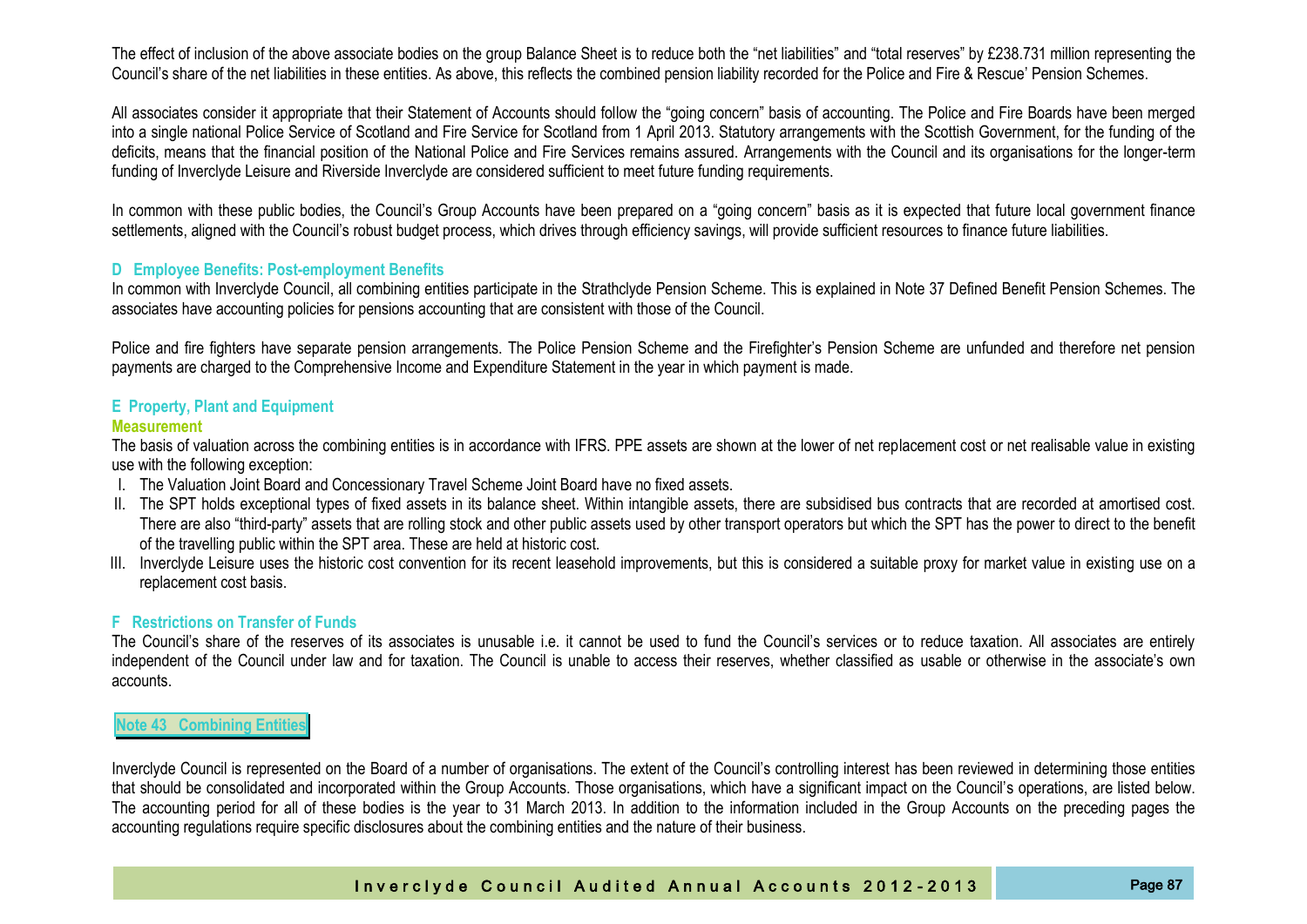## **Strathclyde Police Joint Board**

Inverclyde Council is a member of the Police Joint Board, a statutory corporate body established under the Strathclyde Combined Police Area Amalgamation Order 1995 that provides a comprehensive range of policing services on behalf of the 12 constituent local authorities in the West of Scotland. In 2012-2013 the Council contributed £6.24 million or 3.57% (2011-2012 £7.62 million) of the Board's estimated running costs and its share of the year-end net liability of £186.554 million (2011-2012 £157.158 million) is included in the Group Balance Sheet. The audited accounts of the Board can be obtained from the Treasurer to Strathclyde Police Joint Board, Glasgow City Chambers, Glasgow G2 1DU.

#### **Strathclyde Fire and Rescue Joint Board**

Inverclyde Council is a member of the Strathclyde Fire and Rescue Joint Board which provides fire and emergency cover for the 12 constituent local authorities in the West of Scotland. In 2012-2013 Inverclyde Council contributed £5.88 million or 5.07% (2011-2012 £6.259 million) to the Board's estimated running costs and its share of the year-end net liability of £59.751 million (2011-2012 £49.333 million) is included in the Group Balance Sheet. The audited accounts of the Board can be obtained from the Treasurer to Strathclyde Fire and Rescue Joint Board, Bothwell Road, Hamilton ML3 0EA.

#### **Strathclyde Partnership for Transport**

This is the statutory body responsible for formulating the public transport policy for the 12 local authorities in the West of Scotland plus Dumfries and Galloway Council. In 2012-2013, Inverclyde Council contributed £1.478 million or 3.95% (2011-2012 £1.478 million) of the Partnership's estimated running costs and its share of the year-end net asset of £6.309 million (2011-2012 £6.070 million) is included in the Group Balance Sheet. The audited accounts of the Board can be obtained from the Treasurer to Strathclyde Partnership for Transport, Consort House, 12 West George Street, Glasgow G2 1HN.

## **Strathclyde Concessionary Travel Scheme Joint Board**

This Travel Scheme comprises the 12 Councils within the West of Scotland and oversees the operation of the concessionary fares scheme for public transport within its area. The costs of the Scheme are met by a combination of funding from the 12 Councils and direct grant funding by the Scottish Government. The Strathclyde Partnership for Transport administers the Scheme on behalf of the Board. In 2012-2013, Inverclyde Council contributed £0.156 million or 4.02% (2011-2012 £0.140 million) of the Board's estimated running costs and its share of the year-end net asset of £0.056 million (2011-2012 £0.065 million) is included in the Group Balance Sheet. The audited accounts of the Board can be obtained from the Treasurer to Strathclyde Concessionary Travel Scheme, Strathclyde Partnership for Transport, Consort House, 12 West George Street, Glasgow G2 1HN.

#### **Renfrewshire Valuation Joint Board**

This Board was formed in 1996 at local government re-organisation by Act of Parliament and is responsible for the maintenance of the electoral, council tax and non-domestic rates registers for the three Councils of East Renfrewshire, Renfrewshire and Inverclyde. Its principal place of business is The Robertson Centre, 16 Glasgow Road, Paisley PA1 3QF. The Board's running costs are met by the three member Councils. Surpluses or deficits on the Board's operations are shared between the Councils. In 2012-2013, Inverclyde Council contributed £0.557 million or 23.95% (2011-2012 £0.567 million) of the Board's estimated running costs and its share of the year-end net liability of £0.485 million (2011-2012 £0.351 million net liability) is included in the Group Balance Sheet. The audited accounts of the Board can be obtained from the Treasurer to the Renfrewshire Valuation Joint Board, Renfrewshire House, Paisley PA1 1JB.

#### **Inverclyde Leisure**

This is a charitable company registered in Scotland that provides leisure facilities within Inverclyde Council's area to the general public and operates sports & leisure centres, community centres and swimming pools owned by the Council. Inverclyde Leisure is paid a management fee by the Council for the provision of these services. The charity's net liability at 31 March 2013 were £0.396 million (2011-2012 £0.083 million liability) and its net deficit for the year was £0.157 million (2011-2012 £0.173 million). The Council has no commitment to meet any losses of the company. The accounts of the charitable company are published separately and can be obtained from the Chief Executive, Waterfront Leisure Complex, Customhouse Way, Greenock, PA15 1EW which is also the company's principal place of business. The accounts of the Company have not yet been audited.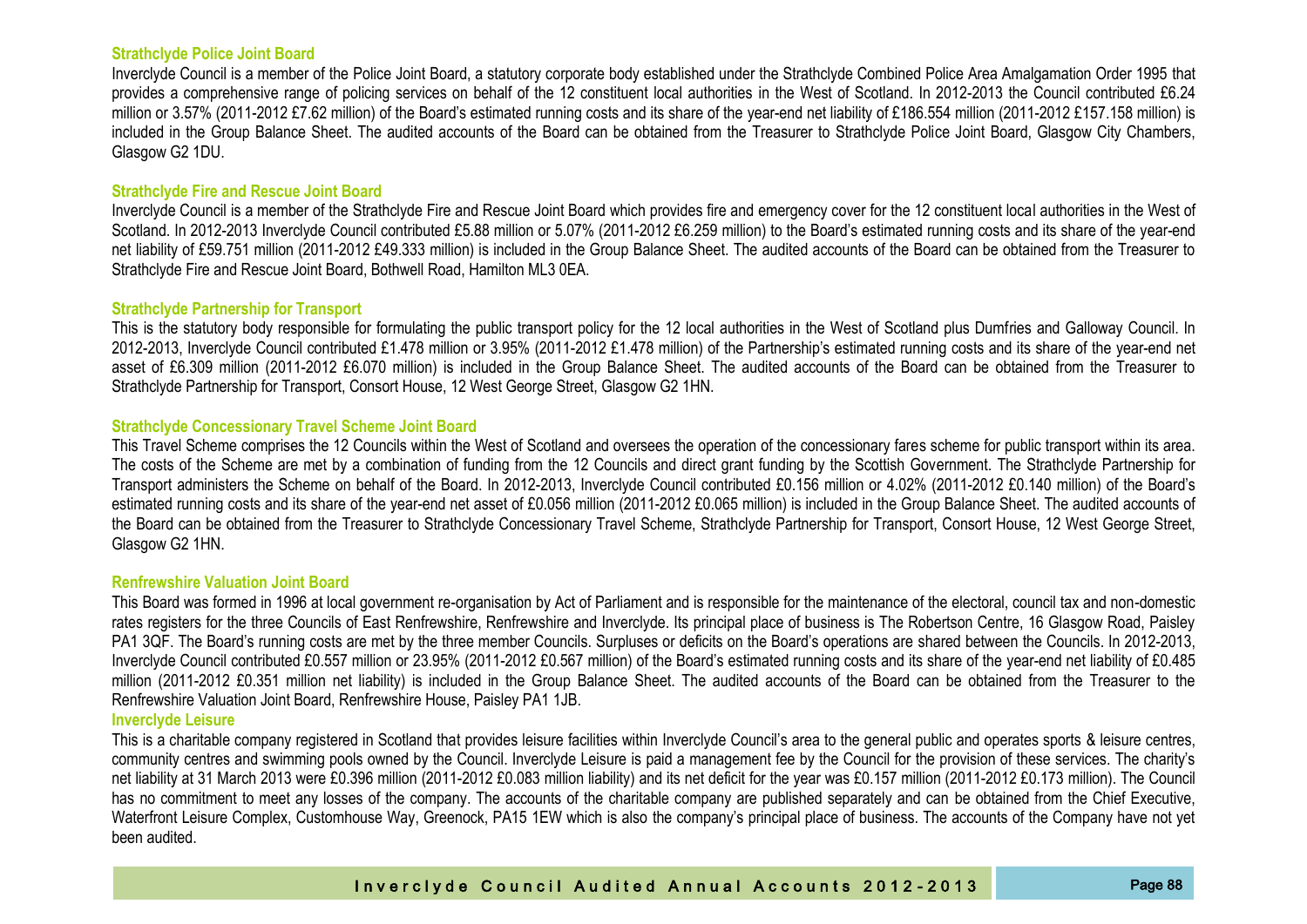The Council has no shares in or ownership of this company which is entirely independent of the Council under law and for taxation. The Council has five of the eleven representatives on the company's board, and for the purposes of accounting this equates to an interest of 45.45%. Under accounting standards the Council is required to include the results of Inverclyde Leisure as an associate because it has a "significant influence" over the financial and operating policies of the charity. In 2012-2013, Inverclyde Council contributed £2.278 million (as per related notes) or 41.52% of the charity's turnover and its share of the year-end net liabilities of £0.180 million (2011-2012 £0.038 million net assets) is included in the Group Balance Sheet.

## **Riverside Inverclyde**

This is an Urban Regeneration Company (URC) limited by guarantee with charitable status and two member organisations, Inverclyde Council and Scottish Enterprise Renfrewshire. The charitable company has been established to improve and regenerate the riverside area stretching from Port Glasgow through to Greenock. The company's operations are funded by grants from the Scottish Government, Inverclyde Council and Scottish Enterprise Renfrewshire. The charities net assets at 31 March 2013 were £9.381 million (2011-2012 £18.955 million) and its net profit for the year was £0.569 million (2011-2012 £0.063 million net deficit). The Council has no commitment to meet any losses of the company. The audited accounts of the company are published separately and may be obtained from the Chief Executive, Suite G1, Clydeview, 22 Pottery Street, Greenock, PA15 2UZ which is also the company's principal place of business.

At the time of Inverclyde Council's accounts being published, Riverside Inverclyde's audited accounts were unavailable and as such the unaudited accounts have been used for consolidation purposes. The Council, being aware of an external review of the Riverside Inverclyde investment in James Watt Dock LLP, have taken a prudent view to fully impair the investment shown within Riverside Inverclyde's accounts. This does not impact on Riverside Inverclyde's going concern status.

The company does not have shareholders and any surpluses are made available for reinvestment in other projects within the area. The company is entirely independent of the Council under law and for taxation. The Council has two of the ten representatives on the company's board, and for the purposes of accounting this equates to an interest of 20.0%. Under accounting standards the Council is required to include the results of Riverside Inverclyde as an associate because it has a 'significant influence' over the financial and operating policies of the charity. In 2012-2013, Inverclyde Council contributed £2.756 million (2011-2012 £1.319 million) or 40.91% of the charity's turnover, and its share of the year-end asset of £1.874 million (2011-2012 £3.791 million) is included in the Group Balance Sheet.

## **Note 44 Group Cash Flow Statement**

The cash flow of the Group is identical to that disclosed for Inverclyde Council on page 24. There is no impact upon cash flow from the consolidation of the associates. Accordingly, no additional cash flow statement is included for the Group.

## **Note 45 Material Items of Group Income and Expenditure**

In order to provide the reader with a better understanding of the impact of the inclusion of the results of associates, the following tables provide an analysis of the Council's share of the material amounts of income and expenditure disclosed on the face of the Comprehensive Income and Expenditure Statement (CIES). This note should be read in conjunction with the disclosures for the Council in Note 5 *Material Items of Income and Expenditure*.

## Inverclyde Council Audited Annual Accounts 2012-2013 Page 89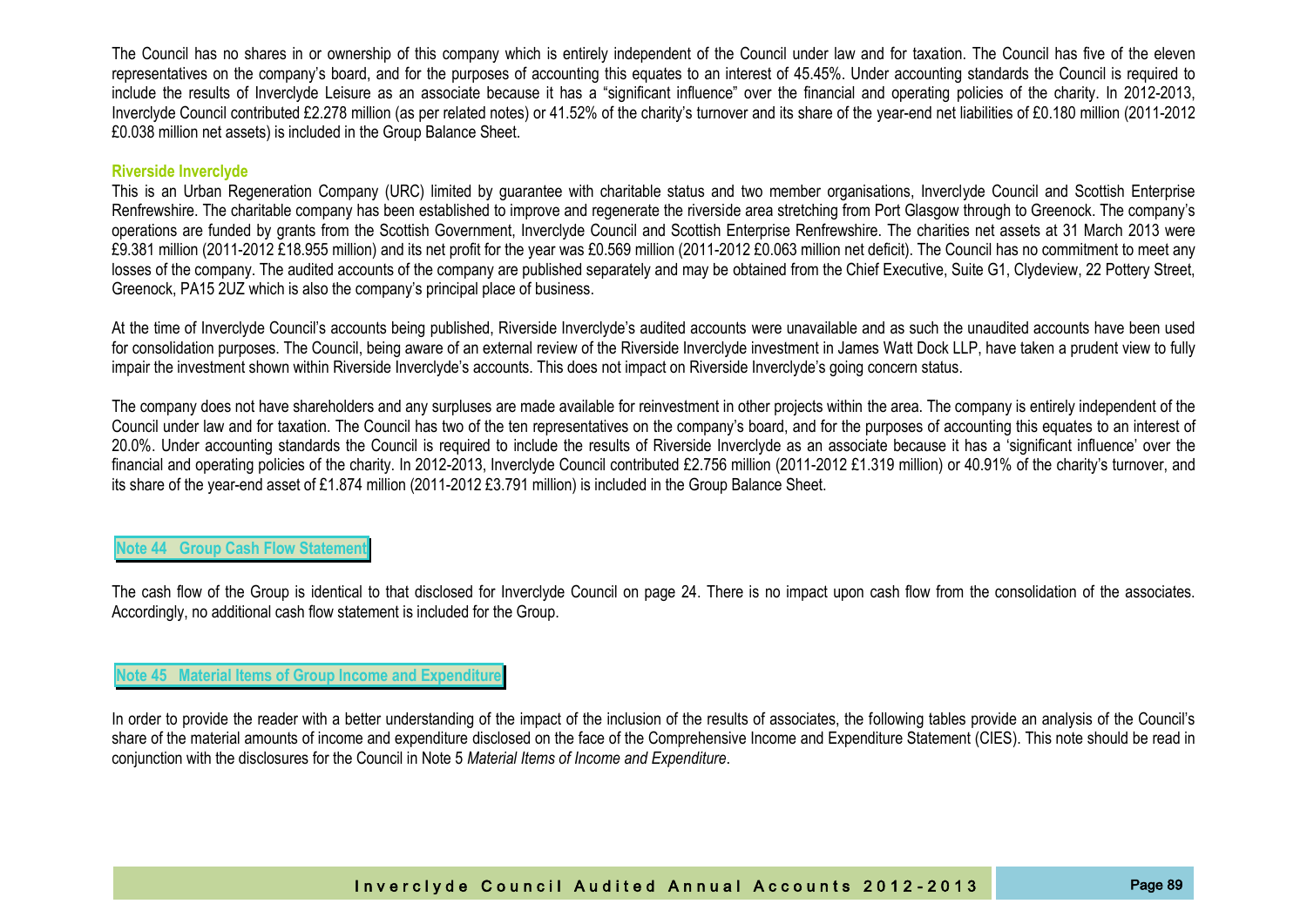| £000<br>Share of the surplus or deficit on the provision of services by associates<br>9,362<br>Strathclyde Police Joint Board<br>3,324<br>Strathclyde Fire and Rescue Joint Board<br>Strathclyde Partnership for Transport<br>(480)<br>Strathclyde Concessionary Travel Scheme Joint Board<br>8<br>Renfrewshire Valuation Joint Board<br>(5)<br>Inverclyde Leisure<br>(71)<br>Riverside Inverclyde<br>(114)<br>12,024<br>Share of Other Comprehensive Income and Expenditure of Associates<br>20,034<br>Strathclyde Police Joint Board<br>7,094<br>Strathclyde Fire and Rescue Joint Board<br>242<br>Strathclyde Partnership for Transport |                                                     | 2012-2013 | 2011-2012 |
|--------------------------------------------------------------------------------------------------------------------------------------------------------------------------------------------------------------------------------------------------------------------------------------------------------------------------------------------------------------------------------------------------------------------------------------------------------------------------------------------------------------------------------------------------------------------------------------------------------------------------------------------|-----------------------------------------------------|-----------|-----------|
|                                                                                                                                                                                                                                                                                                                                                                                                                                                                                                                                                                                                                                            |                                                     |           | £000      |
|                                                                                                                                                                                                                                                                                                                                                                                                                                                                                                                                                                                                                                            |                                                     |           |           |
|                                                                                                                                                                                                                                                                                                                                                                                                                                                                                                                                                                                                                                            |                                                     |           | 10,771    |
|                                                                                                                                                                                                                                                                                                                                                                                                                                                                                                                                                                                                                                            |                                                     |           | 3,404     |
|                                                                                                                                                                                                                                                                                                                                                                                                                                                                                                                                                                                                                                            |                                                     |           | (424)     |
|                                                                                                                                                                                                                                                                                                                                                                                                                                                                                                                                                                                                                                            |                                                     |           | 32        |
|                                                                                                                                                                                                                                                                                                                                                                                                                                                                                                                                                                                                                                            |                                                     |           | (17)      |
|                                                                                                                                                                                                                                                                                                                                                                                                                                                                                                                                                                                                                                            |                                                     |           | (79)      |
|                                                                                                                                                                                                                                                                                                                                                                                                                                                                                                                                                                                                                                            |                                                     |           | 13        |
|                                                                                                                                                                                                                                                                                                                                                                                                                                                                                                                                                                                                                                            |                                                     |           | 13,700    |
|                                                                                                                                                                                                                                                                                                                                                                                                                                                                                                                                                                                                                                            |                                                     |           |           |
|                                                                                                                                                                                                                                                                                                                                                                                                                                                                                                                                                                                                                                            |                                                     |           | (655)     |
|                                                                                                                                                                                                                                                                                                                                                                                                                                                                                                                                                                                                                                            |                                                     |           | (236)     |
|                                                                                                                                                                                                                                                                                                                                                                                                                                                                                                                                                                                                                                            |                                                     |           | 780       |
|                                                                                                                                                                                                                                                                                                                                                                                                                                                                                                                                                                                                                                            | Strathclyde Concessionary Travel Scheme Joint Board |           | 0         |
| Renfrewshire Valuation Joint Board<br>140                                                                                                                                                                                                                                                                                                                                                                                                                                                                                                                                                                                                  |                                                     |           | 220       |
| 289<br>Inverclyde Leisure                                                                                                                                                                                                                                                                                                                                                                                                                                                                                                                                                                                                                  |                                                     |           | (46)      |
| Riverside Inverclyde<br>2,029                                                                                                                                                                                                                                                                                                                                                                                                                                                                                                                                                                                                              |                                                     |           | (81)      |
| 29,829                                                                                                                                                                                                                                                                                                                                                                                                                                                                                                                                                                                                                                     |                                                     |           | (18)      |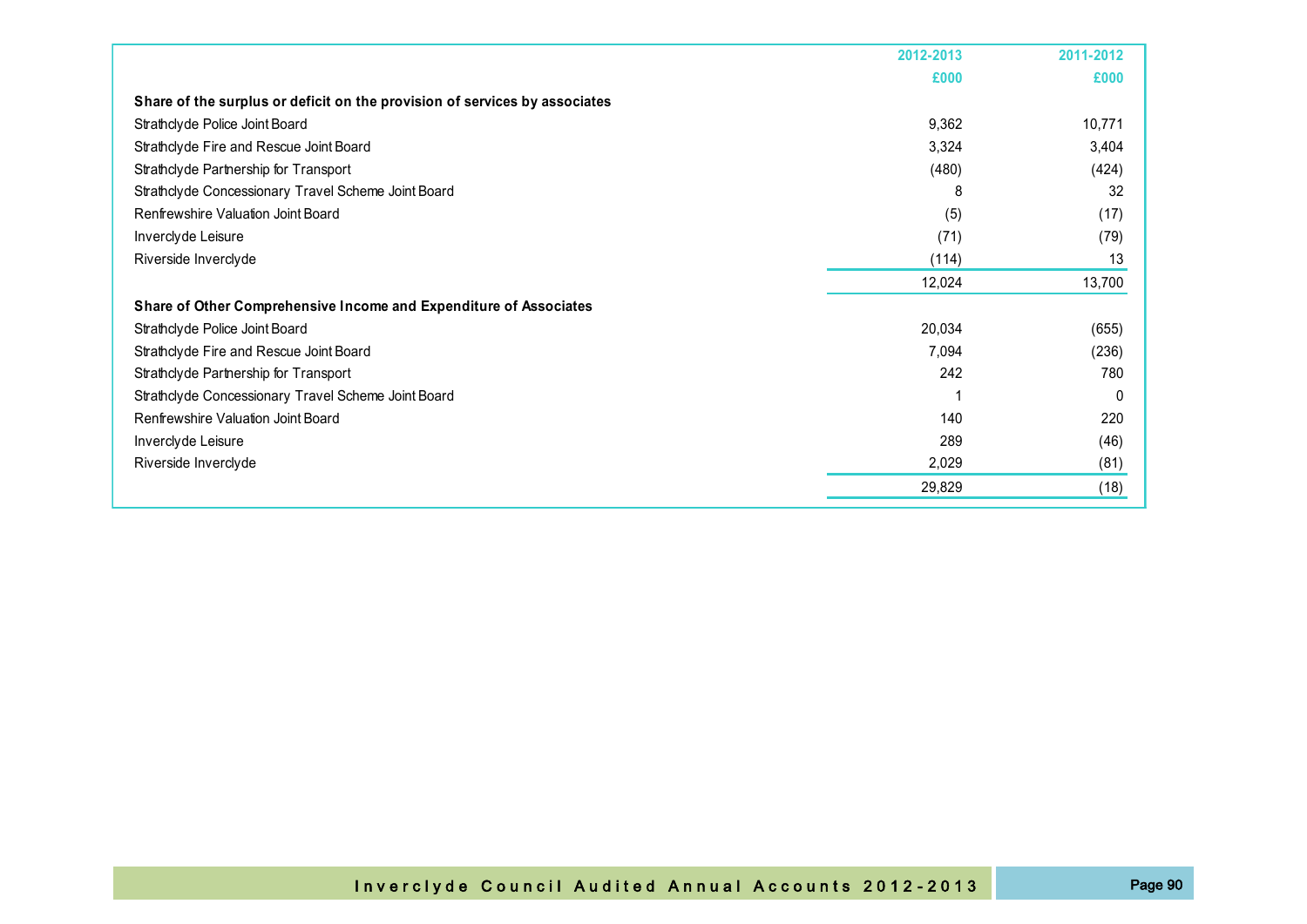|                                                     | 2012/2013 | 2011/2012  |
|-----------------------------------------------------|-----------|------------|
|                                                     | £000      | £000       |
| <b>Net Assets of Associates</b>                     |           |            |
| Strathclyde Partnership Transport                   | 6,309     | 6,070      |
| Strathclyde Concessionary Travel Scheme Joint Board | 56        | 65         |
| Riverside Inverclyde                                | 1,874     | 3.791      |
| Inverclyde Leisure                                  | 0         | 38         |
|                                                     | 8,239     | 9,964      |
| <b>Net Liabilities of Associates</b>                |           |            |
| Strathclyde Police Joint Board                      | (186,554) | (157, 158) |
| Strathclyde Fire & Rescue Joint Board               | (59, 751) | (49, 333)  |
| Renfrewshire Valuation Joint Board                  | (485)     | (351)      |
| Inverclyde Leisure                                  | (180)     | 0          |
|                                                     | (246,970) | (206, 842) |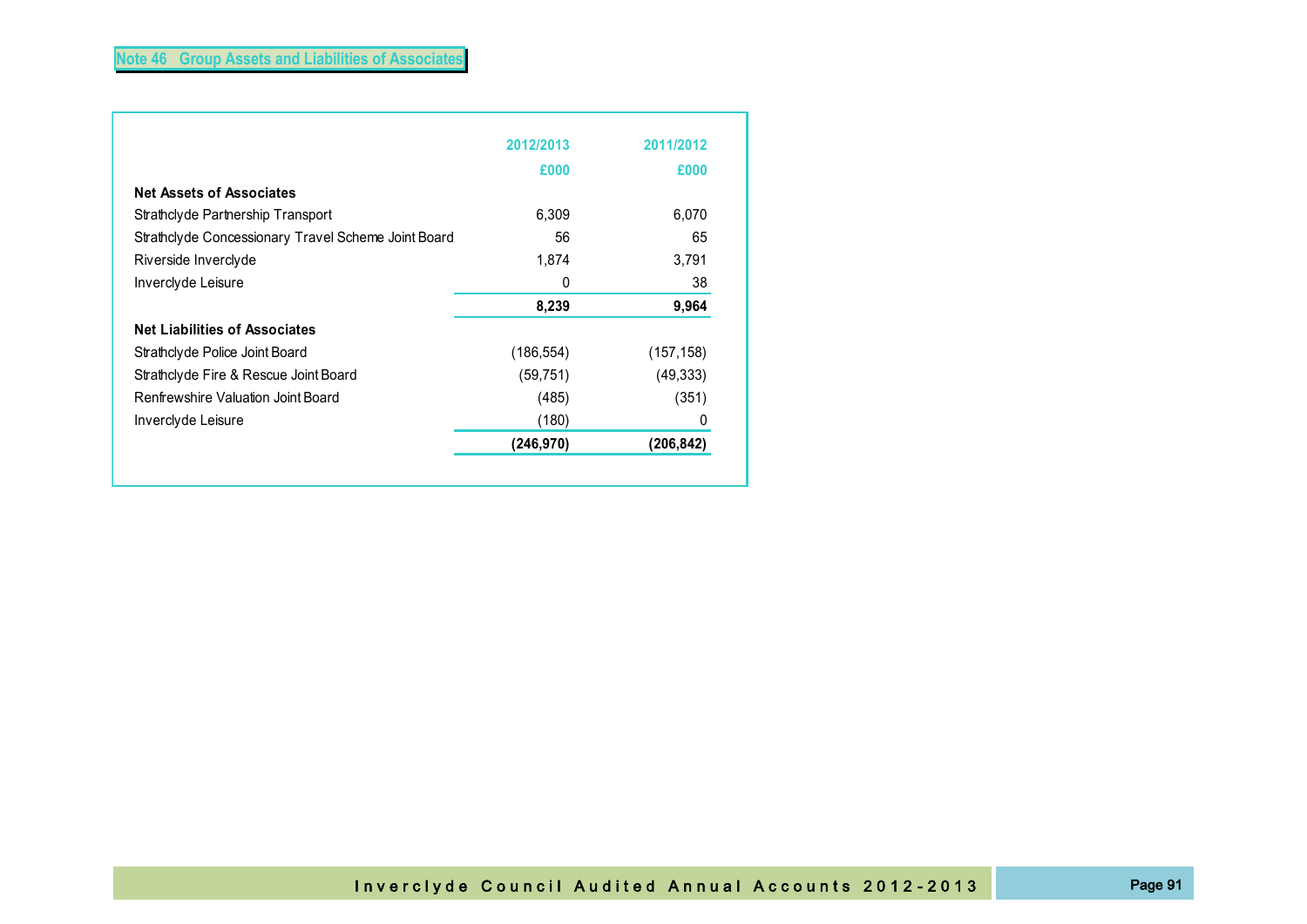# **Independent Auditor's Report to the Members of Inverclyde Council and the Accounts Commission for Scotland**

We certify that we have audited the financial statements of Inverclyde Council and its group for the year ended 31 March 2013 under Part VII of the Local Government (Scotland) Act 1973. The financial statements comprise the group and authority-only Comprehensive Income and Expenditure Statements, Movement in Reserves Statements, Balance Sheets, and the authority-only Cash-Flow Statement, Council Tax Income Account, Non-domestic Rate Account and the related notes. The financial reporting framework that has been applied in their preparation is applicable law and International Financial Reporting Standards (IFRSs) as adopted by the European Union, and as interpreted and adapted by the Code of Practice on Local Authority Accounting in the United Kingdom 2012/13 (the 2012/13 Code).

This report is made solely to the parties to whom it is addressed in accordance with Part VII of the Local Government (Scotland) Act 1973 and for no other purpose. In accordance with paragraph 125 of the Code of Audit Practice approved by the Accounts Commission for Scotland, we do not undertake to have responsibilities to members or officers, in their individual capacities, or to third parties.

#### **Respective responsibilities of the Responsible Financial Officer and auditor**

As explained more fully in the Statement of Responsibilities for the Annual Accounts, the Responsible Financial Officer is responsible for the preparation of the financial statements and for being satisfied that they give a true and fair view. Our responsibility is to audit and express an opinion on the financial statements in accordance with applicable law and International Standards on Auditing (UK and Ireland) as required by the Code of Audit Practice approved by the Accounts Commission for Scotland. Those standards require us to comply with the Auditing Practices Board's Ethical Standards for Auditors.

## **Scope of the audit of the financial statements**

An audit involves obtaining evidence about the amounts and disclosures in the financial statements sufficient to give reasonable assurance that the financial statements are free from material misstatement, whether caused by fraud or error. This includes an assessment of: whether the accounting policies are appropriate to the group's and the body's circumstances and have been consistently applied and adequately disclosed; the reasonableness of significant accounting estimates made by the Responsible Financial Officer; and the overall presentation of the financial statements. In addition, we read all the financial and non-financial information in the annual report and accounts to identify material inconsistencies with the audited financial statements. If we become aware of any apparent material misstatements or inconsistencies we consider the implications for our report.

#### **Opinion on the financial statements**

In our opinion the financial statements:

- give a true and fair view in accordance with applicable law and the 2012/13 Code of the state of the affairs of the group and of the body as at 31 March 2013 and of the income and expenditure of the group and the body for the year then ended;
- have been properly prepared in accordance with IFRSs as adopted by the European Union, as interpreted and adapted by the 2012/13 Code; and
- have been prepared in accordance with the requirements of the Local Government (Scotland) Act 1973 and the Local Government in Scotland Act 2003.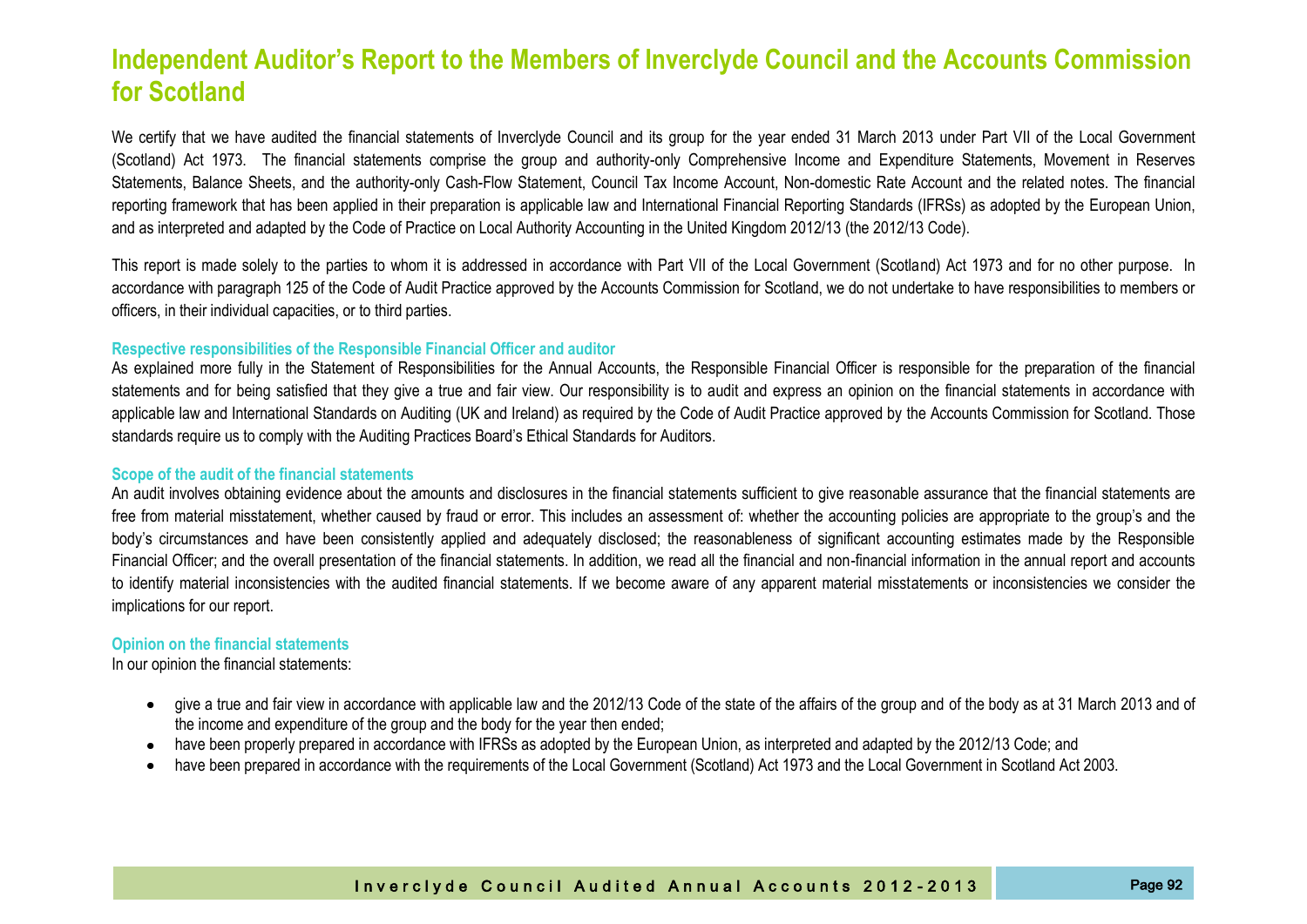#### **Opinion on other prescribed matters**

In our opinion:

- the part of the Remuneration Report to be audited has been properly prepared in accordance with The Local Authority Accounts (Scotland) Regulations 1985; and
- the information given in the Foreword for the financial year for which the financial statements are prepared is consistent with the financial statements.

## **Matters on which we are required to report by exception**

We are required to report to you if, in our opinion:

- adequate accounting records have not been kept; or
- the financial statements and the part of the Remuneration Report to be audited are not in agreement with the accounting records; or  $\bullet$
- we have not received all the information and explanations we require for our audit; or
- the Statement on the System of Internal Financial Control does not comply with the 2012/13 Code; or
- there has been a failure to achieve a prescribed financial objective.  $\bullet$

We have nothing to report in respect of these matters.

Grant Thornton UK LLP

7 Exchange Crescent Conference Square Edinburgh EH3 4AN

26 September 2013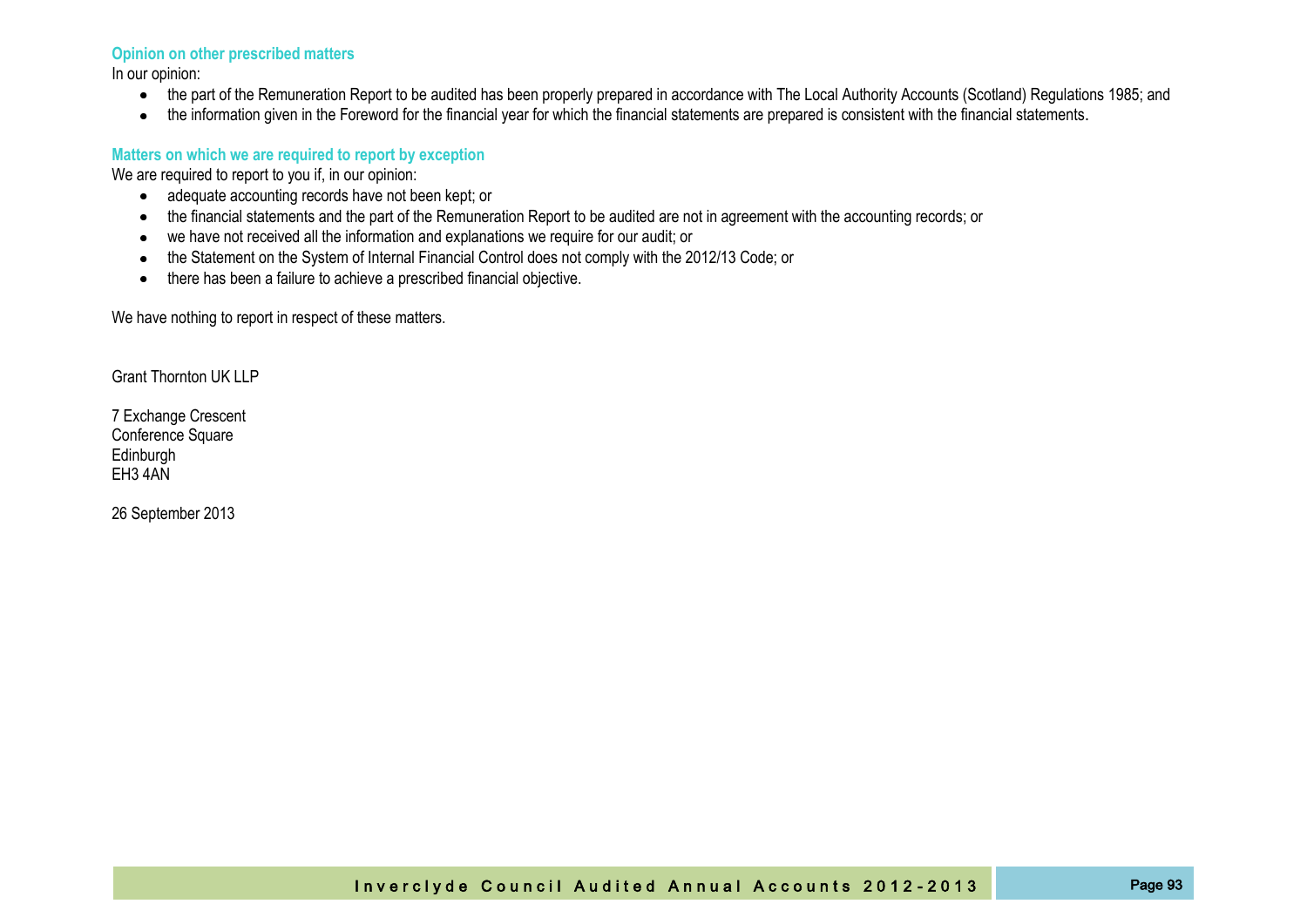## **Glossary of Terms**

#### **1. Accounting Period**

The period of time covered by the accounts, normally a period of twelve months commencing on 1 April. The end of the accounting period is the Balance Sheet date.

#### **2. Accruals**

The concept that income and expenditure are recognised as they are earned or incurred, not as money is received or paid.

#### **3. Actuarial Gains and Losses (Pensions)**

For a defined benefit scheme, the changes in actuarial deficits or surpluses that arise because events have not coincided with the actuarial assumptions made for the last valuation (experience gains and losses) or the actuarial assumptions have changed.

#### **4. Asset**

An item having value to the Council in monetary terms. Assets are categorised as either current or non-current. A current asset will be consumed or cease to have material value within the next financial year (e.g. cash and stock). A non-current asset provides benefit to the Council and to the Services it provides for a period of more than one year.

#### **5. Associates**

These are entities (other than a subsidiary or a joint venture) in which the Council has a participating interest or over whose operating and financial policies the Council is able to exercise significant influence.

#### **6. Audit of Accounts**

An independent examination of the Council's financial affairs.

#### **7. Balance Sheet**

A statement of the recorded assets, liabilities and other balances at the end of the accounting period.

#### **8. Capital Expenditure**

Expenditure on the acquisition of a non-current asset, which will be used in providing services beyond the current accounting period, or expenditure which adds to and not merely maintains the value of an existing non-current asset.

#### **9. Capital Financing**

Funds raised to pay for capital expenditure. There are various methods of financing capital expenditure including borrowing, leasing, capital receipts and grants, and revenue funding.

#### **10. Capital Programme**

The capital schemes the Council intends to carry out over a specified period of time.

#### **11. Capital Receipt**

The proceeds from the disposal of land or other non-current assets.

#### **12. Community Assets**

Assets that the Council intends to hold in perpetuity, that have no determinable useful life and that may have restrictions on their disposal. Examples of community assets are municipal parks.

#### **13. Consistency**

The concept that the accounting treatment of like terms within an accounting period and from one period to the next are the same.

#### **14. Contingent Liability**

A contingent liability is either

- A possible obligation arising from past events whose existence will be confirmed only by the occurrence of one or more uncertain events not wholly within the Council's control; or
- A present obligation arising from past events where it is not probable that a transfer of economic benefits will be required, or the amount of the obligation cannot be measured with sufficient reliability

#### **15. Corporate and Democratic Core**

The Corporate and Democratic Core comprises all activities which local authorities engage in specifically because they are elected multi-purpose authorities. The cost of these activities are thus over and above those which would be incurred by a series of independent, single purpose, nominated bodies managing the same service.

#### **16. Creditor**

Amounts owed by the Council for work done, goods received or services rendered within the accounting period, but for which payment has not been made by the end of that accounting period.

#### **17. Current Service Cost (Pensions)**

The increase in the present value of a defined benefit scheme's liabilities, expected to arise from employee service in the current period.

#### **18. Debtor**

Amount owed to the Council for works done, goods received or services rendered within the accounting period, but for which payment has not been received by the end of that accounting period.

#### **19. Defined Benefit Pension Scheme**

Pension schemes in which the benefits received by the participants are independent of the contributions paid and are not directly related to the investments of the scheme.

## Inverclyde Council Audited Annual Accounts 2012-2013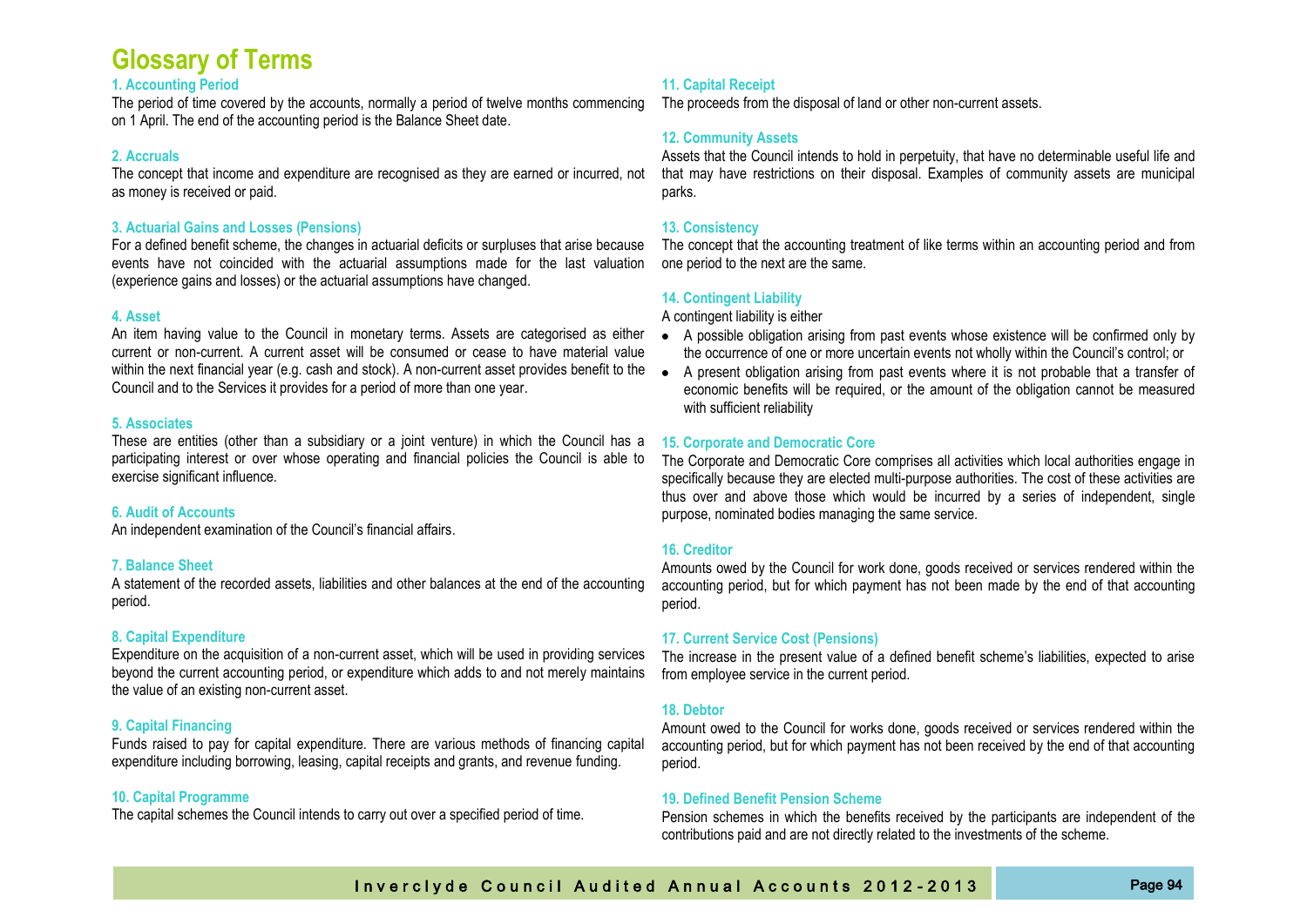#### **20. Depreciation**

The measure of the cost of wearing out, consumption or other reduction in the useful economic life of the Council's non-current assets during the accounting period, whether from use, the passage of time or obsolescence through technical or other changes.

#### **21. Discretionary Benefits (Pensions)**

Retirement awards, which the employer has no legal, contractual or constructive obligation to award and are awarded under the Council's discretionary powers.

#### **22. Entity**

A body corporate, partnership, trust, unincorporated association, or statutory body that is delivering a service or carrying on a trade or business with or without a view to profit. It should have a separate legal personality and is legally required to prepare its own single entity accounts.

#### **23. Equity**

The Council's value of total assets less liabilities.

#### **24. Events after the Balance Sheet Date**

Events after the Balance Sheet date are those events, favourable or unfavourable, that occur between the Balance Sheet date and the date when the Annual Accounts are authorised for issue.

#### **25. Exceptional Items**

Material items which derive from events or transactions that fall within the ordinary activities of the Council and which need to be disclosed separately by virtue of their size or incidence to give fair presentation of the accounts.

#### **26. Extinguishment**

Extinguishment relates to financial liabilities and occurs when the Council's legal obligations end, either through the cancellation or expiry of the obligations or through payment being made to settle the amount owed by the Council.

#### **27. Fair Value**

The fair value of an asset is the price at which it could be exchanged in an arm's length transaction, less where applicable, any grants receivable towards the purchase of use of the asset.

#### **28. Finance Lease**

A lease that transfers substantially all the risks and rewards of ownership of a non-current asset to the lessee.

#### **29. General Revenue Grant**

A grant paid by the Scottish Government to Councils, contributing towards the general cost of their services.

#### **30. Going Concern**

The concept that the Annual Accounts are prepared on the assumption that the Council (and its Associate bodies) will continue in operational existence for the foreseeable future.

#### **31. Government Grants**

Grants made by the Government towards either revenue or capital expenditure in return for past or future compliance with certain conditions relating to the activities of the Council. These grants may be specific to a particular scheme or may support the revenue spend of the Council in general.

#### **32. Heritage Asset**

A tangible or intangible asset with historical, artistic, scientific, technological, geophysical or environmental qualities that is held and maintained principally for its contribution to knowledge and culture.

#### **33. Impairment**

A reduction in the value of a non-current asset to below its carrying amount on the Balance Sheet.

#### **34. Infrastructure Assets**

Non-current assets belonging to the Council that cannot be transferred or sold, on which expenditure is only recoverable by the continued use of the asset created. Examples are highways, footpaths and bridges.

#### **35. Intangible Assets**

An intangible (non-physical asset) item may be defined as an asset when access to the future economic benefits it represents is controlled by the Council. This Council's intangible assets comprise solely of computer software licenses.

#### **36. Interest Cost (Pensions)**

For a defined benefit scheme, the expected increase during the period of the scheme liabilities because the benefits are one period closer to settlement.

#### **37. Inventories**

Items of raw materials and stores the Council has procured and holds in expectation of future use. Examples are consumable stores, raw materials and products and services in intermediate stages of completion.

#### **38. Liability**

A liability is where the Council owes payment to an individual or another organisation. A current liability is an amount which will become payable or could be called in within the next accounting period e.g. creditors or cash overdrawn. A non-current liability is an amount which by arrangement is payable beyond the next year at some point in the future or to be paid off by an annual sum over a period of time.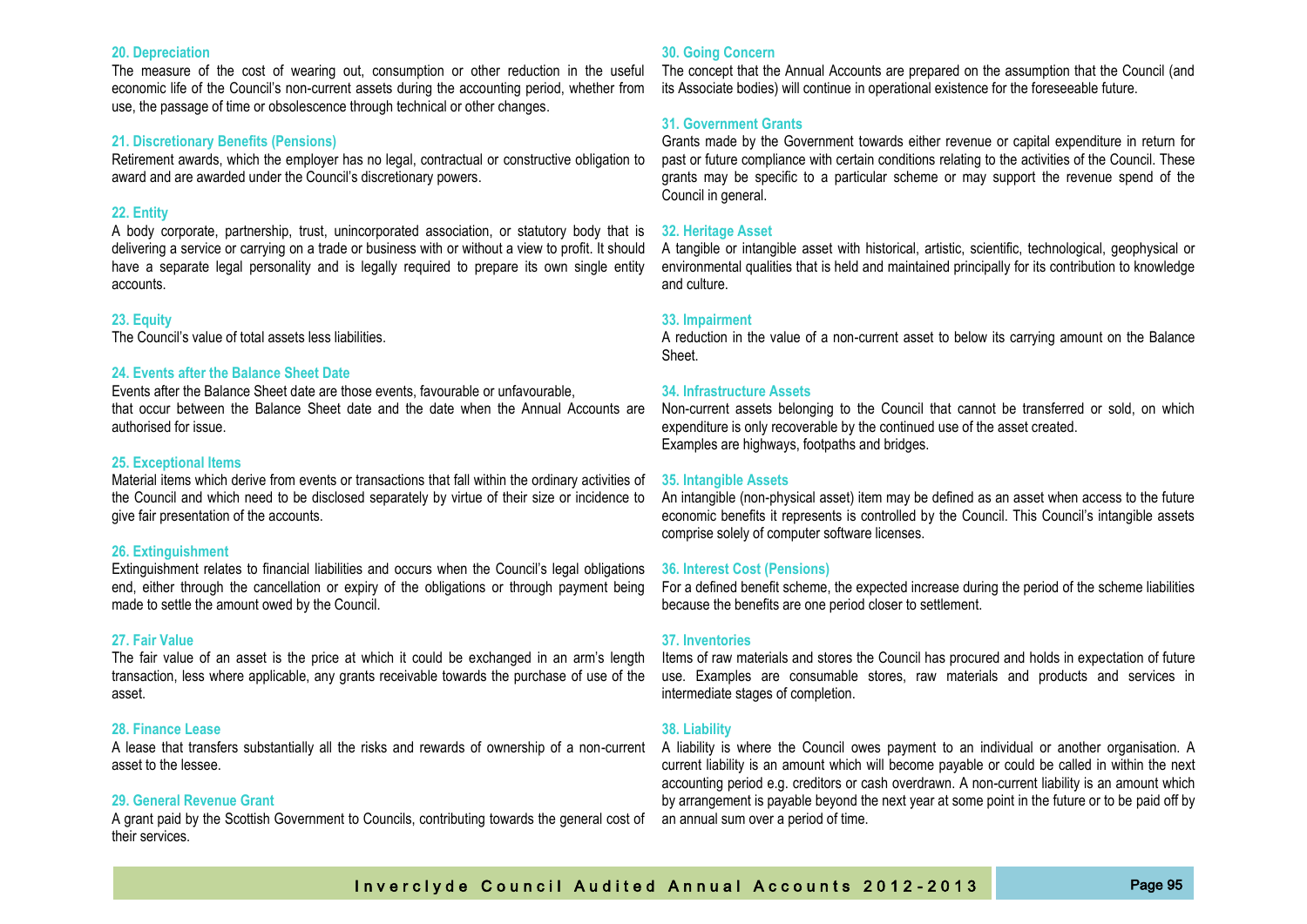#### **39. Net Book Value**

The amount at which non-current assets are included in the Balance Sheet, i.e. their historical cost or current value less the cumulative amounts provided for depreciation.

#### **40. Non Distributed Costs**

These are overheads for which no user now benefits and as such are not apportioned to services.

#### **41. National Non Domestic Rates Pool**

All non domestic rates collected by local authorities are remitted to the national pool and thereafter distributed to councils by the Scottish Government.

#### **42. Operating Lease**

A lease where the ownership of the non-current asset remains with the lessor.

#### **43. Past Service Cost (Pensions)**

For a defined benefit scheme, the increase in the present value of the scheme liabilities relating to employee service in prior periods arising in the current period as a result of the introduction of, or improvement to retirement benefits

#### **44. Pension Scheme Liabilities**

The liabilities of a defined benefit pension scheme for outgoings due after the valuation date. The scheme liabilities, measured using the "projected unit method" reflect the benefits that the employer is committed to provide for service up to the valuation date.

#### **45. Post Employment Benefits**

All forms of consideration given by an employer in exchange for services rendered by employees that are payable after the completion of employment e.g. pensions in retirement.

#### **46. Prior Year Adjustment**

Material adjustments applicable to previous years arising from changes in accounting policies or from the correction of fundamental errors. This does not include normal recurring corrections or adjustments of accounting estimates made in prior years.

#### **47. Provision**

An amount put aside in the accounts for future liabilities or losses which are certain or very likely to occur but the amounts or dates of when they will arise are uncertain.

#### **48. Public Works Loan Board (PWLB)**

A Central Government Agency, which provides loans for one year and above to Councils at interest rates only based on those at which the Government can borrow itself.

#### **49. Rateable Value**

The annual assumed rental of a hereditament, which is for national non-domestic rates purposes.

#### **50. Related Parties**

Bodies or individuals that have the potential to control or influence the Council or to be controlled or influenced by the Council. For the Council's purposes related parties are deemed to include the Elected Members, the Chief Executive, its Corporate Directors and their close family and household members.

#### **51. Remuneration**

All sums paid to or receivable by an employee and sums due by way of expenses allowances (as far as these sums are chargeable to UK income tax) and the money value of any other benefits received other than in cash.

#### **52. Reserves**

The accumulation of surpluses, deficits and appropriation over past years. Reserves of a revenue nature are available and can be spent or earmarked at the discretion of the Council. Some capital reserves such as the Revaluation Reserve cannot be used to meet current expenditure.

#### **53. Residual Value**

The net realisable value of an asset at the end of its useful life.

#### **54. Revenue Expenditure**

The day-to-day expenses of providing services.

#### **55. Significant Interest**

The reporting authority is actively involved and is influential in the direction of an entity through its participation in policy decisions.

#### **56. Soft Loans**

Loans made at significantly below market rates are known as "soft loans" because there may be some element of subsidy between what the loan would have cost at market rates and the amount of interest actually charged. Inverclyde Council sometimes makes loans at less than market rates where a service would justify the authority making a concession. Examples include small start-up loans to small business and industries.

#### **57. Temporary Borrowing**

Money borrowed for a period of less than a year.

#### **58. Trust Funds**

Funds administered by the Council for such purposes as prizes, charities and specific projects.

#### **59. Useful Economic Life**

The period over which the local authority will derive benefits from the use of a non-current asset.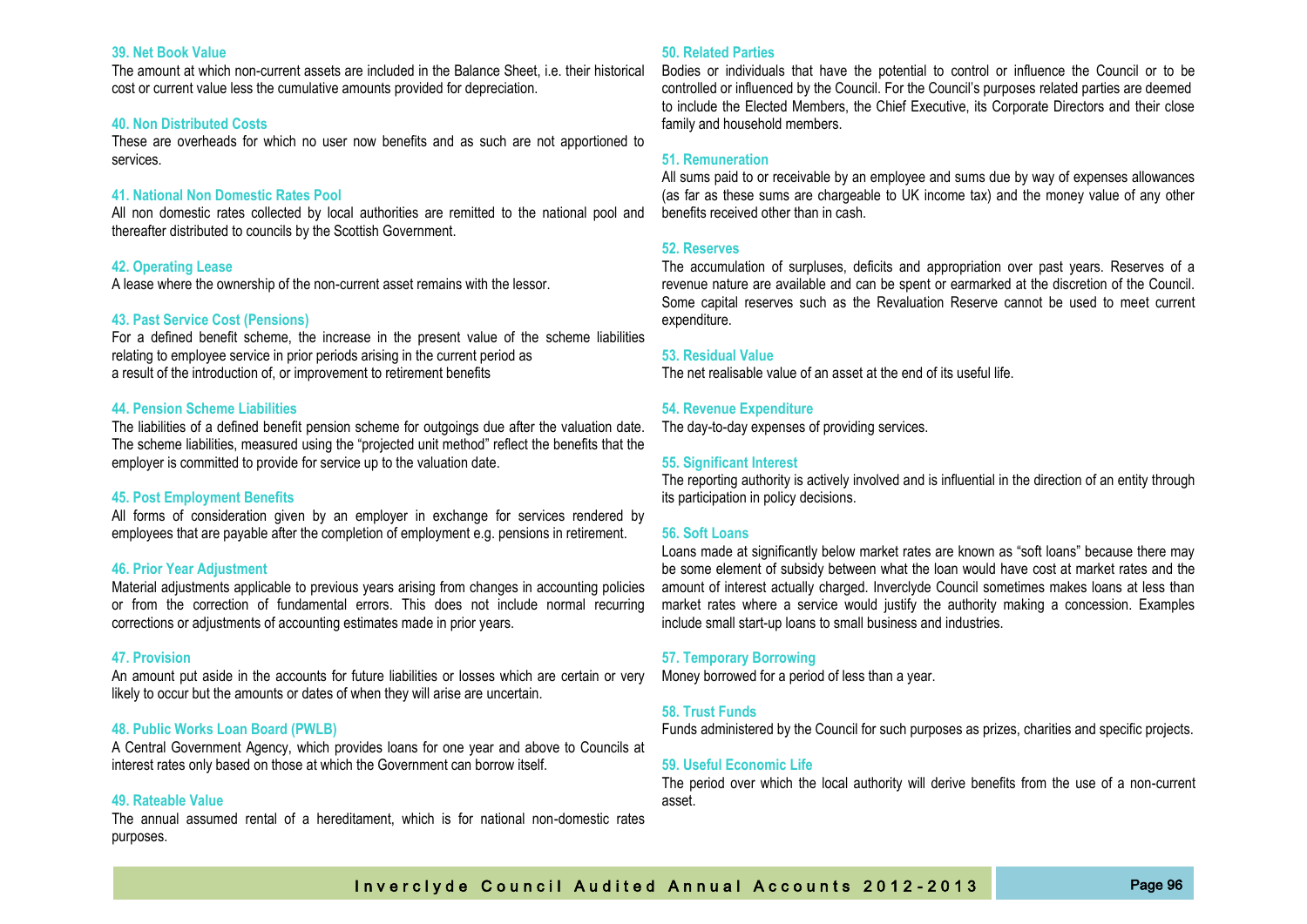## Inverclyde Council Audited Annual Accounts 2012-2013 Page 97